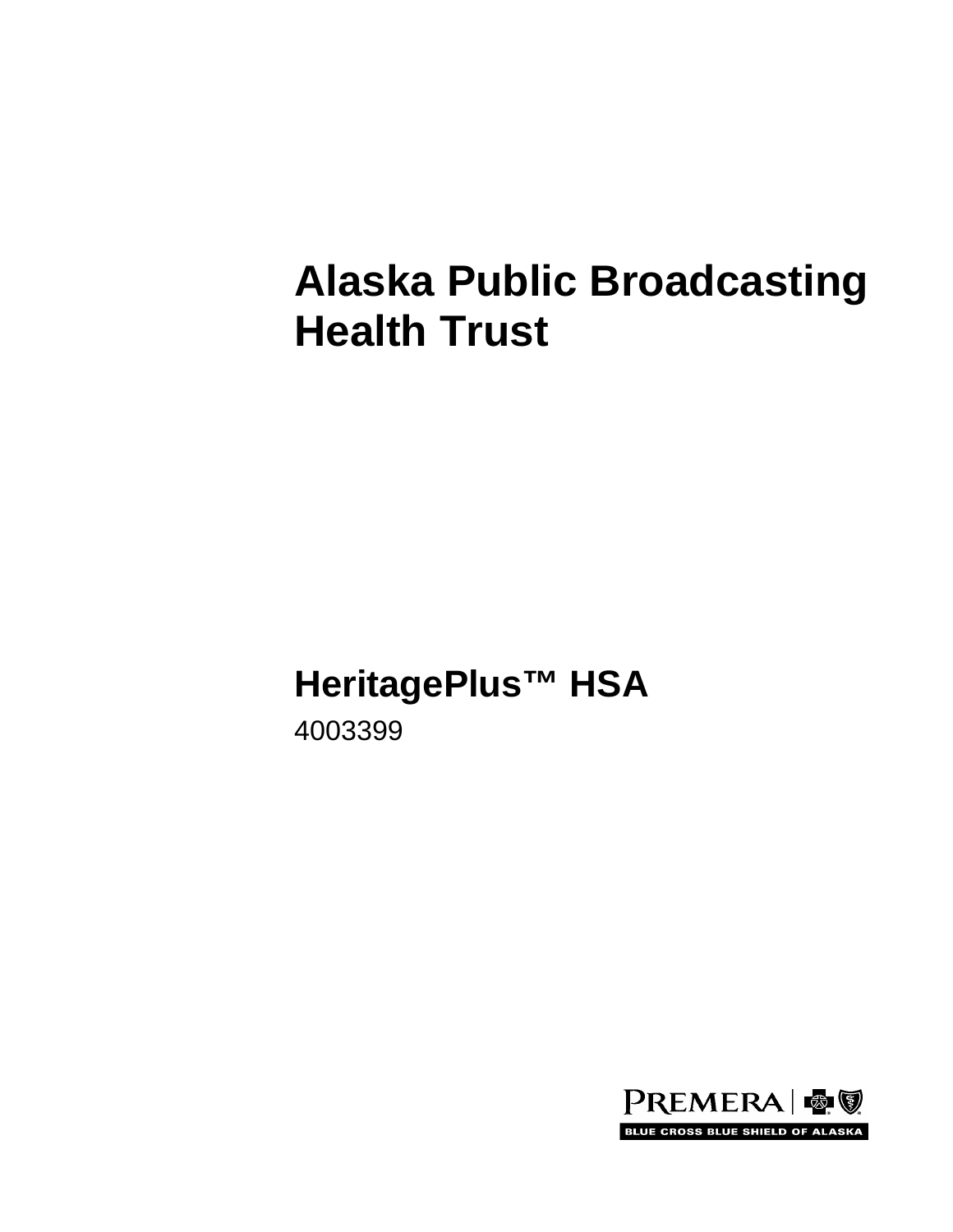# **HOW TO CONTACT US**

Please call or write our Customer Service staff for help with the following:

- Questions about the benefits of this plan
- Questions about your claims
- Questions or complaints about care or services you receive
- Change of address or other personal information

#### **CUSTOMER SERVICE**

#### **Mailing Address**:

Premera Blue Cross Blue Shield of Alaska

**For Claims Only** P.O. Box 91059 Seattle, WA 98111-9159

Local and toll-free number: 1-800-508-4722 (TTY: 711)

**Telephone Numbers:**

#### **Physical Address**

3800 Centerpoint Dr., Suite 940 Anchorage, AK 99503

#### **BLUECARD**

1-800-810-BLUE(2583)

#### **Online information about your health care plan is at your fingertips whenever you need it**

You'll find answers to most of your questions about this plan in this benefit booklet. You also can explore our website at **premera.com** anytime you want to:

- Learn more about how to use this plan
- Locate a network health care provider
- Get details about the types of expenses you're responsible for and this plan's benefit maximums
- Check the status of your claims
- Visit our health-information resource to gain knowledge about diseases, illnesses, medications, treatments, nutrition, fitness and many other health topics

Please go to **www.premera.com/ak/sbc** for your Notice of Protection provided by the Alaska Life and Health Insurance Guaranty Association.

You also can call our Customer Service staff at the numbers listed above. We're happy to answer your questions and appreciate any comments you want to share. In addition, you can get benefit, eligibility and claim information through our Interactive Voice Response system when you call Customer Service.

|                                       | Group Name: Alaska Public Broadcasting Health Trust |
|---------------------------------------|-----------------------------------------------------|
|                                       | Effective Date: January 1, 2022                     |
| Group Number: 4003399                 |                                                     |
|                                       | Plan: Alaska HeritagePlus HSA (Non-Grandfathered)   |
| Certificate Form Number: 40033990122A |                                                     |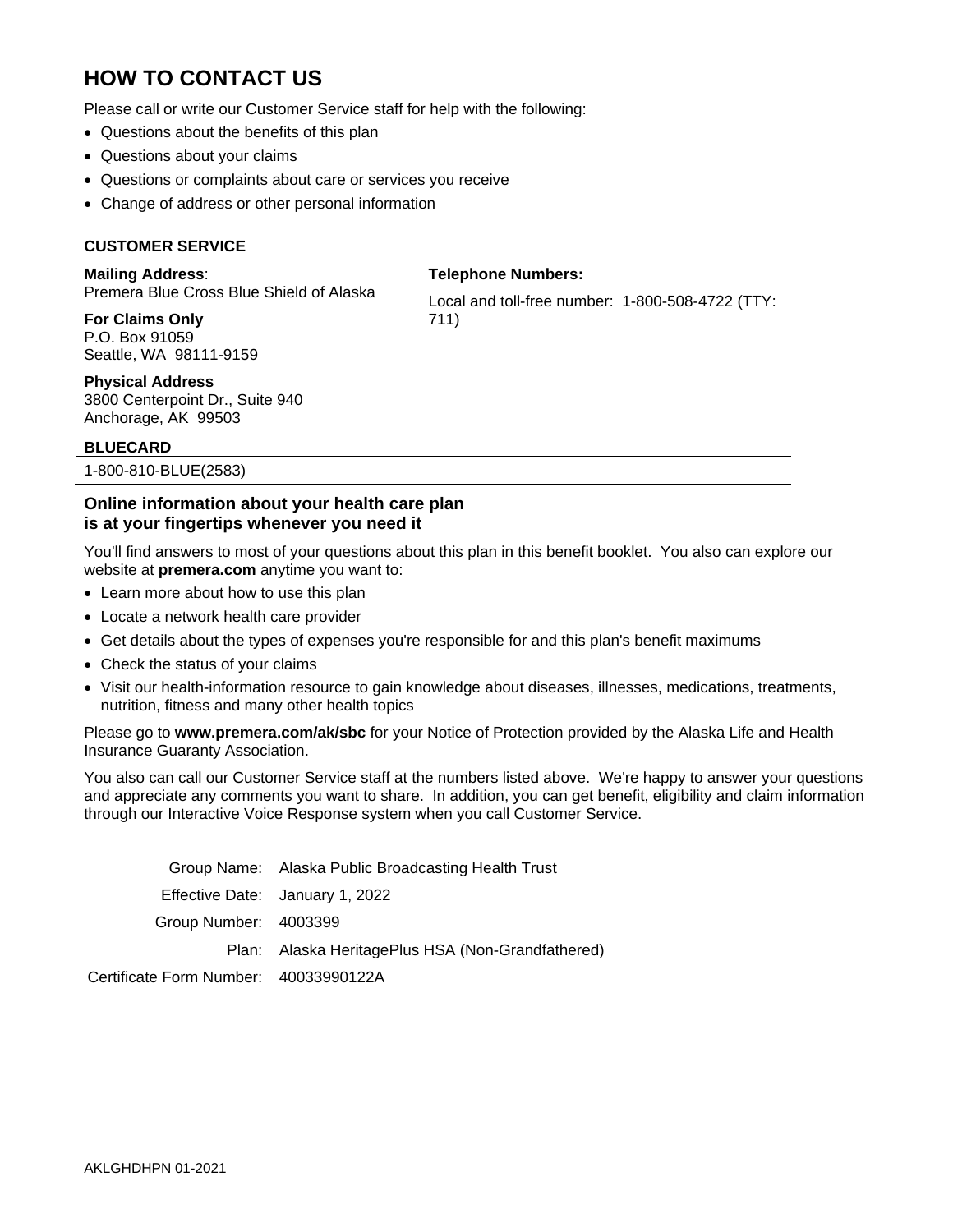#### Discrimination is Against the Law

Premera Blue Cross Blue Shield of Alaska (Premera) complies with applicable Federal civil rights laws and does not discriminate on the basis of race, color, national origin, age, disability, sex, gender identity, or sexual orientation. Premera does not exclude people or treat them differently because of race, color, national origin, age, disability, sex, gender identity, or sexual orientation. Premera provides free aids and services to people with disabilities to communicate effectively with us, such as qualified sign language interpreters and written information in other formats (large print, audio, accessible electronic formats, other formats). Premera provides free language services to people whose primary language is not English, such as qualified interpreters and information written in other languages. If you need these services, contact the Civil Rights Coordinator. If you believe that Premera has failed to provide these services or discriminated in another way on the basis of race, color, national origin, age, disability, sex, gender identity, or sexual orientation, you can file a grievance with: Civil Rights Coordinator - Complaints and Appeals, PO Box 91102, Seattle, WA 98111, Toll free: 855-332-4535, Fax: 425-918-5592, TTY: 711, Email AppealsDepartmentInquiries@Premera.com. You can file a grievance in person or by mail, fax, or email. If you need help filing a grievance, the Civil Rights Coordinator is available to help you. You can also file a civil rights complaint with the U.S. Department of Health and Human Services, Office for Civil Rights, electronically through the Office for Civil Rights Complaint Portal, available at https://ocrportal.hhs.gov/ocr/portal/lobby.jsf, or by mail or phone at: U.S. Department of Health and Human Services, 200 Independence Ave SW, Room 509F, HHH Building, Washington, D.C. 20201, 1-800-368-1019, 800-537-7697 (TDD), Complaint forms are available at http://www.hhs.gov/ocr/office/file/index.html.

#### Language Assistance

PAUNAWA: Kung nagsasalita ka ng Tagalog, maaari kang gumamit ng mga serbisyo ng tulong sa wika nang walang bayad. Tumawag sa 800-508-4722 (TTY: 711). ATENCIÓN: si habla español, tiene a su disposición servicios gratuitos de asistencia lingüística. Llame al 800-508-4722 (TTY: 711). 주의: 한국어를 사용하시는 경우, 언어 지원 서비스를 무료로 이용하실 수 있습니다. 800-508-4722 (TTY: 711) 번으로 전화해 주십시오. LUS CEEV: Yog tias koj hais lus Hmoob, cov kev pab txog lus, muaj kev pab dawb rau koj. Hu rau 800-508-4722 (TTY: 711). ВНИМАНИЕ: Если вы говорите на русском языке, то вам доступны бесплатные услуги перевода. Звоните 800-508-4722 (телетайп: 711). 注意:如果您使用繁體中文,您可以免費獲得語言援助服務。請致雷 800-508-4722 (TTY:711)。

MO LOU SILAFIA: Afai e te tautala Gagana fa'a Sāmoa, o loo iai auaunaga fesoasoan, e fai fua e leai se totogi, mo oe, Telefoni mai: 800-508-4722 (TTY: 711). . ໂປດຊາບ: ຖ້າວ່າ ທ່ານເວົ້າພາສາ ລາວ, ການບໍລິການຊ່ວຍເຫຼືອດ້ານພາສາ, ໂດຍບໍ່ເສັງຄ່າ, ແມ່ນມີພ້ອມໃຫ້ທ່ານ. ໂທຣ 800-508-4722 (TTY: 711). 注意事項:日本語を話される場合、無料の言語支援をご利用いただけます。800-508-4722 (TTY:711) まで、お電話にてご連絡ください。 PAKDAAR: Nu saritaem ti Ilocano, ti serbisyo para ti baddang ti lengguahe nga awanan bayadna, ket sidadaan para kenyam. Awagan ti 800-508-4722 (TTY: 711). CHÚ Ý: Nếu ban nói Tiếng Việt, có các dịch vụ hỗ trợ ngôn ngữ miễn phí dành cho ban. Gọi số 800-508-4722 (TTY: 711). УВАГА! Якщо ви розмовляете українською мовою, ви можете звернутися до безкоштовної служби мовної підтримки.

Телефонуйте за номером 800-508-4722 (телетайп: 711).

้เรียน: ถ้าคณพดภาษาไทยคณสามารถใช้บริการช่วยเหลือทางภาษาได้ฟรี โทร 800-508-4722 (TTY: 711).

ACHTUNG: Wenn Sie Deutsch sprechen, stehen Ihnen kostenlos sprachliche Hilfsdienstleistungen zur Verfügung. Rufnummer: 800-508-4722 (TTY: 711). UWAGA: Jeżeli mówisz po polsku, możesz skorzystać z bezpłatnej pomocy językowej. Zadzwoń pod numer 800-508-4722 (TTY: 711).

ملحوظة: إذا كنت تتحدث اذكر اللغة، فإن خدمات المساعدة اللغوية تتوافر لك بالمجان. اتصل برقم 4722-508-800 (رقم هاتف الصم والبكم: 711). ATANSYON: Si w pale Kreyol Ayisyen, gen sevis ed pou lang ki disponib gratis pou ou. Rele 800-508-4722 (TTY: 711).

ATTENTION : Si vous parlez français, des services d'aide linguistique vous sont proposés gratuitement. Appelez le 800-508-4722 (ATS : 711). ATENÇÃO: Se fala português, encontram-se disponíveis serviços linguísticos, grátis. Ligue para 800-508-4722 (TTY: 711).

ATTENZIONE: In caso la lingua parlata sia l'italiano, sono disponibili servizi di assistenza linguistica gratuiti. Chiamare il numero 800-508-4722 (TTY: 711). **توجه:** اگر به زبان فارسی گفتگو می کنید، تسهیلات زبانی بصورت رایگان برای شما فراهم می باشد. با (711 / 777) 472-008-800 تماس بگیرید.

037379 (07-01-2021)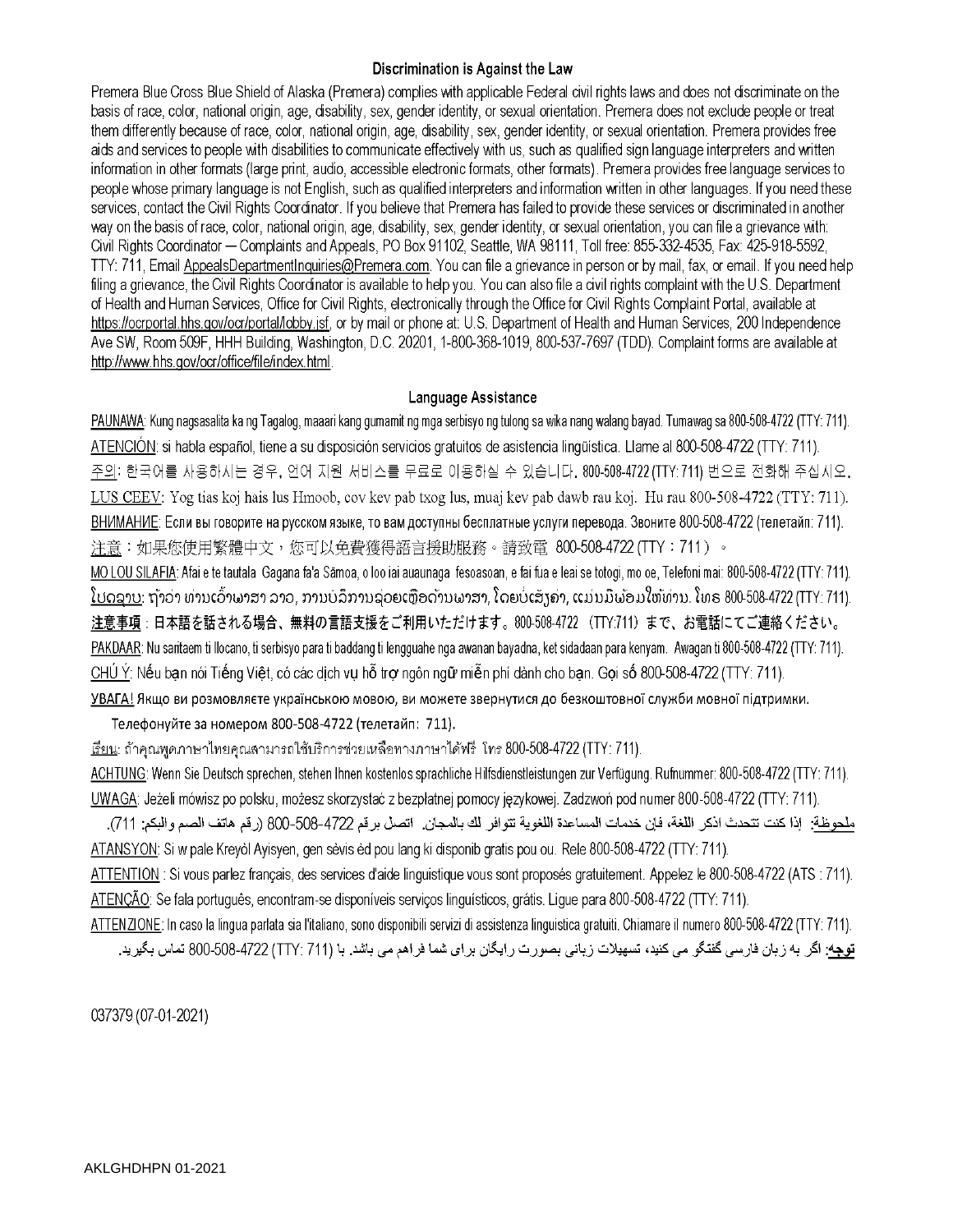# **INTRODUCTION TO YOUR QUALIFIED HIGH DEDUCTIBLE HEALTH PLAN**

This plan meets the requirements of a qualified high deductible health plan for use in conjunction with a health savings account. Participation in a health savings account isn't a requirement for enrollment or continued eligibility on this plan. No feature of this plan is intended to, or should be assumed to, override health savings account requirements. Please contact your health savings account administrator if you have questions about requirements for health savings accounts. If the requirements for high deductible health plans are changed by law or regulation, this plan will be administered according to those changes even though they're not yet specified in this booklet.

Premera Blue Cross Blue Shield of Alaska isn't an administrator, trustee or fiduciary of any health savings account which may be used in conjunction with this health plan.

**This plan will comply with the 2010 federal health care reform law, called the Affordable Care Act (see**  *Definitions***). If Congress, federal or state regulators, or the courts make further changes or clarifications regarding the Affordable Care Act and its implementing regulations, including changes which become effective on the beginning of the calendar year, this plan will comply with them even if they are not stated in this booklet or if they conflict with statements made in this booklet.**

This benefit booklet is for members of Premera Blue Cross Blue Shield of Alaska, an independent licensee of the Blue Cross Blue Shield Association. This booklet describes the benefits of this plan and replaces any other benefit booklet you may have received.

The benefits, limitations, exclusions and other coverage provisions described on the following pages are subject to the terms and conditions of the contract we've issued to the Group. The "Group" is the firm, corporation, partnership or association of employers that contracts with us. This booklet is a part of the complete contract, which is on file in the Group's office and at the headquarters of Premera Blue Cross Blue Shield of Alaska.

# **HOW TO USE THIS BOOKLET**

This booklet will help you get the most out of your benefits. Every section contains important information, but the ones below may be particularly useful:

- **HOW TO CONTACT US** our website address, phone numbers, mailing addresses and other contact information are conveniently located inside the front cover
- **SUMMARY OF YOUR COSTS**  A quick overview of what the plan covers and your costs
- **HOW DOES SELECTING A PROVIDER AFFECT MY BENEFITS?** how using network providers will affect this plan's benefits and reduce your out-of-pocket costs
- **WHAT DO I NEED TO KNOW BEFORE I GET CARE?** the types of expenses you must pay for covered services
- **COVERED SERVICES** what's covered under this plan
- **CARE MANAGEMENT** describes prior authorization, personal health support programs and clinical review provisions
- **EXCLUSIONS**  services that are either limited or not covered under this plan
- **WHO IS ELIGIBLE FOR COVERAGE?**  eligibility requirements for this plan
- **HOW DO I FILE A CLAIM?** step-by-step instructions for claims submissions
- **COMPLAINTS AND APPEALS** processes to follow to file a complaint or submit an appeal
- **DEFINITIONS** many terms that have specific meanings under this plan. Example: The terms "you" and "your" refer to members under this plan. The terms "we," "us" and "our" refer to Premera Blue Cross Blue Shield of Alaska in the state of Alaska and Premera Blue Cross in the state of Washington.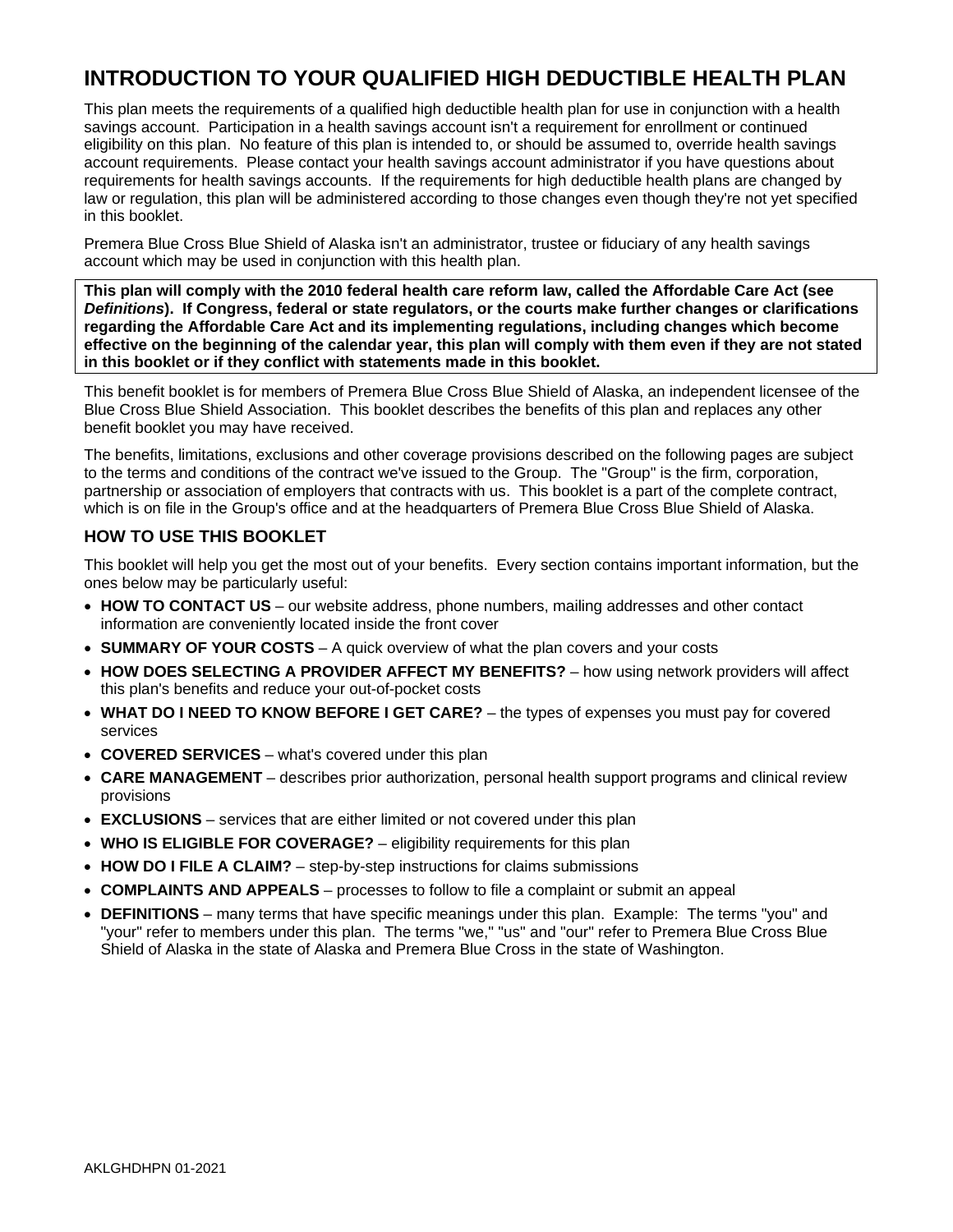# **TABLE OF CONTENTS**

|                                                         | GETTING HELP IN OTHER LANGUAGES(SEE INSIDE FRONT COVER OF THIS BOOKLET) |
|---------------------------------------------------------|-------------------------------------------------------------------------|
|                                                         |                                                                         |
| Error! Not a valid heading level in TOC entry on page 1 |                                                                         |
|                                                         |                                                                         |
|                                                         |                                                                         |
|                                                         |                                                                         |
|                                                         |                                                                         |
|                                                         |                                                                         |
|                                                         |                                                                         |
|                                                         |                                                                         |
|                                                         |                                                                         |
|                                                         |                                                                         |
|                                                         |                                                                         |
|                                                         |                                                                         |
|                                                         |                                                                         |
|                                                         |                                                                         |
|                                                         |                                                                         |
|                                                         |                                                                         |
|                                                         |                                                                         |
|                                                         |                                                                         |
|                                                         |                                                                         |
|                                                         |                                                                         |
|                                                         |                                                                         |
|                                                         |                                                                         |
|                                                         |                                                                         |
|                                                         |                                                                         |
|                                                         |                                                                         |
|                                                         |                                                                         |
|                                                         |                                                                         |
|                                                         |                                                                         |
|                                                         |                                                                         |
|                                                         |                                                                         |
|                                                         |                                                                         |
|                                                         |                                                                         |
|                                                         |                                                                         |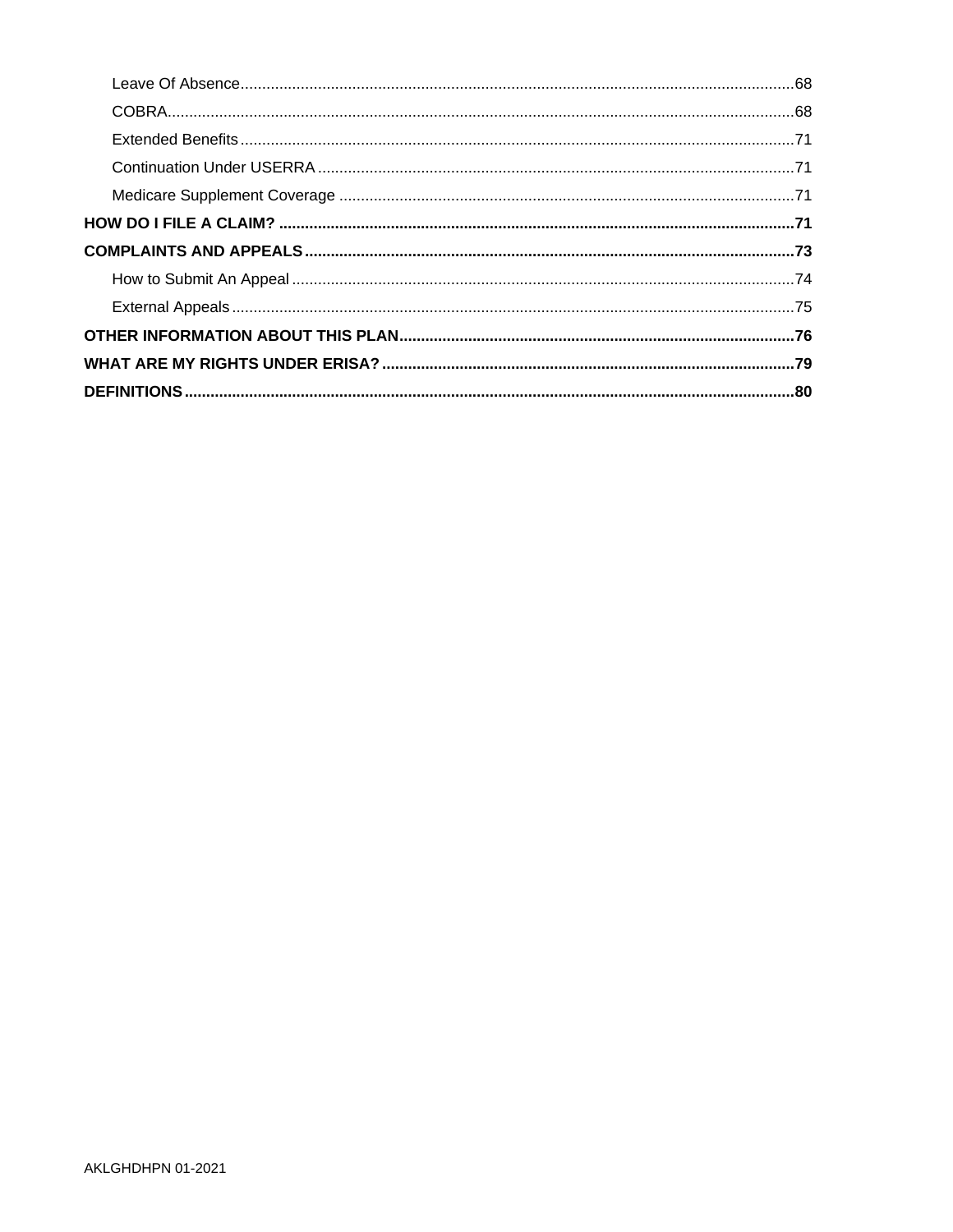# <span id="page-7-0"></span>**SUMMARY OF YOUR COSTS**

This is a summary of your costs for covered services. Your costs are subject to all the following:

- The **allowed amount**. This is the most this plan allows for a covered service. For providers that do not have agreements with us, you are responsible for any amounts over the allowable charge.
- The **coinsurance**. This is a defined percentage of allowable charges for covered services and supplies you receive. The benefit level provided by this plan and the remaining percentage you are responsible for, not including required copays, are both referred to as "coinsurance."

| Coinsurance | <b>Providers in the Alaska</b><br><b>Heritage Preferred Network</b><br>(including Accepted Rural)<br><b>Providers)</b> | <b>Providers In The Alaska</b><br><b>Heritage Participating</b><br><b>Network</b> | <b>Providers</b><br><b>Not In The Alaska</b><br><b>Heritage Network</b> |
|-------------|------------------------------------------------------------------------------------------------------------------------|-----------------------------------------------------------------------------------|-------------------------------------------------------------------------|
|             | 20% coinsurance                                                                                                        | 40% coinsurance                                                                   | 60% coinsurance                                                         |

- The **deductible**. This is the amount you must pay in each calendar year for covered services and supplies before this plan provides certain benefits. The amount credited toward the calendar year deductible won't exceed the "allowable charge" for any covered service or supply.
- The **copay**. This is a fixed up-front dollar amount that you're required to pay for each occurrence of certain covered services. Your provider of care may ask you to pay the copay at the time of service. Unless stated otherwise, benefits subject to a copay aren't subject to your deductible or coinsurance if any.
- The **deductible**. This is the amount you must pay in each calendar year for covered services and supplies before this plan provides certain benefits. The amount credited toward the calendar year deductible won't exceed the "allowable charge" for any covered service or supply.

This deductible is a family aggregate, which means that the deductible can be met by a single enrolled member, or more than one enrolled member in combination. Benefits aren't provided for any family member until the family enrollment deductible has been reached, except where stated otherwise. Once the family enrollment amount is reached, the deductible will be met for all enrolled family members.

|                               | <b>In-Network Providers</b> | <b>Out-of-Network Providers</b>   |
|-------------------------------|-----------------------------|-----------------------------------|
| Individual medical deductible | \$2,000                     | Shared with In-Network Deductible |
| Family medical deductible     | \$4,000                     | Shared with In-Network Deductible |

• The **out-of-pocket maximum**. This is the amount you could pay toward the calendar year deductible and coinsurance, if any, for services listed under the *Medical Benefits* section.

|                                  | <b>In-Network Providers</b> | <b>Out-of-Network Providers</b> |
|----------------------------------|-----------------------------|---------------------------------|
| Individual out-of-pocket maximum | \$3,500                     | \$7,000                         |
| Family out-of-pocket maximum     | \$7,000                     | \$14,000                        |

- **Prior authorization.** Some services must be prior authorized before you get them to be eligible for benefits. See *Prior Authorization* for details*.*
- **Conditions, time limits and maximum limits.** This plan has certain conditions, time limits and maximum limits that are described in this booklet. Some services have special rules. See *Covered Services* for details.

The benefits listed in the *Summary of Your Costs* table below are for outpatient professional services, unless otherwise indicated. You may have additional out-of-pocket expenses for hospital facility services, if incurred. See *Hospital Inpatient Care*, *Hospital Outpatient Care* and freestanding *Surgical Center Care – Outpatient* for details.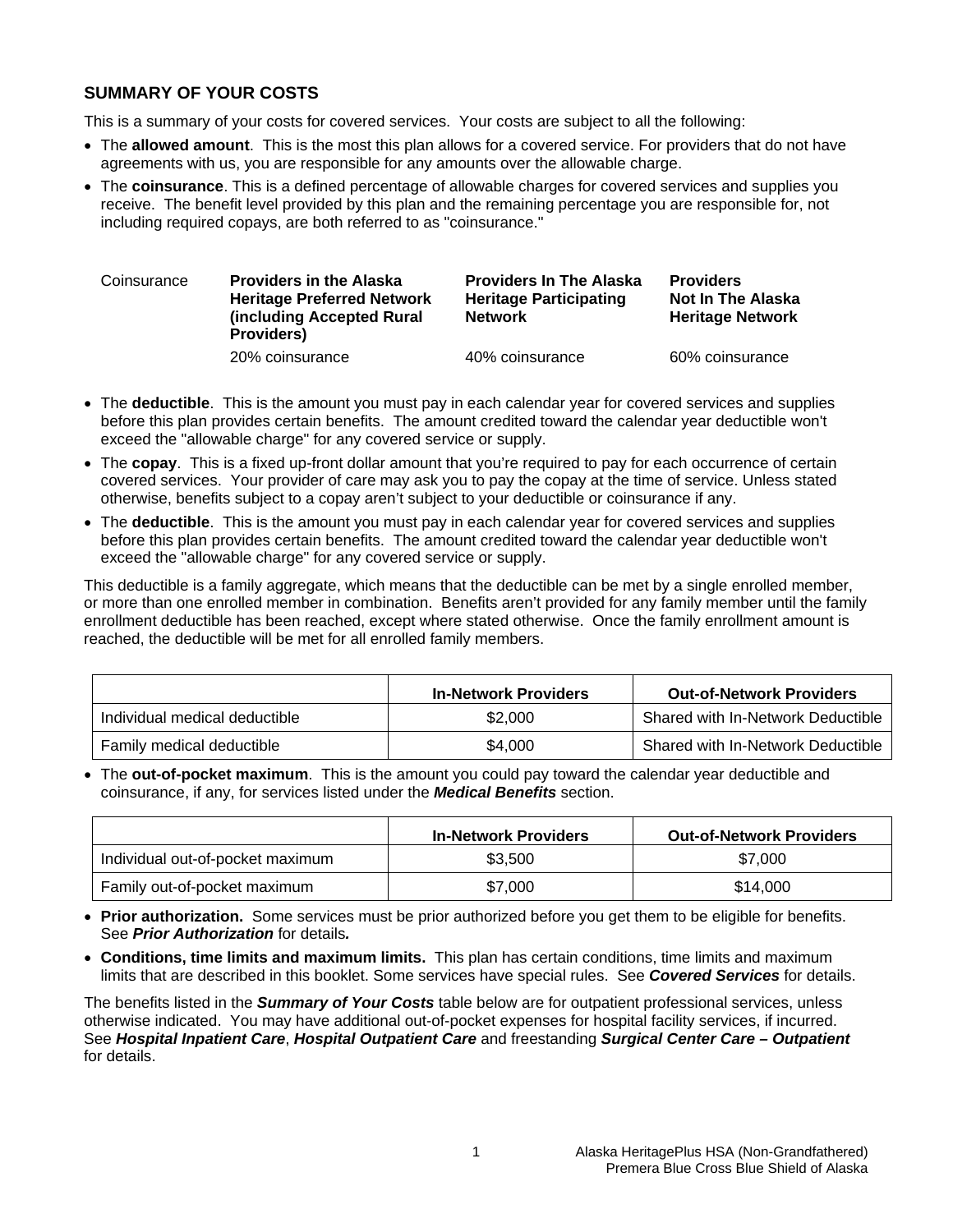|                                                                                                                                                                                                                                                                                                                                            | <b>Providers in the</b><br>Alaska Heritage<br><b>Preferred Network</b><br>(including<br><b>Accepted Rural</b><br>Providers) | <b>Providers In The</b><br>Alaska Heritage<br><b>Participating</b><br><b>Network</b> | <b>Providers</b><br><b>Not In The Alaska</b><br><b>Heritage Network</b> |
|--------------------------------------------------------------------------------------------------------------------------------------------------------------------------------------------------------------------------------------------------------------------------------------------------------------------------------------------|-----------------------------------------------------------------------------------------------------------------------------|--------------------------------------------------------------------------------------|-------------------------------------------------------------------------|
| <b>MEDICAL SERVICES</b>                                                                                                                                                                                                                                                                                                                    |                                                                                                                             |                                                                                      |                                                                         |
| <b>Acupuncture</b><br>Benefits are provided for up to 12 visits<br>per member per calendar year.                                                                                                                                                                                                                                           | Deductible, then<br>20% coinsurance                                                                                         | Deductible, then 40%<br>coinsurance                                                  | Deductible, then 60%<br>coinsurance                                     |
| Allergy Testing and Injections -<br><b>Outpatient Professional</b>                                                                                                                                                                                                                                                                         | Deductible, then<br>20% coinsurance                                                                                         | Deductible, then 40%<br>coinsurance                                                  | Deductible, then 60%<br>coinsurance                                     |
| <b>Ambulance</b><br>Benefits are provided for licensed<br>surface (ground or water) and air<br>ambulance transportation to the nearest<br>medical facility equipped to treat your<br>condition.<br>Benefits for ambulance transport depend<br>on whether the medical condition is a<br>medical emergency:<br>• Emergency surface transport |                                                                                                                             | In-network deductible, then 20% coinsurance                                          |                                                                         |
| • Emergency air transport                                                                                                                                                                                                                                                                                                                  |                                                                                                                             | In-network deductible, then 20% coinsurance                                          |                                                                         |
| • Non-emergent surface transport                                                                                                                                                                                                                                                                                                           |                                                                                                                             | In-network deductible, then 20% coinsurance                                          |                                                                         |
| • Non-emergent air transport                                                                                                                                                                                                                                                                                                               | Deductible, then<br>20% coinsurance                                                                                         | Deductible, then 40%<br>coinsurance                                                  | Deductible, then 60%<br>coinsurance                                     |
| <b>App-Based Care</b>                                                                                                                                                                                                                                                                                                                      |                                                                                                                             |                                                                                      |                                                                         |
| App-based care select providers                                                                                                                                                                                                                                                                                                            |                                                                                                                             |                                                                                      |                                                                         |
| <b>General Medical Services</b>                                                                                                                                                                                                                                                                                                            | In-network<br>deductible, then 20%<br>coinsurance                                                                           | Not applicable                                                                       | Not applicable                                                          |
| <b>Mental Health</b>                                                                                                                                                                                                                                                                                                                       | In-network<br>deductible, then 20%<br>coinsurance                                                                           | Not applicable                                                                       | Not applicable                                                          |
| <b>Substance Use Disorder</b>                                                                                                                                                                                                                                                                                                              | In-network<br>deductible, then 20%<br>coinsurance                                                                           | Not applicable                                                                       | Not applicable                                                          |
| App-based care select providers can<br>be found at<br>https://www.premera.com/visitor/virtu<br>al-care or contact Customer Service for<br>assistance.<br>See the Professional Visits and<br>Services, Mental Health Care and<br><b>Substance Abuse Treatment benefits</b><br>for virtual care benefits.                                    |                                                                                                                             |                                                                                      |                                                                         |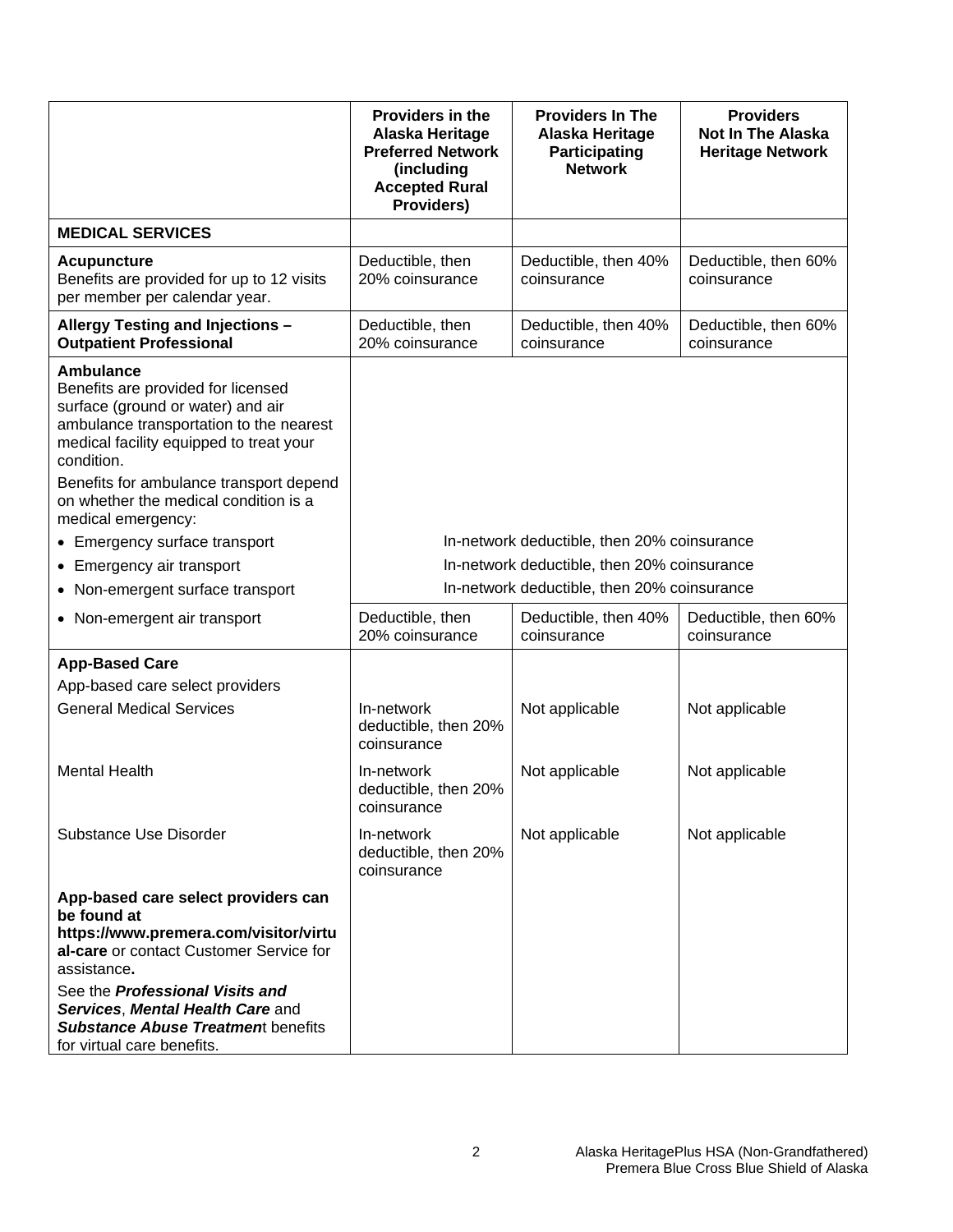|                                                                                                                                                                                                                       | <b>Providers in the</b><br>Alaska Heritage<br><b>Preferred Network</b><br>(including<br><b>Accepted Rural</b><br>Providers)                                                                                     | <b>Providers In The</b><br>Alaska Heritage<br>Participating<br><b>Network</b> | <b>Providers</b><br><b>Not In The Alaska</b><br><b>Heritage Network</b> |
|-----------------------------------------------------------------------------------------------------------------------------------------------------------------------------------------------------------------------|-----------------------------------------------------------------------------------------------------------------------------------------------------------------------------------------------------------------|-------------------------------------------------------------------------------|-------------------------------------------------------------------------|
| <b>Blood Products and Services</b><br>Benefits are provided for the cost of<br>blood and blood derivatives.                                                                                                           | Deductible, then<br>20% coinsurance                                                                                                                                                                             | Deductible, then 40%<br>coinsurance                                           | Deductible, then 60%<br>coinsurance                                     |
| <b>Cellular Immunotherapy and Gene</b><br><b>Therapy</b>                                                                                                                                                              |                                                                                                                                                                                                                 | Covered as any other service<br>depending where the service is performed      |                                                                         |
| <b>Chemotherapy and Radiation Therapy</b><br>See the Hospital Inpatient Care,<br><b>Hospital Outpatient Care and Surgical</b><br><b>Center Care - Outpatient for facility</b><br>charges.                             | Deductible, then<br>20% coinsurance                                                                                                                                                                             | Deductible, then 40%<br>coinsurance                                           | Deductible, then 60%<br>coinsurance                                     |
| <b>Clinical Trials</b><br>Medically necessary care of a qualified<br>clinical trial.                                                                                                                                  | Covered as any other service<br>depending where the service is performed                                                                                                                                        |                                                                               |                                                                         |
| Transportation for <b>Cancer Clinical</b><br><b>Trials only</b>                                                                                                                                                       | In-network deductible, then 20% coinsurance                                                                                                                                                                     |                                                                               |                                                                         |
| <b>Contraception Management and</b><br><b>Sterilization</b><br>You may have additional costs for<br>inpatient hospital services, if incurred                                                                          |                                                                                                                                                                                                                 |                                                                               |                                                                         |
| • Male sterilization                                                                                                                                                                                                  | Deductible, then<br>20% coinsurance                                                                                                                                                                             | Deductible, then 40%<br>coinsurance                                           | Deductible, then 60%<br>coinsurance                                     |
| • Other covered contraceptive<br>management services                                                                                                                                                                  |                                                                                                                                                                                                                 | Covered in full                                                               | Deductible, then 60%<br>coinsurance                                     |
| • Prescription contraceptives dispensed<br>in a pharmacy                                                                                                                                                              | Prescription contraceptives including emergency contraception and<br>prescription barrier devices or supplies that are dispensed by a<br>licensed pharmacy are covered under the Prescription Drugs<br>benefit. |                                                                               |                                                                         |
| <b>Dental Care</b>                                                                                                                                                                                                    |                                                                                                                                                                                                                 |                                                                               |                                                                         |
| <b>Dental Anesthesia Benefits for</b><br>hospital or ambulatory surgical center<br>care for dental procedures are<br>provided for general anesthesia and<br>related facility services that are<br>medically necessary | Deductible, then<br>20% coinsurance                                                                                                                                                                             | Deductible, then 40%<br>coinsurance                                           | Deductible, then 60%<br>coinsurance                                     |
| Dental Injuries When services are<br>٠<br>related to an accidental injury, benefits<br>are provided when such repair is<br>performed within 12 months of the<br>accidental injury.                                    |                                                                                                                                                                                                                 | Covered as any other service depending where the service is<br>performed      |                                                                         |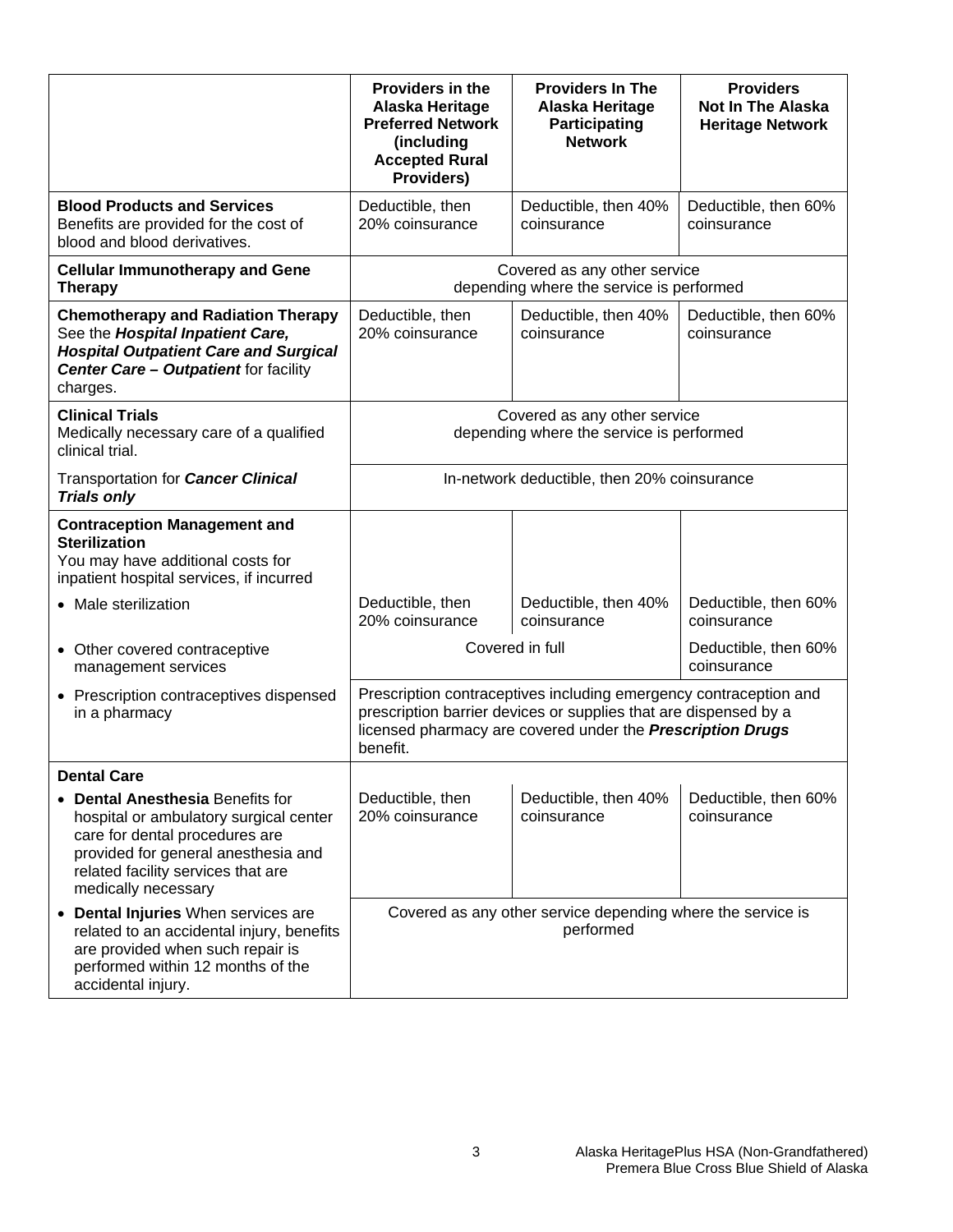|                                                                                                                                                                                          | Providers in the<br>Alaska Heritage<br><b>Preferred Network</b><br>(including<br><b>Accepted Rural</b><br>Providers) | <b>Providers In The</b><br>Alaska Heritage<br><b>Participating</b><br><b>Network</b>                                                         | <b>Providers</b><br><b>Not In The Alaska</b><br><b>Heritage Network</b> |
|------------------------------------------------------------------------------------------------------------------------------------------------------------------------------------------|----------------------------------------------------------------------------------------------------------------------|----------------------------------------------------------------------------------------------------------------------------------------------|-------------------------------------------------------------------------|
| <b>Diagnostic and Preventive</b><br><b>Mammography Services</b>                                                                                                                          |                                                                                                                      |                                                                                                                                              |                                                                         |
| • Preventive mammography services                                                                                                                                                        |                                                                                                                      | Covered in full                                                                                                                              | Deductible, then 60%<br>coinsurance                                     |
| • Non-preventive mammography<br>services                                                                                                                                                 | Deductible, then<br>20% coinsurance                                                                                  | Deductible, then 40%<br>coinsurance                                                                                                          | Deductible, then 60%<br>coinsurance                                     |
| Diagnostic Lab, X-ray, and Imaging<br>Please note: For preventive diagnostic<br>services see the Preventive Care<br>benefit                                                              | Deductible, then<br>20% coinsurance                                                                                  | Deductible, then 40%<br>coinsurance                                                                                                          | Deductible, then 60%<br>coinsurance                                     |
| <b>Dialysis</b>                                                                                                                                                                          | Deductible, then<br>20% coinsurance                                                                                  | Deductible, then 40%<br>coinsurance                                                                                                          | Deductible, then 60%<br>coinsurance                                     |
| <b>Emergency Room</b>                                                                                                                                                                    |                                                                                                                      | In-network deductible, then 20% coinsurance                                                                                                  |                                                                         |
| <b>Foot Care</b><br>Routine medically necessary foot care                                                                                                                                |                                                                                                                      | Covered as any other service<br>depending where the service is performed                                                                     |                                                                         |
| <b>Habilitation Therapy</b>                                                                                                                                                              |                                                                                                                      |                                                                                                                                              |                                                                         |
| • Professional outpatient therapy                                                                                                                                                        | Deductible, then<br>20% coinsurance                                                                                  | Deductible, then 40%<br>coinsurance                                                                                                          | Deductible, then 60%<br>coinsurance                                     |
| • Outpatient facility services<br>Benefits for outpatient care will be<br>provided for physical, speech, and<br>occupational therapy services, up to a<br>combined maximum benefit of 45 | Deductible, then<br>20% coinsurance                                                                                  | Deductible, then 40%<br>coinsurance                                                                                                          | Deductible, then 60%<br>coinsurance                                     |
| visits per member each calendar year.<br>• Inpatient professional services                                                                                                               | Deductible, then<br>20% coinsurance                                                                                  | Deductible, then 40%<br>coinsurance                                                                                                          | Deductible, then 60%<br>coinsurance                                     |
| • Inpatient facility services<br>Benefits for inpatient facility and<br>professional care are provided up to 30<br>days per member each calendar year.                                   | Deductible, then<br>20% coinsurance                                                                                  | Deductible, then 40%<br>coinsurance                                                                                                          | Deductible, then 60%<br>coinsurance                                     |
| <b>Health Management</b><br>• Health Education<br>• Nicotine Dependency Programs                                                                                                         |                                                                                                                      | No cost share, however you must pay for the cost of the class or<br>program and send us proof of payment along with a reimbursement<br>form. |                                                                         |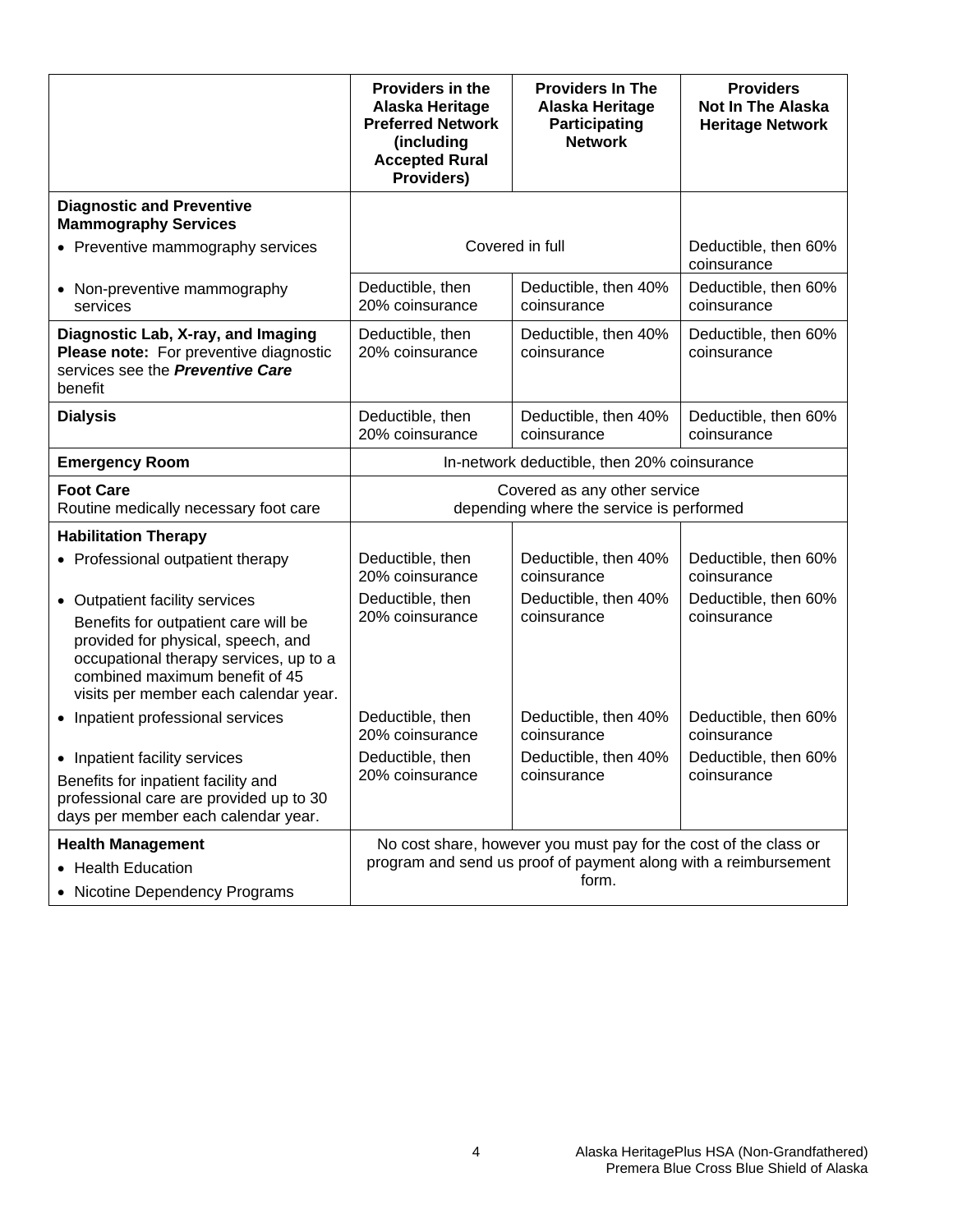|                                                                                                                                                                                                                                                                                                                                                                         | <b>Providers in the</b><br>Alaska Heritage<br><b>Preferred Network</b><br>(including<br><b>Accepted Rural</b><br>Providers) | <b>Providers In The</b><br>Alaska Heritage<br><b>Participating</b><br><b>Network</b> | <b>Providers</b><br><b>Not In The Alaska</b><br><b>Heritage Network</b> |
|-------------------------------------------------------------------------------------------------------------------------------------------------------------------------------------------------------------------------------------------------------------------------------------------------------------------------------------------------------------------------|-----------------------------------------------------------------------------------------------------------------------------|--------------------------------------------------------------------------------------|-------------------------------------------------------------------------|
| <b>Home Health Care</b>                                                                                                                                                                                                                                                                                                                                                 |                                                                                                                             |                                                                                      |                                                                         |
| <b>Professional Home Health</b><br>Intermittent home health visits limited to<br>130 visits per member each calendar<br>year                                                                                                                                                                                                                                            | Deductible, then<br>20% coinsurance                                                                                         | Deductible, then 40%<br>coinsurance                                                  | Deductible, then 60%<br>coinsurance                                     |
| Home Medical Equipment (HME),<br><b>Orthotics, Prosthetics, and Supplies</b><br>Benefits are provided for foot orthotics<br>(shoe inserts) and therapeutic shoes<br>(orthopedic), including fitting expenses,<br>up to a maximum of \$300 per member<br>each calendar year. Items prescribed for<br>the treatment of diabetes are not subject<br>to this benefit limit. | Deductible, then<br>20% coinsurance                                                                                         | Deductible, then 40%<br>coinsurance                                                  | Deductible, then 60%<br>coinsurance                                     |
| <b>Hospice Care</b><br>Benefits for a terminally ill member shall<br>not exceed 6 months of covered hospice<br>care                                                                                                                                                                                                                                                     |                                                                                                                             |                                                                                      |                                                                         |
| • Inpatient hospice care up to a<br>maximum of 10 days                                                                                                                                                                                                                                                                                                                  | Deductible, then<br>20% coinsurance                                                                                         | Deductible, then 40%<br>coinsurance                                                  | Deductible, then 60%<br>coinsurance                                     |
| • In-home intermittent hospice visits (not<br>subject to Home Health Care visit<br>limit)                                                                                                                                                                                                                                                                               | Deductible, then<br>20% coinsurance                                                                                         | Deductible, then 40%<br>coinsurance                                                  | Deductible, then 60%<br>coinsurance                                     |
| • Respite care up to a maximum of 240<br>hours                                                                                                                                                                                                                                                                                                                          | Deductible, then<br>20% coinsurance                                                                                         | Deductible, then 40%<br>coinsurance                                                  | Deductible, then 60%<br>coinsurance                                     |
| <b>Hospital Inpatient Care</b>                                                                                                                                                                                                                                                                                                                                          |                                                                                                                             |                                                                                      |                                                                         |
| • Inpatient facility                                                                                                                                                                                                                                                                                                                                                    | Deductible, then<br>20% coinsurance                                                                                         | Deductible, then 40%<br>coinsurance                                                  | Deductible, then 60%<br>coinsurance                                     |
| • All other hospital services and<br>supplies                                                                                                                                                                                                                                                                                                                           | Deductible, then<br>20% coinsurance                                                                                         | Deductible, then 40%<br>coinsurance                                                  | Deductible, then 60%<br>coinsurance                                     |
| For inpatient hospital maternity care and<br>newborn care, see the Maternity Care<br>and <b>Newborn Care</b> benefits.                                                                                                                                                                                                                                                  |                                                                                                                             |                                                                                      |                                                                         |
| <b>Hospital Outpatient Care</b>                                                                                                                                                                                                                                                                                                                                         | Deductible, then<br>20% coinsurance                                                                                         | Deductible, then 40%<br>coinsurance                                                  | Deductible, then 60%<br>coinsurance                                     |
| <b>Infusion Therapy - Outpatient</b><br><b>Professional</b>                                                                                                                                                                                                                                                                                                             | Deductible, then<br>20% coinsurance                                                                                         | Deductible, then 40%<br>coinsurance                                                  | Deductible, then 60%<br>coinsurance                                     |
| <b>Mastectomy and Breast</b><br><b>Reconstruction</b><br>Mastectomy necessary due to disease,<br>illness or accidental injury and for breast<br>reconstruction needed in connection with<br>a mastectomy.                                                                                                                                                               |                                                                                                                             | Covered as any other service<br>depending where the service is performed             |                                                                         |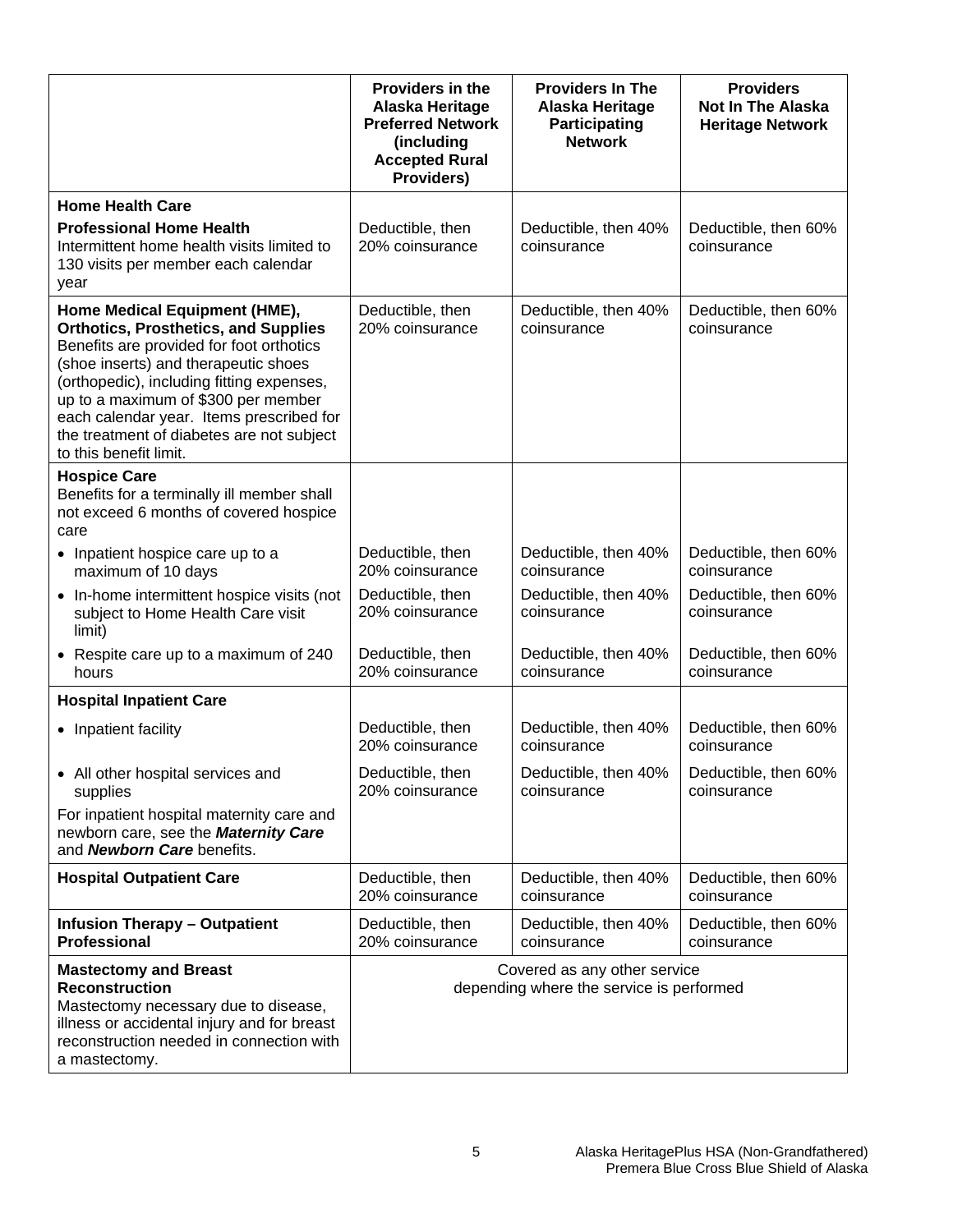|                                                                                                                                                                                                                                                                                                                                                                                                                                                                                                                                                                                                   | Providers in the<br>Alaska Heritage<br><b>Preferred Network</b><br>(including<br><b>Accepted Rural</b><br>Providers) | <b>Providers In The</b><br>Alaska Heritage<br><b>Participating</b><br><b>Network</b> | <b>Providers</b><br><b>Not In The Alaska</b><br><b>Heritage Network</b> |
|---------------------------------------------------------------------------------------------------------------------------------------------------------------------------------------------------------------------------------------------------------------------------------------------------------------------------------------------------------------------------------------------------------------------------------------------------------------------------------------------------------------------------------------------------------------------------------------------------|----------------------------------------------------------------------------------------------------------------------|--------------------------------------------------------------------------------------|-------------------------------------------------------------------------|
| <b>Maternity Care</b><br>Benefits for the hospital stay and related<br>inpatient medical care following childbirth<br>are provided up to:<br>• 48 hours after a normal vaginal birth;                                                                                                                                                                                                                                                                                                                                                                                                             | Covered as any other service<br>depending where the service is performed                                             |                                                                                      |                                                                         |
| or<br>• 96 hours after a normal cesarean<br>birth.                                                                                                                                                                                                                                                                                                                                                                                                                                                                                                                                                |                                                                                                                      |                                                                                      |                                                                         |
| <b>Medical Foods</b>                                                                                                                                                                                                                                                                                                                                                                                                                                                                                                                                                                              | Deductible, then<br>20% coinsurance                                                                                  | Deductible, then 40%<br>coinsurance                                                  | Deductible, then 60%<br>coinsurance                                     |
| <b>Medical Transportation Benefits</b><br><b>Elective Procedure Travel</b><br>Cellular Immunotherapy and Gene<br>Therapy travel and lodging benefits are<br>limited to \$7,500 per episode of care.<br>Benefits are provided for:<br>• One round trip airfare by a licensed<br>commercial carrier for the member<br>and one companion per episode<br>Reimbursement rates:<br>• Ferry transportation limited up to \$50<br>per person each way<br>• Lodging expenses are limited up to<br>\$50 per day per person.                                                                                 | In-network deductible, then no cost share                                                                            |                                                                                      |                                                                         |
| • Mileage expenses are reimbursed at<br>20 cents per mile per trip<br>• Surface transportation and parking<br>limited up to \$35 per day<br><b>Please note:</b> Reimbursement rates are<br>based on IRS guidelines and are subject<br>to change due to IRS regulations.<br><b>Medical Access Transportation</b><br>Benefits are limited to 3 round trip coach<br>air or surface transports per calendar<br>year only for the ill or injured member.<br>When transportation is for a child under<br>the age of 19, this benefit will also cover<br>a parent or guardian to accompany the<br>child. | In-network deductible, then 20% coinsurance                                                                          |                                                                                      |                                                                         |
| <b>Mental Health Care</b><br>• Professional outpatient therapeutic<br>visits                                                                                                                                                                                                                                                                                                                                                                                                                                                                                                                      |                                                                                                                      | In-network deductible, then 20% coinsurance                                          | Deductible, then 60%<br>coinsurance                                     |
| • Outpatient facility services                                                                                                                                                                                                                                                                                                                                                                                                                                                                                                                                                                    |                                                                                                                      | In-network deductible, then 20% coinsurance                                          | Deductible, then 60%<br>coinsurance                                     |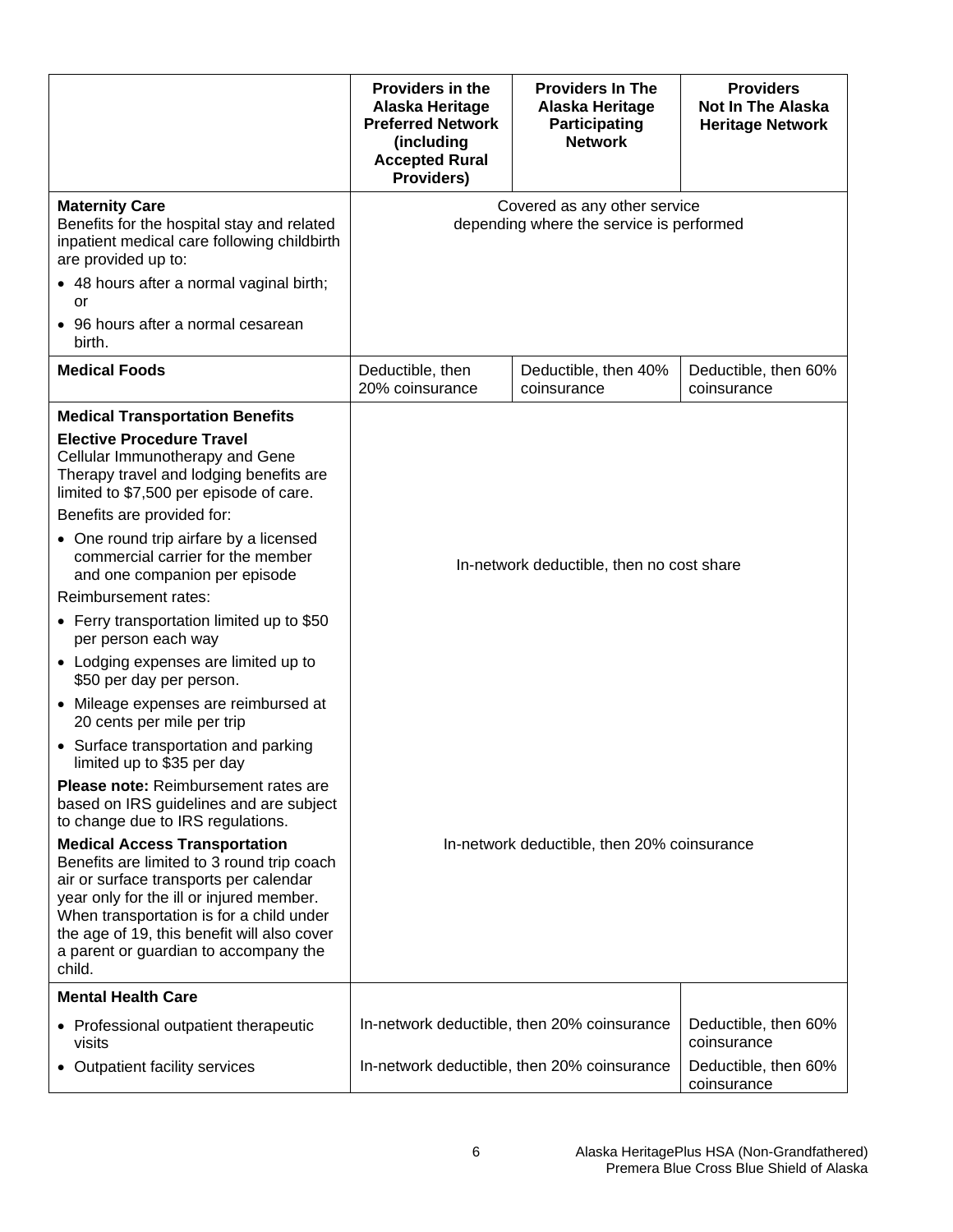|                                                                                                                                                                                                                                                                                                                                                                                               | Providers in the<br>Alaska Heritage<br><b>Preferred Network</b><br>(including<br><b>Accepted Rural</b><br>Providers)                                                                                       | <b>Providers In The</b><br>Alaska Heritage<br><b>Participating</b><br><b>Network</b> | <b>Providers</b><br>Not In The Alaska<br><b>Heritage Network</b> |
|-----------------------------------------------------------------------------------------------------------------------------------------------------------------------------------------------------------------------------------------------------------------------------------------------------------------------------------------------------------------------------------------------|------------------------------------------------------------------------------------------------------------------------------------------------------------------------------------------------------------|--------------------------------------------------------------------------------------|------------------------------------------------------------------|
| • Inpatient professional                                                                                                                                                                                                                                                                                                                                                                      | In-network deductible, then 20% coinsurance                                                                                                                                                                |                                                                                      | Deductible, then 60%<br>coinsurance                              |
| • Inpatient facility                                                                                                                                                                                                                                                                                                                                                                          |                                                                                                                                                                                                            | In-network deductible, then 20% coinsurance                                          | Deductible, then 60%<br>coinsurance                              |
| <b>Newborn Care</b><br>Benefits for routine hospital nursery<br>charges and related inpatient well-baby<br>care for an eligible newborn are provided<br>up to:<br>• 48 hours after a normal vaginal birth;<br>or<br>• 96 hours after a normal cesarean<br>birth.                                                                                                                              |                                                                                                                                                                                                            | Covered as any other service depending where the service is<br>performed             |                                                                  |
| <b>Newborn Hearing Exams and Testing</b><br>This benefit provides for one screening<br>hearing exam for covered newborns up<br>to 30 days after birth. Benefits are also<br>provided for diagnostic hearing tests,<br>including administration and<br>interpretation, for covered children up to<br>age 24 months if the newborn hearing<br>screening exam indicates a hearing<br>impairment. |                                                                                                                                                                                                            | Covered as any other service depending where the service is<br>performed             |                                                                  |
| <b>Premera Designated Centers of</b><br><b>Excellence Program</b>                                                                                                                                                                                                                                                                                                                             | Premera Designated Centers of Excellence: Deductible, then<br>Covered in full                                                                                                                              |                                                                                      |                                                                  |
| • Knee and Hip Total Joint Replacement<br>• Spinal Surgery<br>• Gynecology Surgery<br>Special criteria are required for<br>coverage. See the Premera Designated<br><b>Centers of Excellence Program benefit</b><br>for details.                                                                                                                                                               | For all other providers: Covered as any other surgery depending on<br>whether the services are provided by a preferred, participating, or<br>out-of-network provider and where the services are performed. |                                                                                      |                                                                  |
| <b>Preventive Care</b><br>• Preventive exams, screenings and<br>immunizations (including seasonal<br>immunizations in a provider's office)<br>are limited in how often you can get<br>them based on your age and gender                                                                                                                                                                       |                                                                                                                                                                                                            | Covered in full                                                                      | Deductible, then 60%<br>coinsurance                              |
| • Preventive diagnostic services                                                                                                                                                                                                                                                                                                                                                              |                                                                                                                                                                                                            | Covered in full                                                                      | Deductible, then 60%<br>coinsurance                              |
| • Seasonal and travel immunizations<br>provided by a pharmacy or other mass<br>immunizer                                                                                                                                                                                                                                                                                                      | No cost share                                                                                                                                                                                              |                                                                                      |                                                                  |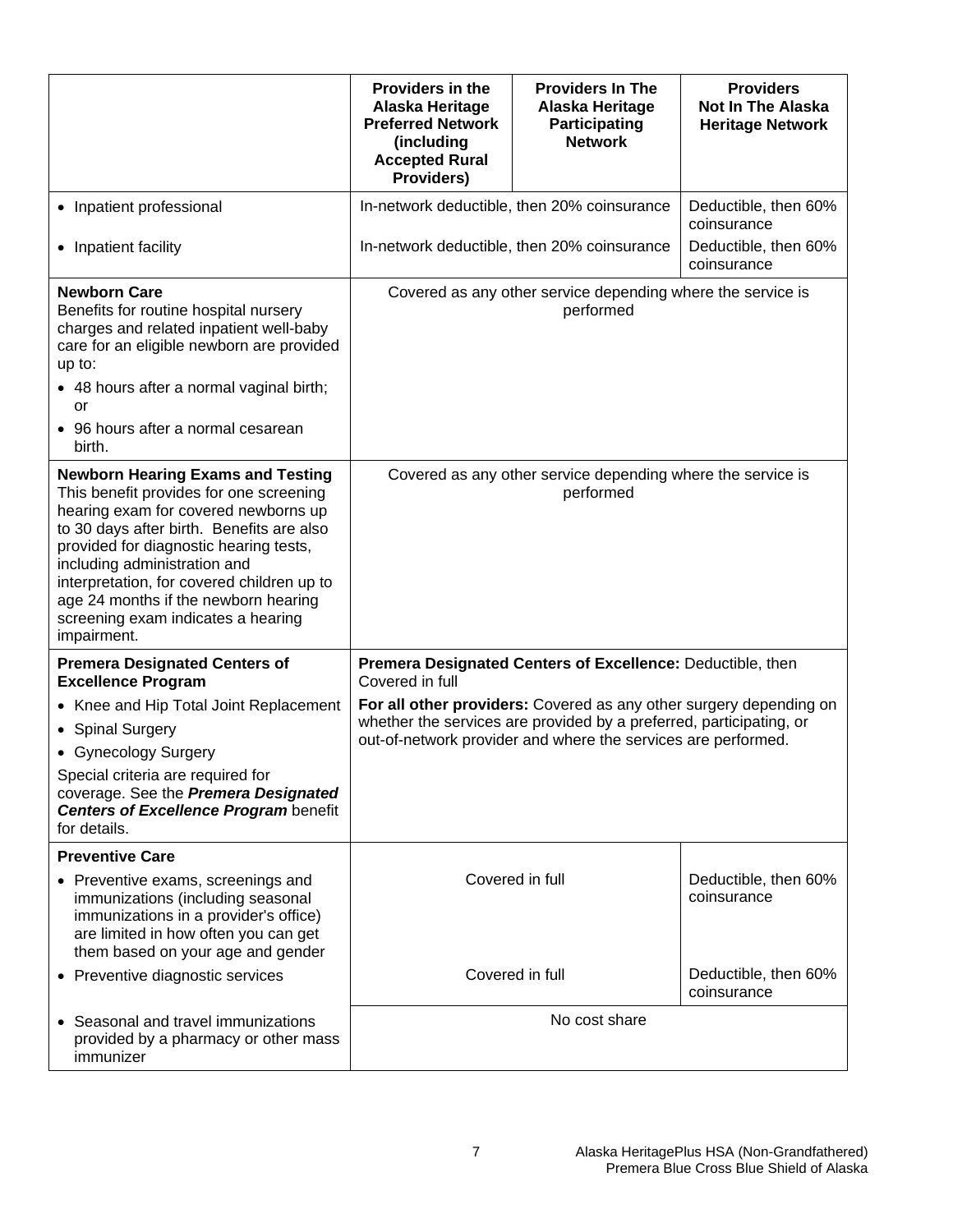|                                                                                                                                                                                                                                                                                                                                                                           | <b>Providers in the</b><br>Alaska Heritage<br><b>Preferred Network</b><br>(including<br><b>Accepted Rural</b><br>Providers) | <b>Providers In The</b><br>Alaska Heritage<br><b>Participating</b><br><b>Network</b> | <b>Providers</b><br><b>Not In The Alaska</b><br><b>Heritage Network</b> |  |
|---------------------------------------------------------------------------------------------------------------------------------------------------------------------------------------------------------------------------------------------------------------------------------------------------------------------------------------------------------------------------|-----------------------------------------------------------------------------------------------------------------------------|--------------------------------------------------------------------------------------|-------------------------------------------------------------------------|--|
| <b>Professional Visits and Services</b>                                                                                                                                                                                                                                                                                                                                   |                                                                                                                             |                                                                                      |                                                                         |  |
| • Professional office visit and electronic<br>visits                                                                                                                                                                                                                                                                                                                      | Deductible, then<br>20% coinsurance                                                                                         | Deductible, then 40%<br>coinsurance                                                  | Deductible, then 60%<br>coinsurance                                     |  |
| Coverage for office visits throughout<br>this plan includes real-time visits using<br>online and telephonic methods with<br>your doctor or other provider<br>(telemedicine) when appropriate                                                                                                                                                                              |                                                                                                                             |                                                                                      |                                                                         |  |
| • Inpatient and other outpatient<br>professional visits                                                                                                                                                                                                                                                                                                                   | Deductible, then<br>20% coinsurance                                                                                         | Deductible, then 40%<br>coinsurance                                                  | Deductible, then 60%<br>coinsurance                                     |  |
| You may have additional costs for things<br>such as x-rays, lab, therapeutic<br>injections and facility charges. See those<br>covered services for details.                                                                                                                                                                                                               |                                                                                                                             |                                                                                      |                                                                         |  |
| <b>Psychological and</b><br><b>Neuropsychological Testing</b>                                                                                                                                                                                                                                                                                                             | Deductible, then<br>20% coinsurance                                                                                         | Deductible, then 40%<br>coinsurance                                                  | Deductible, then 60%<br>coinsurance                                     |  |
| <b>Rehabilitation Therapy and Chronic</b><br>Pain                                                                                                                                                                                                                                                                                                                         |                                                                                                                             |                                                                                      |                                                                         |  |
| • Outpatient professional services                                                                                                                                                                                                                                                                                                                                        | Deductible, then<br>20% coinsurance                                                                                         | Deductible, then 40%<br>coinsurance                                                  | Deductible, then 60%<br>coinsurance                                     |  |
| • Outpatient facility services                                                                                                                                                                                                                                                                                                                                            | Deductible, then                                                                                                            | Deductible, then 40%                                                                 | Deductible, then 60%                                                    |  |
| Physical, speech, occupational, and<br>massage therapy services, including<br>cardiac and pulmonary rehabilitation, up<br>to a combined maximum benefit of 45<br>visits per member each calendar year.                                                                                                                                                                    | 20% coinsurance                                                                                                             | coinsurance                                                                          | coinsurance                                                             |  |
| • Inpatient professional services                                                                                                                                                                                                                                                                                                                                         | Deductible, then<br>20% coinsurance                                                                                         | Deductible, then 40%<br>coinsurance                                                  | Deductible, then 60%<br>coinsurance                                     |  |
| • Inpatient facility                                                                                                                                                                                                                                                                                                                                                      | Deductible, then<br>20% coinsurance                                                                                         | Deductible, then 40%<br>coinsurance                                                  | Deductible, then 60%<br>coinsurance                                     |  |
| Benefits for inpatient facility and<br>professional care are available up to 30<br>days per member each calendar year.<br>This benefit covers Inpatient care you<br>receive within 24 months from the onset<br>of the injury or illness or from the date of<br>the surgery that made rehabilitation<br>necessary. This limitation does not apply<br>to chronic pain care. |                                                                                                                             |                                                                                      |                                                                         |  |
| See Mental Health and Substance<br>Abuse for therapies provided for mental<br>health conditions such as autism.                                                                                                                                                                                                                                                           |                                                                                                                             |                                                                                      |                                                                         |  |
| <b>Skilled Nursing Facility Care</b><br>Benefits are provided up to 60 days per<br>member each calendar year.                                                                                                                                                                                                                                                             | Deductible, then<br>20% coinsurance                                                                                         | Deductible, then 40%<br>coinsurance                                                  | Deductible, then 60%<br>coinsurance                                     |  |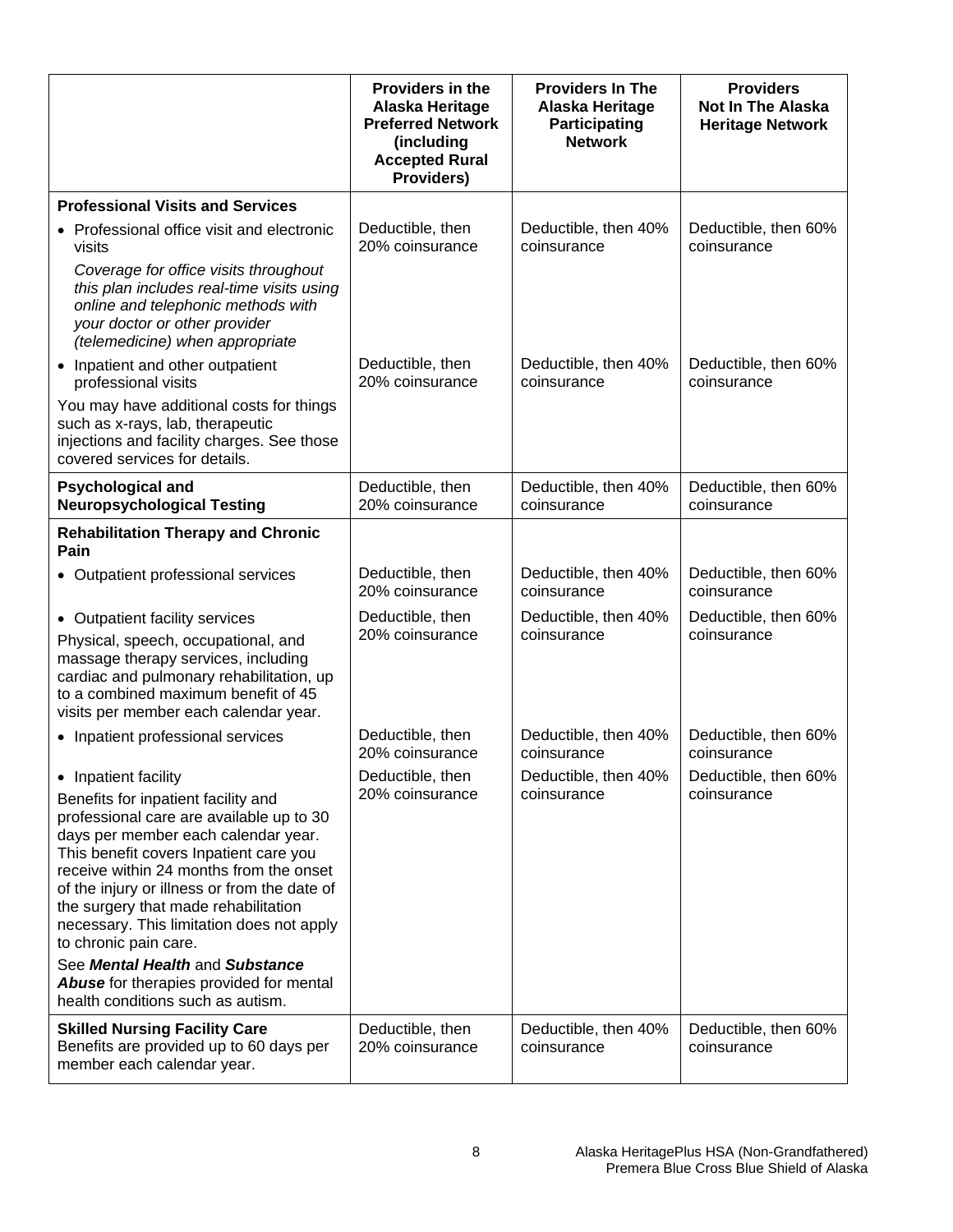|                                                                                                                                                                                                                                                                                                                                                                                                                                                                                                                                                     | <b>Providers in the</b><br>Alaska Heritage<br><b>Preferred Network</b><br>(including<br><b>Accepted Rural</b><br>Providers) | <b>Providers In The</b><br>Alaska Heritage<br><b>Participating</b><br><b>Network</b> | <b>Providers</b><br><b>Not In The Alaska</b><br><b>Heritage Network</b> |
|-----------------------------------------------------------------------------------------------------------------------------------------------------------------------------------------------------------------------------------------------------------------------------------------------------------------------------------------------------------------------------------------------------------------------------------------------------------------------------------------------------------------------------------------------------|-----------------------------------------------------------------------------------------------------------------------------|--------------------------------------------------------------------------------------|-------------------------------------------------------------------------|
| <b>Spinal and Other Manipulations</b><br>You may have additional costs for<br>hospital charges if incurred<br>Benefits for spinal and other<br>manipulations are provided up to a<br>combined maximum benefit of 12 visits<br>per member each calendar year.                                                                                                                                                                                                                                                                                        | Deductible, then<br>20% coinsurance                                                                                         | Deductible, then 40%<br>coinsurance                                                  | Deductible, then 60%<br>coinsurance                                     |
| <b>Substance Abuse Treatment</b>                                                                                                                                                                                                                                                                                                                                                                                                                                                                                                                    |                                                                                                                             |                                                                                      |                                                                         |
| • Outpatient professional services                                                                                                                                                                                                                                                                                                                                                                                                                                                                                                                  | In-network deductible, then 20% coinsurance                                                                                 |                                                                                      | Deductible, then 60%<br>coinsurance                                     |
| • Outpatient facility services                                                                                                                                                                                                                                                                                                                                                                                                                                                                                                                      | In-network deductible, then 20% coinsurance                                                                                 |                                                                                      | Deductible, then 60%<br>coinsurance                                     |
| • Inpatient professional                                                                                                                                                                                                                                                                                                                                                                                                                                                                                                                            | In-network deductible, then 20% coinsurance                                                                                 |                                                                                      | Deductible, then 60%<br>coinsurance                                     |
| • Inpatient facility                                                                                                                                                                                                                                                                                                                                                                                                                                                                                                                                | In-network deductible, then 20% coinsurance                                                                                 |                                                                                      | Deductible, then 60%<br>coinsurance                                     |
| <b>Surgery</b><br>This benefit covers surgical services that<br>are not covered under other benefits<br>when performed on an inpatient or<br>outpatient basis, in such locations as a<br>hospital, ambulatory surgical facility,<br>surgical suite or provider's office.<br>See the Hospital Inpatient Care,<br><b>Hospital Outpatient Care and Surgical</b><br><b>Center Care - Outpatient for facility</b><br>charges.<br>For organ, bone marrow or stem cell<br>transplant procedure benefit information,<br>please see the Transplants benefit. | Deductible, then<br>20% coinsurance                                                                                         | Deductible, then 40%<br>coinsurance                                                  | Deductible, then 60%<br>coinsurance                                     |
| <b>Surgical Center Care - Outpatient</b>                                                                                                                                                                                                                                                                                                                                                                                                                                                                                                            | Deductible, then<br>20% coinsurance                                                                                         | Deductible, then 40%<br>coinsurance                                                  | Deductible, then 60%<br>coinsurance                                     |
| <b>Therapeutic Injections - Outpatient</b><br><b>Professional</b>                                                                                                                                                                                                                                                                                                                                                                                                                                                                                   | Deductible, then<br>20% coinsurance                                                                                         | Deductible, then 40%<br>coinsurance                                                  | Deductible, then 60%<br>coinsurance                                     |
| <b>Transplants</b><br>This benefit covers medical services only<br>if provided by "Approved Transplant<br>Centers."                                                                                                                                                                                                                                                                                                                                                                                                                                 |                                                                                                                             |                                                                                      |                                                                         |
| • Outpatient professional visits                                                                                                                                                                                                                                                                                                                                                                                                                                                                                                                    | Deductible, then<br>20% coinsurance                                                                                         | Deductible, then 40%<br>coinsurance                                                  | Not covered                                                             |
| • Outpatient facility services                                                                                                                                                                                                                                                                                                                                                                                                                                                                                                                      | Deductible, then<br>20% coinsurance                                                                                         | Deductible, then 40%<br>coinsurance                                                  | Not covered                                                             |
| • Inpatient professional                                                                                                                                                                                                                                                                                                                                                                                                                                                                                                                            | Deductible, then<br>20% coinsurance                                                                                         | Deductible, then 40%<br>coinsurance                                                  | Not covered                                                             |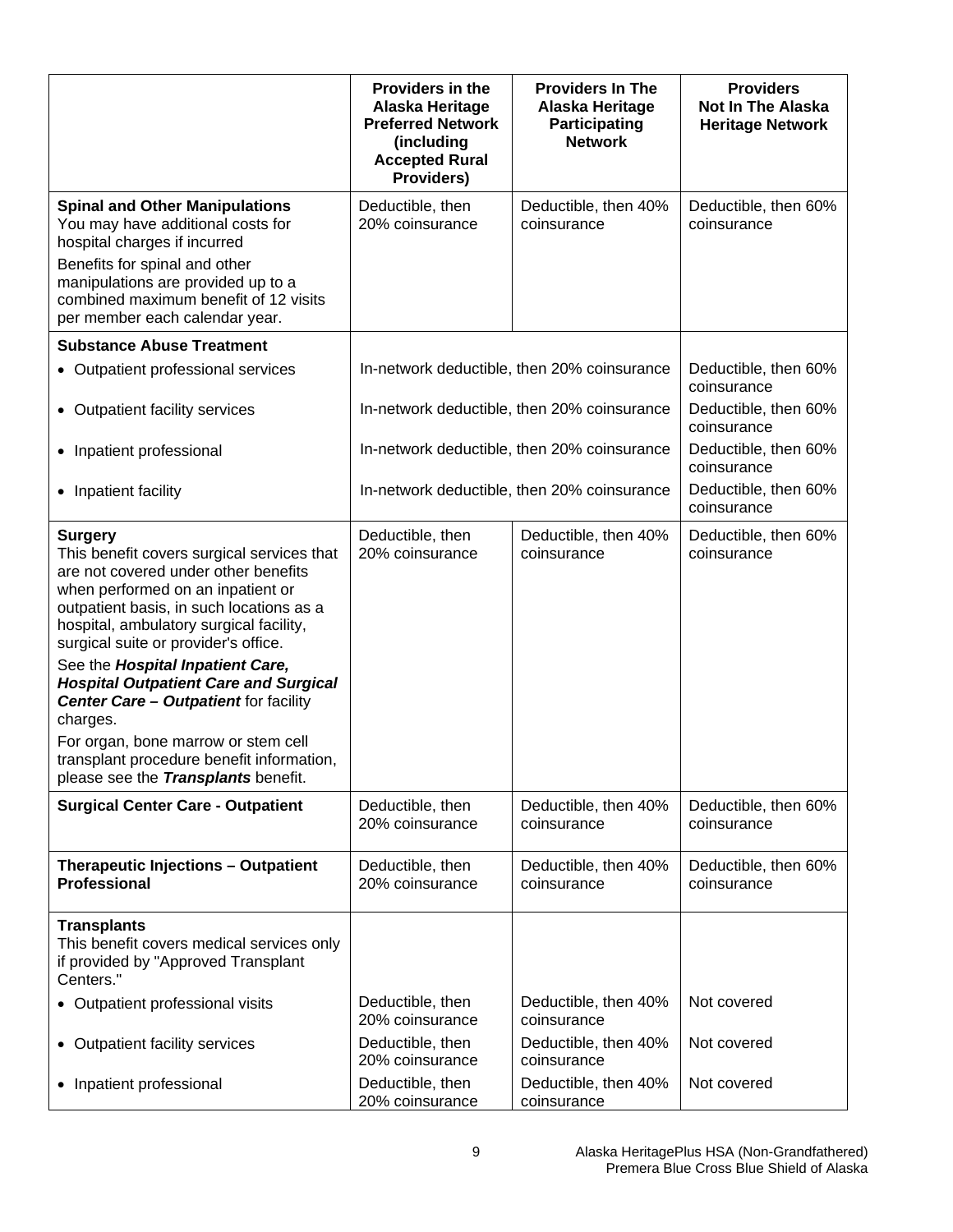|                                                                                                                                                                                                                                                                                                                                                                                                                                                                                                                                                                                                                                                                                                                                                                                                                                                                                           | Providers in the<br>Alaska Heritage<br><b>Preferred Network</b><br>(including<br><b>Accepted Rural</b><br>Providers) | <b>Providers In The</b><br>Alaska Heritage<br><b>Participating</b><br><b>Network</b> | <b>Providers</b><br><b>Not In The Alaska</b><br><b>Heritage Network</b> |
|-------------------------------------------------------------------------------------------------------------------------------------------------------------------------------------------------------------------------------------------------------------------------------------------------------------------------------------------------------------------------------------------------------------------------------------------------------------------------------------------------------------------------------------------------------------------------------------------------------------------------------------------------------------------------------------------------------------------------------------------------------------------------------------------------------------------------------------------------------------------------------------------|----------------------------------------------------------------------------------------------------------------------|--------------------------------------------------------------------------------------|-------------------------------------------------------------------------|
| • Inpatient facility<br><b>Donor Costs:</b><br>Procurement expenses are limited to<br>\$75,000 per transplant. All covered<br>donor costs accrue towards the \$75,000<br>maximum, no matter when the donor<br>receives them.                                                                                                                                                                                                                                                                                                                                                                                                                                                                                                                                                                                                                                                              | Deductible, then<br>20% coinsurance                                                                                  | Deductible, then 40%<br>coinsurance                                                  | Not covered                                                             |
| <b>Travel and Lodging</b><br>Covered transportation and lodging<br>incurred by the transplant recipient and<br>companions are limited to \$7,500 per<br>transplant<br>Reimbursement rates:<br>• Travel: Travel is reimbursed between<br>the patient's home and the approved<br>transplant center for round trip (air,<br>train, or bus) coach class<br>transportation costs.<br>• Mileage expenses are reimbursed<br>at 20 cents per mile per trip<br>• Surface transportation and parking<br>are limited up to \$35 per day<br>• Ferry transportation expenses are<br>limited up to \$50 per person each<br>way<br>• Lodging: Expenses incurred by a<br>transplant patient and companion for<br>hotel lodging away from home.<br>Lodging expenses are limited up to<br>\$50 per day per person<br><b>Please note:</b> Reimbursement rates are<br>based on IRS guidelines and are subject |                                                                                                                      | In-network deductible, then no cost share                                            |                                                                         |
| to change due to IRS regulations.                                                                                                                                                                                                                                                                                                                                                                                                                                                                                                                                                                                                                                                                                                                                                                                                                                                         |                                                                                                                      |                                                                                      |                                                                         |
| <b>Urgent Care</b><br>You may have additional costs for other<br>services like x-rays, lab, and hospital<br>facility charges, if incurred.<br>• Freestanding urgent care center                                                                                                                                                                                                                                                                                                                                                                                                                                                                                                                                                                                                                                                                                                           | Deductible, then                                                                                                     | Deductible, then 40%                                                                 | Deductible, then 60%                                                    |
|                                                                                                                                                                                                                                                                                                                                                                                                                                                                                                                                                                                                                                                                                                                                                                                                                                                                                           | 20% coinsurance                                                                                                      | coinsurance                                                                          | coinsurance                                                             |
| • Urgent care (Hospital facility)                                                                                                                                                                                                                                                                                                                                                                                                                                                                                                                                                                                                                                                                                                                                                                                                                                                         | See Emergency Room for cost shares                                                                                   |                                                                                      |                                                                         |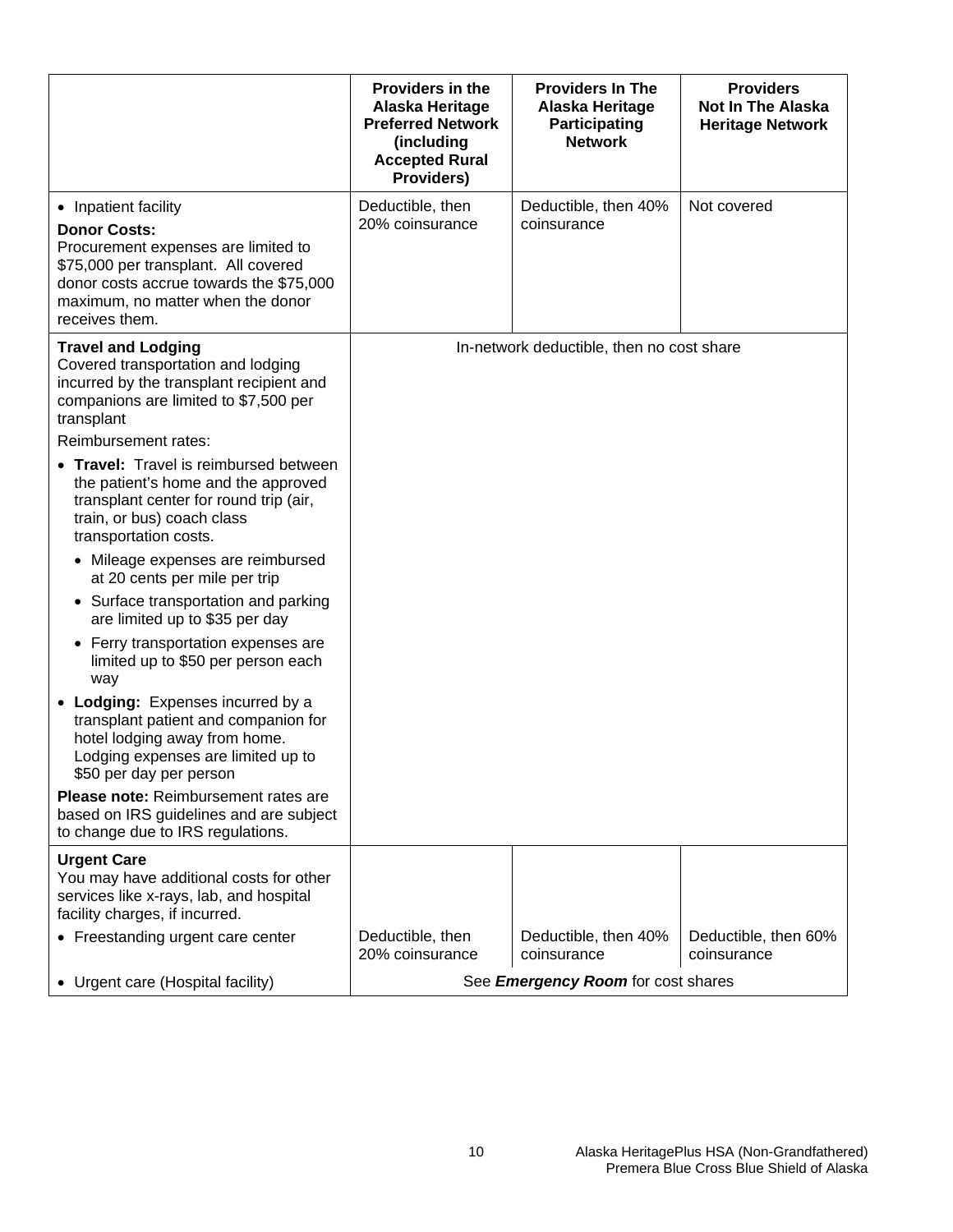|                                                                                                                                                                                                                                                                                               | <b>In-Network Pharmacy</b>          | <b>Out-of-Network Pharmacy</b>              |
|-----------------------------------------------------------------------------------------------------------------------------------------------------------------------------------------------------------------------------------------------------------------------------------------------|-------------------------------------|---------------------------------------------|
| <b>Prescription Drugs</b>                                                                                                                                                                                                                                                                     |                                     |                                             |
| <b>Prescription Drugs - Retail</b><br>Pharmacy                                                                                                                                                                                                                                                |                                     |                                             |
| • Preferred Generic Drugs                                                                                                                                                                                                                                                                     |                                     | In-network deductible, then \$15 copay      |
| • Preferred Brand Name Drugs                                                                                                                                                                                                                                                                  |                                     | In-network deductible, then \$30 copay      |
| • Preferred Specialty Drugs                                                                                                                                                                                                                                                                   |                                     | In-network deductible, then \$50 copay      |
| • All Non-Preferred Drugs                                                                                                                                                                                                                                                                     |                                     | In-network deductible, then 30% coinsurance |
| Benefits are provided for up to a 90-<br>day supply of covered medication<br>unless the drug maker's packaging<br>limits the supply in some other way.<br>Dispensing of a greater than 90-day<br>supply is permitted when the drug<br>maker's packaging doesn't allow for a<br>lesser amount. |                                     |                                             |
| <b>Prescription Drugs - Mail-Order</b><br>You must use a participating<br>pharmacy. Benefits are provided for<br>up to a 90-day supply of a covered<br>medication.                                                                                                                            |                                     |                                             |
| • Preferred Generic Drugs                                                                                                                                                                                                                                                                     | Deductible, then \$37.50 copay      | Not covered                                 |
| • Preferred Brand Name Drugs                                                                                                                                                                                                                                                                  | Deductible, then \$75 copay         | Not covered                                 |
| • Preferred Specialty Drugs                                                                                                                                                                                                                                                                   | Deductible, then \$50 copay         | Not covered                                 |
| • All Non-Preferred Drugs<br>You must use a participating<br>pharmacy. Benefits are provided for<br>up to a 90-day supply of a covered<br>medication.                                                                                                                                         | Deductible, then 30%<br>coinsurance | Not covered                                 |
| Benefits for specialty drugs dispensed<br>through a specialty pharmacy program<br>via mail-order are limited to a 30-day<br>supply.                                                                                                                                                           |                                     |                                             |
| <b>Prescription Drugs - Anti-Cancer</b><br><b>Medication</b><br>This benefit covers self-administered<br>anti-cancer drugs when the medication<br>is dispensed by a pharmacy                                                                                                                  |                                     | In-network deductible, then 20% coinsurance |
| Per Internal Revenue Service<br>requirements, drug manufacturer<br>coupons and other forms of cost-share<br>assistance cannot be used to satisfy<br>this plan's deductible.                                                                                                                   |                                     |                                             |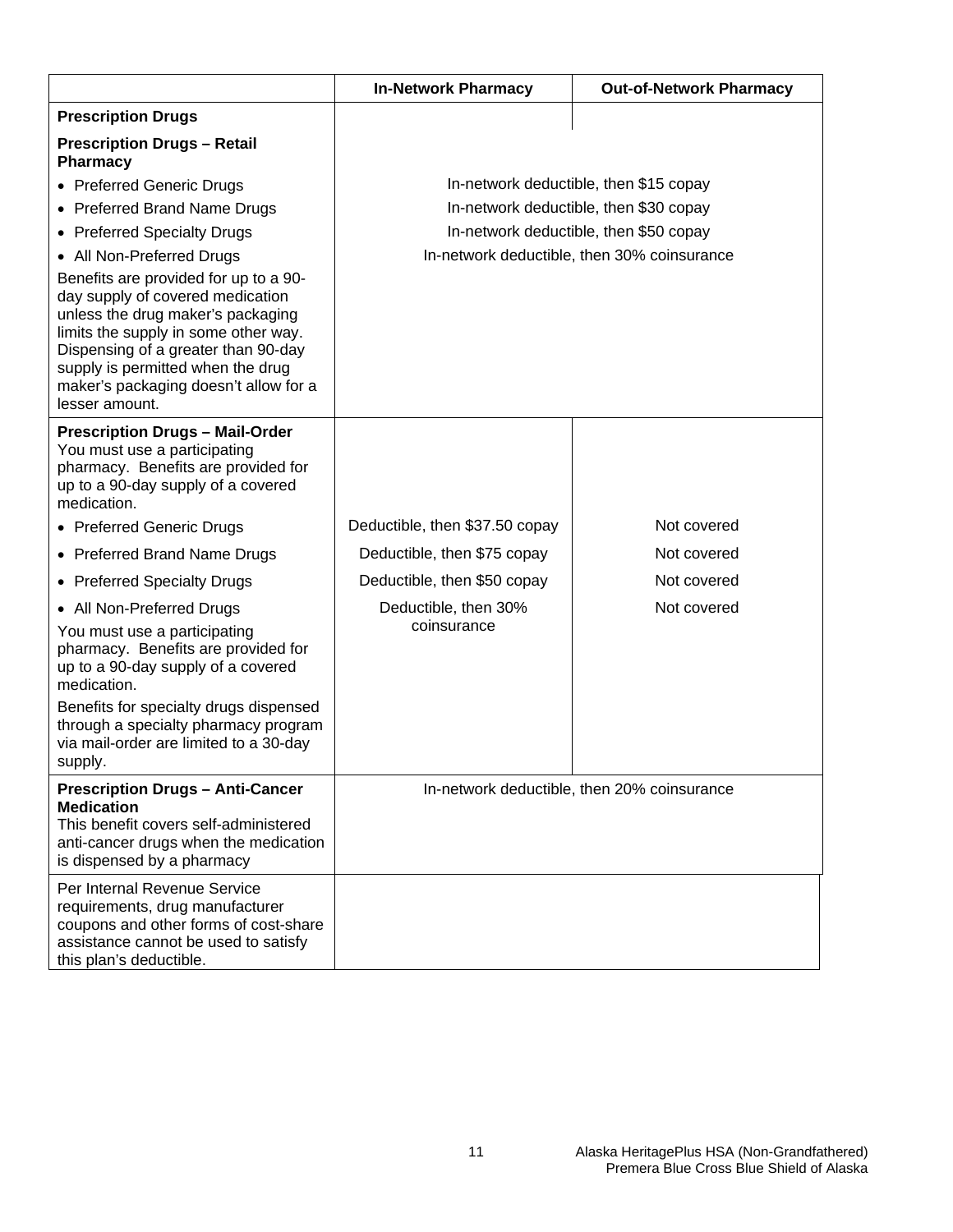|                                                                                                                                                                                                                        | <b>In-Network Provider</b> | <b>Out-of-Network Provider</b>              |
|------------------------------------------------------------------------------------------------------------------------------------------------------------------------------------------------------------------------|----------------------------|---------------------------------------------|
| <b>Vision</b>                                                                                                                                                                                                          |                            |                                             |
| <b>Adult Vision Benefits Vision services</b><br>are provided for covered members 19<br>years of age or older. For vision<br>benefits provided for members under<br>age 19, see the <b>Pediatric Vision</b><br>benefit. |                            |                                             |
| <b>Vision Exams</b><br>This benefit provides one routine vision<br>exam per member each calendar year.                                                                                                                 |                            | No cost share                               |
| <b>Vision hardware</b>                                                                                                                                                                                                 |                            | No cost share                               |
| The plan pays allowable charges<br>including any applicable sales tax,<br>shipping and handling costs up to a<br>maximum benefit of \$200 per member<br>each calendar year.                                            |                            |                                             |
| <b>Pediatric Vision Benefit</b><br>This benefit covers vision services for<br>covered children under the age of 19.<br><b>Vision Exam</b><br>Benefits are provided for one routine                                     |                            | In-network deductible, then 20% coinsurance |
| eye exam per calendar year.                                                                                                                                                                                            |                            |                                             |
| <b>Vision Hardware</b><br>Benefits are provided for:                                                                                                                                                                   |                            | No cost share                               |
| • 1 pair of frames and lenses per<br>calendar year, or                                                                                                                                                                 |                            |                                             |
| • 1 pair of hard contact lenses per<br>calendar year, or                                                                                                                                                               |                            |                                             |
| • 12-month supply of disposable<br>contact lenses per calendar year                                                                                                                                                    |                            |                                             |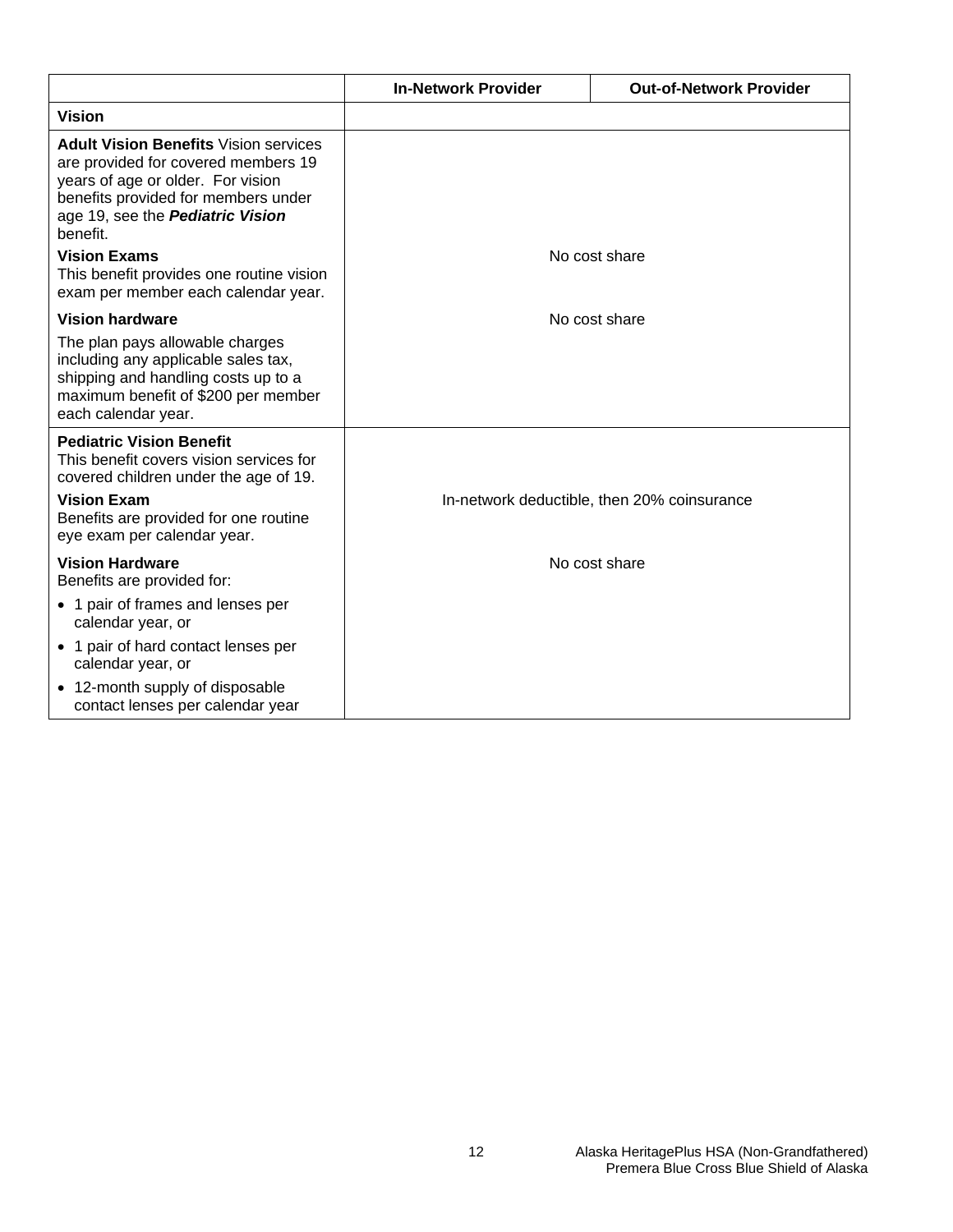# <span id="page-19-0"></span>**HOW DOES SELECTING A PROVIDER AFFECT MY BENEFITS?**

The benefits of this plan are based on allowable charges for covered services and supplies. See *Definitions* for a definition of "allowable charge."

This plan does not require use or selection of a primary care provider or require referrals for specialty care. Members may self-refer to providers, including obstetricians, gynecologists and pediatricians, to receive care, and may do so without prior authorization.

If your plan requires you to pay a higher deductible and/or more coinsurance, if any, for services of out-of-network providers, emergency care will always be the exception. You pay the same deductible and/or coinsurance, if any, no matter whether the emergency care is provided by in-network or out-of-network providers. If you see an outof-network provider, you are always responsible for any amounts that exceed the allowable charge.

You may receive covered services from any provider licensed to provide the service. However, within Alaska, in order to receive the higher level of benefits available under this plan for non-emergent provider or hospital services you must use a provider or a hospital in the **preferred** or **participating** network. For this purpose, a "physician" means a provider who is licensed by the state as a Doctor of Medicine and Surgery (M.D.), Doctor of Osteopathy and Surgery (D.O.) or Podiatrist (D.P.M.).

When you get services from a **preferred physician or hospital**, you will have the lowest out-of-pocket expenses and you are not responsible for amounts above the allowable charge. Therefore, receiving services from a preferred physician or hospital may substantially reduce your healthcare costs.

When you get services from a **participating physician or hospital**, your out-of-pocket expenses will generally be higher than if you receive services from a preferred provider or hospital. You are not responsible for amounts above the allowable charge for these providers.

When you get services from an **out-of-network physician or hospital**, your out-of-pocket expenses will be higher than if you receive services from a network physician or hospital. You are also responsible for amounts above the allowable charge for these providers.

Preferred and participating physicians and hospitals in the network have agreed to accept the allowable charge as payment in full. They have also agreed to bill us directly for the covered portion of the services you receive, and we make payment directly to them. These commitments are also true of other types of providers that have network agreements with us.

If you use a physician or hospital that isn't in the network, you'll be responsible for amounts above the allowable charge. This is also true of any other provider that doesn't have a network agreement with us. Amounts in excess of the allowable charge also don't count toward the calendar year deductible or as coinsurance.

The following services and/or providers will always be covered at the highest in-network benefit level for covered services and supplies, based on the allowable charge:

- Emergency care
- Non-emergency care services received from out-of-network providers in Alaska when there isn't a network provider located within 50 miles of your home. We suggest that you contact us before you receive nonemergency care covered services from an out-of-network provider.
- Care received from out-of-network providers for covered stays at in-network hospitals when you have no choice as to who performs the services
- Categories of providers with whom we do not have a contract, including accepted rural providers. See *Definitions* for a definition of "accepted rural providers."

Benefits are provided at the highest benefit level, but you will be required to pay any amounts that exceed the allowable charge.

# **WHEN YOU GET CARE IN WASHINGTON**

You have access to a network of providers when you get care in Washington. Like in-network providers in Alaska, you will receive the highest benefit level and lowest out-of-pocket costs when you see these providers. All the requirements of your plan described in this booklet apply to services received in Washington.

To find an in-network provider in Washington, see our provider directory at **premera.com**, or call Customer Service.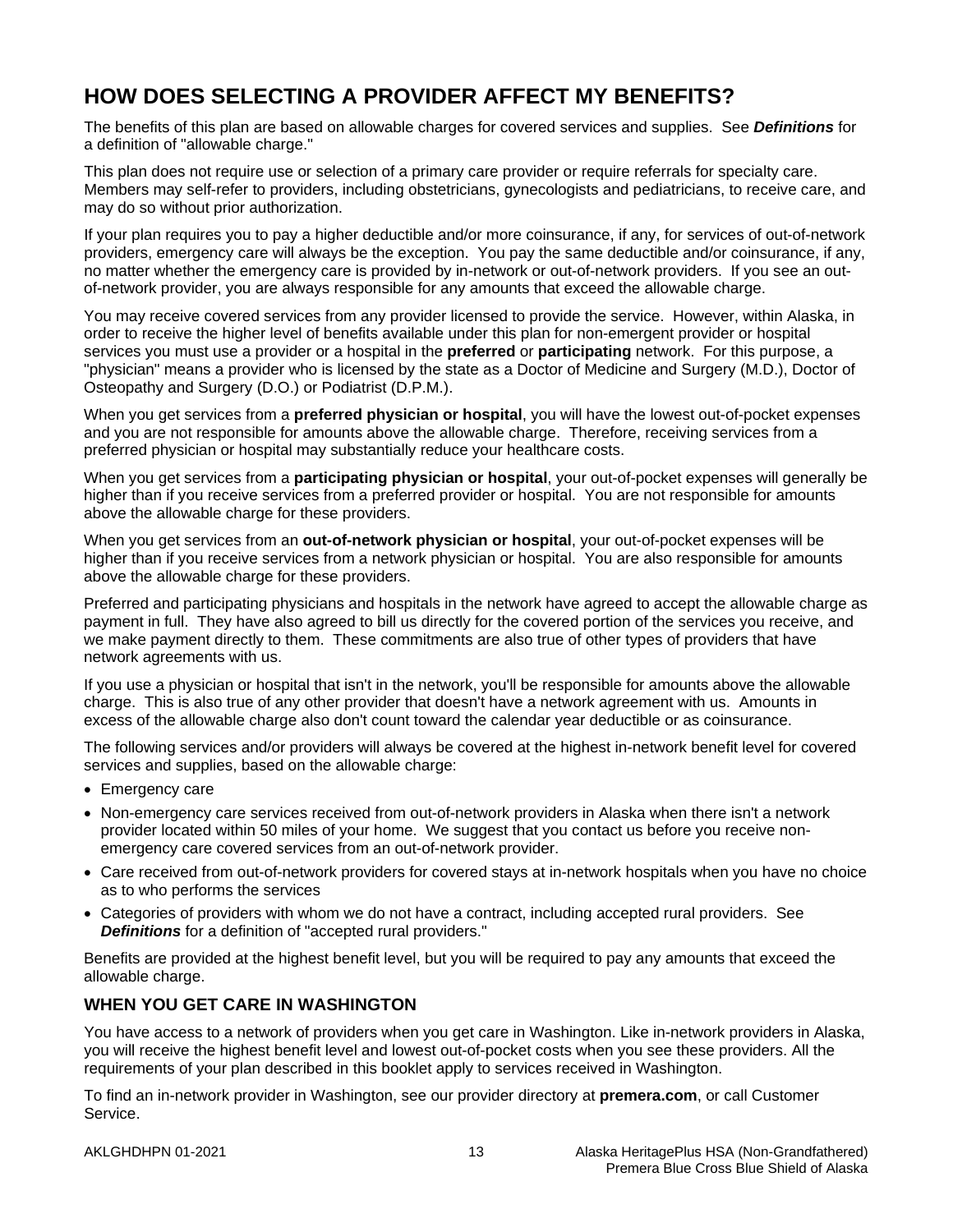# **WHEN YOU GET CARE OUTSIDE ALASKA AND WASHINGTON**

If you're outside Alaska and Washington, you may receive covered services from any provider licensed to provide the service. For non-emergent physician and hospital services in Washington (except Clark County, Washington), you'll receive the higher level of benefits available under this plan when you use network physicians and hospitals.

Except as stated below, for the same services outside of Alaska and Washington or in Clark County, Washington, you'll receive the higher level of benefits available by using physicians and hospitals with PPO agreements with the Blue Cross or Blue Shield Licensee in the area where you're receiving services. For more information about receiving care outside Alaska and Washington or in Clark County, Washington, see *What Do I Do If I'm Outside Alaska and Washington?* for details.

Benefits for covered services received from providers located outside the United States, Puerto Rico and the U.S. Virgin Islands are provided at the highest level of benefits available under the plan.

For the purpose of care you receive in Alaska, references to "network" in this booklet refer to the Heritage network. For the purpose of care you receive outside Alaska, references to "network" refer to the networks stated in *When You Get Care Outside Alaska and Washington*. This booklet uses "out-of-network" to refer to physicians and hospitals that aren't in the applicable network for the area in which you receive care.

**Important note:** You're entitled to receive a provider directory automatically, without charge.

For the most current information on preferred or participating network hospitals, and network physicians, please refer to our website at **premera.com** or contact Customer Service. If you're outside Alaska and Washington or in Clark County, Washington, call 1-800-810-BLUE (2583).

# **PROVIDER STATUS**

Since a provider's agreement with us is subject to change at any time, it's important to verify a provider's status. This may help you avoid additional out-of-pocket expenses. Please call our Customer Service Department at the number listed inside the front cover of this booklet to verify a provider's status. If you're outside Alaska and Washington or in Clark County, Washington, call 1-800-810-BLUE (2583) to locate or verify the status of a provider.

# **CONTINUITY OF CARE**

You may be able to continue to receive covered services from a provider for a limited period of time at the innetwork benefit level after the provider ends his/her contract with Premera. To be eligible for continuity of care you must be covered under this plan, in an active treatment plan and receiving covered services from an in-network provider at the time the provider ends his/her contract with Premera. The treatment must be medically necessary, and you and this provider agree that it is necessary for you to maintain continuity of care.

We will not provide continuity of care if your provider:

- Died
- Goes on sabbatical
- Is prevented from continuing to care for patients because of other circumstances
- No longer holds an active license
- Relocates out of the service area
- Retired
- Terminates the contractual relationship in accordance with provisions of contract relating to quality of care and exhausts his/her contractual appeal rights
- Will not accept the reimbursement rate applicable at the time the provider contract terminates

We will not provide continuity of care if you are no longer covered under this plan.

We will notify you no later than 10 days after your provider's Premera contract ends if we reasonably know that you are under an active treatment plan. If we learn that you are under an active treatment plan after your provider's contract termination date, we will notify you no later than the 10th day after we become aware of this fact.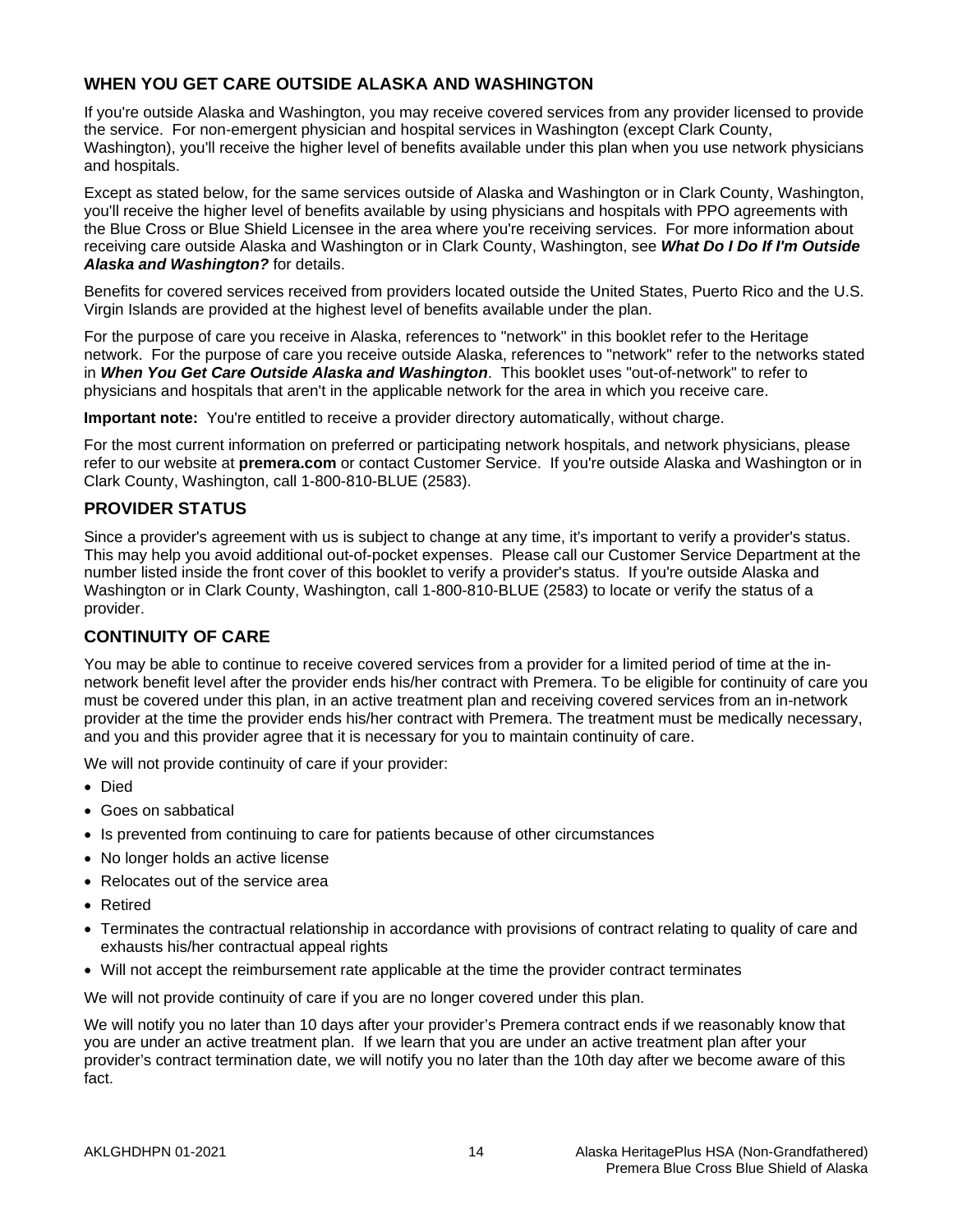# **Duration of Continuity of Care**

If you qualify for continuity of care, you will get continuing care from the terminating provider until the longer of the following:

- For pregnant members, the completion of postpartum care
- For terminally ill members, the end of medically necessary treatment for the terminal illness. ("Terminal" means a life expectancy of less than one year.)
- The end of the current plan year
- Up to 90 days after the provider's contract termination date, if the member is continuing ongoing treatment

When continuity of care terminates, you may continue to receive services from this same provider, however, we will pay benefits at the out-of-network benefit level subject to the allowed amount. See *How Providers Affect Your Costs* for an illustration about benefit payments. If you disagree with the continuity of care qualifications, you may request an appeal of the denial, see *Complaints and Appeal*s for information on how to submit a complaint review request.

# **EMERGENCY SERVICES**

Benefits for medical emergencies will be provided at the higher level when you see any covered provider. The plan will pay its allowable charge for these services and you'll only pay your applicable calendar year deductible, coinsurance, amounts that exceed the benefit maximums, amounts above the allowable charge for out-of-network providers and charges for non-covered services.

**Please note:** Services you receive in a preferred or participating network facility may be provided by physicians, anesthesiologists, radiologists or other professionals who are not part of our network. When you get services from these out-of-network providers, including services received from out-of-network ambulances, you will be responsible for amounts over the allowable charge. Amounts in excess of the allowable charge don't count toward any applicable calendar year deductible, coinsurance or out-of-pocket maximum.

# <span id="page-21-0"></span>**WHAT DO I NEED TO KNOW BEFORE I GET CARE?**

This section of your booklet explains the amounts you must pay for covered services before the benefits of this plan are provided. To prevent unexpected out-of-pocket expenses, it's important for you to understand the amounts you're responsible for. Please see the *Summary of Your Costs* for your deductible, copays (if any), coinsurance and benefit limits.

# **COINSURANCE**

"Coinsurance" is a defined percentage of allowable charges for covered services and supplies you receive. The benefit level provided by this plan and the remaining percentage you're responsible for are both referred to as "coinsurance." Your coinsurance amount for this plan is shown on the *Summary of Your Costs*.

**Please note:** When this booklet refers to coinsurance, it means that either the in-network or out-of-network coinsurance shown on the *Summary of Your Costs* applies, depending on the provider.

# **CALENDAR YEAR DEDUCTIBLE**

A deductible is an amount you must pay in each calendar year for covered services and supplies before this plan provides certain benefits. The amount credited toward the calendar year deductible won't exceed the "allowable charge" for any covered service or supply.

The calendar year deductible is dependent upon whether you're enrolled as an individual (subscriber only) or as a family (subscriber and one or more dependents).

This deductible is a family aggregate, which means that the deductible can be met by a single enrolled member, or more than one enrolled member in combination. Benefits aren't provided for any family member until the family enrollment deductible has been reached, except where stated otherwise. Once the family enrollment amount is reached, the deductible will be met for all enrolled family members.

Your calendar year deductible amount for this plan is shown on the *Summary of Your Costs*.

**Please note**: If a subscriber adds or drops dependents from coverage during the calendar year, the subscriber's calendar year deductible will change to the single enrollment or family enrollment deductible, as appropriate.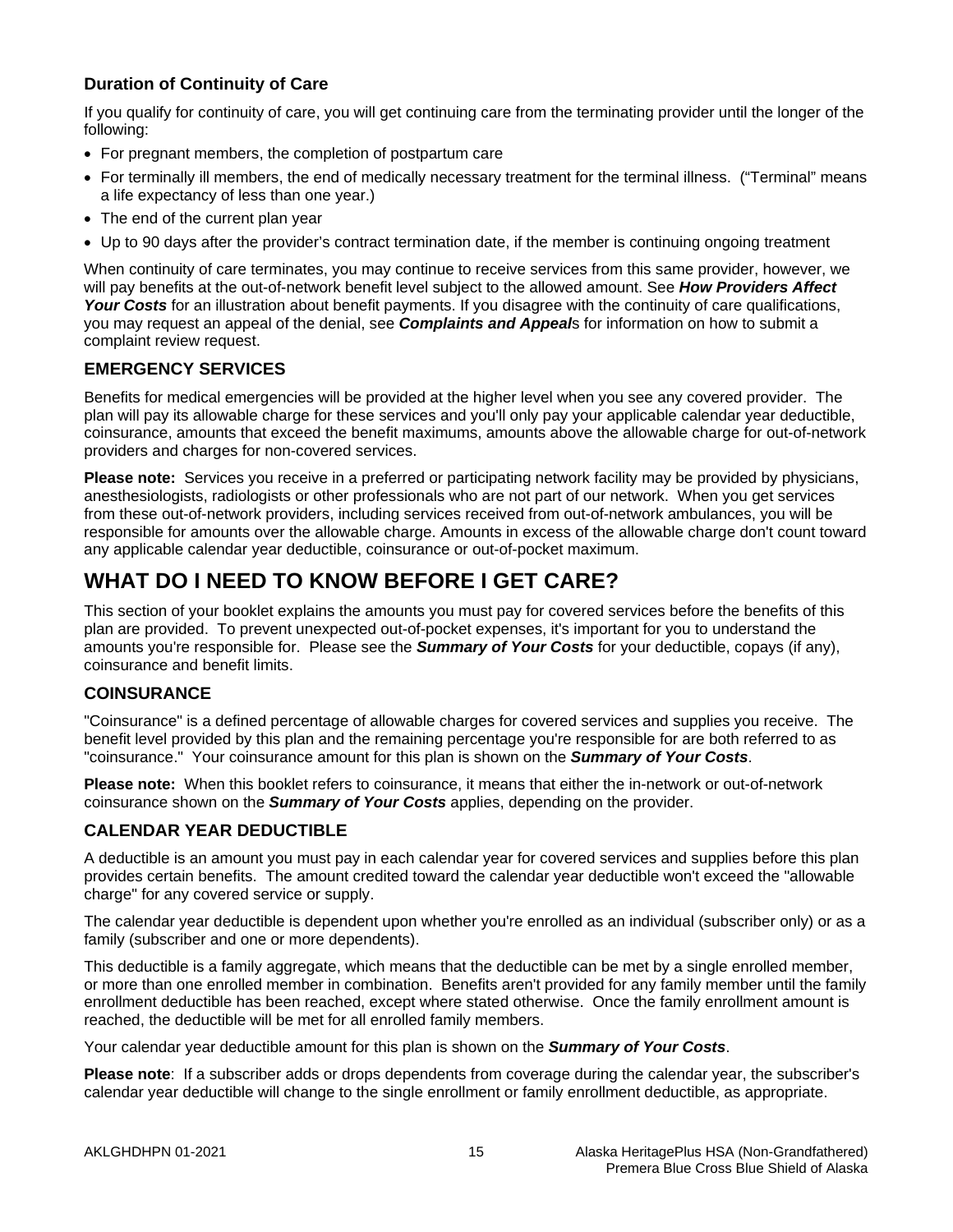While some benefits have dollar maximums, others have different kinds of maximums, such as a maximum number of visits or days of care that can be covered. We don't count allowable charges that apply to the calendar year deductible toward dollar benefit maximums. But if a member receives services or supplies covered by a benefit that has any other kind of maximum, and those services or supplies apply toward the calendar year deductible, those services or supplies will count toward the benefit maximum of the member who received them.

This plan's calendar year deductible applies to all covered providers, including out-of-network providers. See *What Doesn't Apply To The Calendar Year Deductible?* to find out what doesn't apply to the calendar year deductible.

#### **What Doesn't Apply To The Calendar Year Deductible?**

The calendar year deductible needn't be met before some benefits of this plan can be provided. These exceptions are stated in the specific benefits shown on the *Summary of Your Costs*.

Other amounts that don't accrue toward this plan's calendar year deductible are:

- Amounts that exceed the allowable charge
- Charges for excluded services
- Prior authorization penalties
- Per Internal Revenue Service requirements, drug manufacturer coupons and other forms of cost-share assistance cannot be used to satisfy the deductible

#### **OUT-OF-POCKET MAXIMUM**

The out-of-pocket maximum is the most you or your family will pay each calendar year for deductible, coinsurance, and copay amounts (if any) for covered services before this plan begins to pay 100%. Your out-ofpocket maximum amount for this plan is shown on the *Summary of Your Costs*.

#### **Individual out-of-pocket maximum**

For each member, there is an out-of-pocket maximum. Once this maximum has been satisfied, the benefits of this plan that are subject to the out-of-pocket maximum will be provided at 100% of allowable charges for the remainder of that calendar year for covered services.

#### **Family out-of-pocket maximum**

We also keep track of the total deductible, coinsurance, and copay amounts (if any) applied to individual out-ofpocket maximums that are incurred by all enrolled family members combined. When this total equals the family out-of-pocket maximum, we'll consider the individual out-of-pocket maximum of every enrolled family member to be met for that calendar year.

| <b>Service Type</b>                                                                                                                                         | <b>Providers In The Alaska</b><br><b>Heritage Preferred</b><br><b>Network (including</b><br><b>Accepted Rural</b><br>Providers): | <b>Providers In The</b><br>Alaska Heritage<br>Participating<br><b>Network</b> | <b>Providers Not In The</b><br>Alaska Heritage<br><b>Network</b> |
|-------------------------------------------------------------------------------------------------------------------------------------------------------------|----------------------------------------------------------------------------------------------------------------------------------|-------------------------------------------------------------------------------|------------------------------------------------------------------|
| <b>Physician Office Visits</b>                                                                                                                              | Yes, out-of-pocket maximum                                                                                                       | Yes, out-of-pocket                                                            | Yes, out-of-pocket                                               |
| (MD, DO, DPM)                                                                                                                                               | applies                                                                                                                          | maximum applies                                                               | maximum applies                                                  |
| <b>Other Physician Services</b>                                                                                                                             | Yes, out-of-pocket maximum                                                                                                       | Yes, out-of-pocket                                                            | Yes, out-of-pocket                                               |
| (MD, DO, DPM)                                                                                                                                               | applies                                                                                                                          | maximum applies                                                               | maximum applies                                                  |
| <b>Hospital-Based Services</b>                                                                                                                              | Yes, out-of-pocket maximum                                                                                                       | Yes, out-of-pocket                                                            | Yes, out-of-pocket                                               |
|                                                                                                                                                             | applies                                                                                                                          | maximum applies                                                               | maximum applies                                                  |
| Other covered services<br>paid at the highest in-<br>network benefit such as<br><b>Emergency Services.</b><br>See Emergency<br><b>Services</b> for details. | Yes, out-of-pocket maximum<br>applies                                                                                            | Yes, out-of-pocket<br>maximum applies                                         | Yes, out-of-pocket<br>maximum applies                            |

This table outlines what services apply to the out-of-pocket maximum of this plan.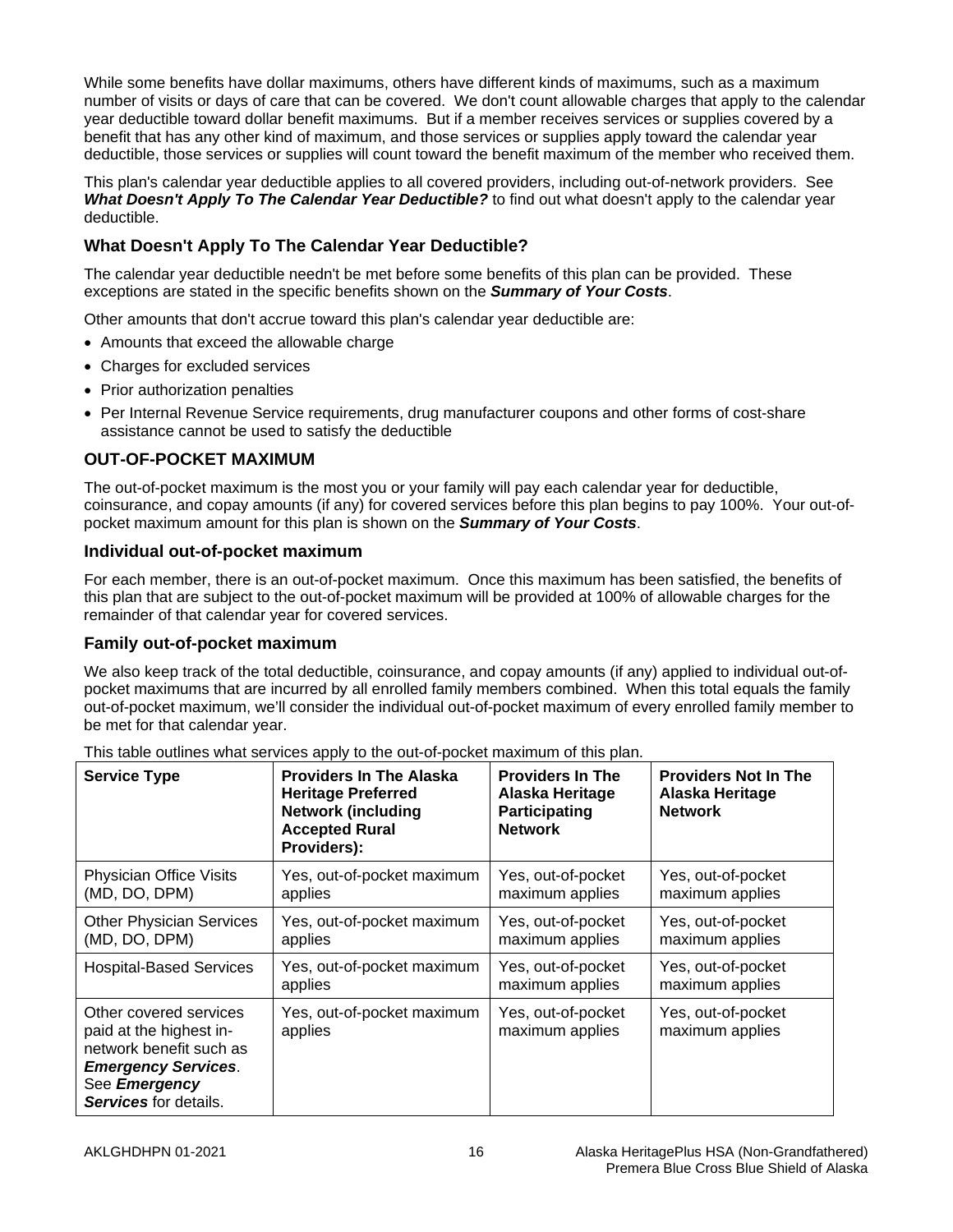# **What Doesn't Apply To The Out-Of-Pocket Maximum?**

The amounts below don't apply to the out-of-pocket maximum. You must continue to pay these amounts after the out-of-pocket maximum is met in each calendar year.

- Amounts that exceed the allowable charge
- Services and supplies not covered under this plan
- Per Internal Revenue Service requirements, drug manufacturer coupons and other forms of cost-share assistance cannot be used to satisfy the deductible
- Prior authorization penalties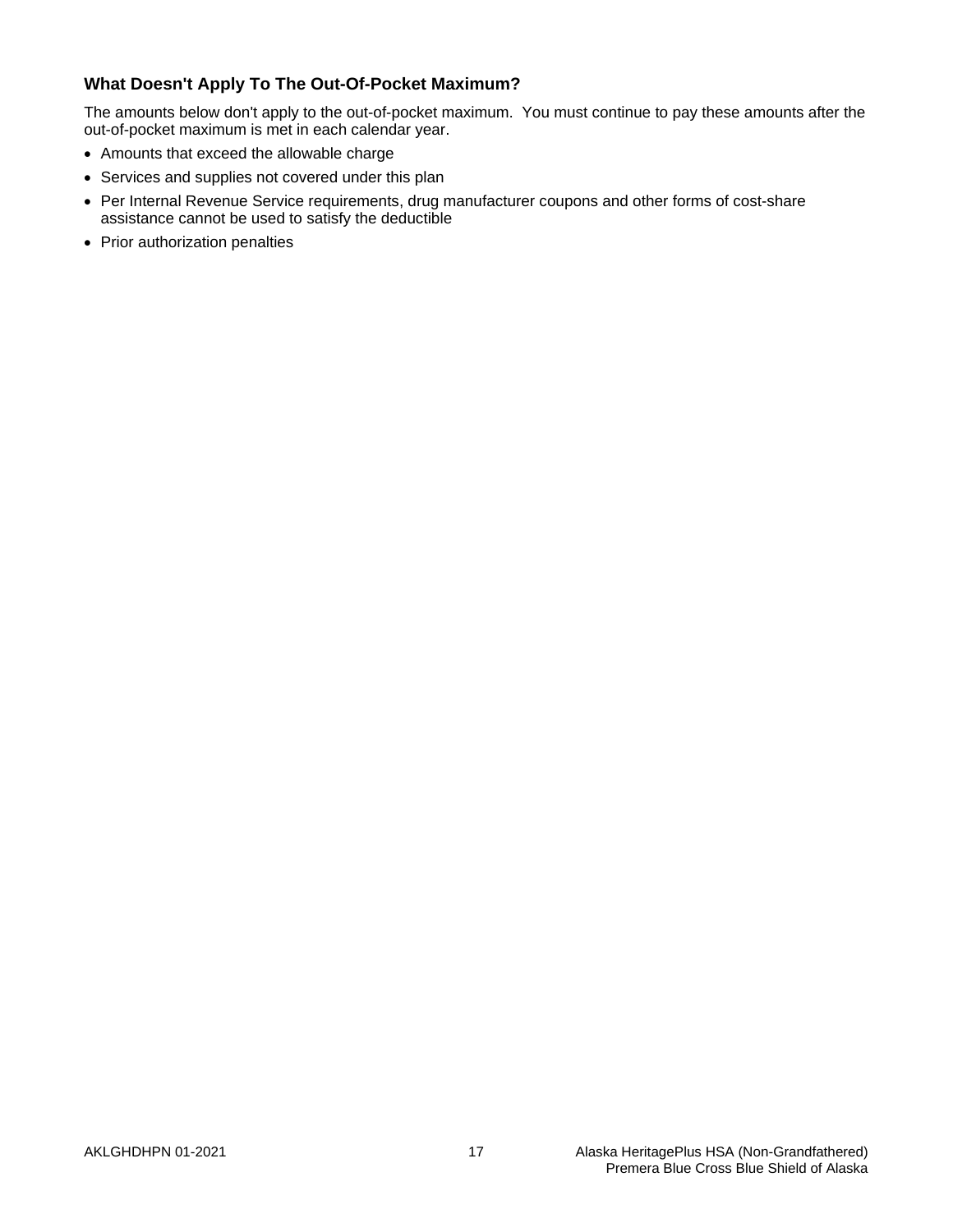# <span id="page-24-0"></span>**COVERED SERVICES**

This section explains the medical services covered by this plan. Benefits are available for covered services and supplies when they meet all the following requirements.

- It must be furnished in connection with either the prevention or diagnosis and treatment of a covered illness, disease or accidental injury
- It must be medically necessary and must be furnished in a medically necessary setting
- It mustn't be excluded from coverage under this plan
- The expense for it must be incurred while you're covered under this plan and after any applicable waiting period required under this benefit plan is satisfied
- It must be furnished by a provider who is performing services within the scope of his or her license or certification. See *Definitions* for a definition of "provider."
- Prior authorization. Some services or supplies must be approved in writing by us before you receive them. See *Prior Authorization* for details.
- Medical and Payment policies are used to administer the terms of the plan. Medical policies are generally used to further define medical necessity or investigational status for specific procedures, drugs, biologic agents, devices, level of care or services. Payment policies define our provider billing and payment rules. Our policies are based on accepted clinical practice guidelines and industry standards accepted by organizations like the American Medical Association (AMA), other professional societies and the Center for Medicare and Medicaid Services (CMS). Our policies are available to you and your provider at **premera.com** or by calling customer service.

Benefits for some types of services and supplies may be limited or excluded under this plan. Please refer to the actual benefit provisions below and the *Exclusions* section for a complete description of covered services and supplies, limitations and exclusions.

The services listed in this section are covered as shown on the *Summary of Your Costs*. See *Summary of Your Costs* for deductible, coinsurance, copays (if any), and benefit limits.

#### <span id="page-24-1"></span>**Acupuncture**

The technique of inserting thin needles through the skin at specific points on body to help control pain and other symptoms. Services must be provided by a certified or licensed acupuncturist.

This benefit covers acupuncture to:

- Relieve pain
- Provide anesthesia for surgery
- Treat a covered illness, injury, or condition

#### <span id="page-24-2"></span>**Allergy Testing and Treatment**

Skin and blood tests used to diagnose what substances a person is allergic to, and treatment for allergies. Services must be provided by a certified or licensed allergy specialist.

This benefit covers:

- Testing
- Allergy shots
- Serums

#### <span id="page-24-3"></span>**Ambulance**

This benefit covers:

- Transport to the nearest facility that can treat your condition
- Medical care you get during the trip
- Transport from one medical facility to another as needed for your condition
- Transport to your home when medically necessary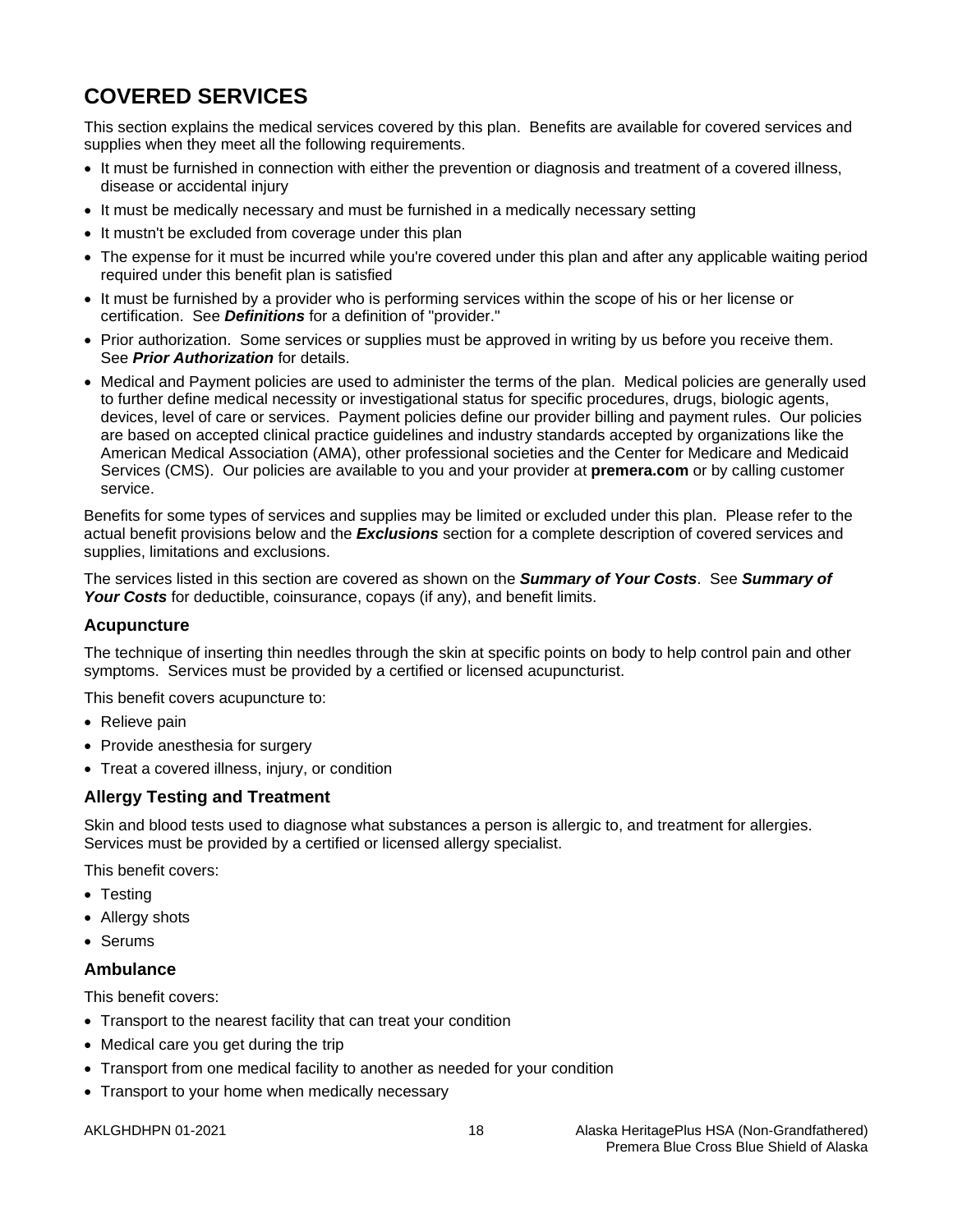These services are only covered when:

- Any other type of transport would put your health or safety at risk
- The service is from a licensed ambulance
- It is for the member who needs transport

Air or sea emergency medical ambulance transportation is covered when:

- Transport takes you to the nearest available facility that can treat your condition
- The above requirements for ambulance services are met
- Geographic restraints prevent ground transport
- Ground emergency transportation would put your health or safety at risk

Ambulance services that are not for an emergency need to be prior authorized. See *Prior Authorization* for details.

This benefit does not cover:

<span id="page-25-0"></span>• Services from an unlicensed ambulance

# **App-Based Care**

Providers covered under this benefit offer their services exclusively by methods like secure chat, text, voice or audio message, and video chat. They do not maintain a physical location that you can visit. This benefit does not cover real-time office visits using online and telephonic methods between you and your doctor or other provider who also maintains a physical location. These visits are covered under the *Professional Visits and Services* and other benefits of this plan.

App-based care select providers can be found at **www.premera.com/visitor/virtual-care** or contact Premera Customer Service for assistance.

#### <span id="page-25-1"></span>**Blood Products and Services**

- Blood components and services, like blood transfusions, which are provided by a certified or licensed healthcare provider
- Blood products and services that either help with prevention or diagnosis and treatment of an illness, disease or injury

#### <span id="page-25-2"></span>**Cellular Immunotherapy and Gene Therapy**

Treatment which uses your body's own immune system or genes to treat disease.

These therapies are fairly new, and their use is evolving. They must meet three criteria in order to be covered:

- Prescribed by a doctor
- Meet Premera's medical policy (See **premera.com** or call customer service) and
- Approved by Premera before they can happen (See *Prior Authorization)*

This benefit covers:

• Medically necessary cellular immunotherapy and gene therapy like CAR-T

If you travel more than 50 miles for these therapies, keep all receipts. You can be reimbursed for some expenses up to \$7,500 per episode of care. See *Medical Transportation Benefits*.

See *Prior Authorization* for more information on getting prior approval for services.

See the *Summary of Your Costs* under *Medical Transportation Benefits* for travel benefit limits.

#### <span id="page-25-3"></span>**Chemotherapy and Radiation Therapy**

Treatment which uses powerful chemicals (chemotherapy) or high-energy beams (radiation) to shrink or kill cancer cells.

Chemotherapy and radiation must be prescribed by a doctor and approved by Premera to be covered. See *Prior Authorization*.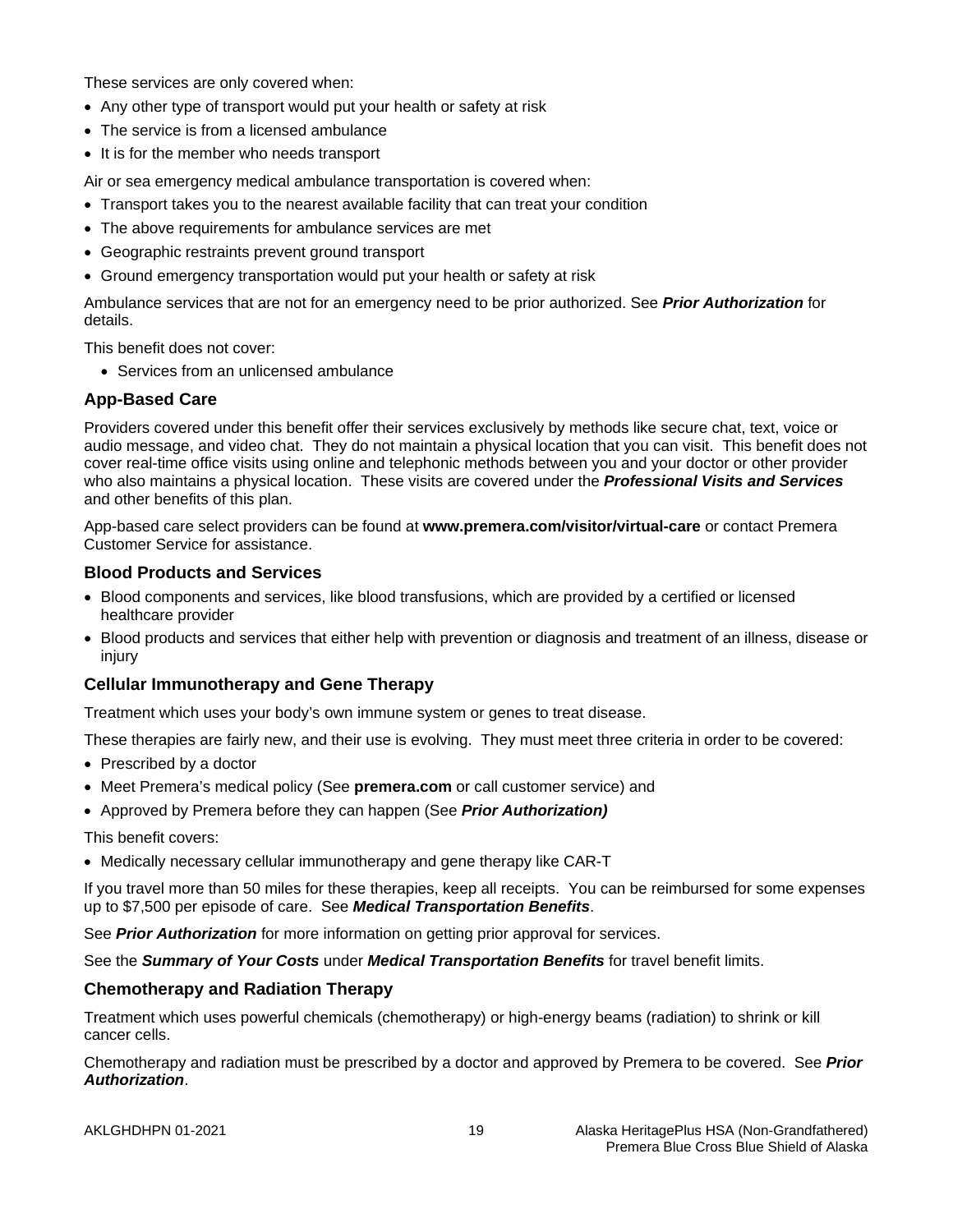This benefit covers:

- Outpatient chemotherapy and radiation therapy
- Supplies, solutions and drugs used during chemotherapy or radiation visit
- Tooth extractions to prepare your jaw for radiation therapy

For drugs you get from a pharmacy, see *Prescription Drugs*. Some services need to be prior authorized before you get them. See *Prior Authorization* for details.

# <span id="page-26-0"></span>**Clinical Trials**

A qualified clinical trial (see Definitions) is a scientific study that tests and improves treatments of cancer and other life-threatening conditions.

This benefit covers qualified clinical trial medical services that are already covered under this plan. The clinical trial has to be suitable for your health condition. You also have to be enrolled in the trial at the time of the treatment.

Benefits are based on the type of service you get. For example, if you have an office visit, it's covered under *Professional Visits and Services*, and if you have a lab test it's covered under *Diagnostic Lab, X-ray and Imaging*.

You may also be assigned a nurse case manager to work with you and your provider. See *Personal Health Support Programs* for details.

#### **Cancer Clinical Trials**

In addition to routine medical care described above, benefits for a cancer clinical trial also include:

- Palliative care, diagnosis and treatment of the symptoms of cancer, any complications and the FDA approved drug or device used in the clinical trial.
- Costs for reasonable and necessary travel for the person enrolled in the clinical trial and one companion. These services are limited to the following:
	- Travel to the place of the clinical trial
	- Commercial coach (economy) fare for air transportation
	- Travel for follow-up care that cannot be provided near your home

You must complete a Travel Claim Form for these services. A separate claim form is needed for each patient and each commercial carrier or transportation service used. You can get a Travel Claim Form on our website at **premera.com**. You can also call us for a copy of the form.

This benefit doesn't cover:

- Costs for treatment that aren't primarily for your care (such as lab tests performed just to collect information for the clinical trial)
- The drug, device or services being tested
- Travel costs, except as described under Cancer Clinical Trials
- Housing, meals, or other nonclinical expenses
- A service that isn't part of an approved clinical trial. See *Definitions* for a definition of "clinical trials."
- Services, supplies or drugs that would not be charged to you if there were no coverage
- Services provided to you in a clinical trial that are fully paid for by another source
- Services that are not routine costs normally covered under this plan

#### <span id="page-26-1"></span>**Contraceptive Management and Sterilization**

Benefits include the following services and supplies:

- Sterilization procedures. When sterilization is performed as the secondary procedure, associated services such as anesthesia, facility expenses will be subject to your calendar year deductible and coinsurance, if any, and will not be reimbursed under this benefit.
- Office visits and consultations related to contraception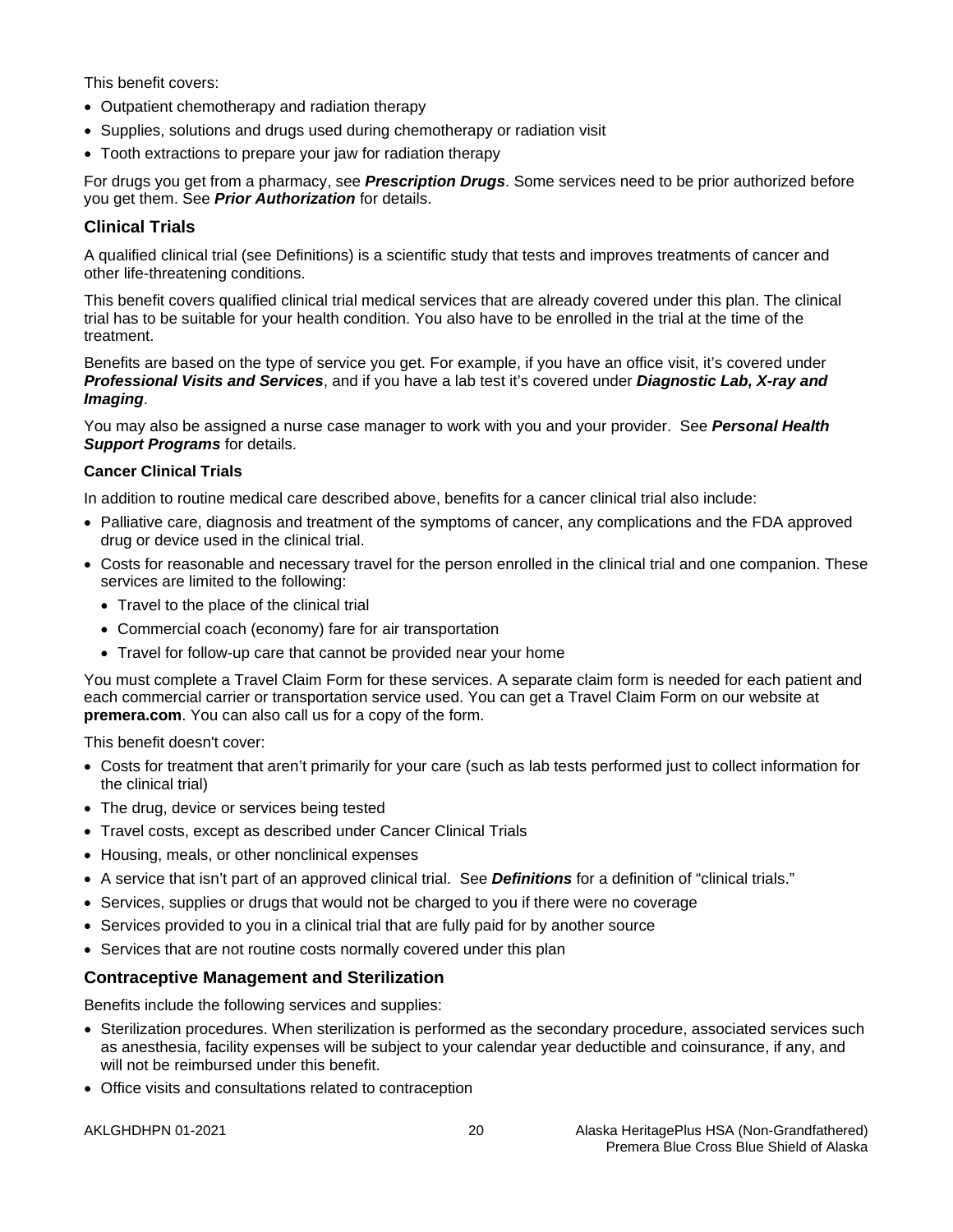- Injectable contraceptives and related services
- Implantable contraceptives (including hormonal implants) and related services
- Emergency contraception methods (oral or injectable)

#### **Prescription Contraceptives Dispensed by a Pharmacy**

Prescription contraceptives (including emergency contraception) and prescription barrier devices or supplies that are dispensed by a licensed pharmacy are covered under the *Prescription Drugs* benefit. Your normal costshare is waived for these devices and for generic and single-source brand name birth control drugs when you get them from a participating pharmacy. Examples of covered devices are diaphragms and cervical caps.

This benefit doesn't cover:

- Non-prescription contraceptive drugs, supplies or devices (not including emergency contraceptive methods) except as required by law
- Prescription contraceptive take-home drugs dispensed and billed by a facility or provider's office
- Hysterectomy (Covered on the same basis as other surgeries, see *Surgery* for details)
- Sterilization reversal
- Assisted reproduction services, procedures, supplies and drugs

#### <span id="page-27-0"></span>**Dental Care**

#### **Dental Anesthesia**

Anesthesia and facility care done outside of the dentist's office for medically necessary dental care

This benefit covers:

- Hospital or other facility care
- General anesthesia provided by an anesthesia professional other than the dentist or the physician performing the dental care

This benefit is covered for any one of the following reasons:

- The member is under age 19 and failed patient management in the dental office
- The member has a disability, medical or mental health condition making it unsafe to have care in a dental office
- The severity and extent of the dental care prevents care in a dental office

#### **Dental Injury**

Treatment of dental injuries to teeth, gum and jaw.

This benefit covers:

- Exams
- Consultations
- Dental treatment
- Oral surgery

This benefit is covered on sound and natural teeth that:

- Do not have decay
- Do not have a large number of restorations such as crowns or bridge work
- Do not have gum disease or any condition that would make them weak

Care is covered within 12 months of the injury. If more time is needed, please ask your doctor to contact Customer Service.

This benefit does not cover injuries from biting or chewing, including injuries from a foreign object in food.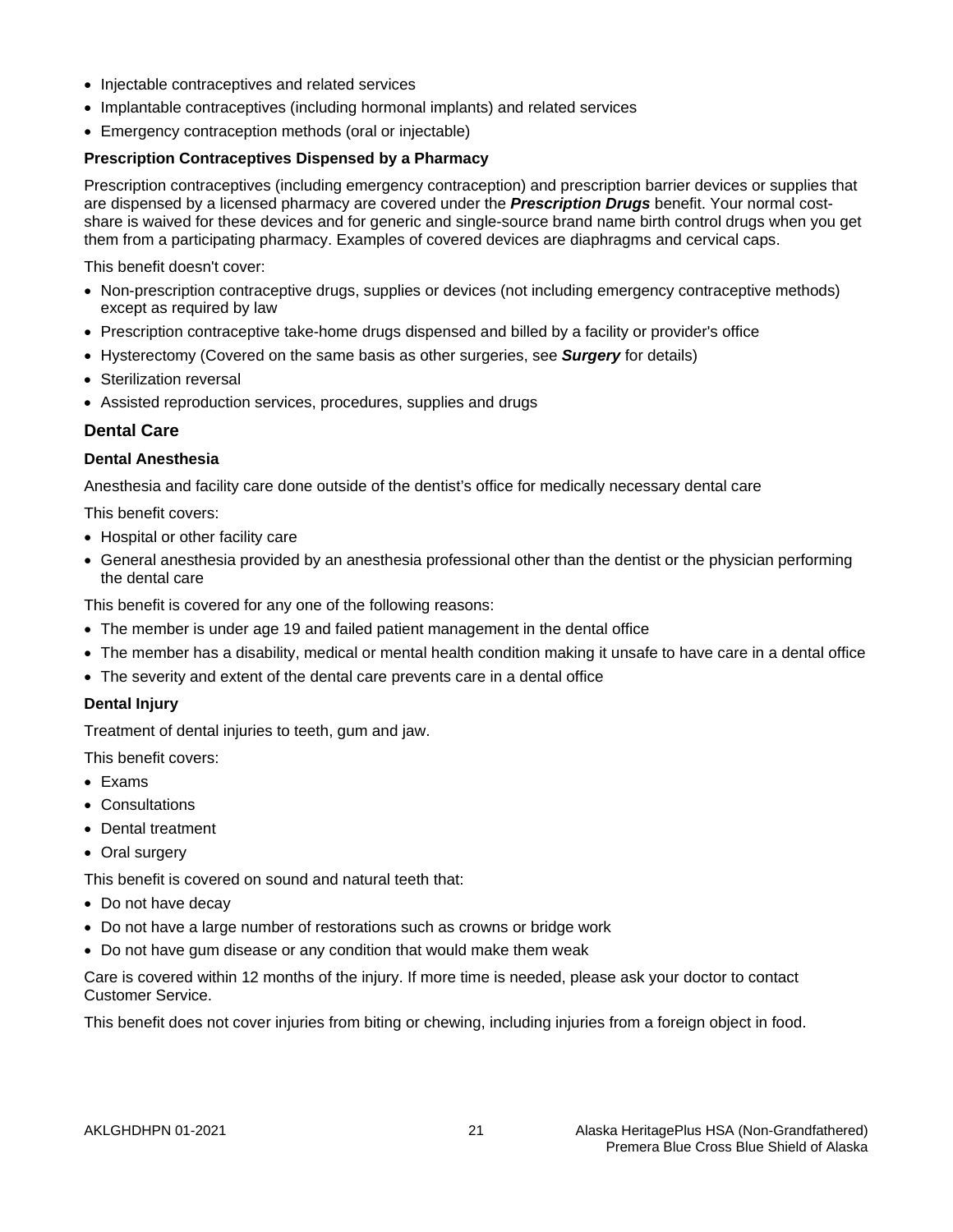# <span id="page-28-0"></span>**Diagnostic and Preventive Mammography**

Preventive mammography services include a baseline mammogram and annual mammogram screenings thereafter, regardless of age. Benefits are also provided for mammography for a member with symptoms, a history of breast cancer, or whose parent or sibling has a history of breast cancer, or as recommended by a physician.

# <span id="page-28-1"></span>**Diagnostic Lab, X-ray and Imaging**

Diagnostic lab, x-ray, and imaging services are basic and major medical tests that help find or identify diseases. The same test like a colonoscopy can be either Preventive or Diagnostic. If the test was ordered to evaluate a sign, symptom or health concern, it is Diagnostic. A typical test can result in multiple charges for things like an office visit, test, and anesthesia. You may receive separate bills for each charge. Some tests need to be approved before you receive them. See *Prior Authorization* for details.

This benefit covers:

- Bone density screening for osteoporosis
- Cardiac testing
- Pulmonary function testing
- Diagnostic imaging and scans such as x-rays
- Lab services
- Mammograms (including 3-D mammograms) for a medical condition
- Neurological and neuromuscular tests
- Pathology tests
- Echocardiograms
- Ultrasounds
- Diagnosis and treatment of the underlying medical conditions that may cause infertility
- Computed Tomography (CT) scan
- Nuclear cardiology
- Magnetic Resonance Imaging (MRI)
- Magnetic Resonance Angiography (MRA)
- Positron Emission Tomography (PET) scan

For additional details see the following benefits:

- *Emergency Room*
- *Hospital*
- *Maternity Care*
- *Preventive Care*
- Genetic testing may be covered in some cases. Call customer service before seeking testing since it may require Prior Authorization

This benefit does not cover testing required for employment, schooling, screening or public health reasons that is not for the purpose of treatment.

#### <span id="page-28-2"></span>**Dialysis**

When you have end-stage renal disease (ESRD) you may be eligible to enroll in Medicare. If eligible, it is important to enroll in Medicare as soon as possible. When you enroll in Medicare, this plan and Medicare will coordinate benefits. In most cases, this means that you will have little or no out-of-pocket expenses.

If the dialysis services are provided by an out-of-network provider and you do not enroll in Medicare then you will owe the difference between the out-of-network provider's billed charges and the payment the plan will make for the covered services. See *Definitions* for a definition of "Allowable Charge."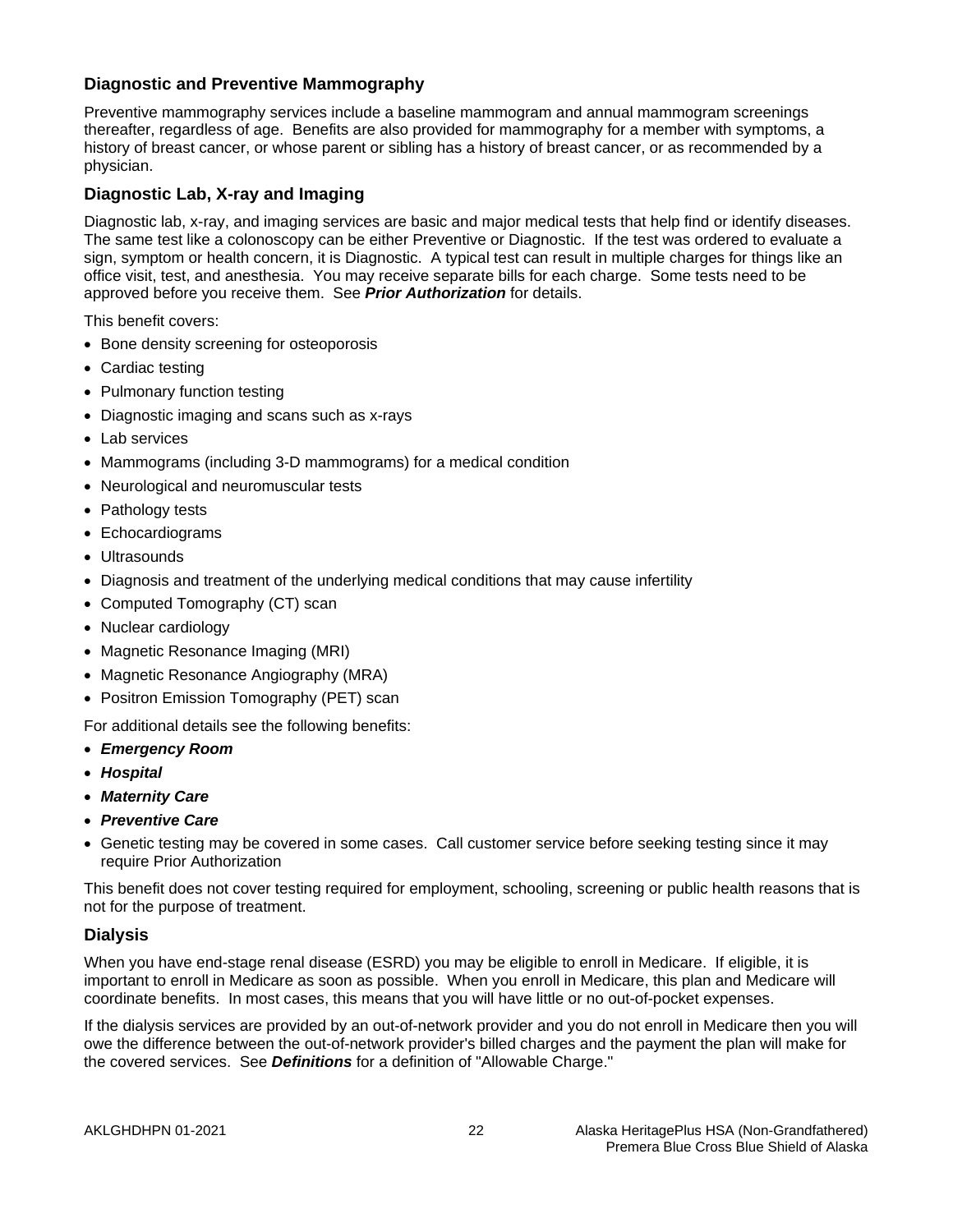# <span id="page-29-0"></span>**Emergency Room**

This benefit covers:

- Emergency room and doctor services
- Equipment, supplies and drugs used in the emergency room
- Services and exams used for stabilizing an emergency medical condition. This includes emergency services arising from complications from a service that was not covered by the plan.
- Diagnostic tests performed with other emergency services
- Medically necessary detoxification

You need to let us know if you are admitted to the hospital from the emergency room as soon as possible. See *Prior Authorization* for details.

You may need to pay charges over the allowed amount if you get care from a provider not in your network. See *How Does Selecting A Provider Affect My Benefits* for details.

# <span id="page-29-1"></span>**Foot Care**

This benefit covers the following medically necessary foot care services that require care from a doctor:

- Foot care for members with impaired blood flow to the legs and feet when the problems from the condition puts the member at risk
- Treatment of corns, calluses, and toenails

This benefit does not cover routine foot care such as trimming nails or removing corns and calluses that does not need care from a doctor.

# <span id="page-29-2"></span>**Habilitation Therapy**

The following inpatient and outpatient habilitation therapy services must be medically necessary to restore and improve function, or to maintain function where significant physical deterioration would occur without the therapy.

**Inpatient Care** Inpatient facility services must be furnished and billed by a hospital or by a rehabilitation facility and will only be covered when services can't be done in a less intensive setting.

**Outpatient Care** Benefits for outpatient care are subject to the following provisions:

- The member mustn't be confined in a hospital or other medical facility
- The therapy must be part of a formal written treatment plan prescribed by a physician
- Services must be furnished and billed by a hospital, rehabilitation facility, physician, physical, occupational, or speech therapist.

When the above criteria are met, benefits will be provided for physical, speech, and occupational therapy services. This benefit includes physical, speech, and occupational therapy assessments and evaluations related to treatment of covered habilitation therapy.

A "visit" is a session of treatment for each type of therapy. Each type of therapy combined accrues toward the above visit maximum. Multiple therapy sessions on the same day will be counted as one visit, unless provided by different health care providers.

This benefit is not provided with the *Rehabilitation Therapy and Chronic Pain Care* benefit for the same condition. Once a calendar year maximum has been exhausted under one of these benefits, no further coverage is available for the same condition under the other.

This benefit does not cover:

- Treatment of a psychiatric condition. Please see the *Mental Health Care* benefit for those covered services.
- Recreational, vocational or educational therapy; exercise or maintenance-level programs
- Social or cultural therapy
- Treatment that isn't actively engaged in by the ill, injured or impaired member
- Gym or swim therapy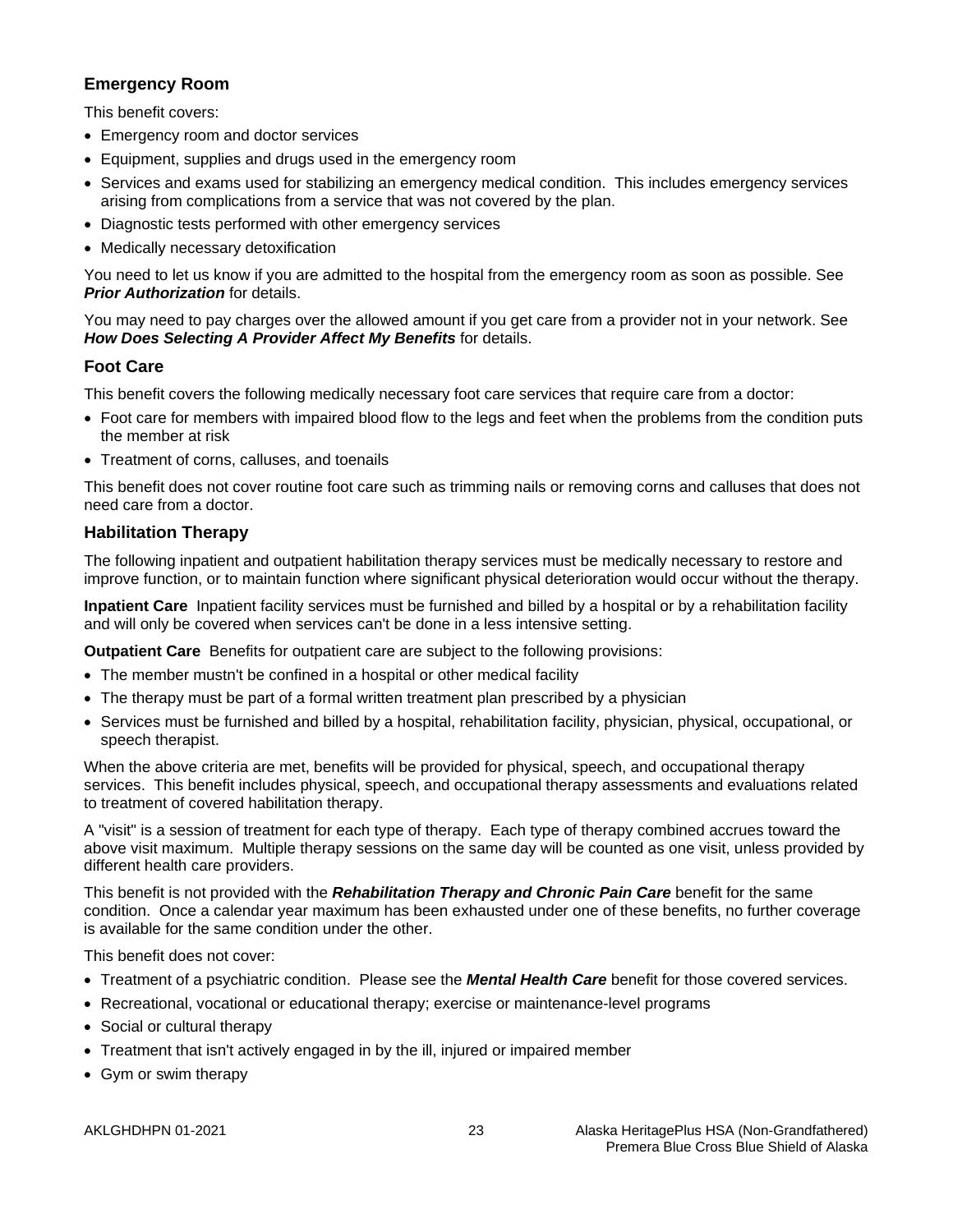• Custodial care

# <span id="page-30-0"></span>**Health Management**

#### **Health Education**

Benefits are provided for outpatient health education services to manage pain or cope with a covered condition, like heart disease, diabetes, or asthma.

#### **Nicotine Dependency Programs**

Benefits are provided for outpatient nicotine dependency programs. You pay for the cost of the program and send us proof of payment along with a reimbursement form. Please contact our Customer Service department for a reimbursement form or for help finding covered providers.

This benefit doesn't cover drugs for the treatment of nicotine dependency. See *Prescription Drugs* for details.

# <span id="page-30-1"></span>**Home Health Care**

#### General Home Health Care

General Home Health Care is short-term care performed at your home. These occasional visits are done by a medical professional that's employed through a home health agency that is state-licensed or Medicare-certified. Care is covered when a doctor states in writing that care is needed in your home.

The following are covered under the Home Health Care benefit:

- Home visits and short-term nursing care
- Home medical equipment, supplies and devices
- Prescription drugs given by the home health care agency
- Therapy, such as physical, occupational or speech therapy to help regain function

Only the following employees of a home health agency are covered:

- A registered nurse
- A licensed practical nurse
- A licensed physical or occupational therapist
- A certified speech therapist
- A certified respiratory therapist
- A home health aide directly supervised by one of the above listed providers
- A person with a master's degree in social work

This benefit does not cover:

- Over-the-counter drugs, solutions and nutritional supplements
- Private Duty Nursing that is not General Home Health Care
- Non-medical services, such as housekeeping
- Services that bring you food, such as Meals on Wheels, or advice about food

# <span id="page-30-2"></span>**Home Medical Equipment (HME), Orthotics, Prosthetics and Supplies**

#### This benefit covers:

Home medical equipment (HME), fitting expenses and sales tax. This plan also covers rental of HME, not to exceed the purchase price.

In cases where an alternative type of equipment is less costly and serves the same medical purpose, the plan will provide benefits only up to the lesser amount.

Repair or replacement of medical and respiratory equipment medically necessary due to normal use or growth of a child is covered.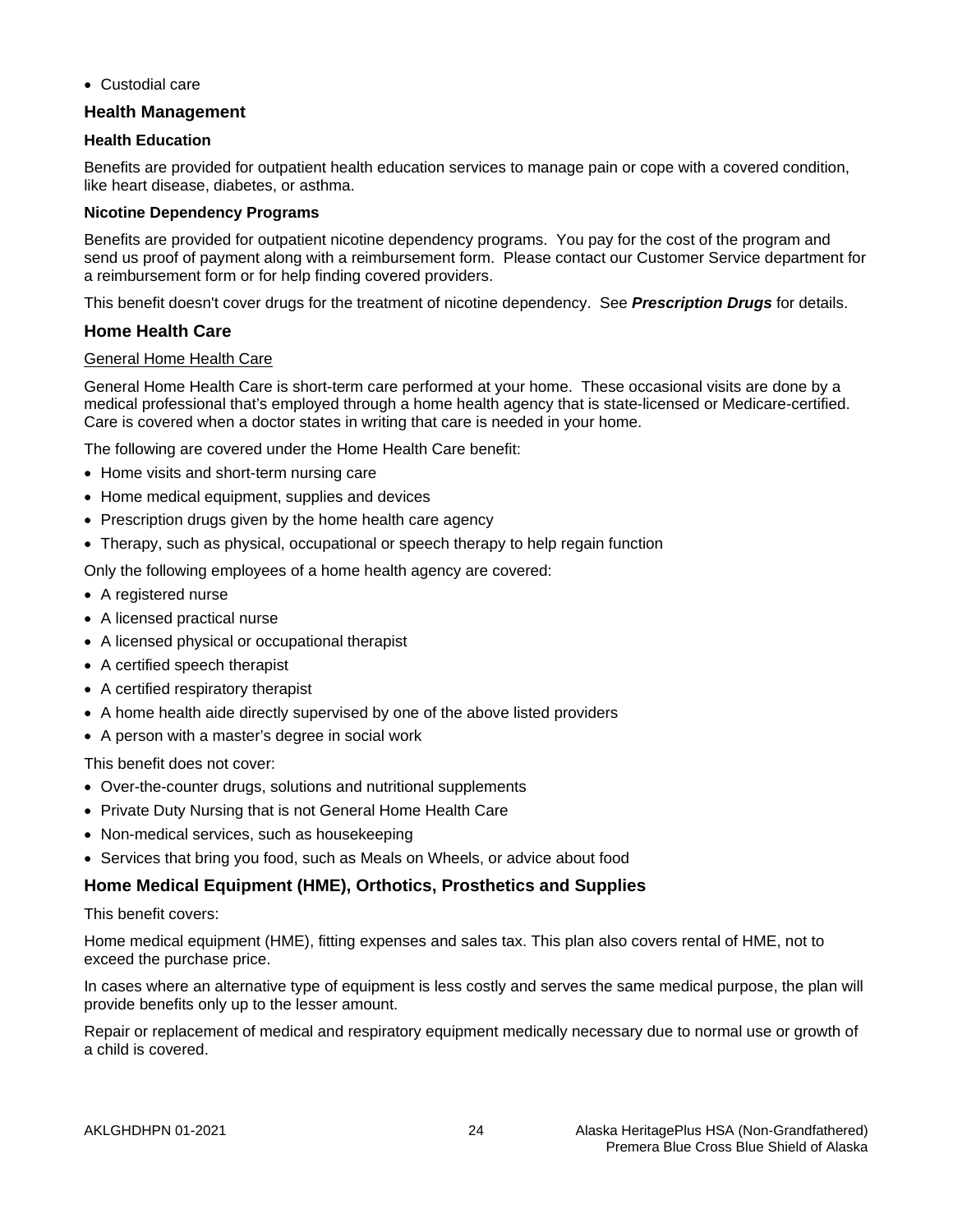Covered items include:

- Wheelchairs
- Hospital beds
- Traction equipment
- Ventilators
- Diabetic equipment, such as an insulin pump

#### **Medical Supplies** such as:

- Dressings
- Braces
- Splints
- Rib belts
- Crutches
- Blood glucose monitor and supplies
- Supplies for an insulin pump

**Medical Vision Hardware** to correct vision due to the following medical eye conditions:

- Corneal ulcer
- Bullous keratopathy
- Recurrent erosion of cornea
- Tear film insufficiency
- Aphakia
- Sjogren's disease
- Congenital cataract
- Corneal abrasion
- Keratoconus
- Aniridia
- Aniseikonia
- Anisometropia
- Corneal disorders
- Irregular Astigmatism
- Pathological Myopia
- Post traumatic disorders
- Progressive high (degenerative) myopia

#### **External Prosthetics and Orthotic Devices** used to:

- Replace absent body limb and/or
- Replace broken or failing body organ

#### **Orthopedic Shoes and Shoe Inserts**

Orthopedic shoes for the treatment of complications from diabetes or other medical disorders that cause foot problems.

You must have a written order for the items. Your doctor must state your condition and estimate the period of its need. Not all equipment or supplies are covered. Some items need prior authorization from us (see *Prior Authorization*).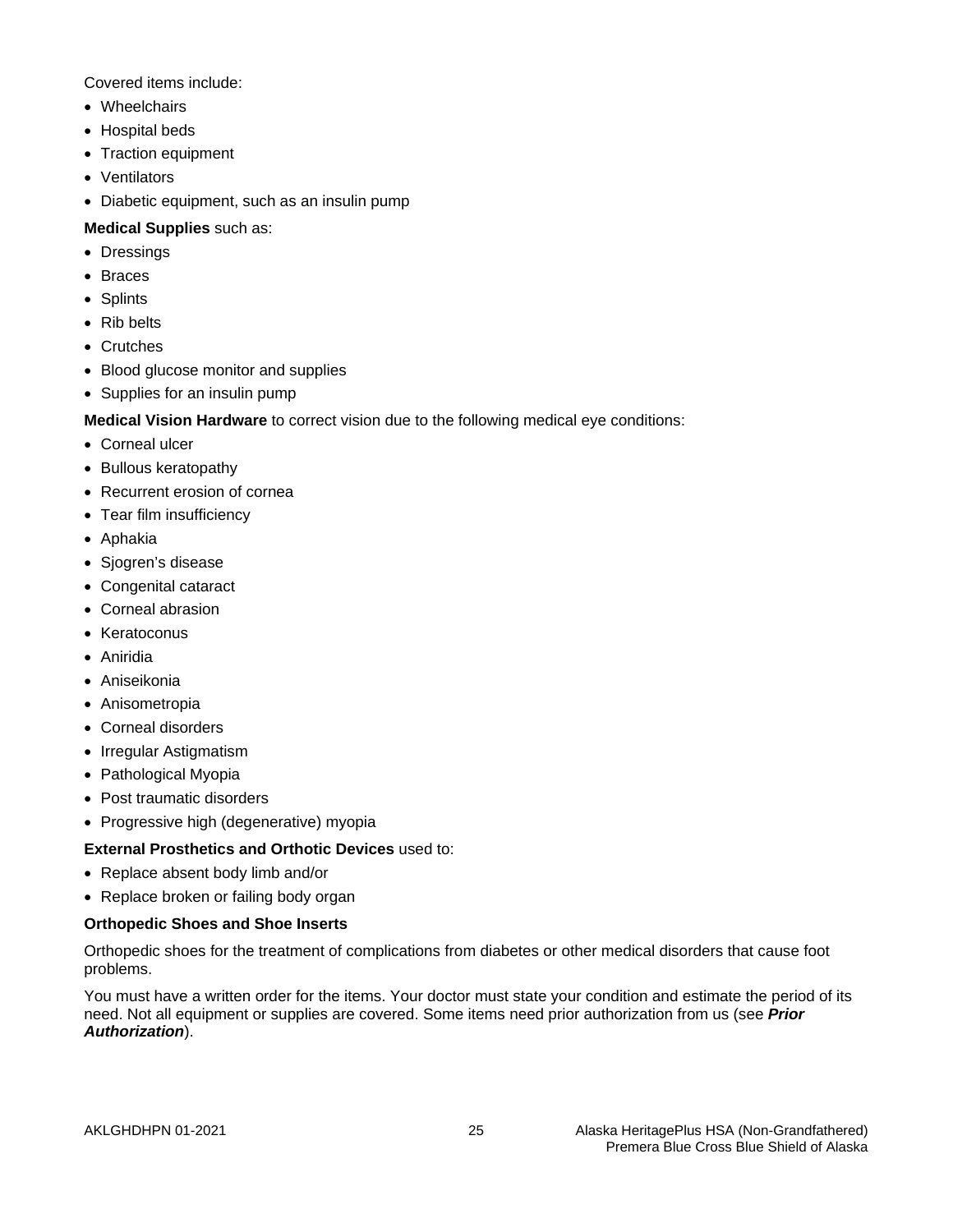This benefit does not cover:

- Hypodermic needles, syringes, lancets, test strips, testing agents and alcohol swabs. These services are covered under the Prescription Drugs benefit.
- Supplies or equipment not primarily intended for medical use
- Special or extra-cost convenience features
- Items such as exercise equipment and weights
- Over bed tables, elevators, vision aids and telephone alert systems
- Over the counter orthotic braces and or cranial banding
- Non-wearable defibrillator, trusses and ultrasonic nebulizers
- Blood pressure cuff/monitor (even if prescribed by a physician)
- Enuresis alarm
- Compression stockings which do not require a prescription
- Physical changes to your house and/or personal vehicle
- Orthopedic shoes used for sport, recreation or similar activity
- Penile prostheses
- Routine eye care
- Prosthetics, intraocular lenses, equipment or devices which require surgery. These items are covered under the *Surgery* benefit.

# <span id="page-32-0"></span>**Hospice Care**

To be covered, hospice care must be part of a written plan of care prescribed, periodically reviewed and approved by a physician. In the plan of care, the physician must certify that confinement in a hospital or skilled nursing facility would be required without hospice services.

This plan provides benefits for covered services furnished and billed by a hospice that is Medicare-certified or is licensed or certified by the state it operates in.

Covered employees of a hospice are a registered nurse; a licensed practical nurse; a licensed physical therapist or occupational therapist; a certified respiratory therapist; a speech therapist certified by the American Speech, Language, and Hearing Association; a home health aide directly supervised by one of the above providers (performing services prescribed in the plan of care to achieve the desired medical results); and a person with a master's degree in social work.

#### **This benefit covers:**

- **In-home intermittent hospice visits** by one or more of the hospice employees above.
- **Inpatient hospice care** this benefit provides for inpatient services and supplies used while you're a hospice inpatient, such as solutions, medications or dressings, when ordered by the attending physician.
- **Respite care** to relieve anyone who lives with and cares for the terminally ill member.
- **Palliative care** in cases where the member has a serious or life-threatening condition that is not terminal. Coverage of palliative care can be extended based on the member's specific condition. Coverage includes expanded access to home-based care and care coordination.
- **Insulin and Other Hospice Provider Prescribed Drugs** Benefits are provided for prescription drugs and insulin when furnished and billed by a home health care provider, home health agency or hospice.

#### This benefit does not cover:

- Over-the-counter drugs, solutions and nutritional supplements
- Services provided to someone other than the ill or injured member
- Services of family members or volunteers
- Services, supplies or providers not in the written plan of care or not named as covered in this benefit
- Non-medical services, such as spiritual, bereavement, legal or financial counseling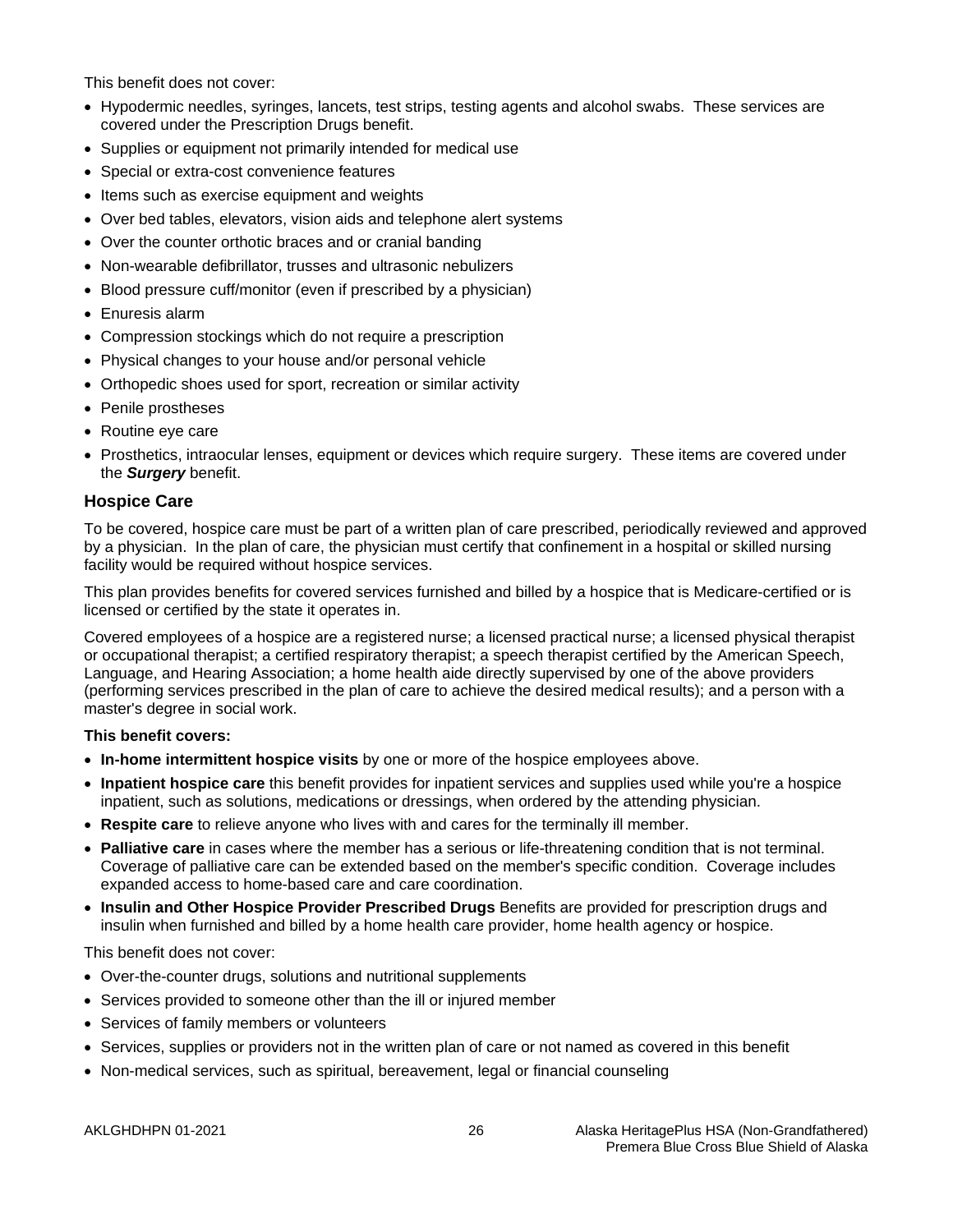• Normal living expenses, such as food, clothing, and household supplies; housekeeping services, except for those of a home health aide as prescribed by the plan of care; and transportation services

# <span id="page-33-0"></span>**Hospital**

This benefit covers:

- Inpatient room and board
- Doctor and nurse services
- Intensive care or special care units
- Operating rooms, procedure rooms and recovery rooms
- Surgical supplies and anesthesia
- Drugs, blood, medical equipment and oxygen for use in the hospital
- X-ray, lab and testing billed by the hospital

For inpatient hospital maternity care and newborn care, see *Maternity Care* and *Newborn Care* for details.

Even though you stay at an in-network hospital, you may get care from doctors or other providers who do not have a network contract at all. In that case, you will have to pay any amounts over the allowed amount.

You pay out-of-network cost shares if you get care from a provider not in your network. See *How Providers Affect Your Costs* for details.

We must approve all planned inpatient stays before you enter the hospital. See *Prior Authorization* for details.

This benefit does not cover:

- Hospital stays that are only for testing, unless the tests cannot be done without inpatient hospital facilities, or your condition makes inpatient care medically necessary
- Any days of inpatient care beyond what is medically necessary to treat the condition

#### <span id="page-33-1"></span>**Infusion Therapy**

Fluids infused into the vein through a needle or catheter as part of your course of treatment.

Infusion examples include:

- Drug therapy
- Pain management
- Total or partial parenteral nutrition (TPN or PPN)

This benefit covers:

- Outpatient facility and professional services
- Professional services provided in an office or home
- Prescription drugs, supplies and solutions used during infusion therapy

This benefit does not cover over-the-counter:

- Drugs and solutions
- Nutritional supplements

#### <span id="page-33-2"></span>**Mastectomy and Breast Reconstruction**

Benefits are provided for mastectomy necessary due to disease, illness or injury.

This benefit covers:

- Reconstruction of the breast on which mastectomy was performed
- Surgery and reconstruction of the other breast to produce a similar appearance
- Physical complications of all stages of mastectomy, including lymphedema treatment and supplies
- Inpatient care

Planned hospital admissions require prior authorization, see *Prior Authorization* for details.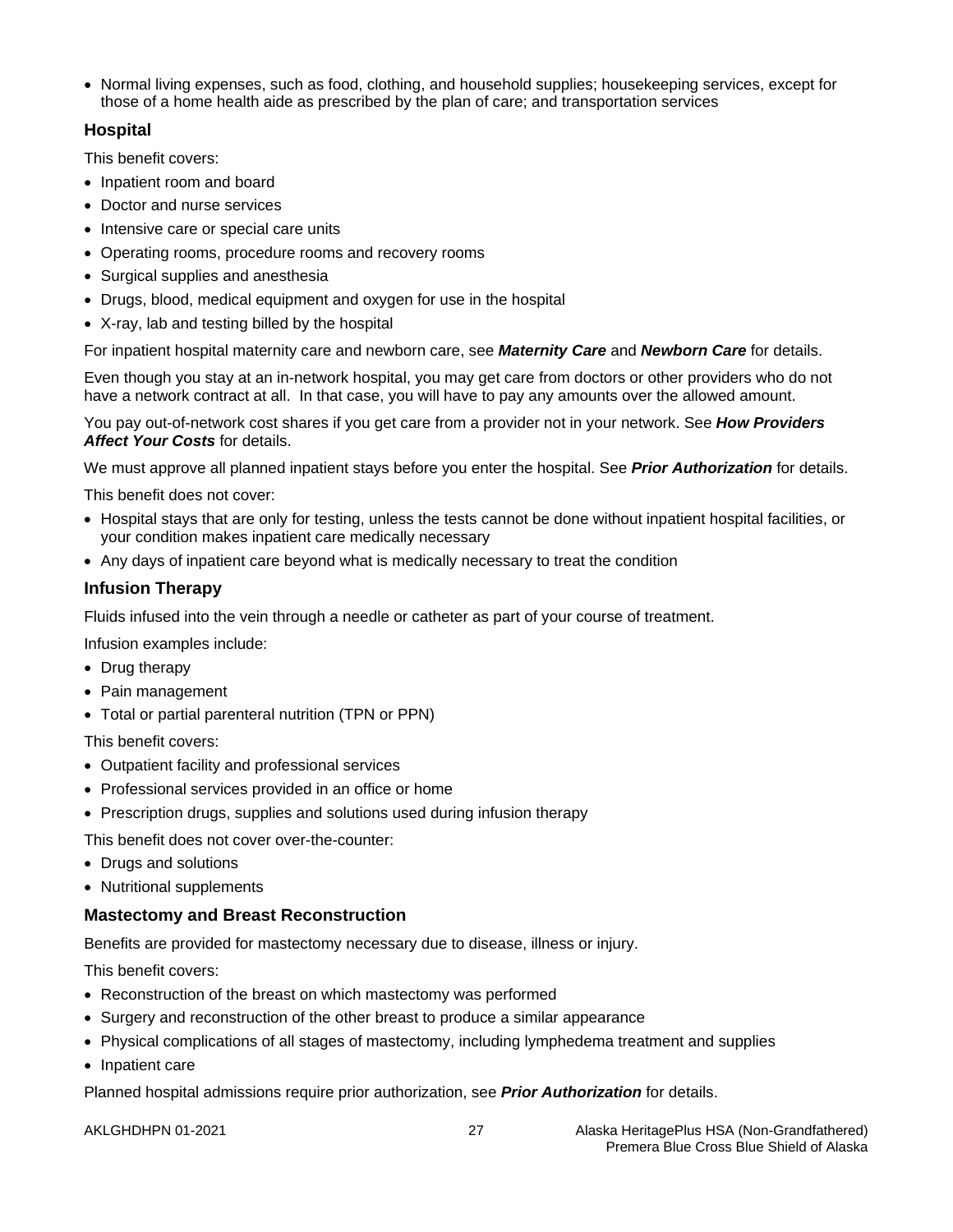# <span id="page-34-0"></span>**Maternity Care**

Certain preventive diagnostic maternity care services that meet the preventive federal guidelines as defined for women's health are covered as stated in the *Preventive Care* benefit when you see a network provider. A full list of preventive services is available on our website or by calling Customer Service.

**Please note:** Attending provider as used in this benefit means a physician, a physician's assistant, a certified nurse midwife (C.N.M.), a licensed midwife or an advanced registered nurse practitioner (A.R.N.P.). If the attending provider bills a single fee that includes prenatal, delivery and/or postpartum services received on multiple dates of service, this plan will cover those services as it would any other surgery. See *Surgery* for details on surgery coverage.

Benefits for pregnancy, childbirth and elective abortion are provided on the same basis as any other condition for all female members.

Maternity care benefits cover the following.

Benefits for the hospital stay and related inpatient medical care following childbirth are provided up to:

- 48 hours after a normal vaginal birth; or
- 96 hours after a normal cesarean birth.

If it's determined that the length of stay will exceed the above limitations, we recommend that the hospital contact us for discharge planning and potential personal health support programs.

Plan benefits are also provided for medically necessary services and supplies related to home births.

#### <span id="page-34-1"></span>**Medical Foods**

Medical foods are foods that are specially prepared to be consumed or given directly into the stomach under strict supervision of a doctor. They provide most of a person's nutrition. They are designed to treat a specific problem that can be detected using medical tests.

This benefit covers:

- Dietary replacement to treat inborn errors of metabolism (example phenylketonuria (PKU))
- Dietary replacement when you have a severe allergy to most foods based on white blood cells in the stomach and intestine that cause inflammation (eosinophilic gastrointestinal associated disorder)
- Other severe conditions when your body cannot take in nutrient from food in the small intestine (malabsorption) disorder
- Disorders where you cannot swallow due to a blockage or a muscular problem and need to be fed through a tube

Medical foods must be prescribed and supervised by doctors or other health care providers.

This benefit does not cover:

- Oral nutrition or supplements not used to treat inborn errors of metabolism or any of the above listed conditions
- Specialized infant formulas
- Lactose-free foods

#### <span id="page-34-2"></span>**Medical Transportation Benefits**

#### **Elective Procedure Travel**

Reimbursement for certain travel expenses when traveling outside Alaska for approved elective (non-emergency) surgeries. Prior authorization required.

This benefit provides reimbursement of certain travel costs up to IRS guidelines for members who reside in Alaska and travel outside of Alaska only for specified non-emergent medical procedures performed at certain innetwork providers. Please contact Customer Service for a list of eligible procedures and providers. Before you travel, you must get prior authorization. Approval is based on the member's medical condition, and the provider who will be performing the services. Please contact Customer Service for assistance with the process.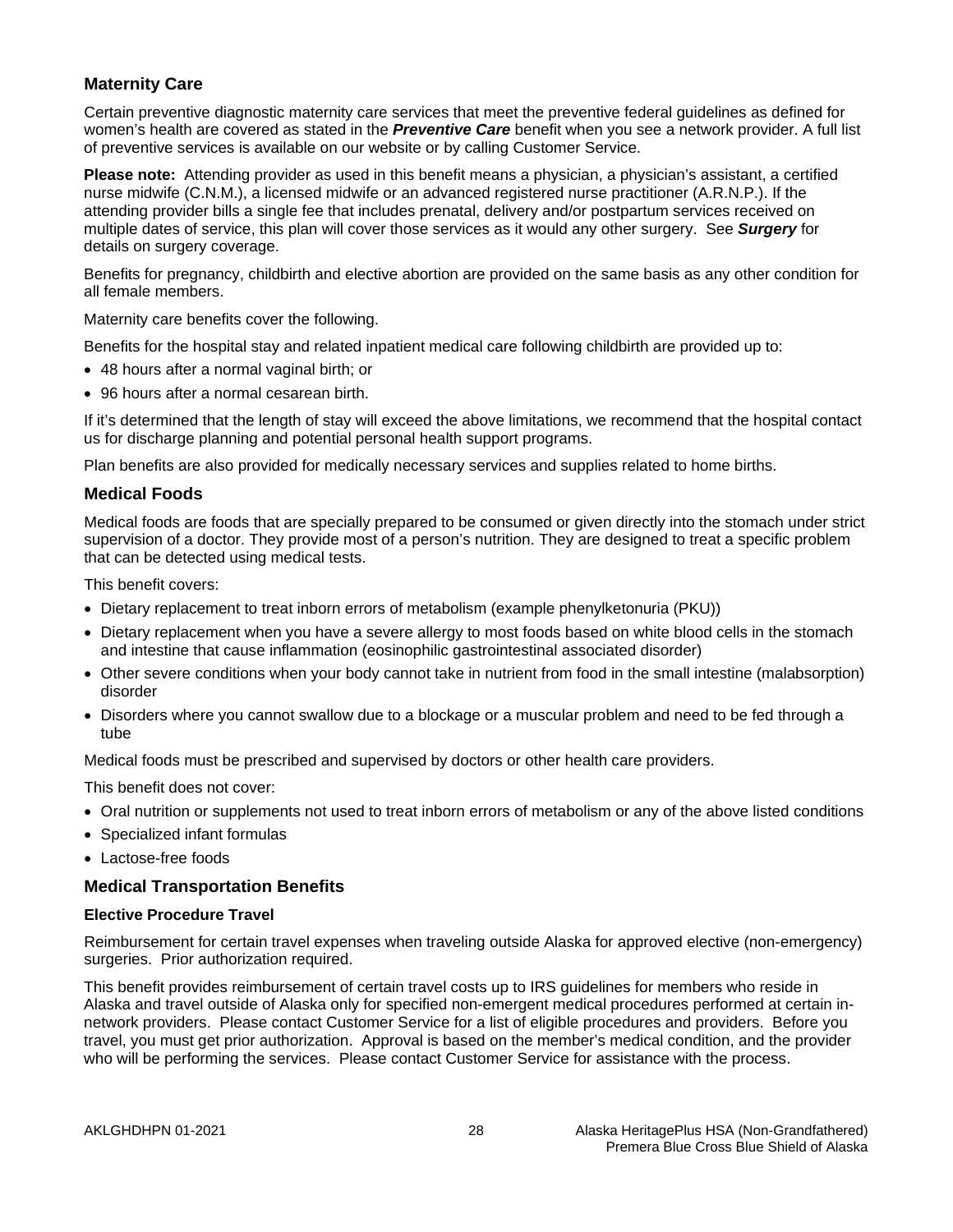Benefits are provided for:

- Air transportation expenses for the member and a companion from the member's home in Alaska to and from the medical facility where services will be provided. Air travel expenses cover unrestricted, flexible and fully refundable round-trip coach airfare from a licensed commercial carrier.
- Ferry transportation expenses for the member and a companion from the member's home community based on current IRS guidelines
- Lodging expenses at commercial establishments (hotels and motels) for the member and a companion while traveling between home and the medical facility where services will be provided based on current IRS guidelines
- Mileage expenses for the members personal automobile are covered based on current IRS guidelines
- One round-trip coach airfare by a licensed commercial carrier for the member and one companion per episode
- Surface transportation, car rental, taxicab fares and parking fees for the member and a companion between the hotel and the medical facility where the services will be provided based on current IRS guidelines

If the member using the Elective Procedure Travel benefit is a child under age 19, one companion is automatically permitted, however a second companion will only be permitted if medically necessary.

Some reimbursement rates are based on IRS guidelines for the date(s) the expenses were incurred. These reimbursement amounts are subject to change due to IRS regulations. Please refer to the IRS website, **www.irs.gov**, for additional information. The information in this benefit should not be assumed as tax advice.

Air travel and lodging arrangements can be made by Premera's travel partner or by the member. Expenses must be incurred while the member is covered under the plan.

**Please note:** Companion travel and lodging expenses are only covered if they must, as a matter of medical necessity or safety, to accompany the member. A second companion or if a companion is required to travel separately will only be permitted if medically necessary.

You may choose to pay for travel and lodging services up front and submit a claim for reimbursement. Please see *How To File an Elective Procedure Travel Claim* section for more information. If you would like assistance from Premera in booking and prepaying for some travel accommodations, please contact Customer Service to discuss these options.

This benefit does not cover:

- Airline charges and fees for booking changes
- First class airline fees
- International travel
- Lodging at any establishment that is not a hotel or motel
- Meals
- Personal care items
- Pet care, except for service animals
- Phone service and long-distance calls
- Reimbursement for mileage rewards or frequent flier coupons
- Reimbursement for travel to an in-network facility not on the list of eligible facilities before contacting us and receiving prior authorization. If a procedure is performed at a facility that is not on the list, travel expenses will not be reimbursed if the total cost of the procedure plus travel expenses, exceeds the cost of having that procedure performed at a facility in Alaska.
- Reimbursement for travel before contacting us and receiving approval
- Travel for ineligible medical procedures
- Travel in a mobile home, RV, or travel trailer
- Travel to providers outside the network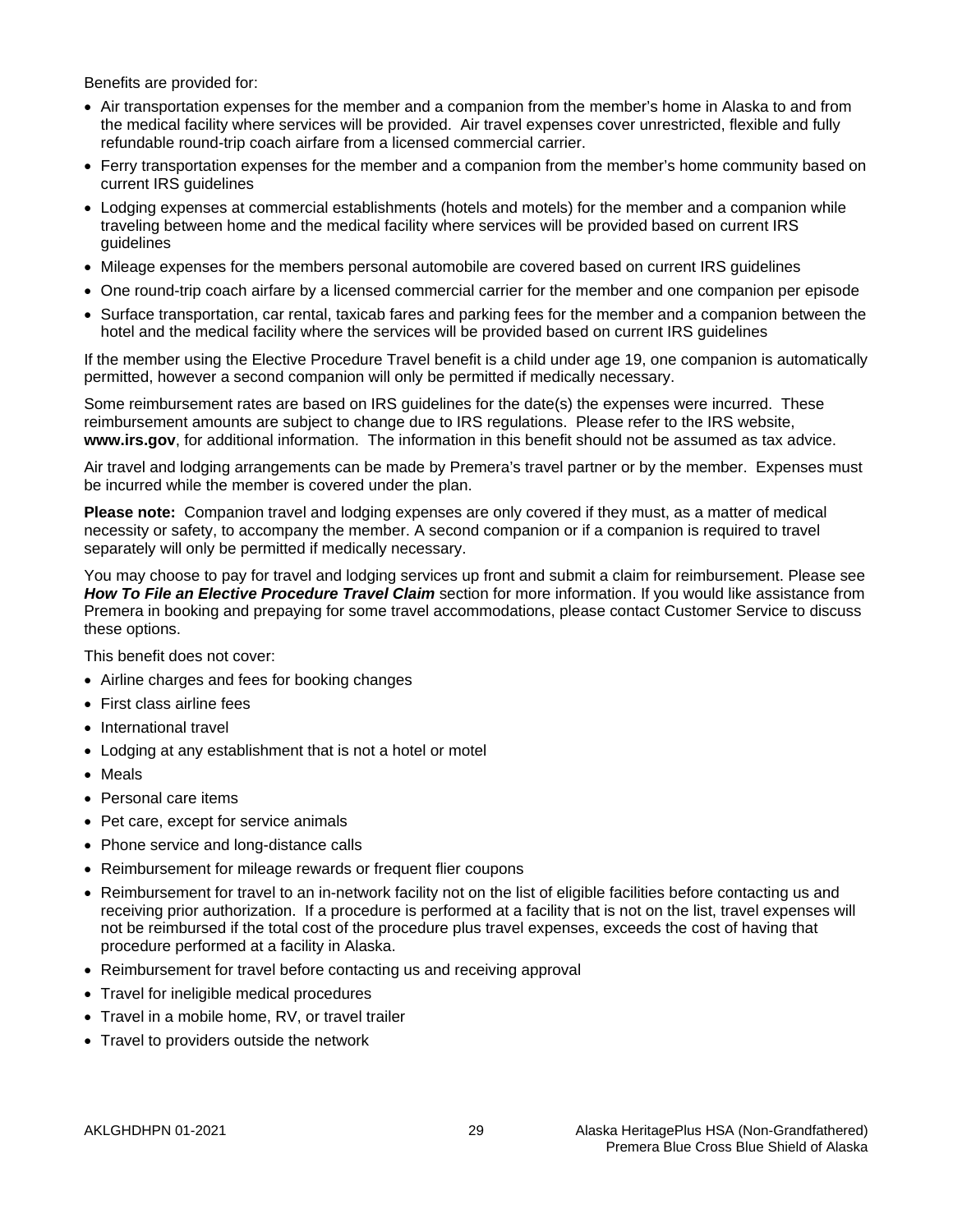#### **How To File an Elective Procedure Travel Claim:**

Travel services may be arranged through Premera. Contact Customer Service if you wish to take advantage of this service.

To make a claim for travel expenses covered under this benefit, please complete an Elective Procedure Travel Claim Form. A separate Elective Procedure Travel Claim Form is necessary for each patient and each carrier or transportation service used.

You must include a statement or letter from your doctor attesting to the medical necessity of extending your stay past the approved travel duration guidelines.

You must also attach the following documents:

- A Utilization Management Authorization number for travel to providers not on the list
- The boarding pass and a copy of the ticket from the airline or other transportation carrier. The ticket(s) must indicate the name(s) of the passenger(s), the dates of travel and total cost of the travel, and the origination and final destination points.
- Receipts for all covered travel expenses

**Please note:** Credit card statements or other payment receipts are not acceptable forms of documentation.

#### **Medical Access Transportation**

Round-trip coach air or ground transportation to the closest in-network provider for a serious medical condition that can't be treated locally. Transportation outside of Alaska will be limited to Seattle, Washington, when the closest in-network provider is located in Seattle, Washington. Prior authorization not required.

This benefit covers transportation via commercial carrier when you have a serious medical condition that cannot be treated locally. Round-trip coach air or surface transportation by a licensed commercial carrier is provided only for the ill or injured member. The trip must begin in Alaska where you became ill or injured and end at the closest in-network provider equipped to provide treatment not available in a local facility. Transportation outside Alaska will be limited to Seattle, Washington.

Benefits are limited to 3 round-trip transports per calendar year.

When transportation is for a child under the age of 19, this benefit will also cover a parent or guardian to accompany the child.

To submit a claim for these services:

- Complete a Travel Claim Form. A separate Travel Claim Form is needed for each patient and each commercial carrier or transportation service used. You can get a Travel Claim Form on our website at **premera.com**. You can also call us for a copy of the form.
- A statement or letter from your physician attesting to the medical necessity of the services you received that required the air or service travel.

Attach one of the following forms of documentation:

- A copy of the ticket from the airline or other transportation carrier. The tickets must indicate the names of the passenger(s), dates and total cost of travel, and the origination and final destination points.
- A copy of the detailed itinerary as issued by the airline, transportation carrier, travel agency or on-line travel website. The itinerary must identify the name of the passenger(s), the dates of travel and total cost of travel, and the origination and final destination points.

**Please note:** Credit card statements or other payment receipts are not acceptable forms of documentation.

This benefit does not cover:

- Meals and lodging
- First class airline fees
- Transport by taxi, bus, private car or rental car
- Transportation for routine dental, vision and hearing services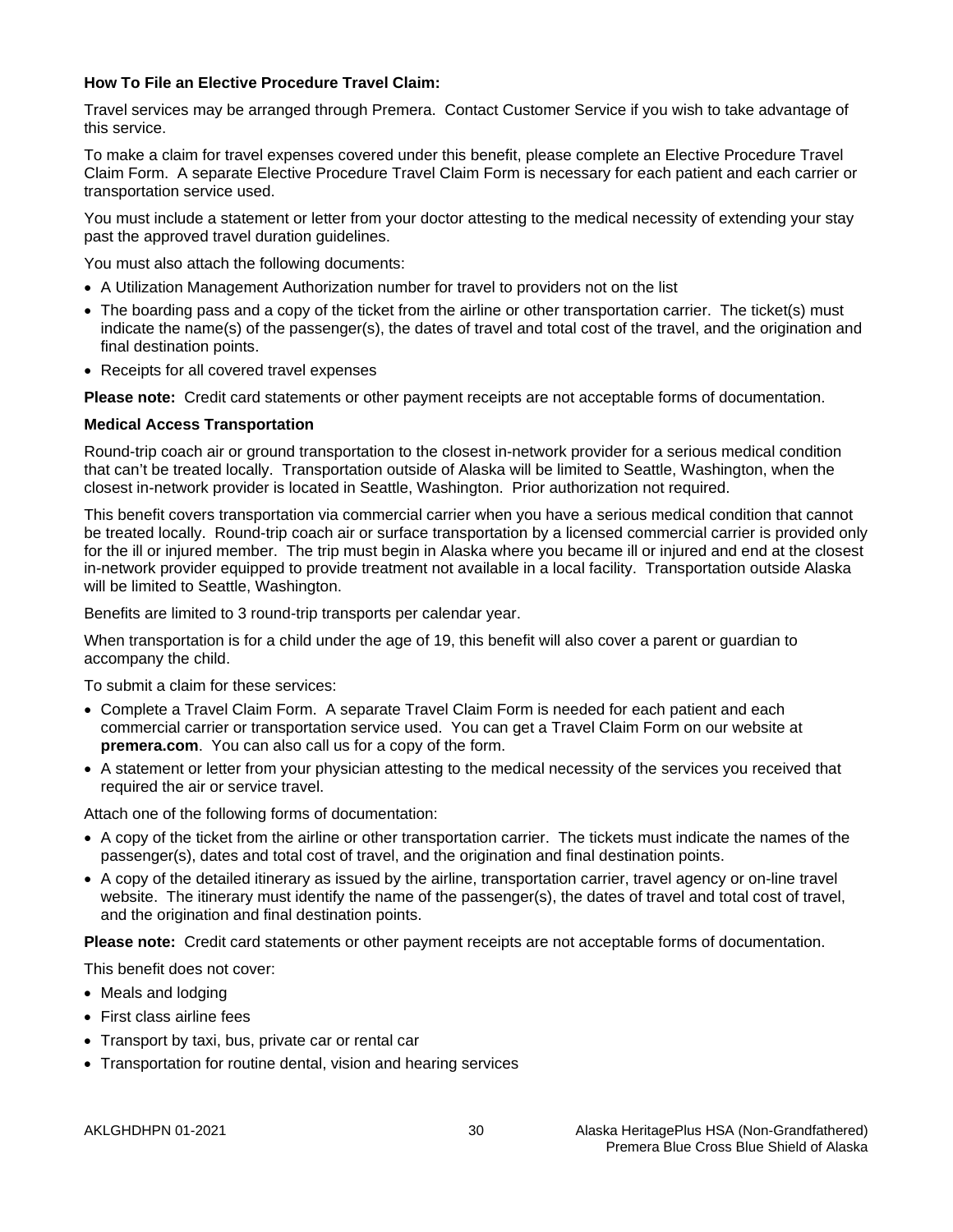## **Mental Health Care**

This benefit covers treatment of mental conditions. A mental health condition is any condition listed in the current **Diagnostic and Statistical Manual (DSM)**, published by the American Psychiatric Association, excluding diagnosis and treatments for substance abuse.

Covered services include all the following:

- Inpatient, residential and outpatient facility treatment, and outpatient therapeutic visits (including virtual care) to manage or reduce the effects of a mental health condition, including treatment of eating disorders (such as anorexia nervosa, bulimia or any similar condition)
- Individual, family or group therapy
- Lab and testing
- Take-home drugs you get in a facility
- Biofeedback
- Physical, speech and occupational therapy provided to treat mental health conditions, such as autism spectrum disorders
- Applied behavior analysis (ABA) for the treatment of autism spectrum disorders, including services provided by an autism service provider. See *Definitions* for a definition of "autism service provider."

"Outpatient therapeutic visit" (outpatient visit including virtual care) means a clinical treatment session with a mental health provider of a duration consistent with relevant professional standards as defined in the Physician's Current Procedural Terminology, published by the American Medical Association. Outpatient therapeutic visits can include real-time visits with your doctor or other provider via telephone, online chat or text, or other electronic methods.

This benefit does not cover:

- Psychological treatment of sexual dysfunctions, including impotence and frigidity
- EEG biofeedback or neurofeedback services
- Psychological and neuropsychological testing and evaluations. These services are covered under the *Psychological and Neuropsychological Testing* benefit.
- Substance abuse treatment. These services are covered under the *Substance Abuse Treatment* benefit.
- Mental health evaluations for purposes other than evaluating the presence of or planning treatment for covered mental health disorders, including, but not limited to, custody evaluations, competency evaluations, forensic evaluations, vocational, educational or academic placement evaluations

## **Newborn Care**

Newborn children and grandchildren are covered from the moment of birth. Please see the dependent eligibility and enrollment guidelines outlined under *Who Is Eligible For Coverage?* and *When Does Coverage Begin?* sections in this booklet.

Benefits for routine hospital nursery charges and related inpatient well-baby care for a newborn dependent child or newborn dependent grandchild are provided up to:

- 48 hours after a normal vaginal birth; or
- 96 hours after a normal cesarean birth.

If it's determined that the length of stay will exceed the above limitations, we recommend that the hospital contact us for discharge planning and potential personal health support programs.

Benefits are also provided for routine circumcision.

This benefit does not cover immunizations. See *Preventive Care* for coverage of immunization and outpatient well-baby care.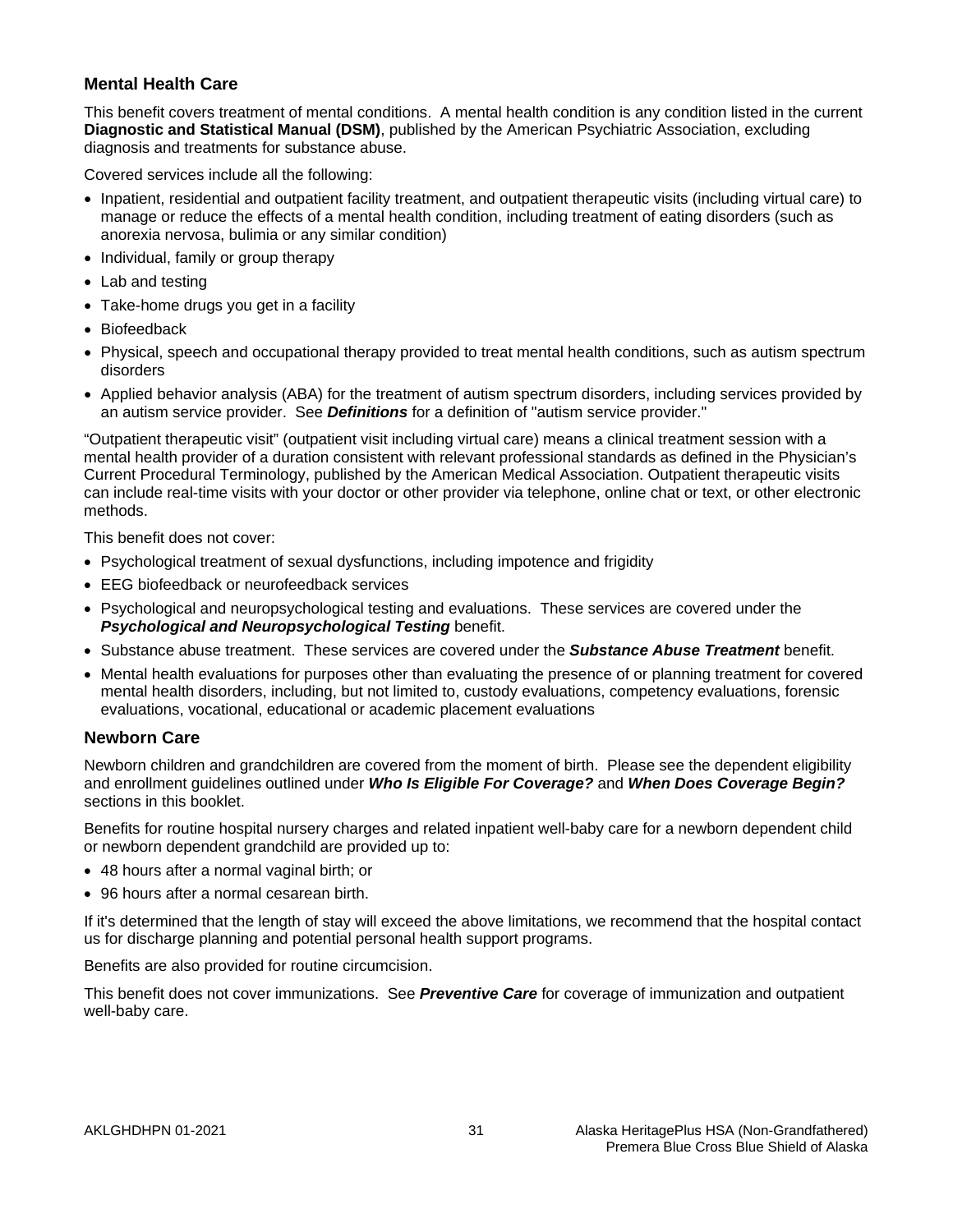#### **Newborn Hearing Exams and Testing**

This benefit provides for one screening hearing exam for covered newborns up to 30 days after birth. Benefits are also provided for diagnostic hearing tests, including administration and interpretation, for covered children up to age 24 months if the newborn hearing screening exam indicates a hearing impairment.

## **Premera Designated Centers of Excellence Program**

Premera is working on your behalf to deliver better service excellence and better quality outcomes for services. To accomplish this, Premera has partnered with providers that have agreed to be held accountable for care quality, experience and cost. Premera calls these providers Designated Centers of Excellence. These providers can give you high quality care for complex medical situations.

#### **You will have lower out-of-pocket costs when you receive Knee and Hip Total Joint Replacement, Spinal Surgery or Gynecological Surgery services from a Designated Center of Excellence.**

Services other than a Knee and Hip Total Joint Replacement, Spinal Surgery or Gynecological Surgery are not covered under this benefit, even if provided by a Designated Center of Excellence. However, they may be covered under other benefits in your plan.

Members work with Premera and the Designated Centers of Excellence to ensure that their treatment is coordinated and consistent with established standards of medical care. Contact Customer Service for the latest lists of Designated Centers of Excellence and to be connected with a Premera Personal Health Support Clinician to begin the process.

Like many elective procedures those listed below may require prior authorization from Premera to ensure the procedure is a medically appropriate option for you. If you do not receive prior authorization, this plan may not cover the services, and you will have to pay the total cost for the services. See *Prior Authorization*.

Once you are given approval for the services that require prior authorization, Premera will refer you to the Designated Centers of Excellence closest to your place of residence.

**Knee and Hip Total Joint Replacement**. Services provided by the Designated Center of Excellence and covered under this benefit include, pre-operative services and supplies before the procedure (professional visits, x-ray, PT evaluation, basic labs, and preoperative EKG, if needed), and surgery and associated facility care. Post-surgery care includes professional visits, post-operative x-ray, and limited durable medical equipment (walker or cane only) that occur prior to patient being cleared to travel.

Post-surgical rehabilitation (physical and occupational therapy), skilled nursing facility, or rehabilitation services are subject to your standard cost shares, and not covered under this benefit. See the *Summary of Your Costs* and *Rehabilitation Therapy* for benefits for those services.

**Spinal Surgery**. Services provided by the Designated Center of Excellence and covered under this benefit include the pre-operative services and supplies before the procedure (professional visits, x-ray, PT evaluation, basic labs, and preoperative EKG, if needed), and surgery and associated facility care. Post-surgery care includes professional visits, post-operative x-ray, and limited durable medical equipment (walker or cane only) that occur prior to patient being cleared to travel.

Post-surgical rehabilitation (physical and occupational therapy), skilled nursing facility, or rehabilitation services are subject to your standard cost shares, and not covered under this benefit. See the *Summary of Your Costs* and *Rehabilitation Therapy* for benefits for those services.

**Gynecological Surgery**. Services provided by the Designated Center of Excellence and covered under this benefit include pre-operative services and supplies before the procedure (professional visits, x-ray, ECHO, EKG, Urinary Muscle Study, Cystometrogram, anesthesiologist clinic, CT, Tissue exam), and surgery and associated facility care. Post-surgery care includes professional visits, post-operative x-ray, and limited durable medical equipment (walker or cane only) that occur prior to patient being cleared to travel.

**Travel**. Benefits are provided for certain travel expenses related to services provided by Designated Centers of Excellence that are arranged by Premera's travel partner.

Benefits for travel expenses related to covered services in this benefit are provided under the *Medical Transportations* benefit. See *Medical Access Transportation* or *Elective Procedure Travel*.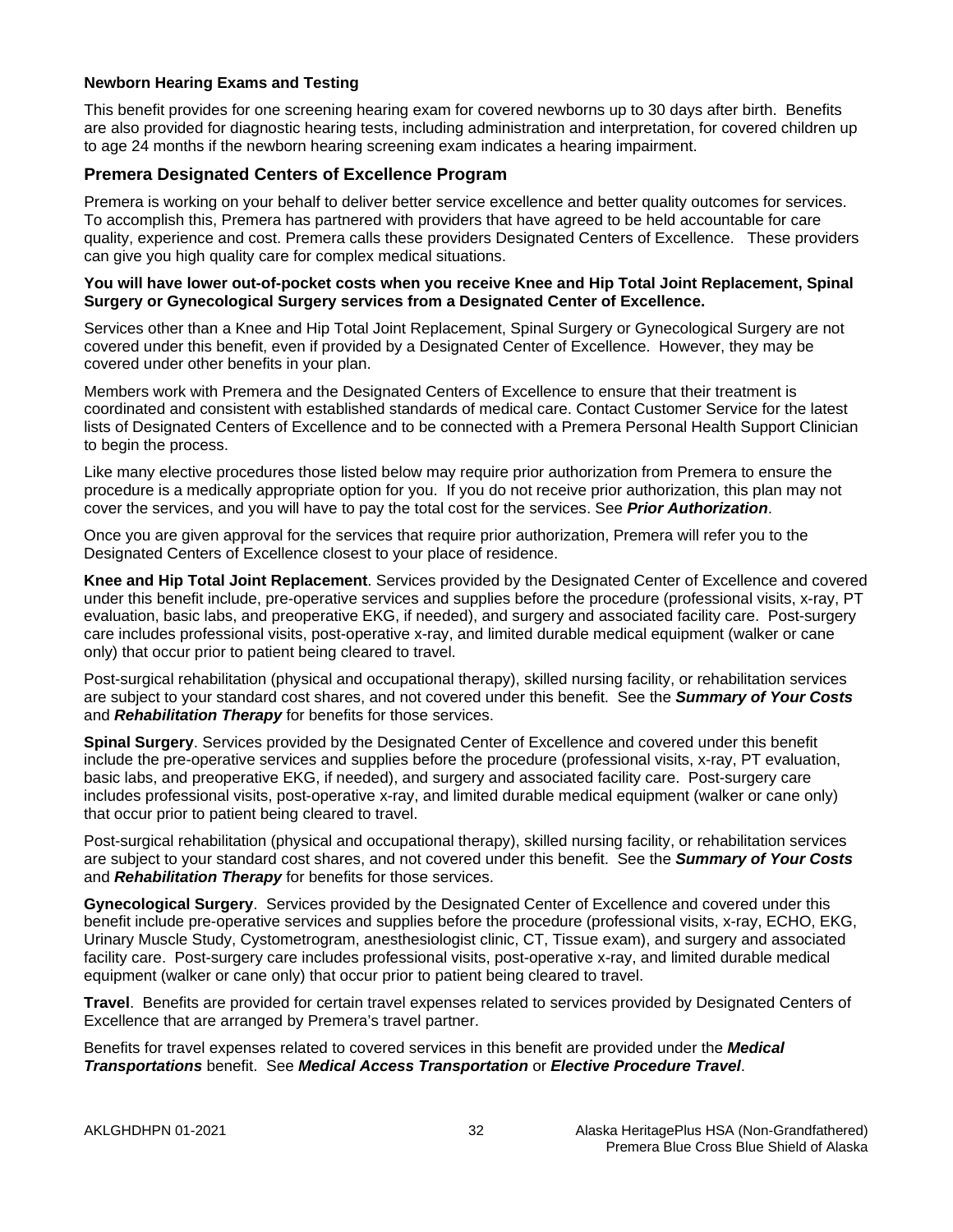# **Prescription Drugs**

This benefit provides coverage for medically necessary prescription drugs, prescriptive oral agents for controlling blood sugar levels, glucagon emergency kits, allergy emergency kits and insulin when prescribed for your use outside of a medical facility and dispensed by a licensed pharmacist in a pharmacy licensed by the state in which the pharmacy is located. For the purposes of this plan, a prescription drug is any medical substance that, under federal law, must be labeled as follows: "Caution: Federal law prohibits dispensing without a prescription." In no case will the member's out-of-pocket expense exceed the cost of the drug or supply.

Some prescription drugs require prior authorization. See *Prior Authorization* for details.

**PV Core Preventive Drugs** The plan also covers some other preventive drugs. These drugs are on our PV Core list. Preventive care prescription drugs are drugs taken regularly by a member for disease prevention or to prevent the reoccurrence of specific diseases. These preventive care drugs include only generic drugs, utilizing the American Hospital Formulary Service (AHFS) as a reference. For example, treatment of high cholesterol with cholesterol-lowering medications or medication taken to prevent heart disease or medications to treat a recovered heart attack or stroke victim constitute preventive care prescription drugs.

Please call Customer Service or go to the member portal on our website at premera.com to find out whether a drug is on the plan's preventive care list.

#### **Copays and Coinsurance**

A "copay" is a fixed up-front dollar amount that you're required to pay after your deductible for certain prescription drugs. Your provider of care may ask you to pay the copay at the time of service.

A coinsurance" is a defined percentage of allowable charges for certain prescription drugs you receive. The benefit level provided by this plan and the remaining percentage you're responsible for, not including required copays, are both referred to as "coinsurance.

Your copays and coinsurance amounts for this plan is shown on the *Summary of Your Costs*.

You can lower your out-of-pocket cost by using participating pharmacies. By showing your Premera Blue Cross Blue Shield of Alaska ID card at a participating pharmacy, you won't be charged more than our allowable charge for covered drugs. If you don't show your card, or use a non-participating pharmacy, you'll be required to pay the pharmacy's full retail price for the drug. Your reimbursement, however, will be based on the allowable charge. If you use a non-participating pharmacy, you'll also have to submit the claim yourself.

If the pharmacy does not submit your claim for you, you will have to pay the full cost for new prescriptions and refills purchased at these pharmacies. You will also need to fill out a prescription drug claim form, attach your prescription drug receipts and submit the information to the address shown on the claim form. See the prescription drug claim instructions in the *How Do I File A Claim?* for details.

If you need a list of participating pharmacies, please call us at the number listed. You can also call the toll-free Pharmacy Locator Line; this number is located on the back of your Premera Blue Cross Blue Shield of Alaska ID card.

#### **Mail-Order Pharmacy Program**

You can often save time and money by filling your prescriptions through the Mail-Order Pharmacy program. Ask your physician to prescribe needed medications for up to a 90-day supply, plus refills. If you're presently taking medication, ask your physician for a new prescription. Make sure that you have at least a 14- to 21-day supply on hand for each drug at the time you submit a refill prescription to the mail-order pharmacy. See *How Do I File A Claim?* for more information on submitting claims.

To obtain additional details about the mail-order pharmacy program, or to obtain order forms, you may call our Customer Service department at the number listed inside the front cover of this booklet. You may also call the pharmacy's benefit manager's Customer Service department or visit their website at:

1-800-391-9701

#### **www.express-scripts.com**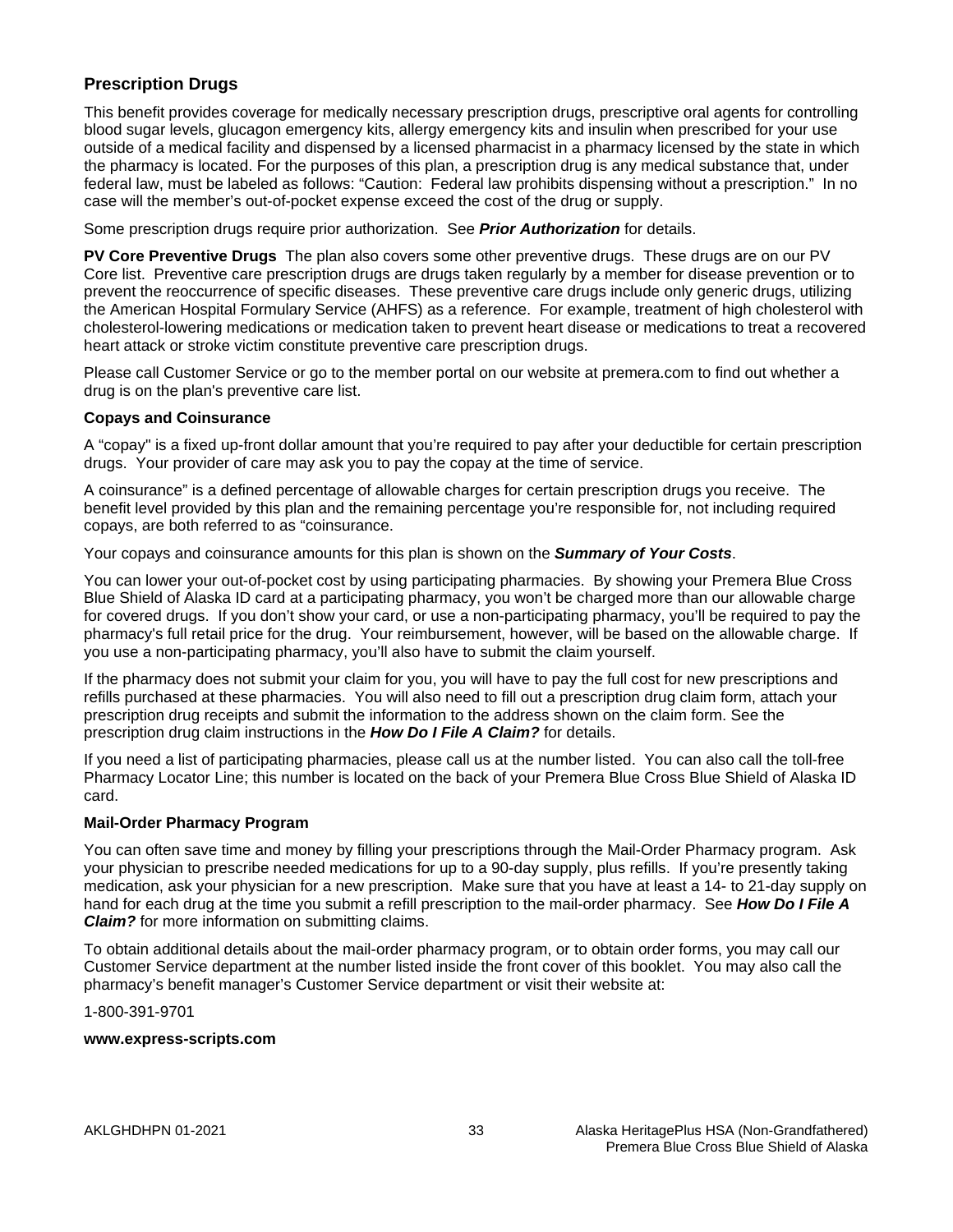You can mail your prescription drug claims to:

Express Scripts Attn: Commercial Claims P.O. Box 14711 Lexington, KY 40512-4711

### **What's Covered?**

This benefit provides for the following items when dispensed by a licensed pharmacy for use outside of a medical facility:

- Prescription drugs and vitamins (federal legend and state restricted drugs as prescribed by a licensed provider). This benefit covers off-label use of FDA-approved drugs as provided under this plan's definition of "Prescription Drug." See Definitions for details.
- Prescriptive oral agents for controlling blood sugar levels
- Prescribed injectable medications for self-administration (such as insulin)
- Glucagon and allergy emergency kits
- Compounded medications of which at least one ingredient is a covered prescription drug
- Hypodermic needles, syringes and alcohol swabs used for self-administered injectable prescription medications. Also covered are the following disposable diabetic testing supplies: test strips, testing agents and lancets.
- Inhalation spacer devices and peak flow meters
- Drugs for the treatment of nicotine dependency, including over the counter (OTC) nicotine patches, gum or lozenges purchased through a participating retail pharmacy
- Prescription contraceptive drugs and devices (e.g. oral drugs, diaphragms and cervical caps)
- Prescription drugs for the treatment of autism

For benefit information on therapeutic devices, appliances, medical equipment, medical supplies, diabetic equipment and accessories (except for those specifically stated as covered in this benefit), please see *Home Medical Equipment (HME), Orthotics, Prosthetics and Supplies* for details.

For benefit information about immunization agents and vaccines, including the professional services to administer them, see the *Preventive Care* benefit.

#### **Additional Information About Your Prescription Drug Benefit**

#### **Generic Drugs**

This plan requires the use of appropriate "generic drugs". When available and indicated by the prescriber, a generic drug will be dispensed in place of a brand name drug. Once your deductible is satisfied, if you or the prescriber request a brand name drug when a generic equivalent is available, in addition to your coinsurance, you will be required to pay the difference in cost between the brand name drug and the generic equivalent. Your cost for brand name drugs will never exceed the cost of the drug at the time you receive services. Please consult with your pharmacist on the higher costs you'll pay if you select a brand name drug.

A "generic drug" is a prescription drug product manufactured and distributed after the brand name drug patent of the innovator company has expired. Generic drugs have obtained an AB rating from the U.S. Food and Drug Administration and are considered by the FDA to be therapeutically equivalent to the brand name product. For the purposes of this plan, classification of a particular drug as a generic is based on generic product availability and cost as compared to the reference brand name drug.

#### **Refills**

Benefits for refills will be provided only when you have used three-fourths (75%) of a single medication. The seventy-five percent (75%) is calculated based on the number of units and days' supply dispensed in the 180 days immediately preceding the last refill.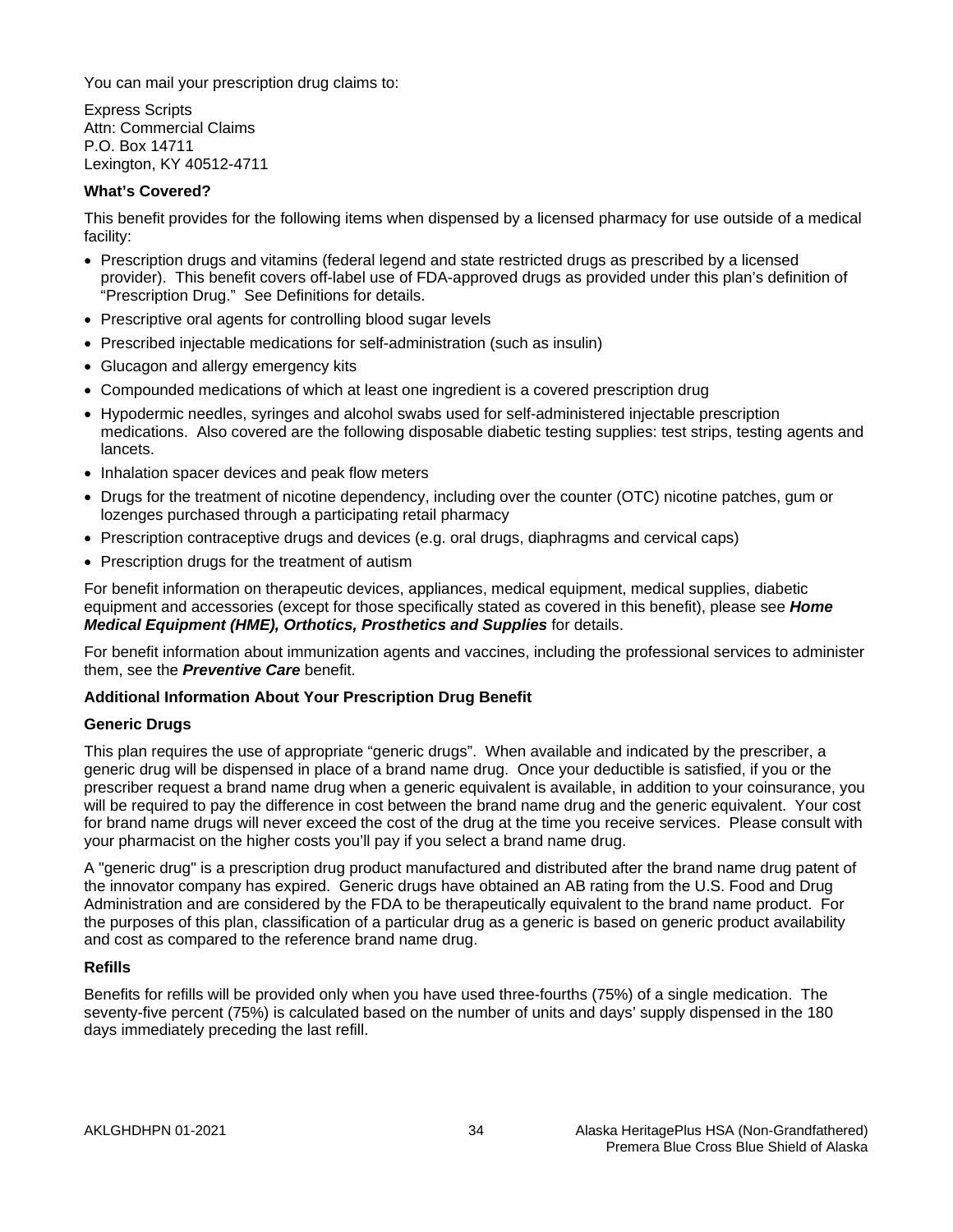You may request an early refill for topical eye medication when prescribed for a chronic eye condition. Your request must be made no earlier than all the following:

- 23 days after a prescription for a 30-day supply is dispensed
- 45 days after a prescription for a 60-day supply is dispensed
- 68 days after a prescription for a 90-day supply is dispensed

An early refill will be allowed if it does not exceed the number of refills prescribed by your doctor and only once during the approved dosage period.

#### **Prescription Drug Formulary**

This benefit uses our Essentials drug list, sometimes referred to as a "formulary." Our Pharmacy and Therapeutics Committee, which includes medical practitioners and pharmacists from the community, frequently reviews current medical studies and pharmaceutical information. The Committee then makes recommendations on which drugs are included on our drug lists. The drug lists are updated quarterly based on the Committee's recommendations.

The Essentials drug list includes preferred generic drugs, preferred brand name drugs, preferred specialty drugs, and non-preferred generic, brand name and specialty drugs. Preferred brand name drugs are brand-name drugs that are only made by one drug company. Consult the RX Search tool on our website or contact Customer Service for a complete list of covered prescription drugs.

It's important to note that this plan provides benefits for non-preferred generic, brand name, and specialty drugs, but at a higher cost to you

**Generic Substitution** This plan requires the use of appropriate "generic drugs" (as defined below). When available, a generic drug will be dispensed in place of a brand name drug. You or the prescriber may request a brand name drug instead of a generic, but if a generic equivalent is available, you'll have to pay the difference in price between the brand name drug and the generic equivalent, in addition to paying the applicable brand name drug cost-share. Please consult with your pharmacist on the higher costs you'll pay if you select a brand name drug.

A "generic drug" is a prescription drug manufactured and distributed after the brand name drug patent of the innovator company has expired. Generic drugs have an AB rating from the U.S. Food and Drug Administration (FDA). The FDA considers them to be therapeutically equivalent to the brand name product. For the purposes of this plan, classification of a particular drug as a generic is based on generic product availability and cost as compared to the reference brand name drug.

#### **Right to a Review**

- If you cannot tolerate the generic equivalent drug or the prescriber determines that it is not effective in treating your condition, the prescriber can request a medical necessity review. If approved, you'll only have to pay the applicable brand-name cost-share.
- Your prescriber can also ask for a medical necessity review of a drug not on the Essentials drug list if you cannot tolerate the drugs or dosages included on the list. If approved, the drug or dosage will be covered. You will pay the cost-share above for the non-preferred drug.

#### **Specialty Pharmacy Program**

Benefits for specialty drugs dispensed through a specialty pharmacy program via mail-order are limited to a 30 day supply.

"Specialty drugs" are drugs used to treat complex or rare conditions that require special handling, storage, administration or patient monitoring. They are high cost, often self-administered injectable drugs for the treatment of conditions such as rheumatoid arthritis, hepatitis or multiple sclerosis.

Specialty pharmacies are pharmacies that focus on the delivery and clinical management of specialty drugs. You and your health care provider must work with a network specialty pharmacy to arrange ordering and delivery of these drugs. See *How Does Selecting A Provider Affect My Benefits?* for details about the provider networks.

**Please note:** This plan will only cover specialty drugs that are dispensed by a network specialty pharmacy. Contact Customer Service for details on which drugs are included in the specialty pharmacy program or visit our website at **premera.com**.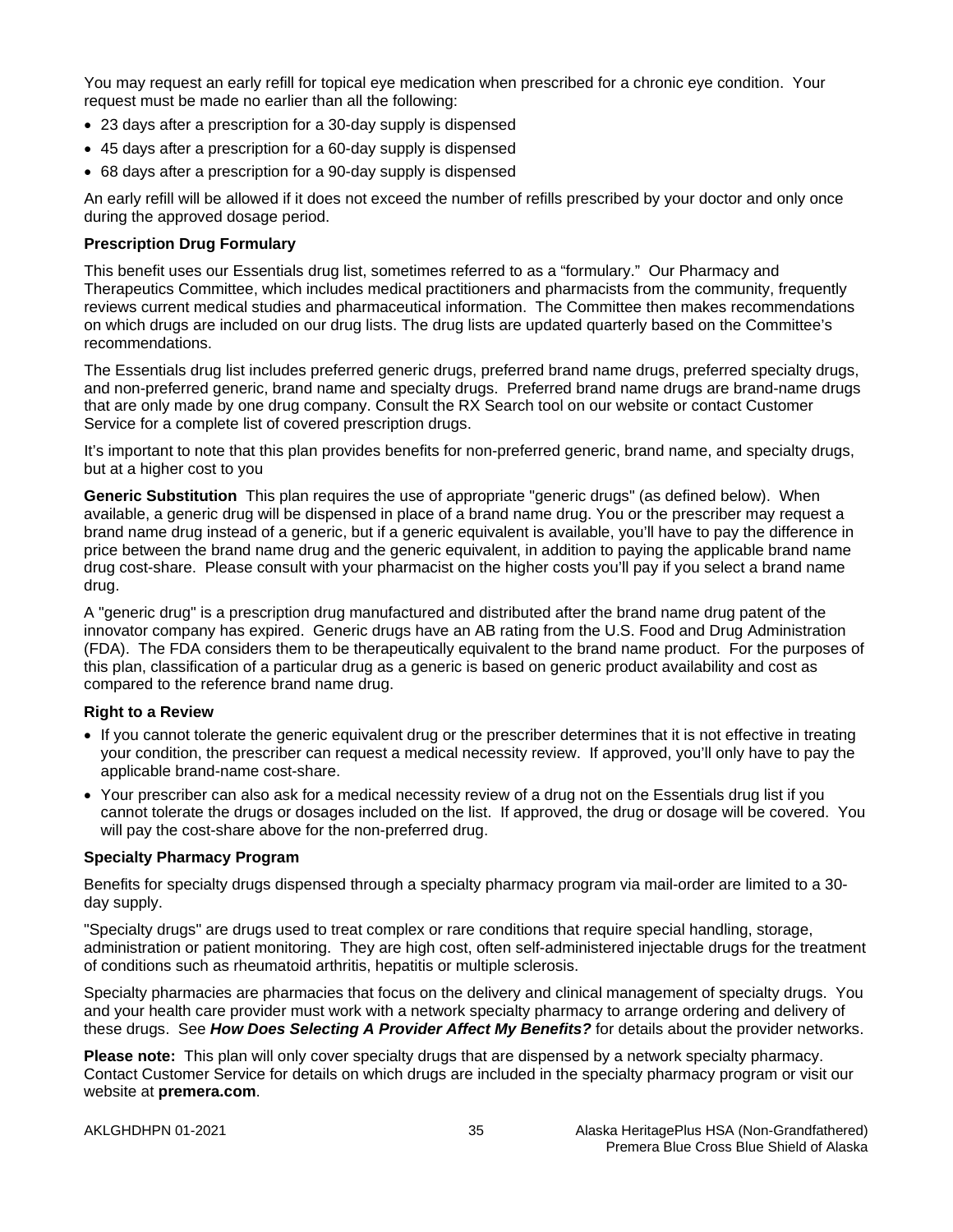### **Pharmacy Management**

Sometimes benefits for prescription drugs may be limited to one or more of the following:

- A set quantity limit or a specific drug or drug dosage appropriate for a usual course of treatment
- Certain drugs for a specific diagnosis
- Step therapy, meaning you must try a generic drug or a specified brand name drug first

These limitations are based on medical standards, the drug maker's recommendations, and the circumstances of the individual case. They are also based on U.S. Food and Drug Administration guidelines, published medical literature and standard medical references.

#### **Anti-Cancer Medication**

This benefit covers self-administered anti-cancer drugs when the medication is dispensed by a pharmacy. Anticancer medication means a drug or biologic used to kill cancerous cells, to slow or prevent the growth of cancerous cells, or to treat related side effects. These drugs are covered as shown in the *Summary of Your Costs*.

#### **Drug Discount Programs**

Premera Blue Cross Blue Shield of Alaska may receive rebates from its pharmacy benefit manager or other vendors. These rebates are retained by Premera Blue Cross Blue Shield of Alaska and may be taken into account in setting subscription charges or may be credited to administrative charges and are not reflected in your allowable charge. The allowable charge is not adjusted to reflect rebates received as part of Drug Discount Programs.

In addition, the allowable charge that your payment for drugs is based on may be higher than the price Premera Blue Cross Blue Shield of Alaska pays its pharmacy benefit manager or other vendors for those drugs. The difference constitutes Premera Blue Cross Blue Shield of Alaska property. Premera Blue Cross Blue Shield of Alaska is entitled to retain and shall retain the difference and may apply it to the cost of Premera Blue Cross Blue Shield of Alaska's operations. If your drug benefit includes a copay, coinsurance calculated on a percentage basis, or a deductible, the amount you pay, and your account calculations are based on the allowable charge. The allowable charge is not adjusted to reflect discounts received as part of Drug Discount Programs.

Per Internal Revenue Service requirements, drug manufacturer coupons and other forms of cost-share assistance cannot be used to satisfy this plan's deductible.

#### **This Prescription Drug benefit doesn't cover:**

- Drugs and medicines that may be lawfully obtained over the counter (OTC) without a prescription except as required by law. OTC drugs are excluded even if prescribed by a practitioner, unless otherwise stated in this benefit. Examples of such excluded items include, but aren't limited to, non-prescription drugs and vitamins, food and dietary supplements, herbal or naturopathic medicines and nutritional and dietary supplements (e.g. infant formulas or protein supplements).
- Non-prescription contraceptive methods (e.g. jellies, creams, foams or devices)
- Drugs for the purpose of cosmetic use, or to promote or stimulate hair growth (e.g. wrinkles or hair loss)
- Drugs for experimental or investigational use
- Biologicals, blood or blood derivatives
- Any prescription refilled in excess of the number of refills specified by the prescribing provider, or any refill dispensed after one year from the prescribing provider's original order
- Drugs dispensed for use or administration in a health care facility or provider's office, or take-home drugs dispensed and billed by a medical facility
- Replacement of lost or stolen medication
- Infusion therapy drugs or solutions and drugs requiring parenteral administration or use, and injectable medications. (The exception is injectable drugs for self-administration, such as insulin and glucagon). See Infusion Therapy for details.
- Drugs to enhance fertility, including assisted reproduction medications
- Drugs to treat sexual dysfunction of organic origin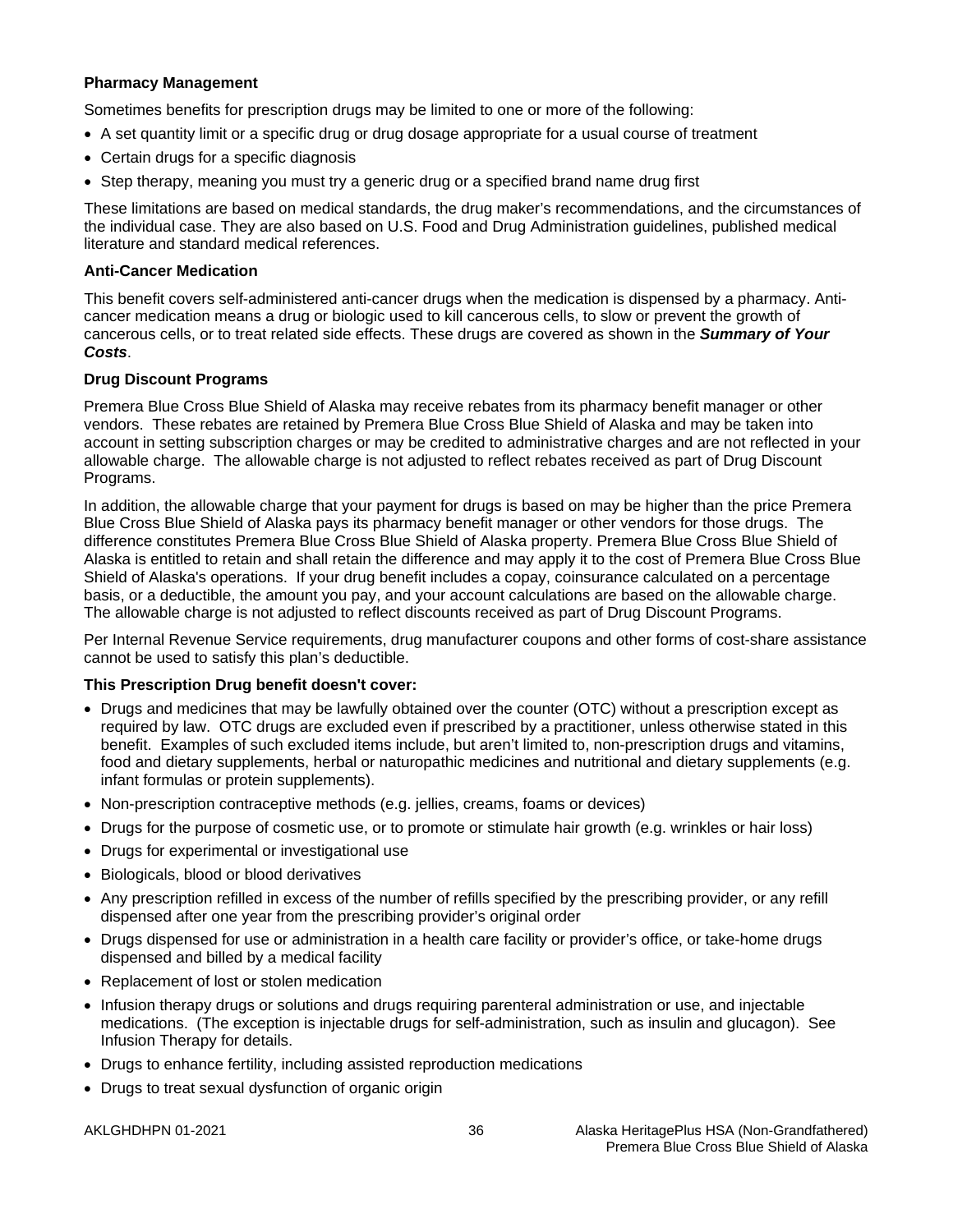- Weight management drugs
- The plan does not cover some of the drugs in certain drug classes. An example is proton pump inhibitors. However, at least 1 drug in every drug class is covered. (A drug class is a group of drugs that may work in the same way, have a similar chemical structure, or may be used to treat the same conditions or group of conditions.) Please call Customer Service or visit our website for more information or to find out if a certain drug is covered. If your drug is not covered, please work with your provider to find an alternative drug in that drug class that the plan does cover.

### **Preventive Care**

Preventive services are a specific set of evidence-based services expected to prevent future illness. These services are based on guidelines established by government agencies and professional medical societies. The guidelines come from:

- Evidence-based items or services with a rating of "A" or "B" in the current recommendations of the U.S. Preventive Services Task Force (USPSTF). Also included are additional preventive care and screenings for women not described in this paragraph as provided for in comprehensive guidelines supported by the Health Resources and Services Administration (HRSA).
- Immunizations as recommended by the Advisory Committee on Immunization Practices of the Centers for Disease Control (CDC) and Prevention
- Evidence-informed infant, child and adolescent preventive care and screenings provided for in the comprehensive guidelines supported by the Health Resources and Services Administration

Please go to this government website for more information:

#### **https://www.healthcare.gov/coverage/preventive-care-benefits/**

The agencies above may also change their guidelines from time to time. If this happens, the plan will comply with the changes. Some preventive services and tests have limits on how often you should get them. The limits are often based on your age or gender.

This benefit covers:

#### **Preventive Exams**

- Routine physical exams
- Well-baby exams and well-child exams, including those provided by a qualified health aide
- Physical exams related to school, sports, and employment
- Screening for depression

#### **Immunizations**

- Preventive immunizations
- Seasonal and certain other immunizations provided by a pharmacy or other mass immunizer location. Covered services include flu shots, flu mist, pneumonia immunizations, whooping cough, adult shingles immunizations and travel immunizations.

#### **Screening Tests**

- Mammograms (includes 3D mammograms
- X-rays and EKG tests
- Pap smears
- BRCA genetic testing for women at risk for certain breast cancers

#### **Colon Cancer Screenings**

- Cancer screening tests, to include at a minimum:
	- Annual tests for prostate cancer for high risk men under 40; all men over 40 years of age, or as recommended by a physician
	- Annual cervical cancer pap smears for women 18 years of age and older, or as recommended by a physician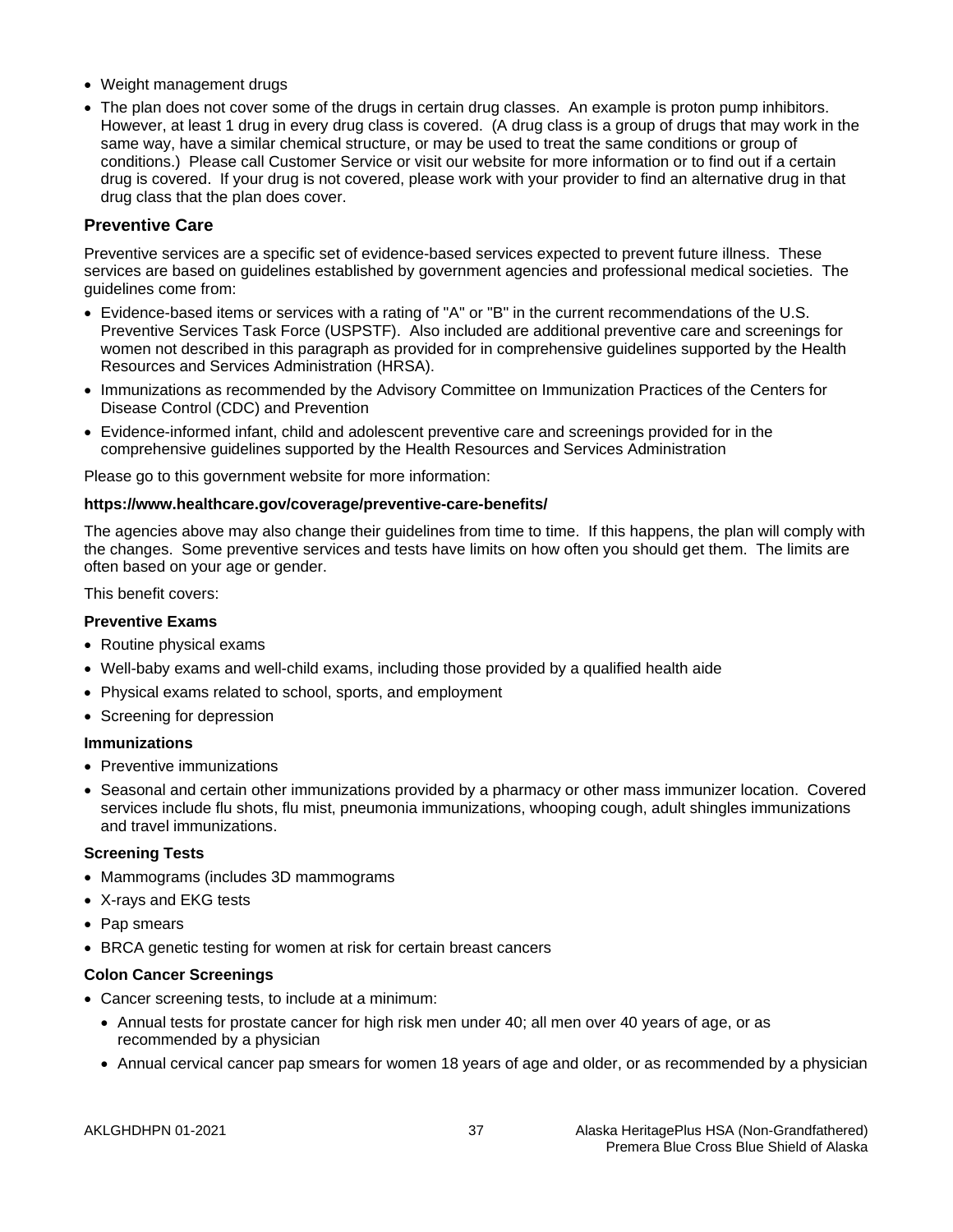• Screening tests for colorectal cancer for high risk individuals under 45 years of age; all individuals over 45 years of age, or as recommended by a physician. Includes pre-colonoscopy consultations, exams, colonoscopy, sigmoidoscopy and fecal occult blood tests. Removal and pathology (biopsy) related to polyps found during a screening procedure are covered as part of the preventive screening. Coverage for colonoscopy and sigmoidoscopy includes medically necessary sedation. Benefits include anesthesia services performed in connection with the preventive colonoscopy if the attending provider determines that anesthesia would be medically appropriate for the member.

## **Pregnant Care**

- Breastfeeding counseling
- Purchase of standard electric breast pumps
- Rental of hospital-grade breast pumps if medically necessary
- Maternity diagnostic screening
- Screening for gestational diabetes

## **Counseling**

- Contraceptive counseling
- Counseling for sexually transmitted infections

## **Nutritional Counseling and Therapy**

- Healthy diet and eating habits for members at risk for health conditions that are affected by diet and nutrition
- Weight loss screening

## **Fall Prevention**

• Professional services to prevent falling for members who are 65 or older and have a history of falling or mobility issues.

This *Preventive Care* benefit does not cover:

- Charges that don't meet the federal guidelines for preventive services described at the start of this benefit. This includes services or items provided more often than as stated in the guidelines.
- Inpatient routine newborn exams while the child is in the hospital following birth. These services are covered under the *Newborn Care* benefit.
- Services not named above as covered
- Routine or other dental care
- Routine vision and hearing exams
- Services that are related to a specific illness, injury or definitive set of symptoms exhibited by the member. Please see the plan's non-preventive benefit for available coverage.
- Physical exams for basic life or disability insurance
- Work-related disability evaluations or medical disability evaluations
- Facility charges when preventive care is received at a hospital-based clinic or a hospital-based physician's office. See the *Hospital* benefit for details.
- Contraceptive services, drugs or devices
- Purchase of hospital-grade breast pumps

# **Professional Visits and Services**

Benefits are provided for the examination, diagnosis and treatment of an illness or injury when such services are performed on an inpatient or outpatient basis, including your home and virtual care. Benefits are also provided for the following professional services when provided by a qualified provider:

- Biofeedback for migraines and other conditions for which biofeedback is not deemed experimental or investigational when provided by a qualified provider. See *Definitions* for a definition of "experimental/ investigational."
- Consultations and treatment for nicotine dependency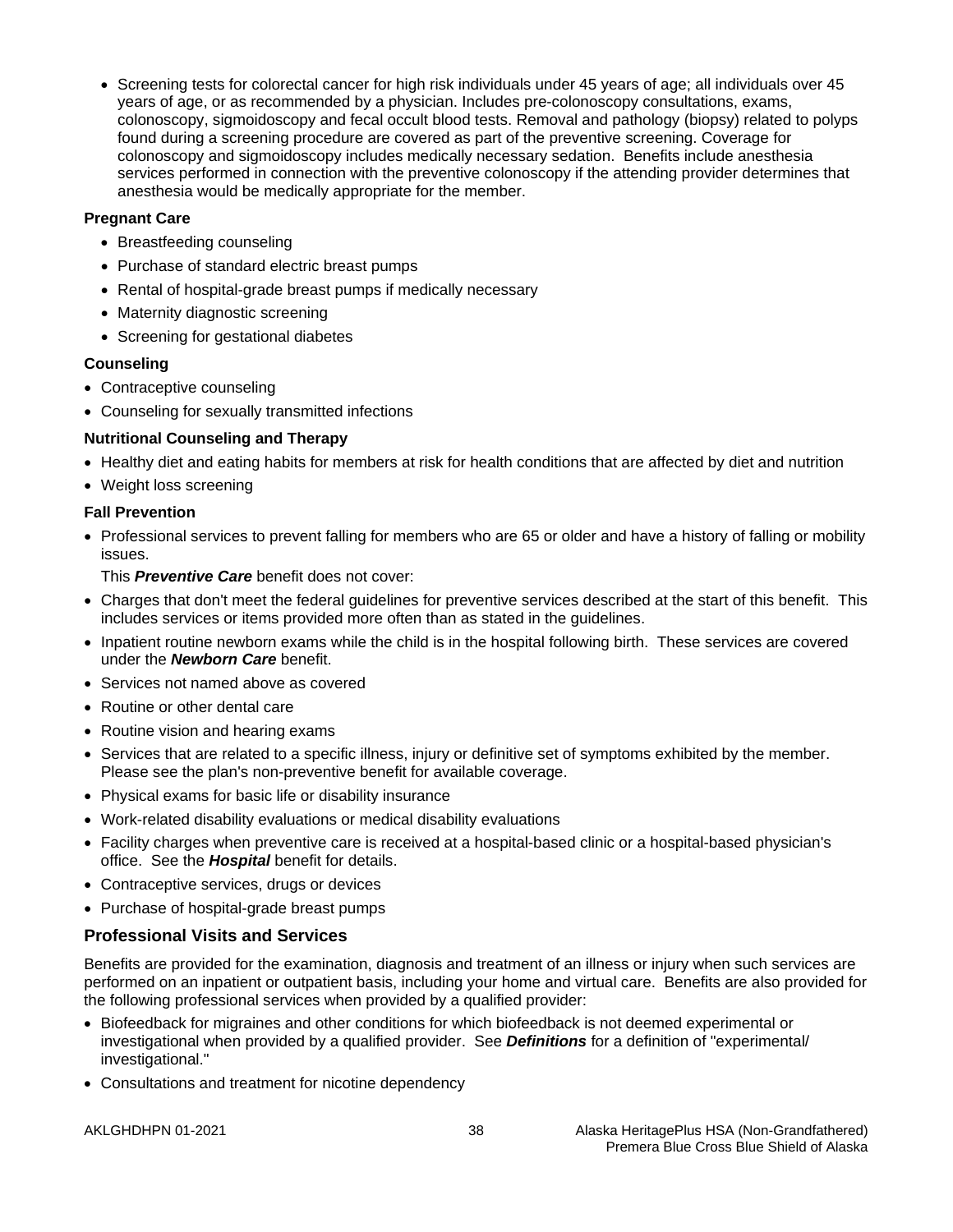- Electronic Visits. This benefit includes electronic visits (e-visits). E-visits are structured, secure online messaging protocol (email) consultations between an approved doctor and you. They are not real-time visits. Your approved doctor will determine which conditions and circumstances are appropriate for e-visits in their practice. E-visits are covered when provided by an approved provider and all the following are true:
	- Premera Blue Cross Blue Shield of Alaska has approved the physician for e-visits. Not all doctors have agreed to or have the software capabilities to provide e-visits.
	- The member has previously been treated in the approved doctor's office and has established a patientphysician relationship with that doctor
	- The e-visit is medically necessary for a covered illness or injury

Please call Customer Service at the number listed inside the front cover of this booklet for help in finding a physician approved to provide e-visits.

- Real time visits via online and telephonic methods with your doctor or other provider
- Prostate, colorectal, and cervical cancer screening exams, unless they meet the guidelines for preventive medical services described in the *Preventive Care* benefit
- Second opinions for any covered medical diagnosis or treatment plan when provided by a qualified provider

This benefit does not cover:

- Surgical procedures performed in a provider's office, surgical suite or other facility. These services are covered under the *Surgery* benefit, unless they meet the guidelines for preventive medical services described in the *Preventive Care* benefit.
- Professional diagnostic imaging and laboratory services. These services are covered under the *Diagnostic Lab, X-ray and Imaging* benefit and the *Diagnostic and Preventive Mammography* benefit, unless they meet the guidelines for preventive medical services described in the *Preventive Care* benefit.
- Home health or hospice care visits. These services are covered under the *Home Health Care* and *Hospice Care* benefits.
- Hair analysis or non-legend drugs or medicines, such as herbal, naturopathic or homeopathic medicines or devices
- EEG biofeedback or neurofeedback services
- Services related to the diagnosis or treatment of psychiatric conditions, including biofeedback services. These services are covered under the *Mental Health Care* benefit.
- Services related to the diagnosis and treatment of temporomandibular joint disorder
- Injectable or implantable contraceptives and related services. These drugs and services are covered under the *Contraceptive Management and Sterilization* benefit.

## **Psychological and Neuropsychological Testing**

Covered services are psychological and neuropsychological testing, including interpretation and report preparation, necessary to prescribe an appropriate treatment plan. This includes later re-testing to make sure the treatment is achieving the desired medical results. Physical, speech or occupational therapy assessments and evaluations for rehabilitation of a psychiatric condition are provided under the *Mental Health Care* benefit. For conditions other than a psychiatric condition, see *Rehabilitation Therapy and Chronic Pain Care*.

## **Rehabilitation Therapy and Chronic Pain Care**

## **Rehabilitation Therapy**

Benefits for the following inpatient and outpatient rehabilitation therapy services are provided when such services are medically necessary to either:

- Restore and improve a bodily or cognitive function that was previously normal but was lost as a result of an accidental injury, illness or surgery; or
- Treat disorders caused by physical congenital anomalies. See *Habilitation Therapy* for coverage of disorders caused by neurological congenital anomalies.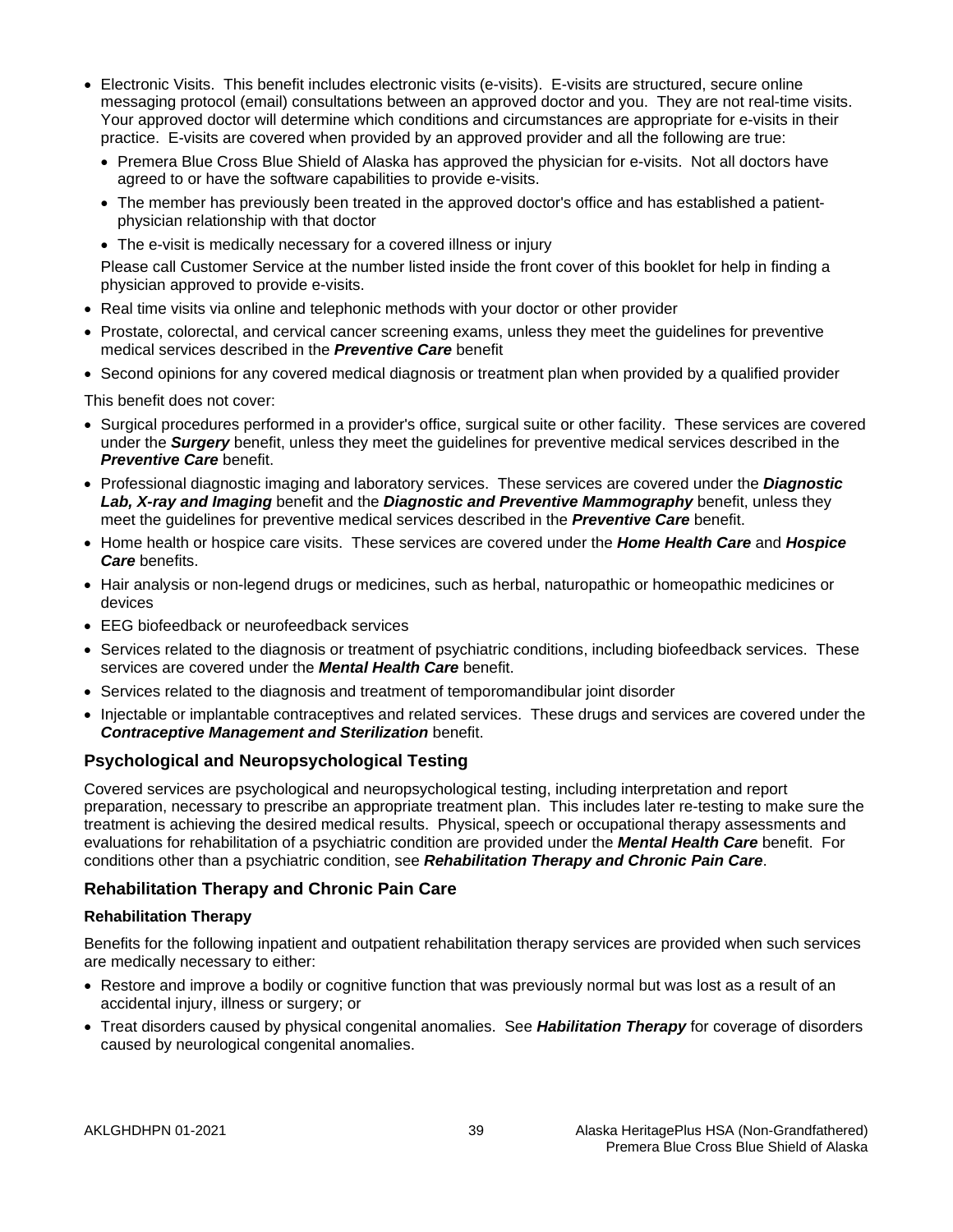Covered services include all the following:

- Physical, speech, and occupational therapies
- Chronic pain care. Chronic pain is pain that is hard to control or that will not stop. Treatment for chronic pain is not subject to the 24-month limit for inpatient care.
- Cardiac and pulmonary rehabilitation
- Massage therapy. If provided by a massage therapist, the massage therapist must be licensed by the state to be covered.
- Assessments and evaluation related to rehabilitative therapy
- Rehabilitative devices that have been approved by the FDA and prescribed by a qualified provider

**Inpatient Care** Inpatient facility services must be furnished in a specialized rehabilitative unit of a hospital and billed by the hospital or be furnished and billed by another rehabilitation facility and will only be covered when services can't be done in a less intensive setting. When rehabilitation follows acute care in a continuous inpatient stay, this benefit starts on the day that the care becomes primarily rehabilitative. This benefit only covers care you receive within 24 months from the onset of the injury or illness or from the date of the surgery that made rehabilitation necessary. The care must also be part of a written plan of multidisciplinary treatment prescribed and periodically reviewed by a physician specializing in physical medicine and rehabilitation.

**Outpatient Care** Benefits for outpatient care are subject to the following provisions:

- You mustn't be confined in a hospital or other medical facility
- The therapy must be part of a formal written treatment plan prescribed by a physician
- Services must be furnished and billed by a hospital, rehabilitation facility, physician, physical, occupational, or speech therapist

When the above criteria are met, benefits will be provided for physical, speech and occupational therapy services, including cardiac and pulmonary rehabilitation. Benefits are also included for physical, speech, and occupational assessments and evaluations related to rehabilitation.

A "visit" is a session of treatment for each type of therapy. Each type of therapy combined accrues toward the above visit maximum. Multiple therapy sessions on the same day will be counted as one visit, unless provided by different health care providers.

## **Chronic Pain Care**

These services must also be medically necessary to treat intractable or chronic pain. Benefits for inpatient and outpatient chronic pain care are subject to the above rehabilitation therapy benefit limits. All benefit maximums apply. However, inpatient services for chronic pain care aren't subject to the 24-month limit.

This benefit won't be provided in addition to the *Habilitation Therapy* benefit for the same condition. Once a calendar year maximum has been exhausted under one of these benefits, no further coverage is available for the same condition under the other.

This benefit does not cover:

- Recreational, vocational or educational therapy; exercise or maintenance-level programs
- Social or cultural therapy
- Treatment that isn't actively engaged in by the ill, injured or impaired member
- Gym or swim therapy
- Custodial care
- Inpatient rehabilitation received more than 24 months from the date of onset of the member's accidental injury or illness or from the date of the member's surgery that made rehabilitation necessary
- Services to treat a psychiatric condition, see the *Mental Health Care* benefit
- Therapy for flat feet except to help you recover from surgery to correct flat feet

# **Skilled Nursing Facility Care**

This benefit includes:

• Room and board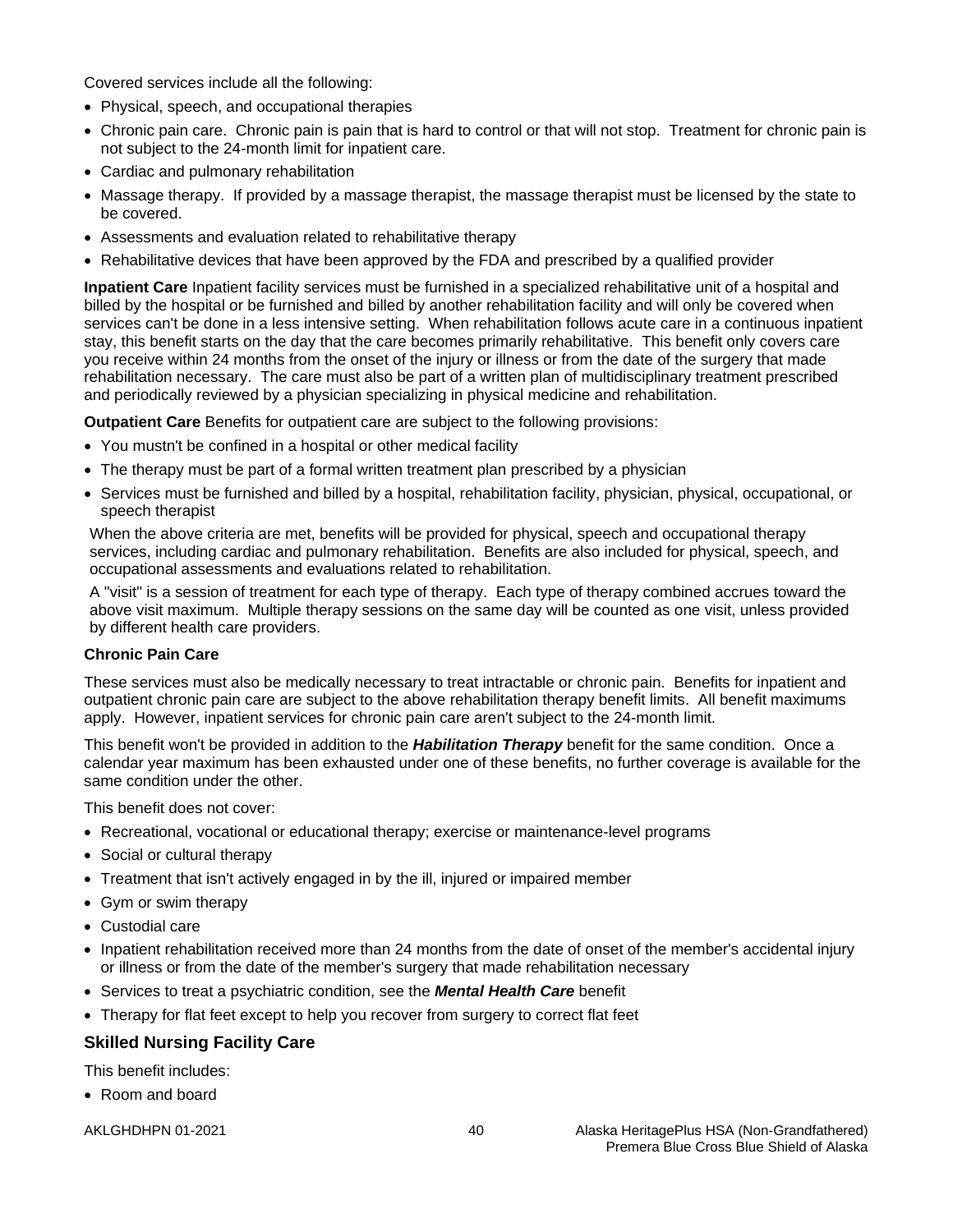- Skilled nursing services
- Supplies and drugs
- Skilled nursing care during some stages of recovery
- Skilled rehabilitation provided by physical, occupational or speech therapists while in a skilled nursing facility
- Short or long term stay immediately following a hospitalization
- Active supervision by your doctor while in the skilled nursing facility

We must approve all planned skilled nursing facility stays before you enter a skilled nursing facility. See *Prior Authorization* for details.

This benefit does not cover:

- Acute nursing care
- Skilled nursing facility stay not immediately following hospitalization or inpatient stay
- Skilled nursing care outside of a hospital or skilled nursing facility
- Care or stay provided at a facility that is not qualified per our standards

## **Spinal and Other Manipulations**

This benefit covers manipulations to treat a covered illness, injury or condition.

Rehabilitation therapy, such as massage or physical therapy, provided with manipulations is covered under the *Rehabilitation Therapy* and *Habilitation Therapy* benefits.

## **Substance Abuse Treatment**

This benefit covers treatment of substance abuse including virtual care (see *Definitions*). Benefits are limited to the least costly treatment setting that is medically necessary for your condition. This plan complies with federal parity requirements.

Some services require prior authorization before you receive treatment. See *Prior Authorization* for details.

This plan covers all of the following services:

- Individual, family or group therapy
- Inpatient, residential treatment, partial hospitalization and outpatient visits (including virtual care) to manage or reduce the effects of the alcohol or drug dependence
- Lab and testing
- Take-home drugs you get in a facility

For this benefit, "outpatient visit" means a clinical treatment session with a substance use provider. Outpatient visits can include real-time visits with your doctor or other provider via telephone, online chat or text, or other electronic methods.

Medically necessary detoxification is covered in any medically necessary setting. Detoxification in the hospital is covered under the *Emergency Room* and *Hospital* benefits.

In determining whether services for substance abuse treatment are medically necessary, Premera Blue Cross Blue Shield of Alaska will use the current edition of the Patient Placement Criteria for the Treatment of Substance-Related Disorders as published by the American Society of Addiction Medicine.

This benefit does not cover:

- Alcohol or drug use or abuse that does not meet the definition of substance abuse as stated in *Definitions*.
- Halfway houses, quarterway houses, recovery houses, and other sober living residences

#### **Surgery**

This benefit covers surgical services, including injections that are not covered under other benefits when performed on an inpatient or outpatient basis, in such locations as a hospital, ambulatory surgical facility, surgical suite or provider's office. Also covered under this benefit are: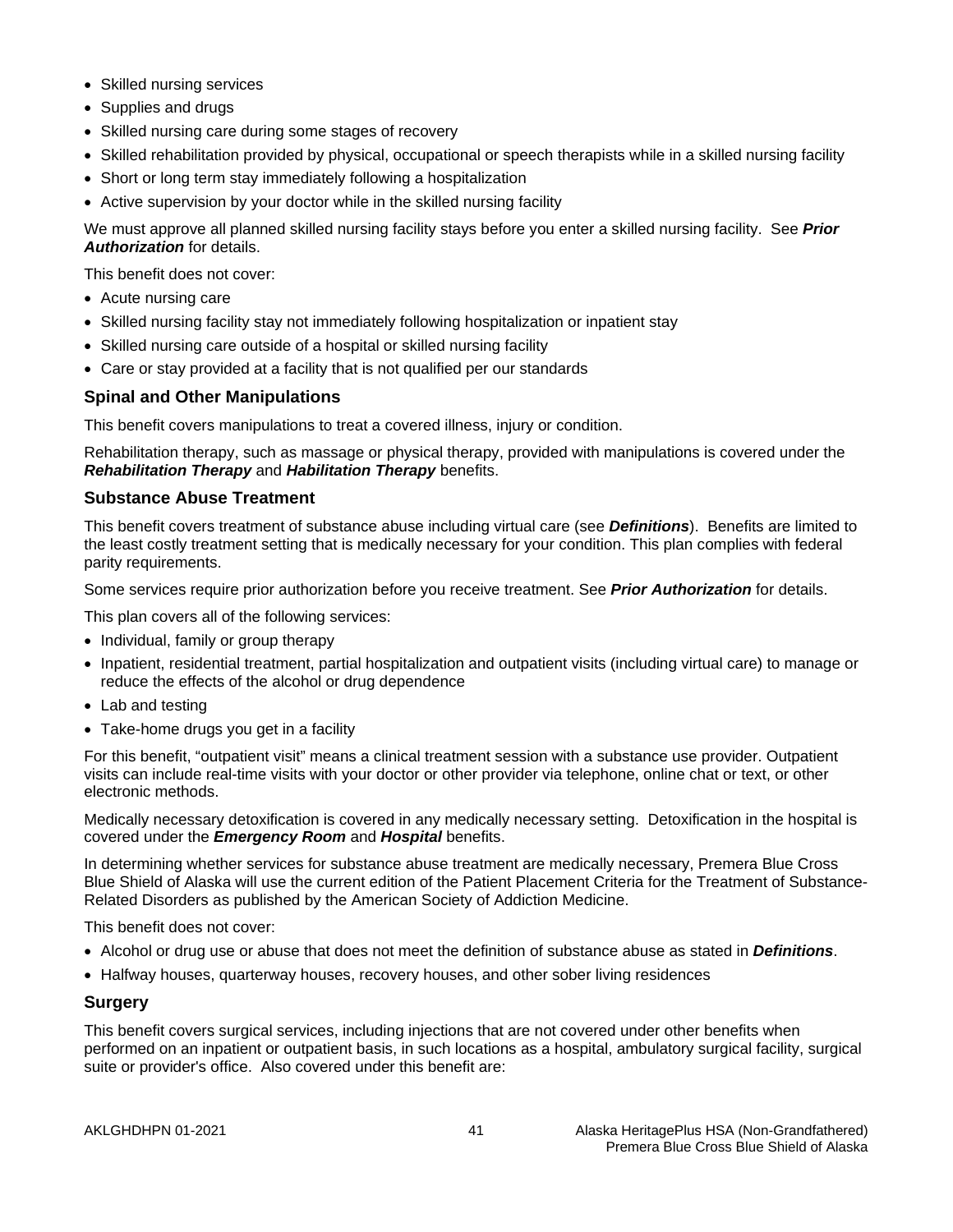- Anesthesia or sedation and postoperative care as medically necessary. Benefits include anesthesia performed in connection with the preventive colonoscopy that your provider determines would be medically appropriate for you.
- Cornea transplantation, skin grafts, and the transfusion of blood or blood derivatives
- Sexual reassignment surgery if medically necessary and not for cosmetic purposes
- Colonoscopy and other scope insertion procedures are also covered under this benefit unless they qualify as preventive services described in the *Preventive Care* benefit
- Surgical services that are considered medically necessary to correct the cause of infertility
- The repair of a dependent child's congenital anomaly

This benefit also covers services of an assistant surgeon only when medically necessary. Assistant surgeons are not involved in the pre-operative or post-operative care and only assist during a surgical procedure at the direction of the primary surgeon. Benefits allowed for an assistant surgeon are based on their participation in this one element of your care and will be their billed charges or 20% of the primary surgeon's allowable charge, whichever is less.

When multiple or bilateral procedures are performed during the same operative session, the plan will provide benefits based on the allowable charge for the first or major procedure and one-half of the allowable charge for eligible secondary procedures.

For organ, bone marrow or stem cell transplant procedure benefit information, see the *Transplants* benefit for details.

#### **Surgical Center – Outpatient**

Benefits are provided for services and supplies furnished by a licensed ambulatory surgical center.

#### **Therapeutic Injections**

This benefit covers:

- Shots given in the doctor's office
- Supplies used during visit, such as serums, needles and syringes
- Three teaching doses for self-injectable specialty drugs

This benefit does not cover:

- Immunizations (see *Preventive Care*)
- Self-injectable drugs (see *Prescription Drugs*)
- Infusion therapy (see *Infusion Therapy*)
- Allergy shots (see *Allergy Testing and Treatment*)

## **Transplants**

This benefit covers medical services only if provided by "Approved Transplant Centers." Please see the transplant benefit requirements later in this benefit for more information about approved transplant centers.

#### **Covered Transplants**

Solid organ transplants and bone marrow/stem cell reinfusion procedures mustn't be considered experimental or investigational for the treatment of your condition. See *Definitions* for a definition of "experimental/ investigational."

The plan reserves the right to base coverage on all the following:

- Solid organ transplants and bone marrow/stem cell reinfusion procedures must be medically necessary and meet the plan's criteria for coverage. The medical indications for the transplant, documented effectiveness of the procedure to treat the condition and failure of medical alternatives are all reviewed.
- The types of solid organ transplants and bone marrow/stem cell reinfusion procedures that currently meet the plan's criteria for coverage are:
	- Heart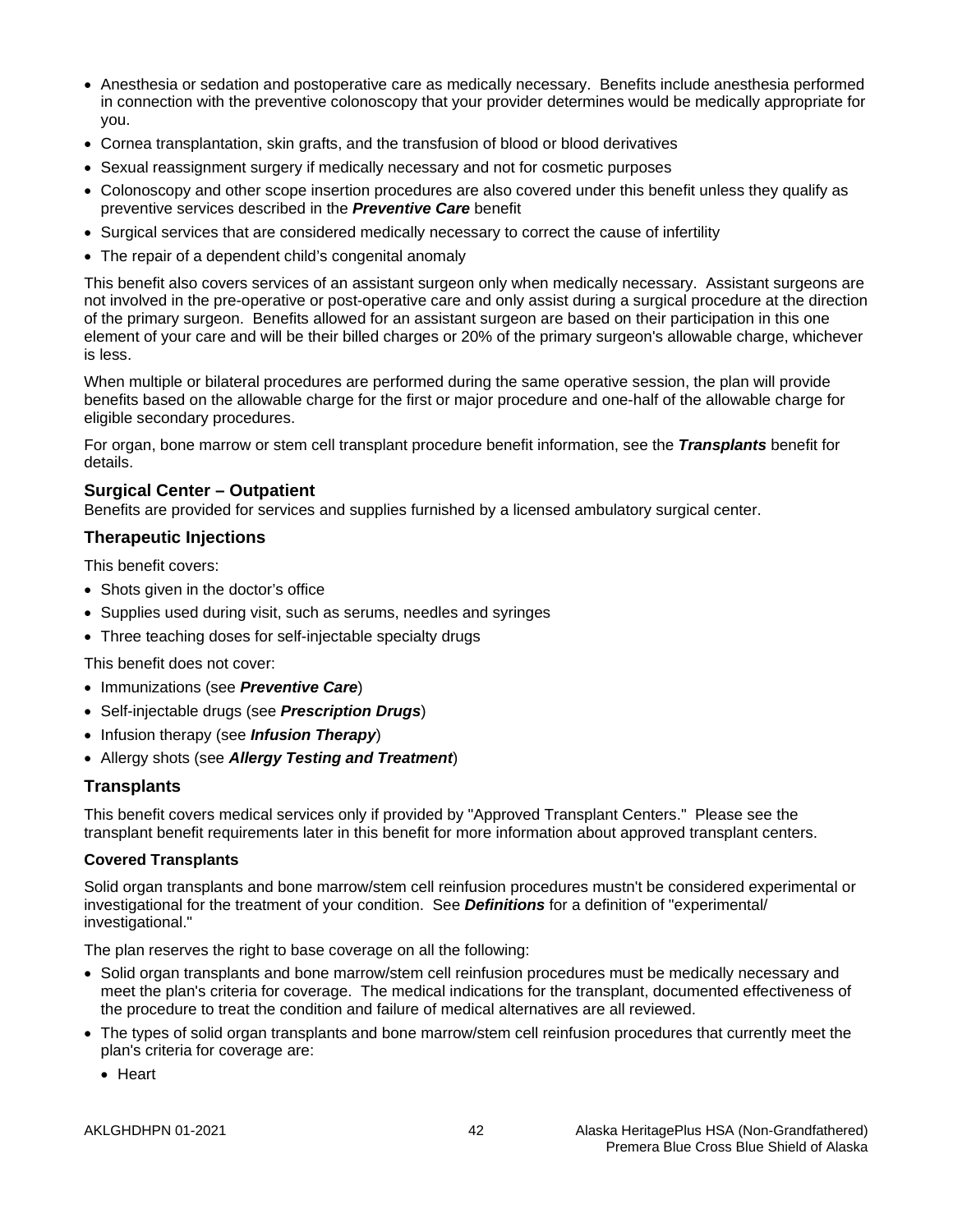- Heart/double lung
- Single lung
- Double lung
- Liver
- Kidney
- Pancreas
- Pancreas with kidney
- Bone marrow (autologous and allogeneic)
- Stem cell (autologous and allogeneic)

**Please note:** For the purposes of this plan, the term "transplant" doesn't include cornea transplantation, skin grafts or the transplant of blood or blood derivatives (except for bone marrow or stem cells). Benefits for such services are provided under other benefits of this plan.

- Your medical condition must meet the plan's written standards, which are found by referring to our website at **premera.com** or by contacting Customer Service.
- The transplant or reinfusion must be furnished in an approved transplant center. ("Approved Transplant Center" is a hospital or other provider that's developed expertise in performing solid organ transplants, or bone marrow or stem cell reinfusion.) Premera Blue Cross Blue Shield of Alaska has agreements with approved transplant centers in Alaska and Washington, and Premera Blue Cross Blue Shield of Alaska has access to a special network of approved transplant centers around the country. Whenever medically possible, you'll be directed to an approved, contracted transplant center for transplant services.

Of course, if none of our centers or the network centers can provide the type of transplant you need, this benefit will provide benefits for your transplant furnished by another transplant center.

# **Recipient Costs**

This benefit covers transplant and reinfusion-related expenses, including the preparation regiment for a bone marrow or stem cell reinfusion. Also covered are anti-rejection drugs administered by the transplant center during the inpatient or outpatient stay in which the transplant was performed.

# **Donor Costs**

This plan covers donor or procurement expenses for a covered transplant as shown in the *Summary of Your Costs*. Covered services include:

- Selection, removal (harvesting) and evaluation of the donor organ, bone marrow or stem cell
- Transportation of donor organ, bone marrow and stem cells, including the surgical and harvesting teams
- Donor acquisition costs such as testing and typing expenses
- Storage costs for bone marrow and stem cells for a period of up to 12 months

# **Travel and Lodging**

The transplant recipient must reside more than 50 miles from the approved transplant center, unless medically necessary treatment protocols require the member to remain closer to the transplant center. Travel and lodging expenses will be based on current IRS guidelines on the date(s) the expenses were incurred. Please see the *Summary of Your Costs* to find out what the reimbursement rates are.

- **Travel:** Travel is reimbursed between the patient's home and the approved transplant center for round-trip (air, train, or bus) coach class transportation costs. If traveling by car, mileage, parking and toll costs are reimbursed.
- **Lodging:** Expenses incurred by a transplant patient and companion for hotel lodging away from home.

Companion travel and lodging expenses are covered if the companion must, as a matter of medical necessity, accompany the member. If the member receiving the transplant is a child under age 19, one companion is automatically permitted. A second companion will only be permitted if medically necessary.

Reimbursement amounts are subject to change due to IRS regulations. Please refer to the IRS website, **www.irs.gov**, for additional information. The information in this benefit should not be assumed as tax advice.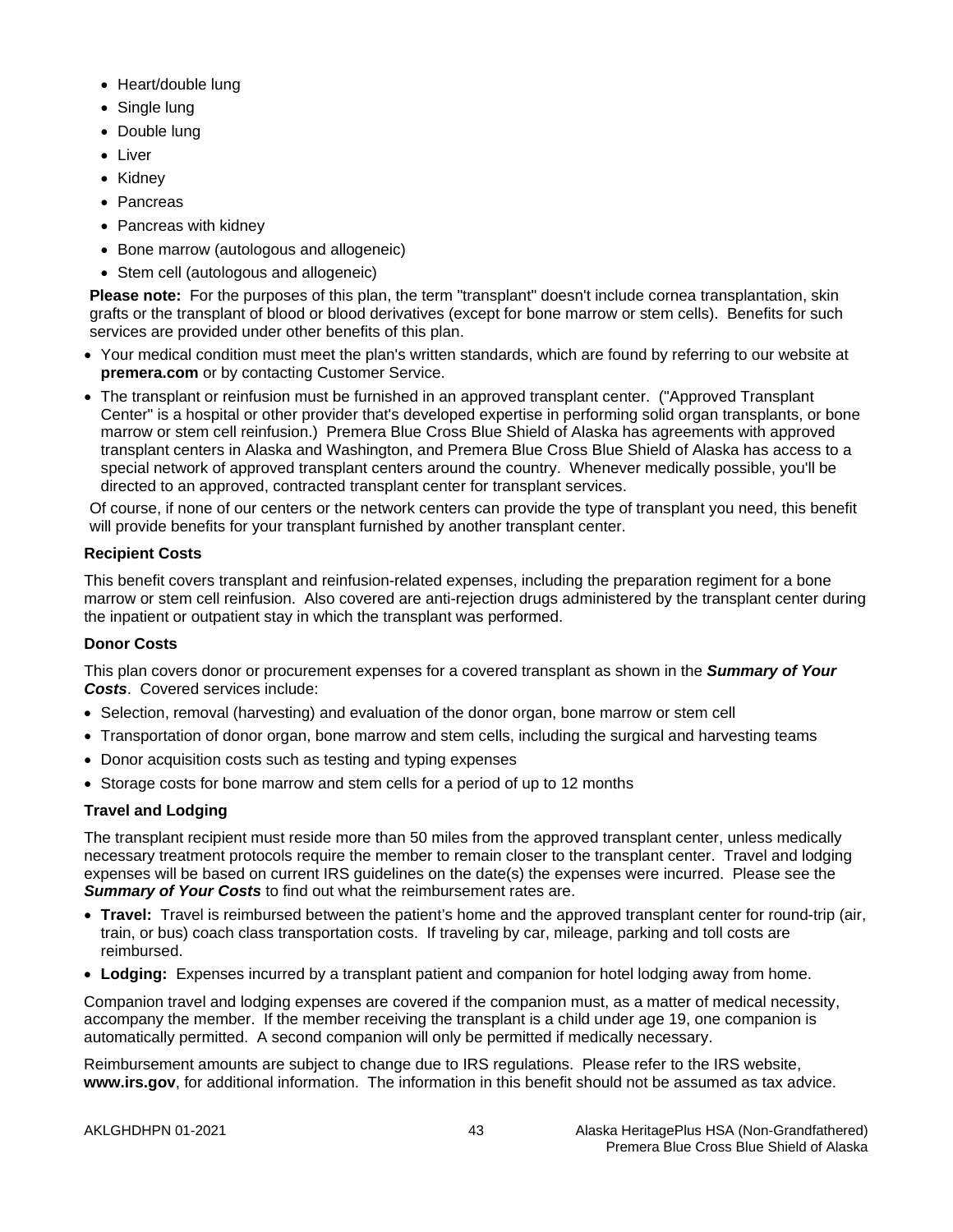This benefit does not cover:

- Services and supplies that are payable by any government, foundation or charitable grant. This includes services performed on potential or actual living donors and recipients, and on cadavers.
- Donor costs for a solid organ transplant or bone marrow or stem cell reinfusion that isn't covered under this benefit, or for a recipient who isn't a member
- Donor costs for which benefits are available under other group or individual coverage
- Non-human or mechanical organs, unless they aren't experimental or investigational services. See *Definitions* for a definition of "experimental/ investigational."
- Anti-rejection drugs, except those administered by the transplant center during the inpatient or outpatient stay in which the transplant was performed
- Planned storage of blood for more than 12 months against the possibility it might be used at some point in the future
- Meals
- Alcohol or tobacco
- Car rentals
- Personal care items, such as shampoo or a toothbrush
- Souvenirs or other tourist items such as T-shirts, sweatshirts, or toys
- Entertainment such as movies, visits to museums or mileage for sightseeing
- Phone calls
- Costs for people other than you and your covered companion(s)
- Take-home prescription drugs dispensed by a licensed pharmacy. See *Prescription Drugs* for benefit information.

## **Urgent Care**

This benefit covers:

Exams and treatment of:

- Minor sprains
- Cuts
- Ear, nose and throat infections
- Fever

Some services done during the urgent care visit may be covered under other benefits of this plan with different or additional cost shares, such as:

- X-rays and lab work
- Shots or therapeutic injections
- Office surgeries

This benefit does not cover emergency room or an urgent care facility attached to or part of a hospital, see *Emergency Room* for benefit details.

## **Vision Benefits**

Vision services are provided for covered members 19 years of age or older. For vision benefits provided for members under age 19, see *Pediatric Vision*.

## **Vision Exams**

Covered routine exam services include:

- Examination of the outer and inner parts of the eye
- Evaluation of vision sharpness (refraction)
- Binocular balance testing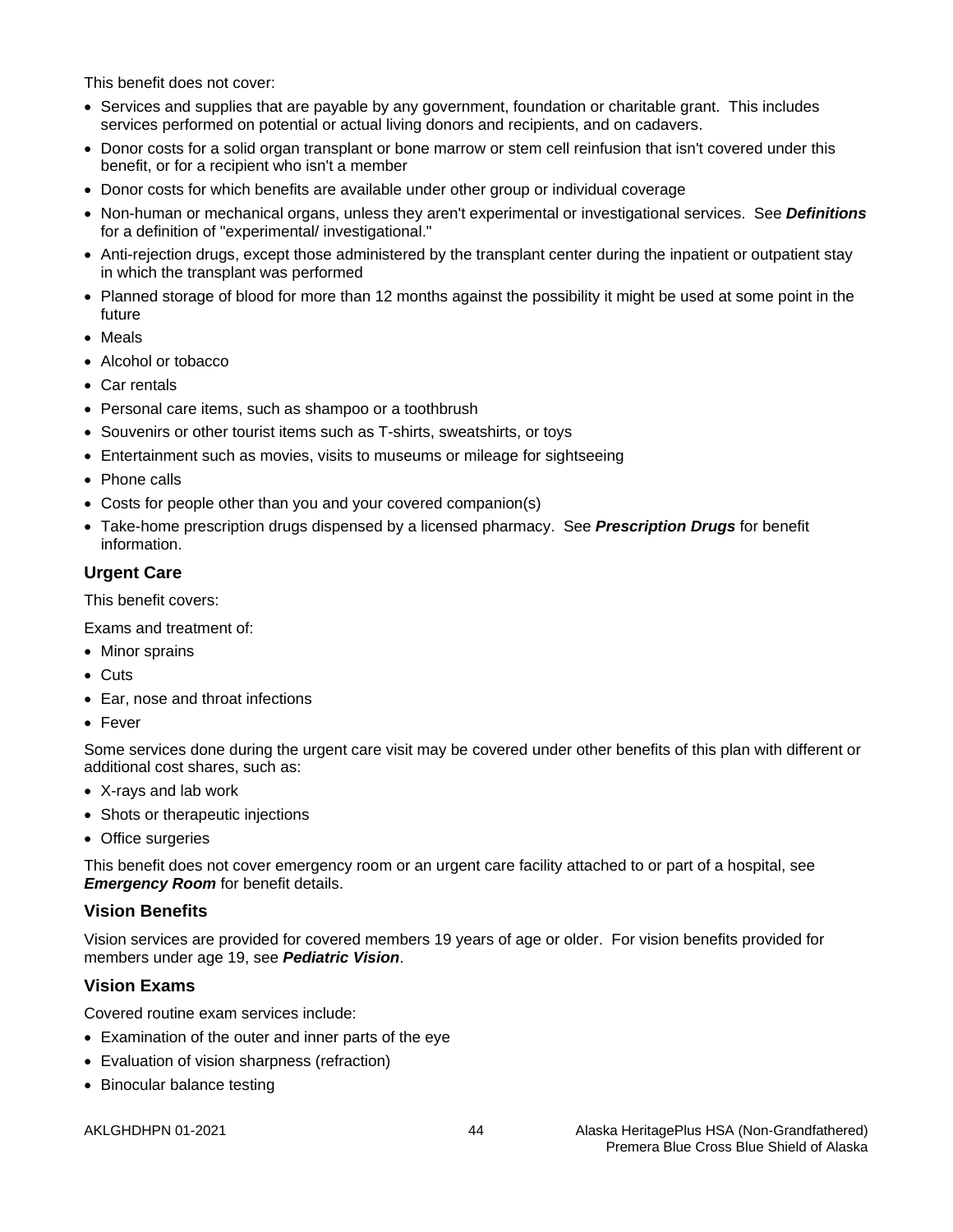- Routine tests of color vision, peripheral vision and intraocular pressure
- Case history and recommendations

# **Vision Hardware**

Benefits for vision hardware listed below are provided when they meet all these requirements:

- They must be prescribed and furnished by a licensed or certified vision care provider;
- They must be named in this benefit as covered; and
- They mustn't be excluded from coverage under this plan.

The following types of vision hardware are covered under this benefit.

- Prescription eyeglass lenses (single vision, bifocal, trifocal, quadrafocal or lenticular)
- Frames for eyeglasses
- Prescription contact lenses (soft, hard or disposable)
- Prescription safety glasses
- Prescription sunglasses
- Special features, such as tinting or coating
- Fitting of eyeglass lenses to frames
- Fitting of contact lenses to the eyes

**Important note:** Prescribed vision hardware necessitated by surgery, injury or disease is covered under *Medical Vision Hardware*.

Vision hardware benefits are based on allowable charges for covered services and supplies. Please see the *Definitions* section for a definition of "allowable charge." Charges for vision services or supplies that exceed what's covered under this benefit aren't covered under other benefits of this plan.

This benefit does not cover:

- Services or supplies that aren't named above as covered, or that are covered under other provisions of this plan
- Non-prescription eyeglasses or contact lenses, or other special purpose vision aids (such as magnifying attachments) or light-sensitive lenses, even if prescribed
- Vision therapy, eye exercise or any sort of training to correct muscular imbalance of the eye (orthoptics), or pleoptics
- Supplies used for the maintenance of contact lenses
- Services and supplies (including hardware) received after your coverage under this benefit has ended, except when all the following requirements are met:
	- You ordered covered contact lenses, eyeglass lenses and/or frames before the date your coverage under this benefit or plan ended; and
	- You received the contact lenses; eyeglass lenses and/or frames within 30 days of the date your coverage under this benefit or plan ended.

# **Pediatric Vision Benefit**

This benefit covers vision services for covered children under the age of 19.

## **Vision Exam**

Covered routine exam services include:

- Examination of the outer and inner parts of the eye
- Evaluation of vision sharpness (refraction)
- Binocular balance testing
- Routine tests of color vision, peripheral vision and intraocular pressure
- Case history and recommendations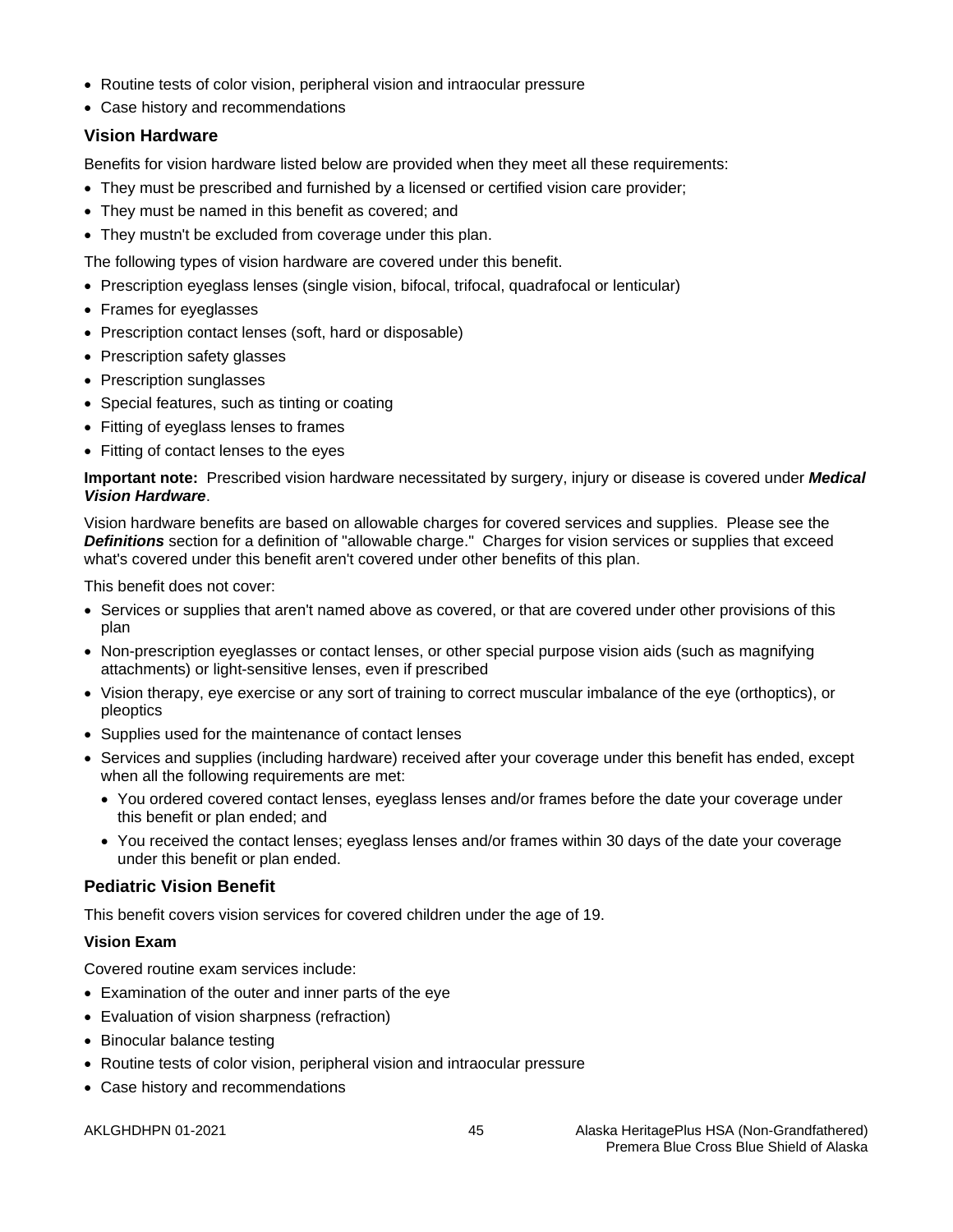The Vision Exam benefit for members under 19 will provide coverage until the end of the month in which the member turns 19.

#### **Vision Hardware**

This benefit covers vision services for covered children under the age of 19.

The Vision Hardware benefit for members under 19 will provide coverage until the end of the month in which the member turns 19.

# **WHAT DO I DO IF I'M OUTSIDE ALASKA AND WASHINGTON?**

# **OUT-OF-AREA CARE**

As a member of the Blue Cross Blue Shield Association ("BCBSA"), Premera Blue Cross Blue Shield of Alaska has arrangements with other Blue Cross and Blue Shield Licensees ("Host Blues") for care outside Alaska and Washington and in Clark County, Washington. These arrangements are called "Inter-Plan Arrangements." Our Inter-Plan Arrangements help you get covered services from providers within the geographic area of a Host Blue.

The BlueCard® Program is the Inter-Plan Arrangement that applies to most claims from Host Blues' network providers. The Host Blue is responsible for its network providers and handles all interactions with them. Other Inter-Plan Arrangements apply to providers that are not in the Host Blues' networks (out-of-network providers). This Out-Of-Area Care section explains how the plan pays both types of providers.

Getting services through these Inter-Plan Arrangements does not change covered benefit levels, or any stated eligibility requirements. Please call us if your care needs prior authorization. See *Prior Authorization* for details.

We process claims for the Prescription Drugs benefit directly, not through an Inter-Plan Arrangement.

## **BlueCard Program**

Except for copays, we will base the amount you must pay for claims from Host Blues' network providers on the lower of:

- The provider's billed charges for your covered services; or
- The allowable charge that the Host Blue made available to us. See *Definitions* for a definition of "allowable charge."

Often, the allowable charge is a discount that reflects an actual price that the Host Blue pays to the provider. Sometimes it is an estimated price that takes into account a special arrangement with a single provider or a group of providers. In other cases, it may be an average price, based on a discount that results in expected average savings for services from similar types of providers.

Host Blues may use a number of factors to set estimated or average prices. These may include settlements, incentive payments, and other credits or charges. Host Blues may also need to adjust their prices to correct their estimates of past prices. However, we will not apply any further adjustments to the price of a claim that has already been paid.

**Clark County Providers** Services in Clark County, Washington are processed through the BlueCard Program. Some providers in Clark County do have contracts with us. These providers will submit claims directly to us, and benefits will be based on our allowable charge for the covered service or supply.

## **Value-Based Programs**

You might access covered services from providers that participate in a Host Blue's value-based program (VBP). Value-based programs focus on meeting standards for treatment outcomes, cost and quality, and for coordinating care when you are seeing more than one provider. The Host Blue may pay VBP providers for meeting the above standards. Your subscription charges for this plan may also include an amount for VBP payments. If the Host Blue includes charges for these payments in the allowable charge on a claim, you would pay a part of these charges if a deductible, coinsurance, or copay applies to the claim. If the VBP pays the provider for coordinating your care with other providers, you will not be billed for it.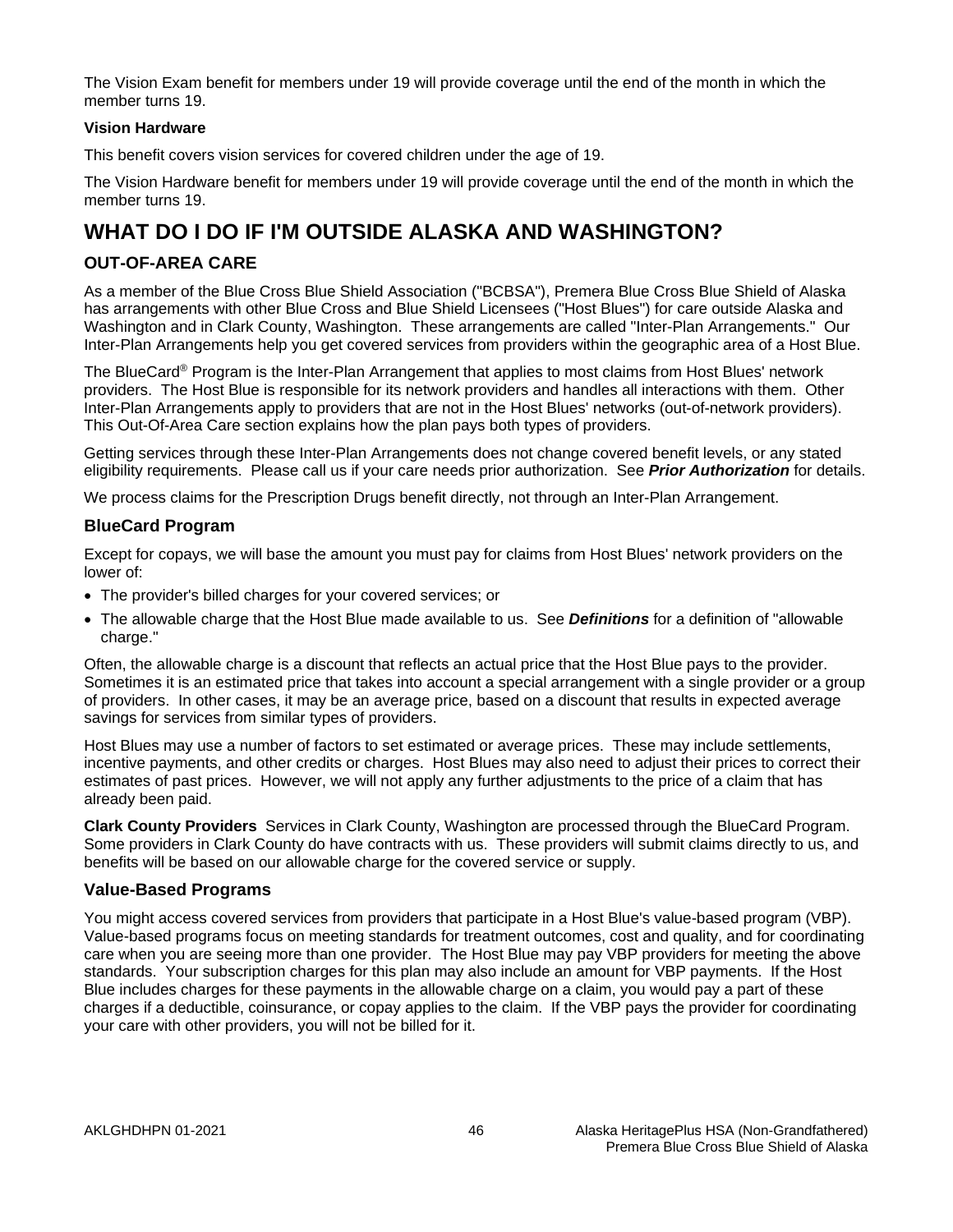## **Taxes, Surcharges and Fees**

A law or regulation may require a surcharge, tax or other fee be added to the price of a covered service. If that happens, we will add that surcharge, tax or fee to the allowable charge for the claim.

## **Out-of-Network Providers**

It could happen that you receive covered services from providers outside Alaska and Washington and in Clark County, Washington that do not have a contract with the Host Blue. In most cases, we will base the amount you pay for such services on either our allowable charge for these providers or the pricing requirements under applicable law. See *Definitions* for a definition of "allowable charge."

In these situations, you may owe the difference between the amount that the out-of-network provider bills and the payment the plan makes for the covered services as set forth above.

#### **Blue Cross Blue Shield Global**® **Core Program**

If you are outside the United States, Puerto Rico, and the U.S. Virgin Islands (the "BlueCard service area"), you may be able to take advantage of Blue Cross Blue Shield Global Core. Blue Cross Blue Shield Global Core is unlike the BlueCard Program in the BlueCard service area in some ways. For instance, although Blue Cross Blue Shield Global Core helps you access a provider network, you will most likely have to pay the provider and send us the claim yourself in order for the plan to reimburse you. See *How Do I File A Claim?* for more information on submitting claims. However, if you need hospital inpatient care, the Service Center can often direct you to hospitals that will not require you to pay in full at the time of service. In such cases, these hospitals also send in the claim for you.

If you need to find a doctor or hospital outside the BlueCard service area, need help submitting claims or have other questions, please call the service center at 1-800-810-BLUE (2583). The center is open 24 hours a day, seven days a week. You can also call collect at 1-804-673-1177.

#### **Further Questions?**

If you have questions or need to find out more about the BlueCard Program, please call our Customer Service Department. To find a provider outside our service area, go to **premera.com** or call 1-800-810-BLUE (2583). You can also get Blue Cross Blue Shield Global Core information by calling the toll-free phone number.

# **CARE MANAGEMENT**

Care Management services work to help ensure that you receive appropriate and cost-effective medical care. Your role in the Care Management process is simple, but important, as explained below.

You must be eligible on the dates of service and services must be medically necessary. We encourage you to call Customer Service to verify that you meet the required criteria for claims payment and to help us identify admissions that might benefit from personal health support programs.

## **PRIOR AUTHORIZATION**

You must get Premera's approval for some services before the service is performed, or you may pay a penalty. This process is called prior authorization. You can find our medical policies at **premera.com**.

There are two different types of prior authorization required:

- **1. Prior Authorization for Benefit Coverage** You must get prior authorization for certain types of medical services, equipment, and for most inpatient facility stays, as listed below. This is so that Premera can confirm that these services are medically necessary and covered by the plan.
- **2. Prior Authorization for In-Network Cost Shares for Out-of-Network Providers** You must get prior authorization in order for the plan to:
	- Cover an out-of-network provider in Alaska at the in-network benefit level.

**Note:** If there are no in-network providers within 50 miles of your home, out-of-network providers will be covered at the in-network level in Alaska without prior authorization. Please notify us by calling Customer Service when you receive non-emergency care covered services from an out-of-network provider so that we can apply your benefits correctly.

• Cover a provider who is outside the service area at the in-network benefit level.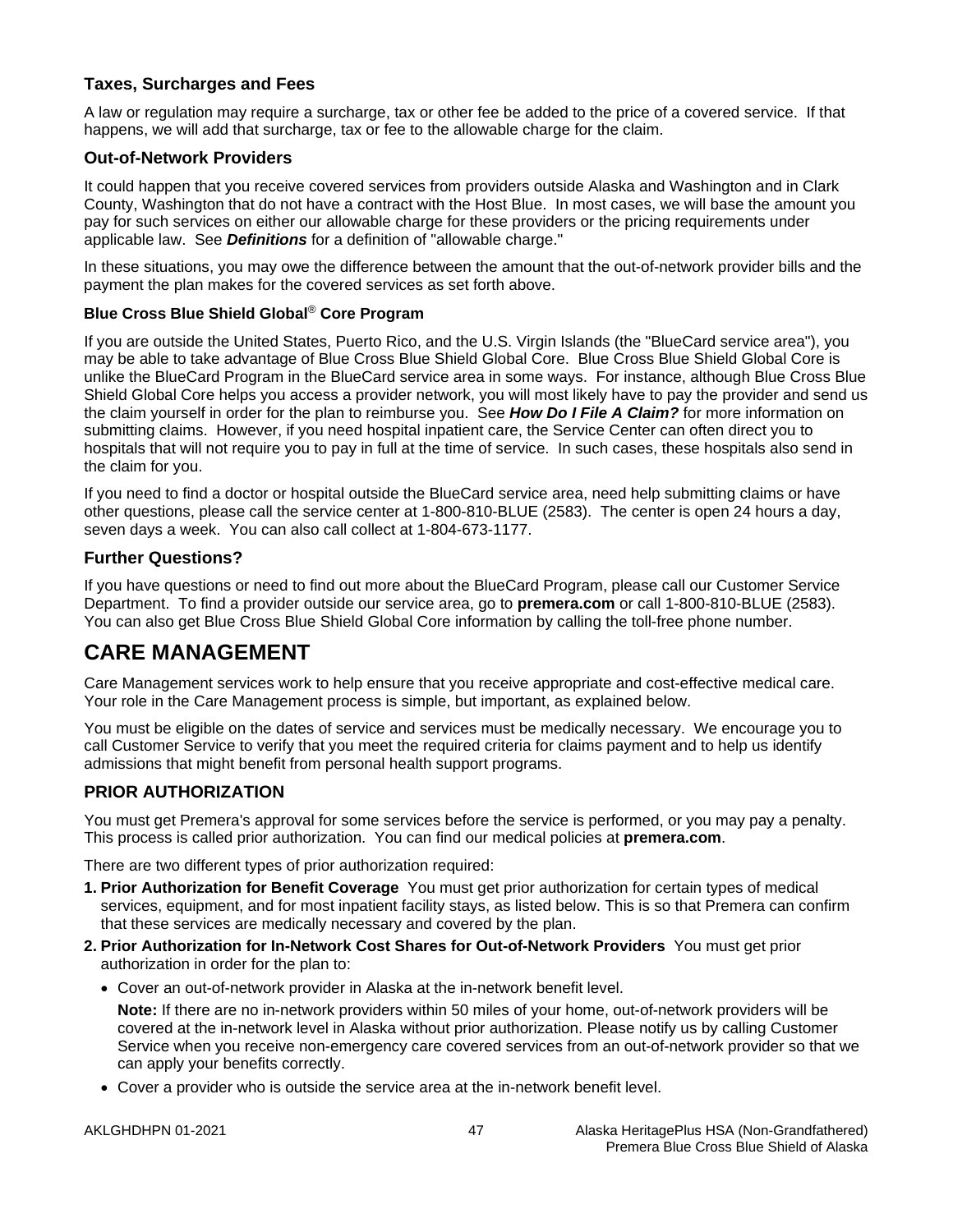# **How Prior Authorization Works**

We will decide on a request for services that require prior authorization in writing within 5 work days of receipt of all information necessary to make the decision. The response will let you know whether the services are authorized or not, including the reasons why. If you disagree with the decision, you can ask for an appeal. See *Complaints and Appeals*.

#### If your life or health would be in serious jeopardy if you did not receive treatment right away, you may ask for an expedited review. We will respond in writing as soon as possible, but no more than 24 hours after we get all the information we need to make a decision.

Our prior authorization will be valid for 90 calendar days. This 90-day period depends on your continued coverage under the plan. If you do not receive the services within that time, you will have to ask us for another prior authorization.

#### **1. Prior Authorization for Benefit Coverage**

#### **Prior Authorization for Medical Services, Supplies or Equipment**

The plan has a list of services, equipment, and facility types that must have prior authorization before you receive the service or are admitted as an inpatient at the facility. Please contact your in-network provider or Premera Customer Service before you receive a service to confirm that your service requires prior authorization.

- **In-network providers or facilities** are required to request prior authorization for the service.
- **Out-of-network providers and facilities and all providers and facilities outside Alaska and Washington** will not request prior authorization for the service. You have to ask Premera to prior authorize the service.

**If you do not ask for prior authorization, you will pay a penalty.** The penalty is 50 percent of the allowable charge for the covered service, supply or device. The maximum penalty is \$1,500 per occurrence. Penalty amounts do not count toward your plan deductible or out-of-pocket maximum.

The following services require prior authorization:

- **Elective (non-emergent) Air or Ground Ambulance Transport**
- **Home Medical Equipment (HME) and Prosthetic Devices**

HME rental for home use do not require prior authorization. However, **rental** beyond 3 months may be reviewed for ongoing medical necessity.

- Bone growth stimulators electronic and ultrasonic
- Chest compression vests and devices
- Cochlear devices
- Custom-made knee braces
- Electrical stimulation devices includes bone growth stimulators
- Electronic, mechanical or microprocessor-controlled artificial limb or joint
- Equipment and supplies to treat obstructive sleep apnea: CPAP, BiPAP and APAP machines and related supplies
- Hospital beds and accessories (no prior authorization needed for rental of standard beds for hospital to home transitions for less than 3 months)
- Lymphedema pumps (pumps to reduce swelling)
- Medical foods
- Myoelectric upper limb prosthetic (externally powered artificial arm or hand)
- Oral devices, appliances, surgical splints and impressions includes preparation
- Power-operated lifting devices
- Standing frames
- Vagal nerve stimulators other than TENS (implanted devices to stimulate a specific nerve)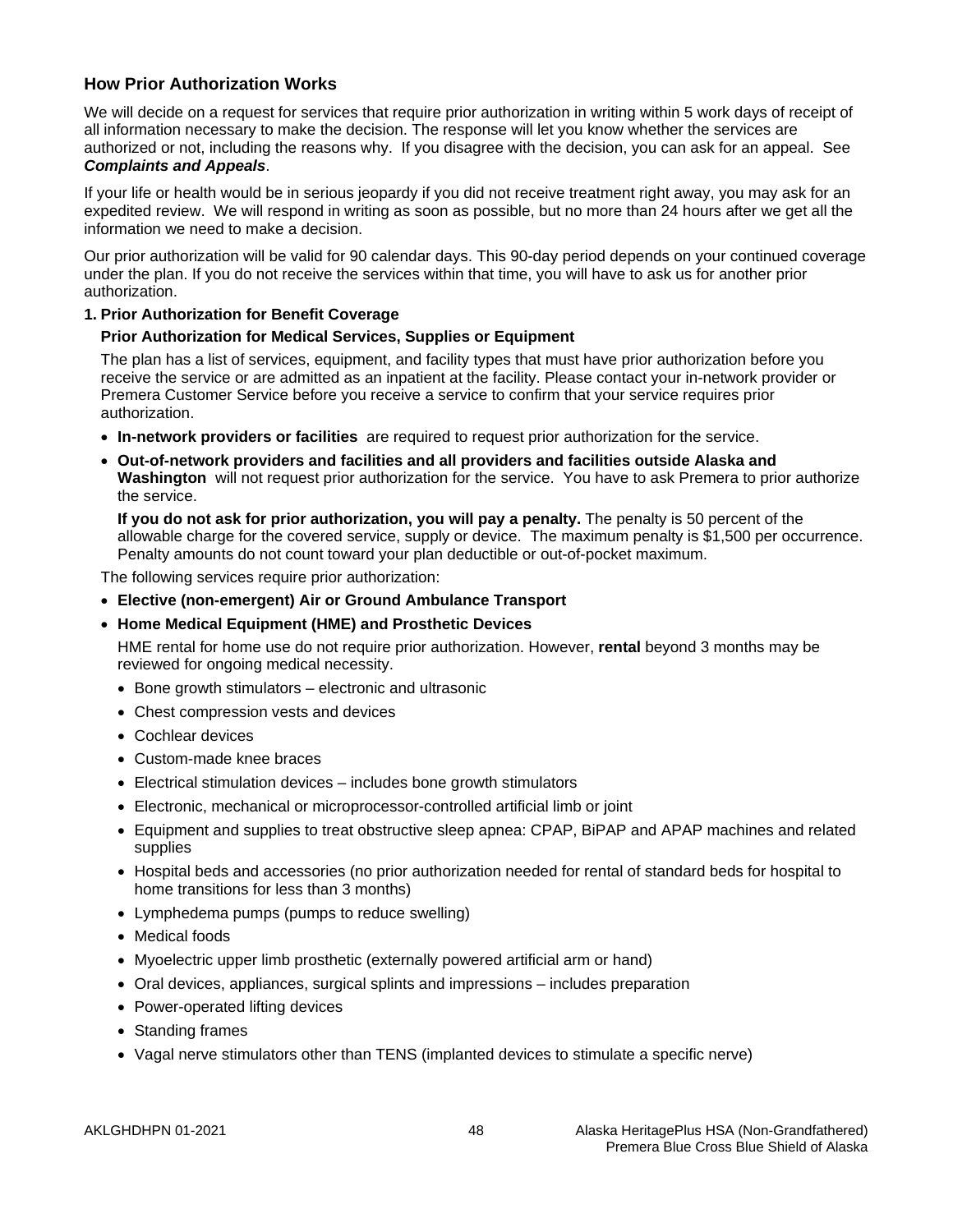- Wheelchairs, power-operated vehicles and scooters (no prior authorization is needed for standard manual wheelchairs rented for less than 3 months)
- **Inpatient Facility Admissions**
	- All planned (elective) inpatient hospital care (surgical, non-surgical, behavioral health and/or substance abuse)
	- Elective admissions must have prior authorization before admission **For facilities only,** if the service for which the member is admitted is not included in the list below, notification from the facility is required within 24 hours of the admission
	- Admission to skilled nursing facility, a long-term acute care hospital (LTACH) or a rehabilitation facility
	- Admission to all residential treatment program
- **Outpatient imaging tests**
	- Contrast enhanced computed tomography (CT) angiography of the heart
	- Computed tomography (CT) scans
	- Echocardiograms (ultrasound test of the heart)
	- Magnetic resonance imaging (MRI) and magnetic resonance angiography (MRA)
	- Magnetic resonance spectroscopy (special imaging to look at the brain)
	- Nuclear cardiology (using special dyes to look at heart function)
	- Positron emission tomography (PET and PET/CT)
- **Surgical, Medical, Therapeutic, Diagnostic and Reconstructive procedures (inpatient or outpatient)**
	- Ablation therapy (destruction of abnormal tissue)
	- Artificial intervertebral disc, any level (artificial disc between vertebrae in the spine)
	- Bioengineered skin substitutes
	- Blepharoplasty (eyelid surgery)
	- Bone anchored and implantable hearing aids
	- Breast surgeries selected: implant removal, mastectomy for gynecomastia (removal of breast tissue in males), prophylactic mastectomy (removal of breasts to prevent breast cancer), reduction mammoplasty (breast reduction)
	- Cardiac devices; including related services for implantation if applicable: ventricular assist devices for outpatient (a certain kind of device to help the heart pump), implanted and wearable defibrillators (a device to shock the heart into a normal rhythm); closure devices for septal defects (a hole in a specific part of the heart); transcatheter aortic valve replacement known as TAVR/TAVI (a specific procedure that replaces the heart's aortic valve)
	- Chelation therapy
	- Chemotherapy administration and radiation oncology
	- Cochlear implantation (stimulates the nerve in the inner ear)
	- Corneal remodeling/keratoprosthesis (reshaping the clear front layer of the eyeball/implanting an artificial cornea)
	- Cosmetic or reconstructive surgeries (usually done to change appearance) that are covered under this plan
	- Cryosurgical ablation/ablation of tumors (using extreme cold to destroy tumors)
	- Deep brain stimulation (electrical stimulation of the brain through implanted wires)
	- Electrophysiologic studies
	- Esophageal sphincter procedures (anti-reflux surgery)
	- Extracorporeal photopheresis (collecting cells, treating them with special light, and then returning specific cells to the body)
	- Facet arthroscopy (replacing a specific part of a joint in the spine with an artificial support)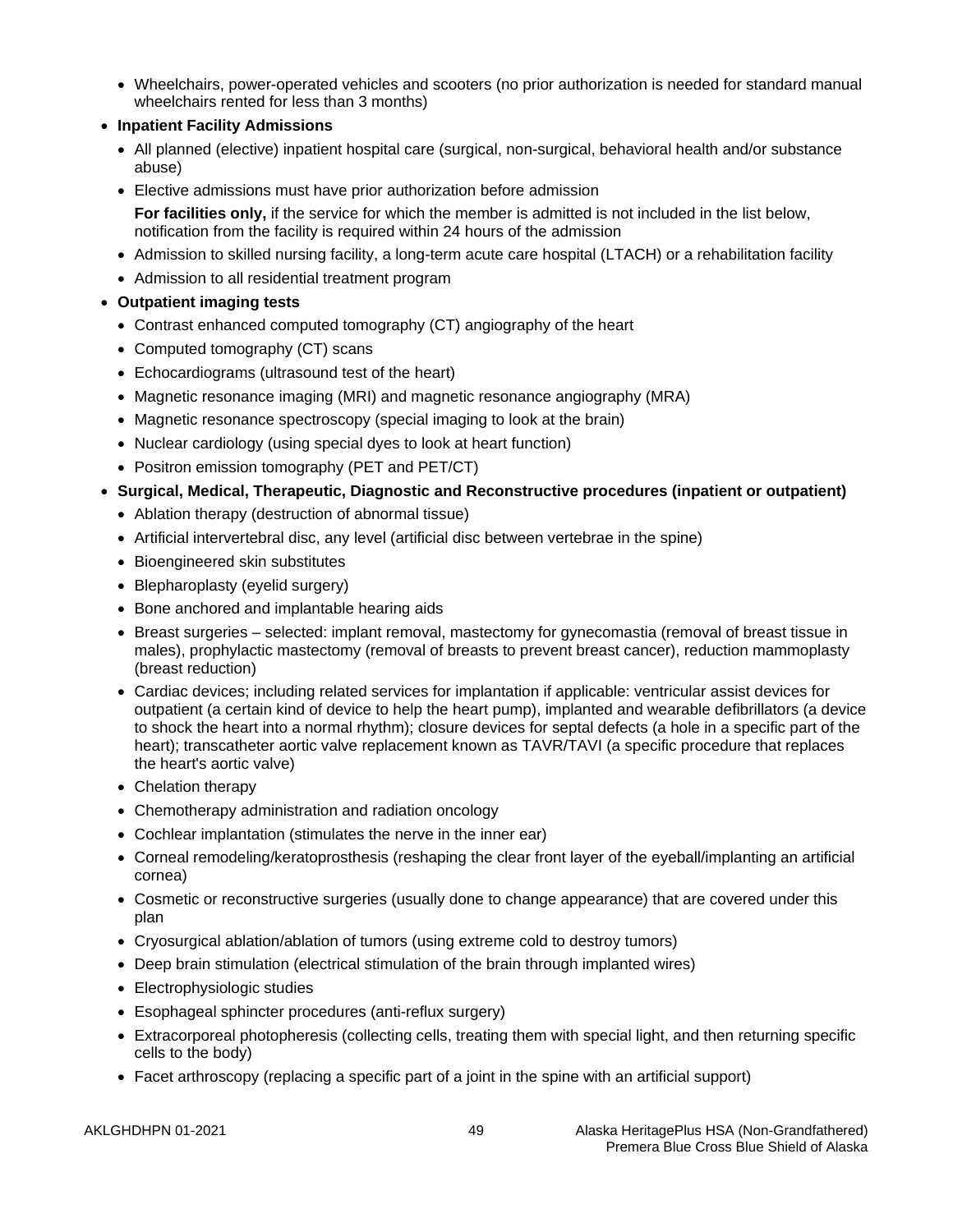- Facility based polysomnography (sleep studies done in a lab)
- Foot surgery (some specific surgeries)
- Fundus photography
- Gastric restrictive procedures (weight loss surgery that makes the stomach smaller)
- Genetic testing and analysis
- Home-based polysomnography (sleep studies done at home)
- Hyaluronan or derivative for intra-articular injection
- Hyperbaric oxygen therapy (pressurized oxygen to treat certain kinds of wounds and illnesses
- Hysterectomy
- Implantation or application of electric stimulator devices selected: gastric (stomach), spinal cord, sacral nerve (a specific nerve that affects bladder and bowel function), pelvic floor (muscles at the bottom of the pelvis), implanted bone stimulators, posterior tibial nerve (a nerve running down the back of the lower leg)
- Interspinous distraction devices (spacers between the bone of the spine)
- Intraoperative neurophysiology monitoring, continuous
- Lab services
- Major joint surgeries, arthroplasty/arthroscopy: knee, hip and shoulder
- Mitral valve repair (repair of a specific heart valve)
- Nasal/sinus surgery
- Panniculectomy (removing an apron of fat and tissue that hangs far below the waist)
- Radiation therapy selected: stereotactic radiosurgery, gamma knife, proton beam, intensity modulated radiation therapy (IMRT), high dose rate electronic brachytherapy, and brachytherapy
- Radiofrequency ablation of tumors and treatment of facet joints (using heat to destroy tumors and treat nerves at specific joints of the spine)
- Skilled home health care services
- Skilled hourly nursing care
- Spine surgeries and treatments
- Surgeries related to gender reassignment
- Surgery to treat sleep apnea
- Therapeutic apheresis (removing certain components of the blood)
- Therapy (physical/occupational/speech) after first visit
- Total ankle replacement
- Transcatheter occlusion or embolization for tumor destruction (closing off the blood supply to tumors)
- Transcranial magnetic stimulation, TMS (magnetic pulses to the brain)
- Upper gastrointestinal endoscopy (a viewing scope inserted through the mouth to examine the esophagus, stomach, and first part of the small intestine)
- Vagus nerve blocking therapy (obesity treatment that blocks signals going to the nerve that goes to the stomach)
- Vascular embolization or occlusion for tumors, organ ischemia or infarction (closing off a blood vessel to treat a tumor or other tissue)
- Vertebroplasty, kyphoplasty, or sacroplasty (specific treatments for stabilizing compression fractures in the spine)
- Varicose veins and perforator veins all procedures
- **Transplant (inpatient or outpatient)**
	- Autologous progenitor cell therapy (stem cell transplants)
	- Complex organ transplants (small bowel, lung, heart, liver, multi-organ, face, limb)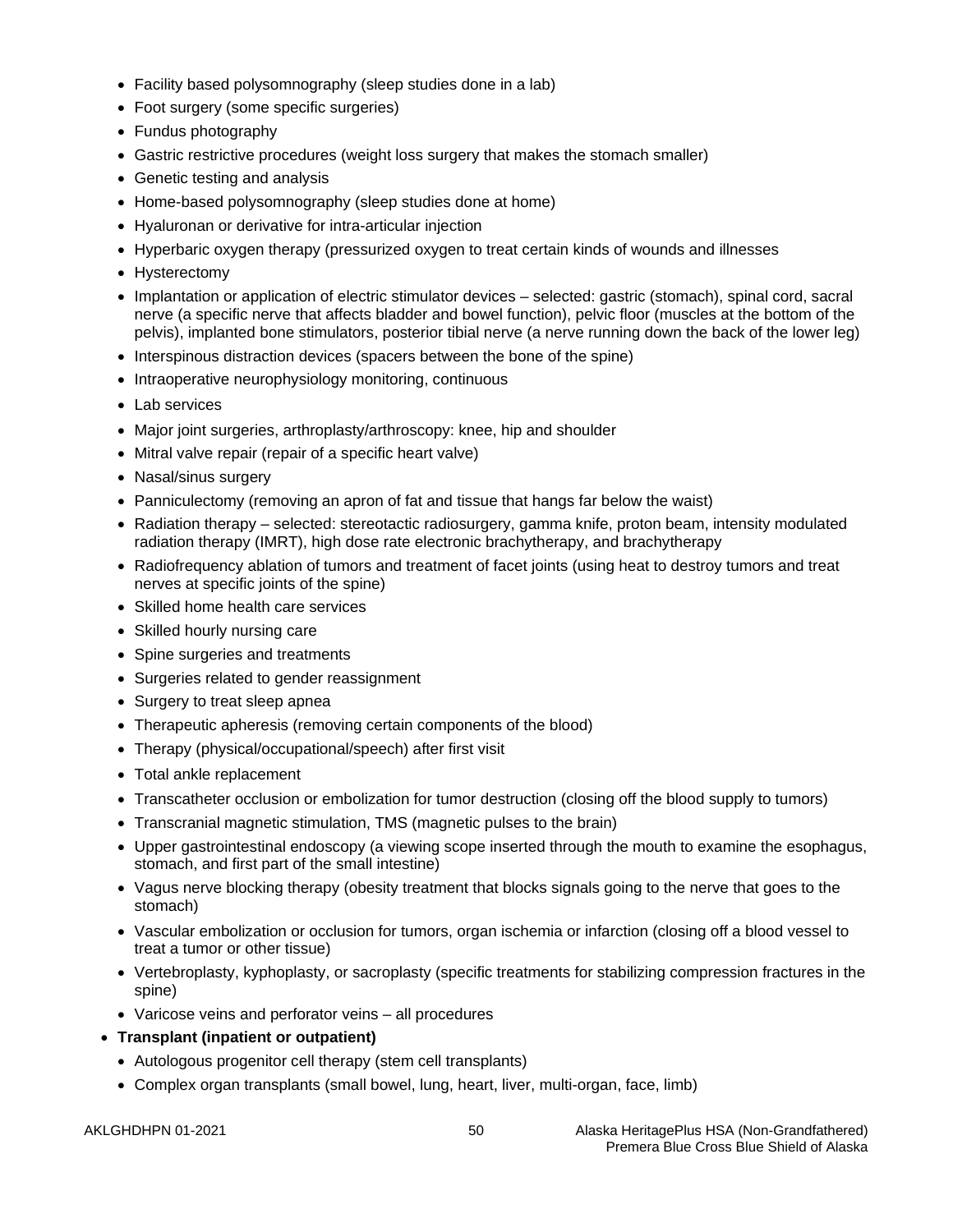• Transplant donor procedures and services (for all types of transplants)

# • **Dental Services**

- Anesthesia for dental services and related facility charges
- Medically necessary orthodontia (medically necessary braces for teeth)
- Orthognathic surgery (jaw enlargement or reduction)
- Pediatric orthodontia, non-routine (non-routine braces for children)
- Sleep apnea intraoral appliances (devices worn in the mouth to treat sleep apnea)
- Temporomandibular (TMJ) treatments (MRIs, oral splints, mouth guards, TMJ surgery)

## **Prior Authorization For Prescription Drugs**

Certain prescription drugs must have prior authorization before you get them at a pharmacy. The list is on our website at **premera.com**. Your provider can ask for a prior authorization by faxing an accurately completed prior authorization form to us. This form is also on the pharmacy section of our website.

If your provider does not get prior authorization, when you go to the pharmacy to get your prescription, the pharmacy will tell you that you need it. You or your pharmacy should inform your provider of the need for prior authorization. Your provider can fax us an accurately completed prior authorization form for review.

You can still buy the drug before it is prior authorized, but you must pay the full cost. If the drug is authorized after you bought it, you can send us a claim for reimbursement. Reimbursement will be based on the allowed amount. See *How Do I File A Claim?* for details.

The list below includes examples of drug categories that require prior authorization. This list does not include specific drugs, and it may be changed from time to time.

- Adrenal hormones
- Adrenergics
- Androgens
- Angiotensin II receptor blockers & renin inhibitors
- Antiandrogens
- Anticholinergics and antispasmodics
- Anticonvulsants
- Antidiarrheals
- Antimalarials
- Antiplatelet drugs
- Antipsoriatic/Antiseborrheic
- Antivertigo and antiemetic agents
- Beta agonists inhalers
- Beta blockers
- Blood glucose monitoring devices & supplies
- Bowel evacuants
- Combination narcotic/analgesics
- Compounds
- Direct acting miotics
- Drugs with significant changes in product labeling
- Estrogen combinations
- Estrogens
- Fluoroquinolones
- Gene therapies and cellular immunotherapies such as CAR-T
- Glucose elevating agents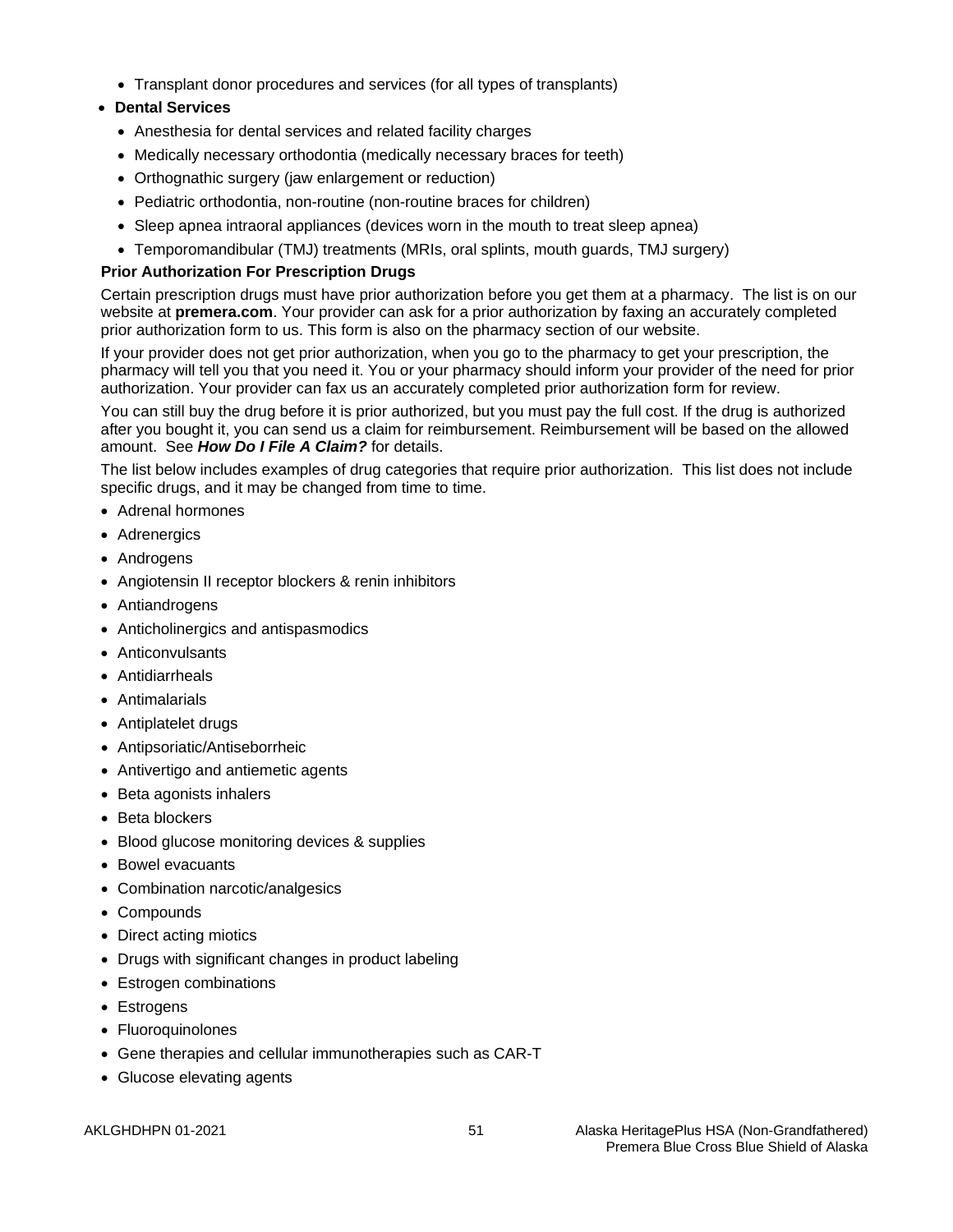- Gonadotropin & related agents
- Growth hormones
- Headache therapy
- Hemostatics
- HIV/AIDS therapy
- Hypnotic agents
- Inhaled corticosteroids
- Insulin therapy
- Interferons
- Interleukins
- Intranasal steroids
- Keratolytics
- Kits
- Lipid/Cholesterol lowering agents
- Long acting nitrates
- MAO Inhibitors
- Miscellaneous agents
- Miscellaneous analgesics
- Miscellaneous antidepressants
- Miscellaneous antiinfectives
- Miscellaneous antineoplastic drugs
- Miscellaneous antipsychotics
- Miscellaneous antivirals
- Miscellaneous cardiovascular agents
- Miscellaneous coagulation agents
- Miscellaneous dermatologicals
- Miscellaneous gastrointestinal agents
- Miscellaneous neurological therapy drugs
- Miscellaneous ophthalmologics
- Miscellaneous psychotherapeutic agents
- Miscellaneous pulmonary agents
- Miscellaneous rheumatological agents
- Miscellaneous urologicals
- Muscle relaxants and antispasmodic agents
- Myeloid stimulants
- Narcotics
- Narcotics antagonists
- Newly FDA-approved drugs
- Non-insulin hypoglycemic agents
- NSAIDS/Cox II inhibitors
- Other glaucoma drugs
- Proton pump inhibitors
- Selective serotonin reuptake inhibitors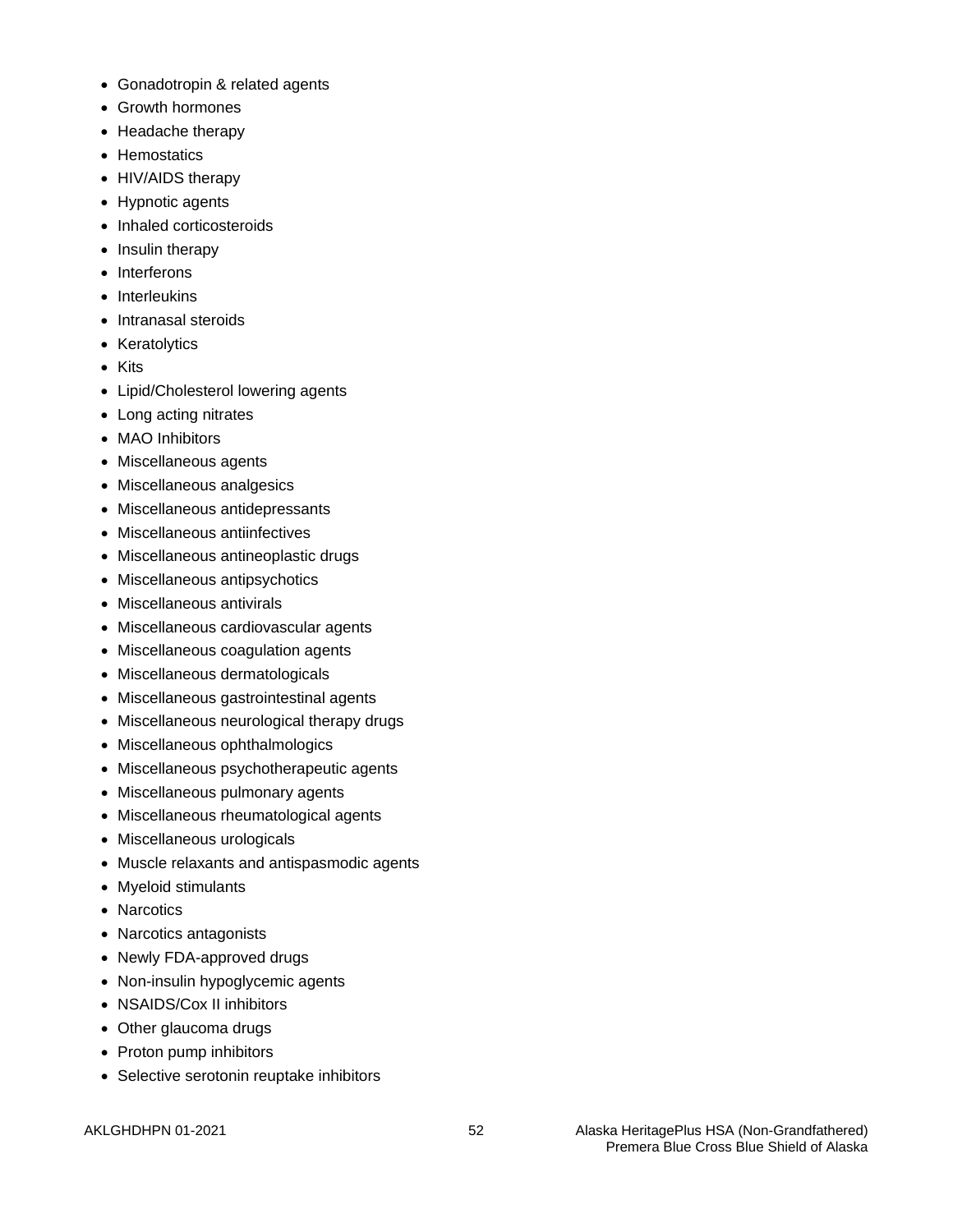- Smoking deterrents
- Specialty drugs
- Steroids
- Tetracyclines
- Therapy for acne
- Thiazide and related diuretics
- Topical anesthetics
- Topical antibacterials
- Topical antifungals
- Topical corticosteroids

Sometimes, benefits for some prescription drugs may be limited to one or more of the following:

- A set quantity limit or a specific drug or drug dosage appropriate for a usual course of treatment.
- Certain drugs for a specific diagnosis (examples include age limits and testing requirements)
- Step therapy, meaning you must try a generic drug or a specified brand name drug first

These limits are based on medical standards, the drug maker's advice, and your specific case. They are also based on FDA guidelines and medical articles and papers.

# **Exceptions to Prior Authorization for Benefit Coverage**

The following services do not require prior authorization for benefit coverage, but they have separate requirements:

- Emergency care and emergency hospital admissions, including emergency drug or alcohol detox in a hospital.
- Childbirth admission to a hospital, or admissions for newborns who need emergency medical care at birth.

Emergency and childbirth hospital admissions do not require prior authorization, but you must notify us as soon as reasonably possible.

# **2. Prior Authorization for In-Network Cost Shares for Out-of-Network Providers**

Generally, non-emergent care by out-of-network providers in Alaska and providers outside the service area are covered at lower benefit levels. However, you may ask for a prior authorization to cover one of these providers at the in-network level if the services are medically necessary and are available from a in-network provider within 50 miles of your home. You or the out-of-network or out-of-area provider must ask for prior authorization before you receive the services.

Please notify us by calling Customer Service when you receive non-emergency covered services from an outof-network provider so that we can apply your benefits correctly.

#### **Please note: It is your responsibility to get prior authorization for any services that require it when you see a out-of-network provider. If you do not get a prior authorization, the services will not be covered at the in-network benefit level.**

The prior authorization request for an out-of-network provider or provider outside of the service area must include the following:

- A statement explaining how the provider has unique skills or provides unique services that are medically necessary for your care, and that are not reasonably available from a in-network provider, and
- Medical records needed to support the request.

If the out-of-network or out-of-area provider's services are authorized, the plan will cover the service at the innetwork benefit level. **However, in addition to the cost shares, you must pay any amounts over the allowed amount if the provider does not have a in-network contract with us or the local Blue Cross and/or Blue Shield Licensee. Amounts over the allowed amount do not count toward your plan deductible and out-of-pocket maximum.**

# **Exceptions to Prior Authorization for Out-of-Network and Out-Of-Area Providers**

Out-of-network providers can be covered at the in-network level without prior authorization for emergency care and hospital admissions for a medical emergency. This includes hospital admissions for emergency drug or alcohol detox or for childbirth.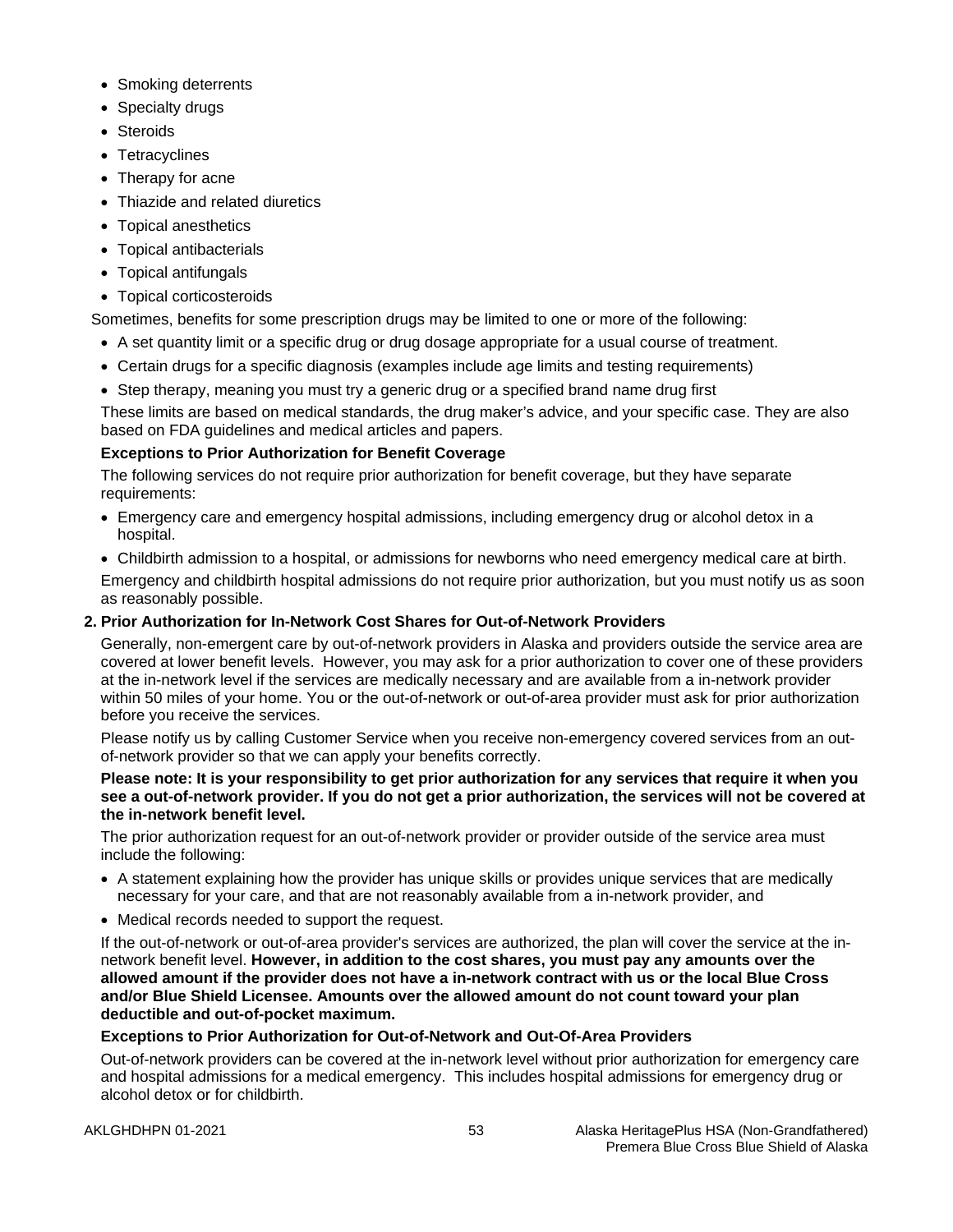If you are admitted to an out-of-network or out-of-area hospital due to an emergency condition, those services are always covered at the in-network benefit level. We will continue to cover those services until you are medically stable and can safely transfer to a in-network hospital. **In addition to the plan's cost shares, you will be required to pay any amounts over the allowed amount if the provider does not have a contract with us or the local Blue Cross and/or Blue Shield Licensee. Any amounts you pay over the allowed amount do not count toward your plan deductible and out-of-pocket maximum.**

If you choose to stay in the out-of-network or out-of-area hospital after you are medically stable and can safely transfer to a in-network hospital, you may be subject to additional charges which may not be covered by your plan.

# **CLINICAL REVIEW**

Clinical review is a summary of medical and payment policies. These are used to make sure that you get appropriate and cost-effective care. Our policies include:

- Accepted clinical practice guidelines
- Industry standards accepted by organizations like the American Medical Association (AMA)
- Other professional societies
- Center for Medicare and Medicaid Services (CMS)

You can find our medical policies at **premera.com**.

You or your provider may request a copy of the criteria used to make a medical necessity decision. Please send your request to Care Management at the address or fax number located on the inside front cover of this benefit booklet.

Premera may deny payment for services that are not medically necessary or that are considered experimental or investigational. A decision by Premera may be appealed, please see the *Complaints and Appeals* section. When there is more than one alternative available, coverage will be provided for the least costly among medically appropriate alternatives.

# **PERSONAL HEALTH SUPPORT PROGRAMS**

Premera offers participation in our personal health support programs to help members with such things as managing complex medical conditions, a recent surgery, or admission to a hospital. Our services include:

- Helping to overcome barriers to health improvement or following providers' treatment plan
- Coordinating care services including access
- Helping to understand the health plan's coverage
- Finding community resources

Participation is voluntary. To learn more about our personal health support programs, contact Customer Service at the phone number listed on the back of your Premera ID card.

# **EXCLUSIONS**

In addition to services listed as not covered under Covered Services, this section lists the services that are either limited or not covered by this plan.

#### **Amounts Over the Allowable Charge**

Costs over the allowed amount as defined by this plan including the costs over the allowed amount from services of a non-contracted provider.

#### **Assisted Reproduction**

Assisted reproduction technologies such as:

- Artificial insemination or in-vitro fertilization
- Services to make you more fertile or for multiple births
- Reversing sterilization surgery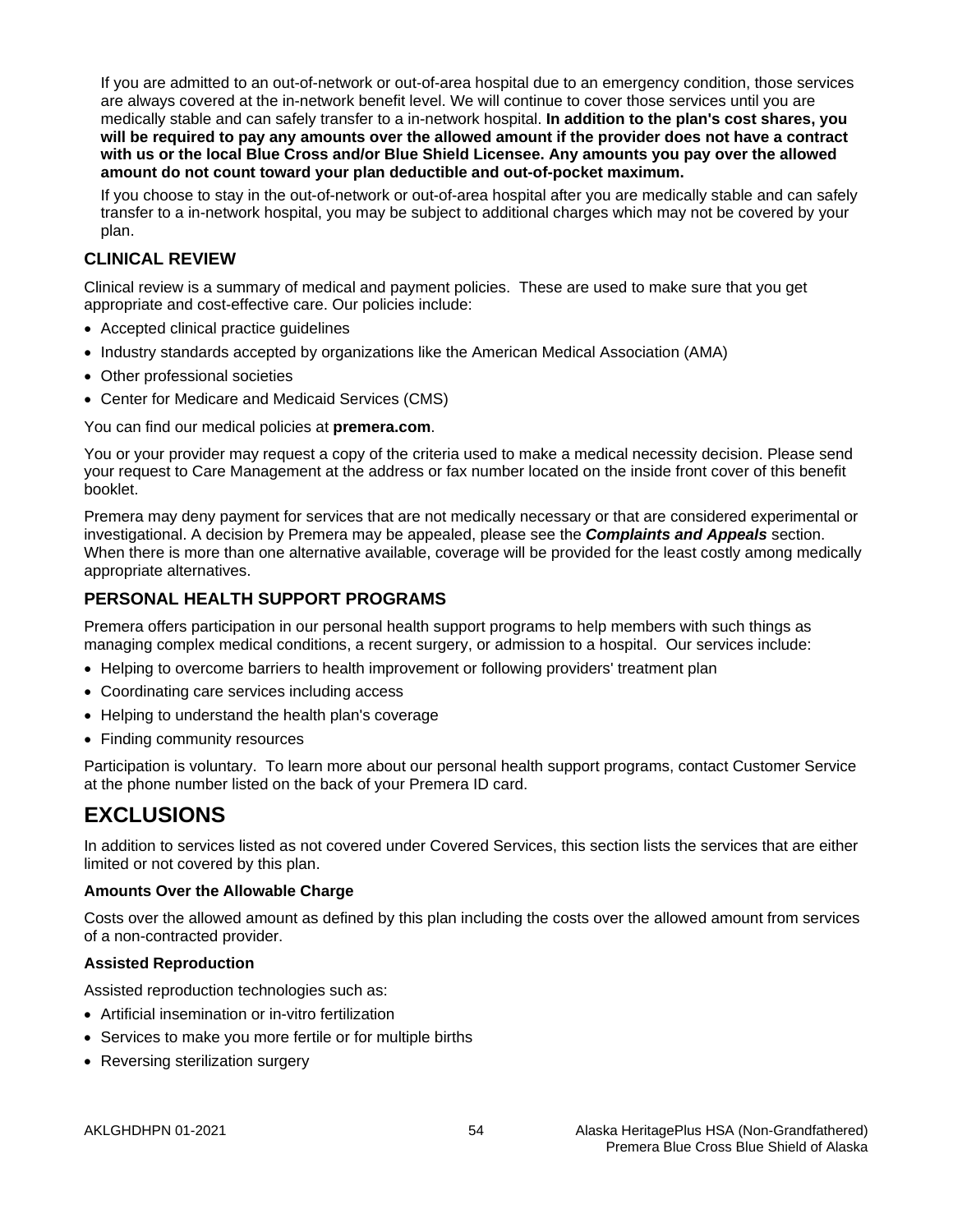#### **Benefits from Other Sources**

Services that are covered by other insurance or coverage, such as:

- Motor vehicle medical or motor vehicle no-fault
- Any type of no-fault coverage, such as Personal injury protection (PIP) coverage, Medical Payment coverage or Medical Premises coverage
- Any type of liability insurance, such as home owners' coverage or commercial liability coverage
- Any type of excess coverage
- Boat coverage
- School or athletic coverage

## **Benefits That Have Been Exhausted**

Services in excess of benefit limitations or maximums of this plan.

## **Broken or Missed Appointments**

## **Charges for Records or Reports**

Charges from providers for supplying records or reports, not requested for utilization management.

## **Clinical Trials**

This plan does not cover:

- Clinical trials that are not an approved clinical trial as described in *Clinical Trials*
- Travel costs, except as described for cancer clinical trials in *Clinical Trials*
- A drug or device associated with the approved clinical trial that has not been approved by the FDA
- Housing, meals, or other nonclinical expenses
- Items or services provided to satisfy data collection and analysis and not used in the clinical management of the patient
- An item or service excluded from coverage under this plan
- An item or service paid for or customarily paid for through grants or other funding

## **Comfort or Convenience**

- Personal services or items like meals for guests while hospitalized, long-distance phone, radio or TV, personal grooming, and babysitting.
- Normal living needs, such as food, clothes, housekeeping and transport.
- Meal or dietary assistance, including "Meals on Wheels"

## **Community Wellness and Safety Programs**

This plan does not cover community wellness classes or safety programs.

#### **Complications**

This plan does not cover complications of a non-covered service, including follow-up services or effects of those services, but see *Emergency Room* benefits.

## **Cosmetic Services**

Drugs, services or supplies for cosmetic services, including any direct or indirect complications and aftereffects. Examples of what is not covered are:

• Reshaping normal structures of the body in order to improve or change your appearance and self-esteem and not primarily to restore an impaired function of the body

The only exceptions to this exclusion are:

- Repair of a defect that's the direct result of an accidental injury, providing such repair is started within 12 months of the date of the accident
- Repair of a dependent child's congenital anomaly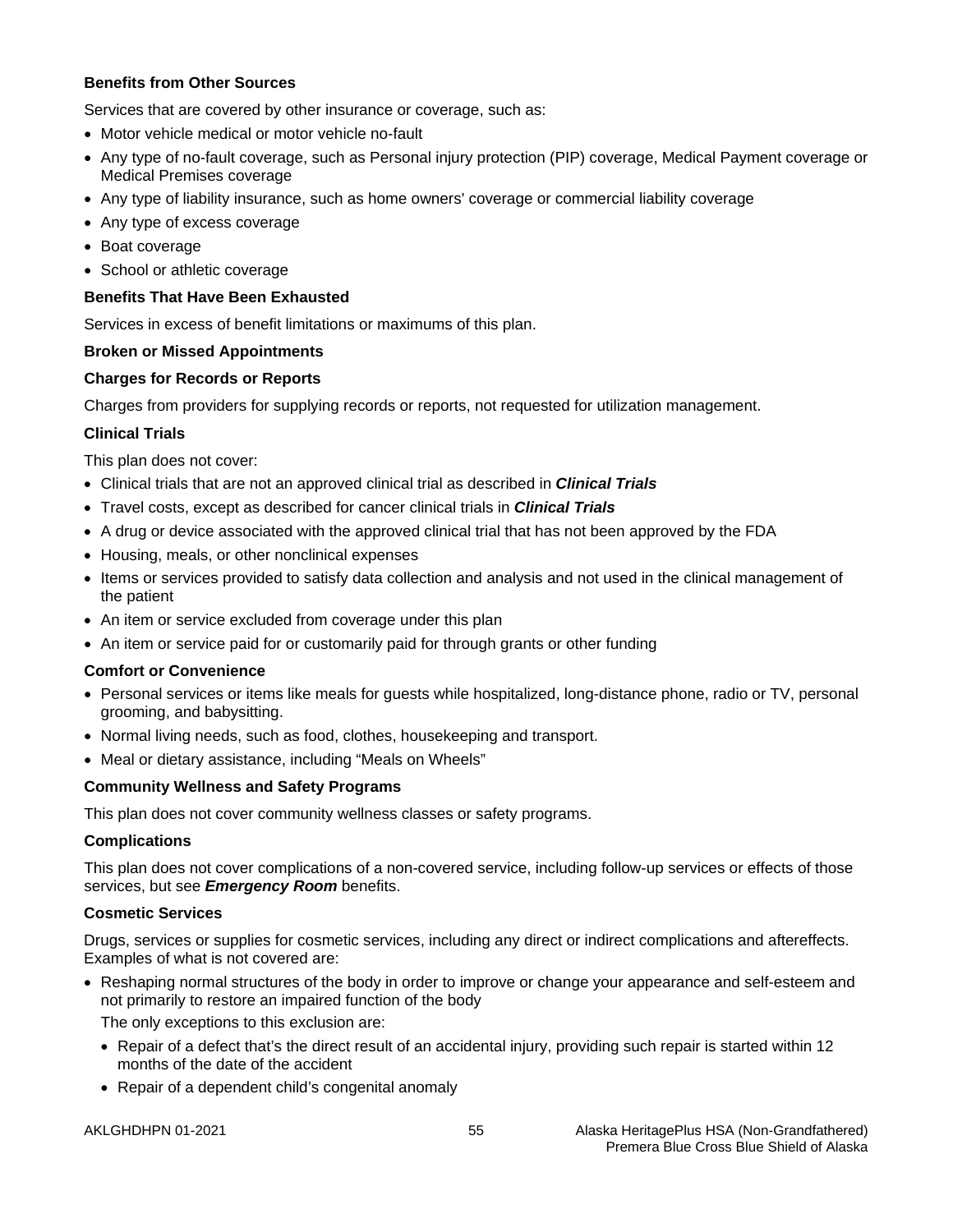- Reconstructive breast surgery in connection with a mastectomy as provided under the *Mastectomy and Breast Reconstruction* benefit
- Correction of functional disorders (not including removal of excess skin and/or fat related to weight loss surgery or the use of weight management drugs) upon our review and approval
- Genital or breast surgery that meets medical necessity criteria, or is medically necessary for the treatment of gender dysphoria diagnoses

### **Counseling, Educational and Training**

Counseling, education and training in the absence of illness including:

- Job help and outreach
- Social or fitness counseling
- Acting as a tutor, helping a member with schoolwork, acting as an educational or other aide for a member while the member is at school, or providing services that are part of a school's individual education program or should otherwise be provided by school staff
- Private school or boarding school tuition

#### **Court-Ordered Services**

Services that you must get to avoid being tried, sentenced or losing the right to drive when they are not medically necessary.

#### **Custodial Care**

This plan does not cover custodial services, that are not covered hospice care services.

#### **Dental Care**

This plan does not cover dental care or supplies, that are not covered under *Dental Care* services.

#### **EEG biofeedback or neurofeedback services**

#### **Environmental Therapy**

Therapy to provide a changed or controlled environment.

#### **Experimental and Investigational Services**

Experimental or investigative services or supplies. This plan also does not cover any complications or effects of such services.

**Please note:** This exclusion does not apply to certain experimental or investigational services provided as part of a qualified clinical trial.

#### **Family Members or Volunteers**

Services that you provide to yourself. It also does not cover a provider who is:

- Your spouse, mother, father, child, brother or sister
- Your mother, father, child, brother or sister by marriage
- Your stepmother, stepfather, stepchild, stepbrother or stepsister
- Your grandmother, grandfather, grandchild or the spouse of one of these people
- A volunteer

#### **Governmental Facilities**

This plan does not cover services provided by a non-participating state or federal hospital not required by law or regulation.

## **Hair Analysis**

#### **Hair Loss**

• Drugs, supplies, equipment, or procedures to replace hair, slow hair loss, or stimulate hair growth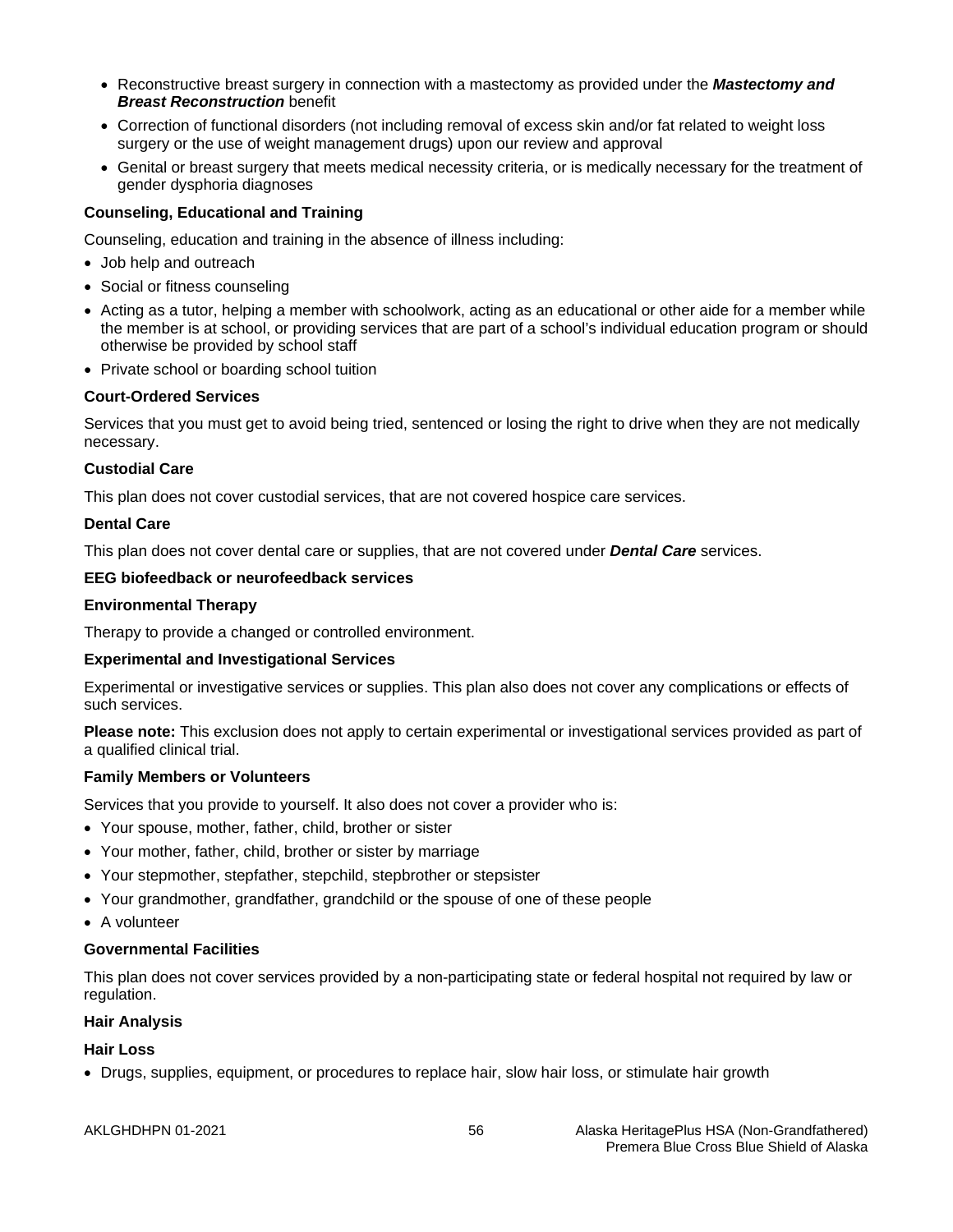• Hair prostheses, such as wigs or hair weaves, transplants, and implants

## **Hearing Exams**

This plan does not cover routine hearing exams and testing used to prescribe or fit hearing aids and any associated service or supply.

### **Hearing Hardware**

This plan does not cover hearing aids and devices used to improve hearing sharpness and any associated service or supply.

#### **Illegal Acts and Terrorism**

Illness or injury you get while committing a felony, an act of terrorism, or an act of riot or revolt.

#### **Laser Therapy**

Low-level laser therapy.

## **Military Service and War**

Illness or injury that is caused by or arises from:

- Acts of war, such as armed invasion, no matter if war has been declared or not
- Services in the armed forces of any country. This includes the air force, army, coast guard, marines, National Guard or navy. It also includes any related civilian forces or units. However, this exclusion does not apply to members of the U.S. military (active or retired) or their dependents enrolled in the TRICARE program. This plan will be primary to TRICARE for these members when required by federal law.

#### **Non-Covered Services**

Services or supplies:

- Ordered when this plan is not in effect or when the person is not covered under this plan, except as stated under specific benefits and under *Extended Benefits* section
- Provided to someone other than the ill or injured member, other than outpatient health education services covered under the *Preventive Care* benefit. This includes health care provider training or educational services.
- You are not required to pay or would not have been charged for if this plan were not in force
- That are not listed as covered under this plan

## **Non-Treatment Charges**

- Charges for provider travel time
- Transporting a member in place of a parent or other family member or accompanying the member to appointments or other activities outside the home, such as medical appointments or shopping.
- Doing housework or chores for the member or helping the member do housework or chores.
- Arrangements in which the provider lives with the member

## **Non-Treatment Facilities, Institutions or Programs**

- Institutional care
- Housing
- Incarceration
- Programs from facilities that are not licensed to provide medical or behavioral health treatment for covered services. Examples are prisons, nursing homes and juvenile detention facilities. Benefits are provided for medically necessary treatment received in these locations. See *Covered Services* for specific benefit information.

### **Orthodontia**

Orthodontia, regardless of condition, including casts, models, x-rays, photographs, examinations, appliances, braces, and retainers.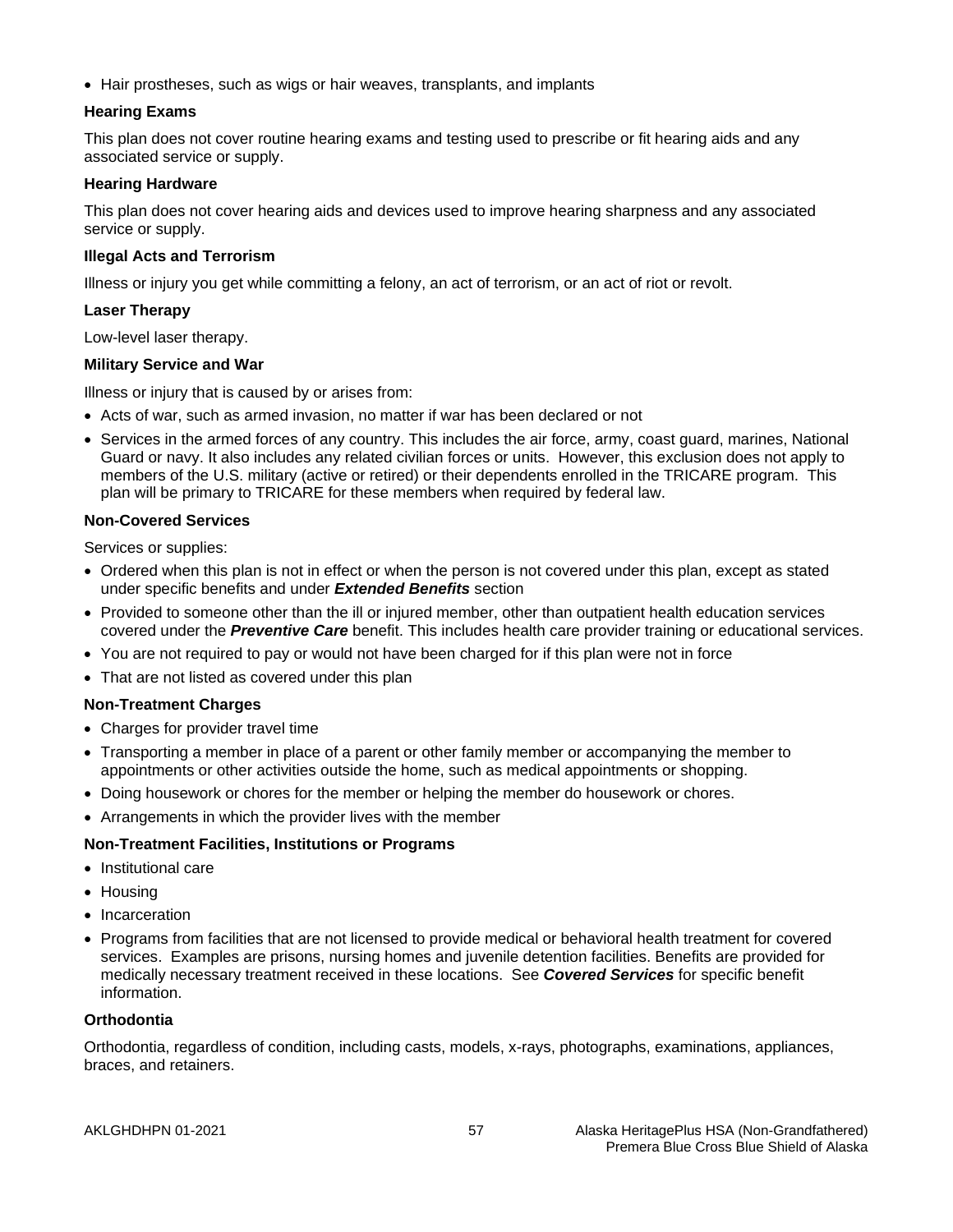## **Orthognathic Surgery**

Procedures to lengthen or shorten the jaw (orthognathic surgery) regardless of the origin of the condition that makes the procedure necessary.

## **Provider's Licensing or Certification**

This plan does not cover services that the provider's license or certification does not allow him or her to perform. It also does not cover a provider that does not have the license or certification that the state requires.

## **Recreational, Camp and Activity Programs**

Recreational, camp and activity-based programs. These programs include:

- Gym, swim and other sports programs, camps and training
- Creative art, play and sensory movement and dance therapy
- Recreational programs and camps
- Hiking, tall ship and other adventure programs and camps
- Boot camp programs and outward bound programs
- Equine programs and other animal-assisted programs and camps
- Exercise and maintenance-level programs

## **Serious Adverse Events and Never Events**

Members and this plan are not responsible for payment of services provided by network providers for serious adverse events, never events and resulting follow-up care. Serious adverse events and never events are medical errors that are specific to a nationally-published list. They are identified by specific diagnoses codes, procedure codes and specific present-on-admission indicator codes. Network providers may not bill members for these services and members are held harmless.

Serious Adverse Event means a hospital injury caused by medical management (rather than an underlying disease) that prolonged the hospitalization, and/or produces a disability at the time of discharge.

Never Events means events that should never occur, such as a surgery on the wrong patient, a surgery on the wrong body part or wrong surgery.

Not all medical errors are defined as serious adverse events or never events. You can obtain a list of serious adverse events and never events by contacting us at the number listed in the front of this booklet or on the Centers for Medicare and Medicaid Services (CMS) website at www.cms.hhs.gov.

## **Services or Supplies for which You Do Not Legally Have to Pay**

Services and supplies for which no charge is made, for which none would have been made if this plan were not in effect, or for which you are not legally required to pay.

#### **Services or Supplies Not Medically Necessary**

Services or supplies that are not medically necessary even if they're court-ordered. This also includes places of service, such as inpatient hospital care.

#### **Sexual Dysfunction**

Diagnosis and treatment of sexual dysfunctions, regardless of origin or cause; surgical, medical or psychological treatment including drugs, medications, or penile or other implants.

## **Skilled Hourly Nursing**

Medically intensive care provided by a licensed nurse at home

## **Temporomandibular Joint Disorders (TMJ)**

This plan does not cover treatment of TMJ disorders. TMJ disorders are problems with the lower jaw joint that have one or more of the features below:

- Pain in the muscles near the TMJ
- Internal derangements of the parts of the TMJ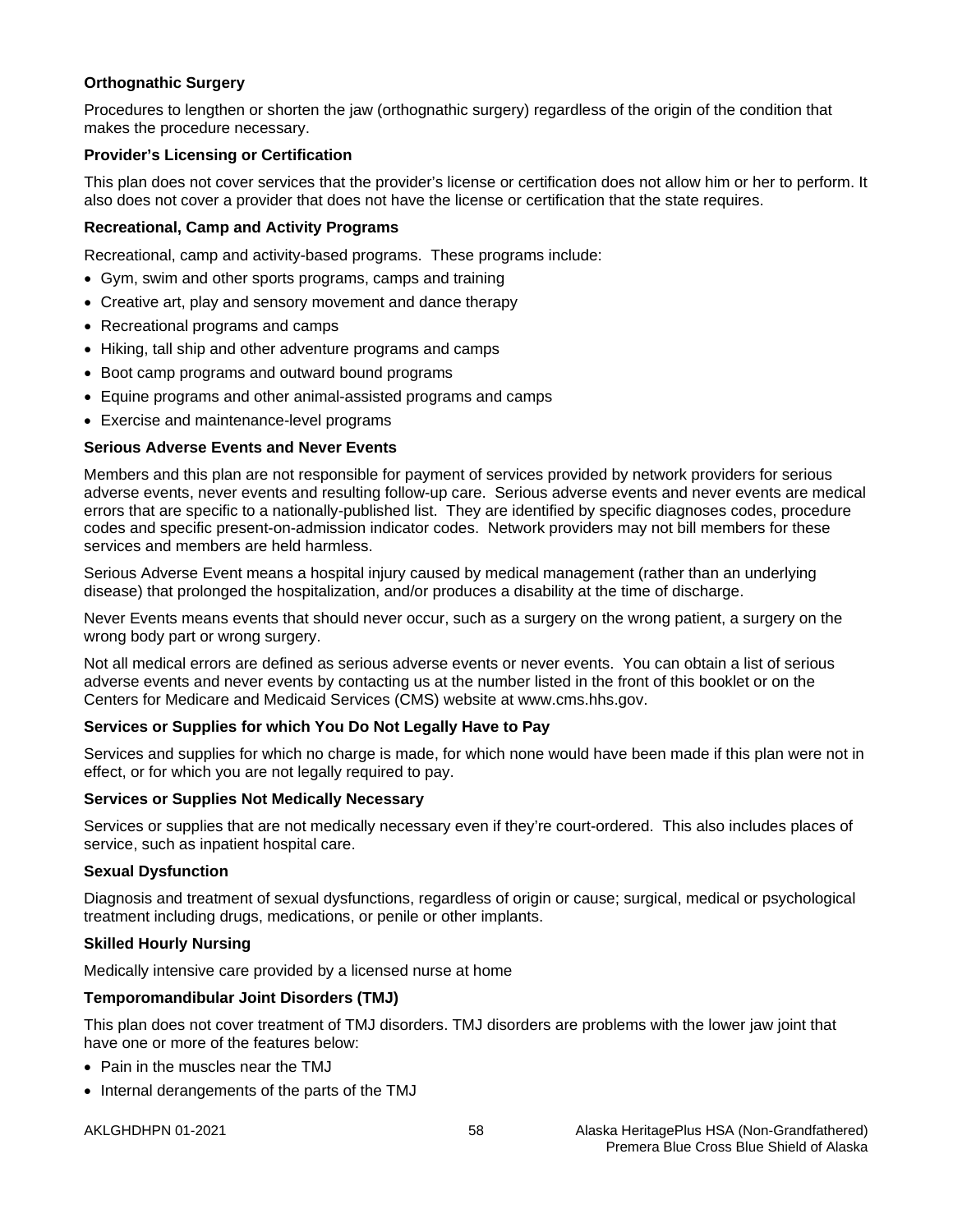- Arthritic problems with the TMJ
- The TMJ has a limited range of motion, or its range of motion is not normal

#### **Vision Hardware**

- Non-prescription eyeglasses or contact lenses, or other special purpose vision aids (such as magnifying attachments) or light-sensitive lenses, even if prescribed
- Services and supplies (including hardware) received after your coverage under this plan has ended, except when all the following requirements are met:
	- You ordered covered contact lenses, eyeglass lenses and/or frames before the date your coverage under this plan ended; and
	- You received the contact lenses, eyeglass lenses and/or frames within 30 days of the date your coverage under this plan ended.

#### **Vision Therapy**

Vision therapy, eye exercise or any sort of training to correct muscular imbalance of the eye (orthoptics), and pleoptics, treatment or surgeries to improve the refractive character of the cornea or any results of such treatments.

#### **Voluntary Support Groups**

Patient support, consumer or affinity groups such as diabetic support groups or Alcoholics Anonymous.

#### **Weight Loss (Surgery or Drugs)**

This plan does not cover surgery, drugs or supplements for weight loss or weight control.

#### **Work-Related Illness or Injury**

This plan does not cover any illness, condition or injury you get benefits under:

- Occupational coverage required of, or voluntarily obtained by, the employer
- State or federal workers' compensation acts
- Any legislative act providing compensation for work-related illness or injury

However, this exclusion doesn't apply to owners, partners or executive officers who are full-time employees of the Group if they're exempt from the above laws and if the Group doesn't furnish them with workers' compensation coverage. They'll be covered under this plan for conditions arising solely from their occupations with the Group. Coverage is subject to the other terms and limitations of this plan.

# **WHAT IF I HAVE OTHER COVERAGE?**

# **COORDINATING BENEFITS WITH OTHER HEALTH CARE PLANS**

**Please note:** If you participate in a health savings account and have other health care coverage in addition to this high deductible health plan, the tax deductibility of the health savings account contributions may not be allowed. Please contact your tax advisor or HSA plan administrator for more information.

You also may be covered under one or more other group or individual plans, such as one sponsored by your spouse's employer. This plan includes a "coordination of benefits" feature to handle such situations.

All the benefits of this plan are subject to coordination of benefits. However, please note that benefits provided under this plan for allowable dental expenses will be coordinated separately from allowable medical expenses.

If you have other coverage besides this plan, we recommend that you submit your claim to the primary carrier first, then submit the claim to the secondary carrier with the primary carrier processing information. In that way, the proper coordinated benefits may be most quickly determined and paid.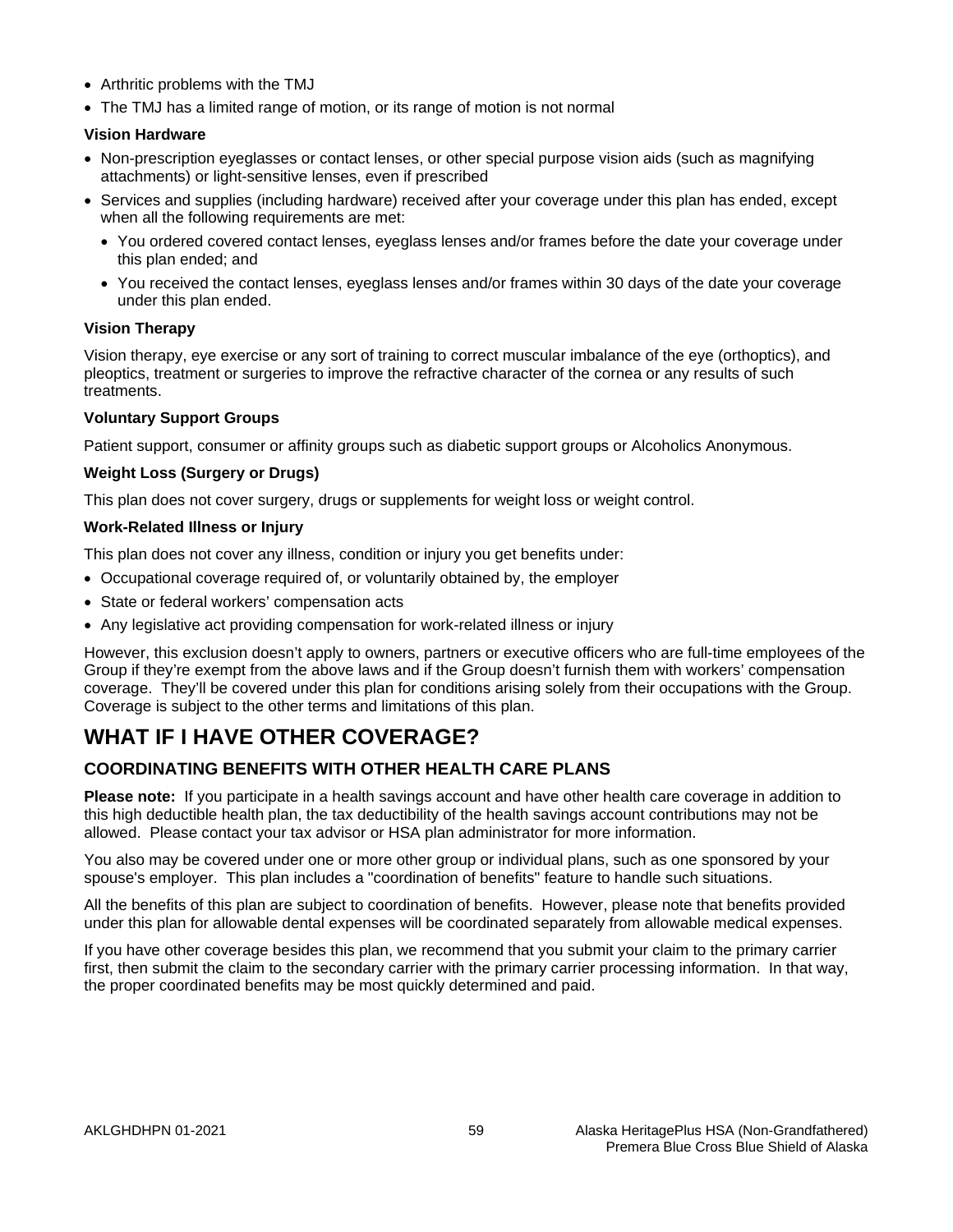# **Definitions Applicable To Coordination Of Benefits**

To understand coordination of benefits, it's important to know the meanings of the following terms:

- **Allowable Medical Expense** means the usual, customary and reasonable charge for any medically necessary health care service or supply provided by a licensed medical professional when the service or supply is covered at least in part under this plan. When a plan provides benefits in the form of services or supplies rather than cash payments, the reasonable cash value of each service rendered, or supply provided shall be considered an allowable expense.
- **Allowable Dental Expense** means the usual, customary and reasonable charge for any dentally necessary service or supply provided by a licensed dental professional when the service or supply is covered at least in part under this plan. When a plan provides benefits in the form of services or supplies rather than cash payments, the reasonable cash value of each service rendered, or supply provided shall be considered an allowable expense. For the purpose of this plan, only those dental services to treat an accidental injury to natural teeth will be considered an allowable dental expense.
- **Claim Determination Period** means a calendar year
- **Medical Plan** means all the following health care coverages, even if they don't have their own coordination provisions:
- Group, individual or blanket disability insurance policies and health care service contractor and health maintenance organization group or individual agreements issued by insurers, health care service contractors, and health maintenance organizations
- Labor-management trusteed plans, labor organization plans, employer organization plans or employee benefit organization plans
- Government programs that provide benefits for their own civilian employees or their dependents
- Group coverage required or provided by any law, including Medicare. This doesn't include workers' compensation.
- Group student coverage that's sponsored by a school or other educational institution and includes medical benefits for illness or disease
- **Dental Plan** means all the following dental care coverages, even if they don't have their own coordination provisions:
- Group, individual or blanket disability insurance policies and health care service contractor and health maintenance organization group or individual agreements issued by insurers, health care service contractors, and health maintenance organizations
- Labor-management trusteed plans, labor organization plans, employer organization plans, or employee benefit organization plans
- Government programs that provide benefits for their own civilian employees or their dependents

Each contract or other arrangement for coverage described above is a separate plan. It's also important to note that for the purpose of this plan, we'll coordinate benefits for allowable medical expenses separately from allowable dental expenses, as separate plans.

## **Effect On Benefits**

An important part of coordinating benefits is determining the order in which the plans provide benefits. One plan is responsible for providing benefits first. This is called the "primary" plan. The primary plan provides its full benefits as if there were no other plans involved. The other plans then become "secondary." When this plan is secondary, it will reduce its benefits for each claim so that the benefits from all medical plans aren't more than the allowable medical expense for that claim and the benefits from all dental plans aren't more than the allowable dental expense for that claim.

We will coordinate benefits when you have other health care coverage that is primary over this plan. Coordination of benefits applies whether or not a claim is filed with the primary coverage.

Here is the order in which the plans should provide benefits:

**First:** A plan that doesn't provide for coordination of benefits.

**Next:** A plan that covers you as **other than** a dependent.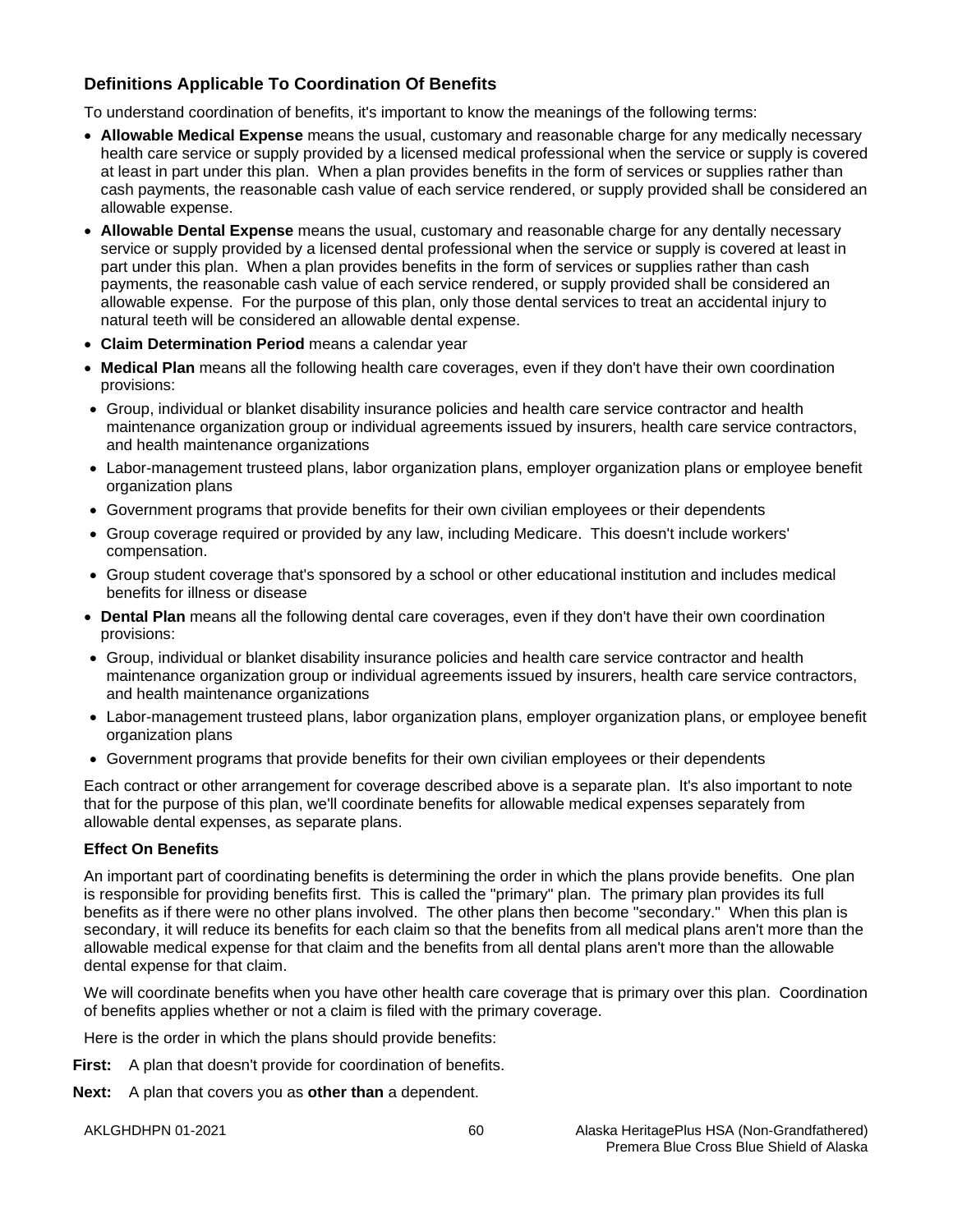**Next:** A plan that covers you as a dependent. For dependent children, the following rules apply: When the parents **aren't** separated or divorced: The plan of the parent whose birthday falls earlier in the year will be primary, if that's in accord with the coordination of benefits provisions of both plans. Otherwise, the rule set forth in the plan that doesn't have this provision shall determine the order of benefits.

When the parents **are** separated or divorced: If a court decree makes one parent responsible for paying the child's health care costs, that parent's plan will be primary. Otherwise, the plan of the parent with custody will be primary, followed by the plan of the spouse of the parent with custody, followed by the plan of the parent who doesn't have custody.

If the rules above don't apply, the plan that has covered you for the longest time will be primary, except that benefits of a plan that covers you as a laid-off or retired employee, or as the dependent of such an employee, shall be determined after the benefits of any plan that covers you as other than a laid-off or retired employee, or as the dependent of such an employee. However, this applies only when other plans involved have this provision regarding laid-off or retired employees.

If none of the rules above determines the order of benefits, the plan that's covered the employee or subscriber for the longest time will be primary.

## **Right Of Recovery/Facility Of Payment**

The plan has the right to recover any payments that are greater than those required by the coordination of benefits provisions from one or more of the following: the persons the plan paid or for whom the plan has paid, providers of service, insurance companies, service plans or other organizations. If a payment that should have been made under this plan was made by another plan, the plan may also have the right to pay directly to another plan any amount that the plan should have paid. Such payment will be considered a benefit under this plan and will meet the plan's obligations to the extent of that payment.

This plan has the right to appoint a third party to act on its behalf in recovery efforts.

## **COORDINATING BENEFITS WITH MEDICARE**

If you're also covered under Medicare, federal law determines how we provide the benefits of this plan. Those laws may require this plan to be primary over Medicare.

When this plan isn't primary, we'll coordinate benefits with Medicare. Benefits will be coordinated up to Medicare's allowed amount, as required by federal regulations. If the provider does not accept Medicare assignment, this allowed amount is the Medicare Limiting Charge.

## **SUBROGATION AND REIMBURSEMENT**

If we make claims payment on your behalf for injury or illness for which another party is liable, or for which uninsured/underinsured motorist (UIM) or personal injury protection (PIP) insurance exists, we are entitled to be repaid for those payments out of any recovery from that liable party. The liable party is also known as the "third party" because it's a party other than you or us. This party includes a UIM carrier because it stands in the shoes of a third-party tortfeasor and because we exclude coverage for such benefits.

**Definitions** The following terms have specific meanings in this contract:

- **Subrogation** means we may collect directly from third parties to the extent we have paid on your behalf for illnesses or injury caused by the third party.
- **Reimbursement** means that you are obligated under the contract to repay any monies advanced by us from amounts received on your claim.
- **Restitution** means all equitable rights of recovery that we have to the monies advanced under your plan. Because we have paid for your illness or injuries, we are entitled to recover those expenses.

To the fullest extent permitted by law, we're entitled to the proceeds of any settlement or judgment that results in a recovery from a third party, up to the amount of benefits paid by us for the condition. Our right to recover exists regardless of whether it is based on subrogation, reimbursement or restitution. We are entitled under our right of recovery to be reimbursed for our benefit payments even if you are not "made whole" for all your damages in the recoveries that you received. Our right of recovery is not subject to reduction for reasonable attorney's fees and costs under the "common fund" or any other doctrine. Such recoveries will not be sought more than 365 days after we receive notice of the settlement or judgment. In recovering benefits provided, we may at our election hire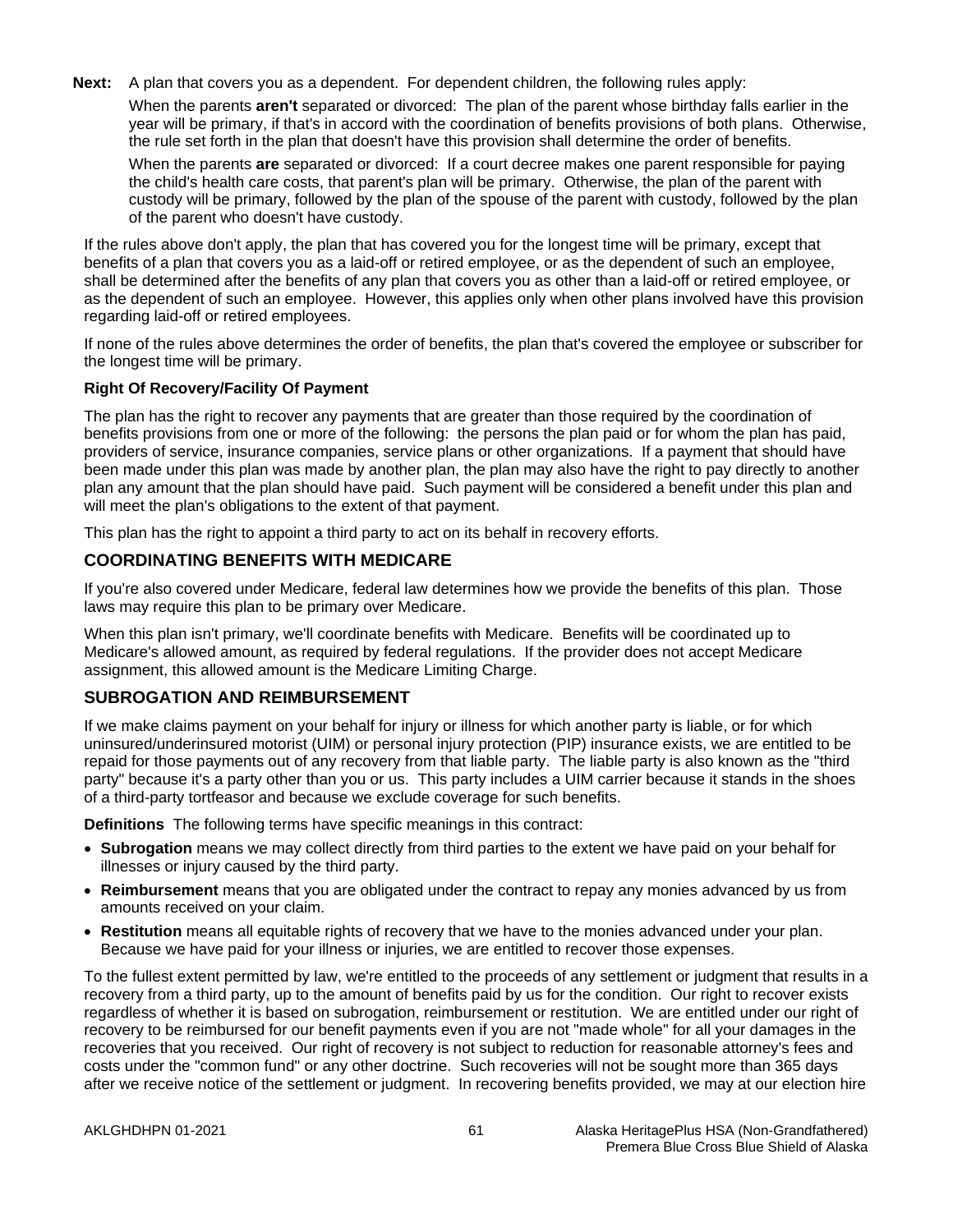our own attorney or be represented by your attorney. We will not pay for any legal costs incurred by you or on your behalf, and you will not be required to pay any portion of the costs incurred by us or on our behalf.

Before accepting any settlement on your claim against a third party, you must notify us in writing of any terms or conditions offered in a settlement, and you must notify the third party of our interest in the settlement established by this provision. You also must cooperate with us in recovering amounts paid by us on your behalf. If you retain an attorney or other agent to represent you in the matter, you must require your attorney or agent to reimburse us directly from the settlement or recovery. If you fail to cooperate fully with us in the recovery of benefits we have paid as described above, you are responsible for reimbursing us for such benefits.

To the extent that you recover from any available third-party source, you agree to hold any recovered fund in trust or in a segregated account until our subrogation and reimbursement rights are fully determined.

# **WHO IS ELIGIBLE FOR COVERAGE?**

This section of your booklet describes who is eligible for coverage.

Please note that you do not have to be a citizen of or live in the United States if you are otherwise eligible for coverage.

# **SUBSCRIBER ELIGIBILITY**

Under this large employer health benefit plan, to be an "eligible employee," an employee must be one of the following:

- The employee must be a regular and active employee, owner, partner, or corporate officer of the Group who is paid on a regular basis through the Group's payroll system and reported by the Group for Social Security purposes. The employee must also:
	- Regularly work a minimum of 30 hours per week
	- Complete a 30-day probationary period

## **Employees Performing Employment Services in Hawaii**

For employers other than political subdivisions, such as state and local governments, and public schools and universities, the State of Hawaii requires that benefits for employees living and working in Hawaii (regardless of where the Group is located) be administered according to Hawaii law. If the Group is not a governmental employer as described in this paragraph, employees who reside and perform any employment services for the Group in Hawaii are not eligible for coverage. When an employee moves to Hawaii and begins performing employment services for the Group there, he or she will no longer be eligible for coverage.

# **DEPENDENT ELIGIBILITY**

An "eligible dependent" is defined as one of the following.

- The lawful spouse of the subscriber, unless legally separated. However, if the spouse is an employee, owner, partner or corporate officer of the Group who meets the requirements in **Employee Eligibility** earlier in this section, the spouse can enroll only as a subscriber.
- The domestic partner of the subscriber. If all requirements are met, as stated in the signed "Affidavit of Domestic Partnership," all rights and benefits afforded to a "spouse" under this plan will also be afforded to an eligible domestic partner. In determining benefits for domestic partners and their children under this plan, the term "establishment of the domestic partnership" shall be used in place of "marriage," and the term "termination of the domestic partnership" shall be used in place of "legal separation" and "divorce."
- An eligible child under 26 years of age. An eligible child is one of the following:
	- A natural offspring of either or both the subscriber or spouse;
	- A legally adopted child of either or both the subscriber or spouse;
	- A child "placed" with the subscriber for the purpose of legal adoption in accordance with state law. "Placed" for adoption means assumption and retention by the subscriber of a legal obligation for total or partial support of a child in anticipation of adoption of such child;
	- A minor or foster child for whom the subscriber or spouse has a legal guardianship. There must be a court order or other order signed by a judge or state agency, which grants guardianship of the child to the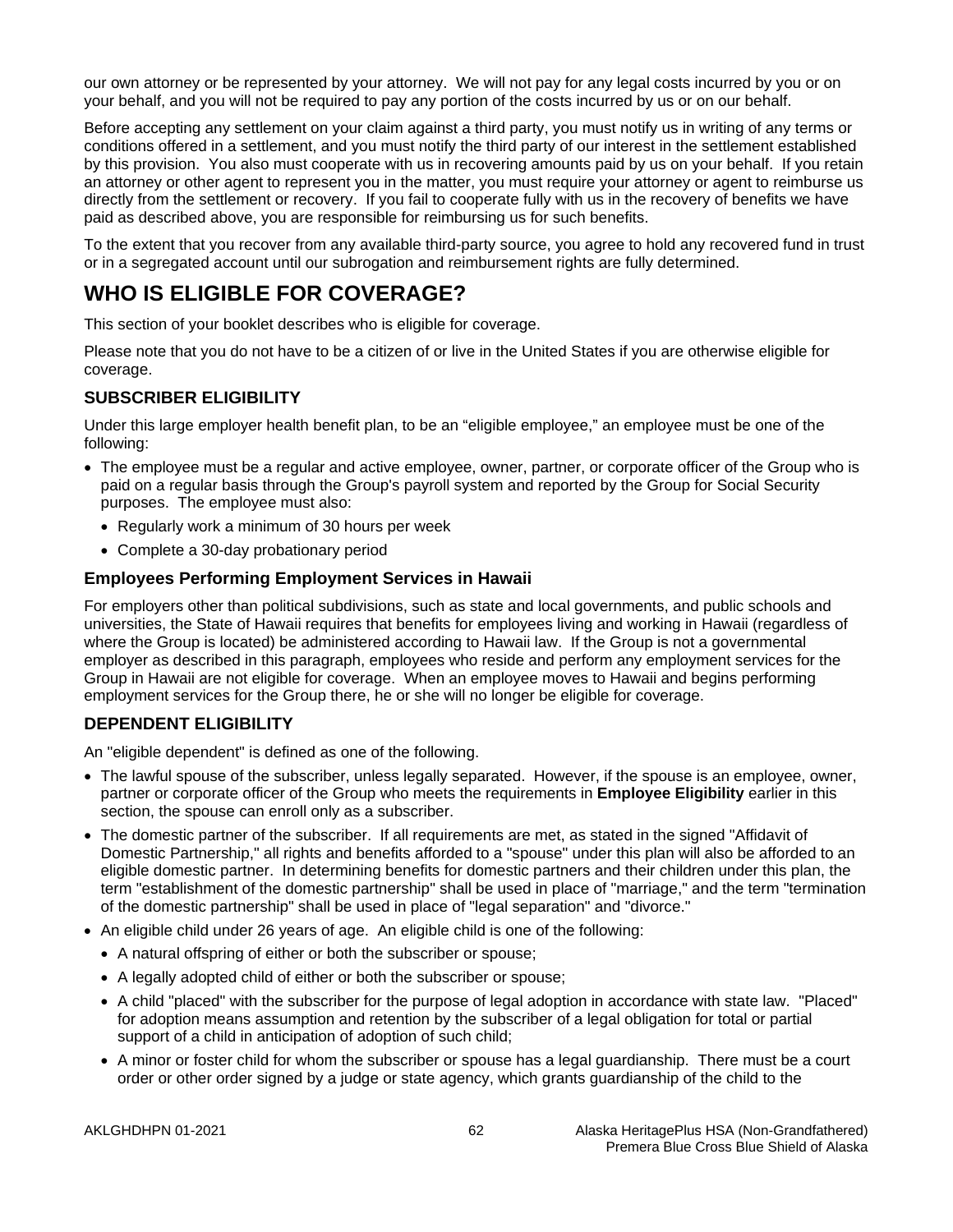subscriber or spouse as of a specific date. When the court order terminates or expires, the child is no longer an eligible child.

• A newborn grandchild of either or both the subscriber or spouse if the newborn's mother or father is an enrolled dependent and if the grandchild is enrolled as described under the *Newborn Grandchildren* section below. The term "Grandchildren" in this provision means the natural offspring of dependent children, including dependent children for whom the subscriber or spouse has a legal guardianship.

# **WHEN DOES COVERAGE BEGIN?**

# **ENROLLMENT**

Enrollment is timely when we receive the completed enrollment application and required subscription charges within 60 days of the date the employee becomes an "eligible employee" as defined earlier in this section. When enrollment is timely, coverage for the employee and enrolled dependents will become effective on the first of the month that coincides with or next follows the **latest** of the applicable dates below:

- The employee's date of hire:
- The date the employee enters a class of employees to which the Group offers coverage under this plan;
- The next day following the date the probationary period ends; or
- Another date as designated in the Group Master Application or Group Contract.

If we don't receive the enrollment application within 60 days of the date you became eligible, none of the dates above will apply. Please see *Open Enrollment* and *Special Enrollment* below.

## **Dependents Acquired Through Marriage After The Subscriber's Effective Date**

When we receive the completed enrollment application and any required subscription charges within 60 days after the marriage, coverage will become effective on the first of the month following the date of marriage. When the enrollment application isn't received by us within 60 days of marriage, refer to *Open Enrollment* later in this section.

## **Newborn And Adoptive Children**

Natural newborn dependent children of the subscriber born on or after the subscriber's effective date will be covered from their date of birth. However, if payment of additional subscription charges is required to provide coverage for a newborn child, and the subscriber desires coverage of the newborn child to extend beyond the 31 day period following the newborn child's date of birth, we must receive a completed enrollment application and the required additional subscription charges within the 60-day period following the date of birth.

Adoptive dependent children of the subscriber who are adopted or placed for adoption on or after the subscriber's effective date will be covered from their date of adoption or placement for adoption. However, if payment of additional subscription charges is required to provide coverage for an adoptive dependent child, and the subscriber desires coverage of the adoptive child to extend beyond the 31-day period following the dependent child's date of adoption or placement for adoption, we must receive a completed enrollment application and the required additional subscription charges within the 60-day period following the date of adoption or placement for adoption.

If we don't receive the completed enrollment application and the required additional subscription charges within the 60-day period, initial coverage will be limited to the 31-day period referenced above. The child may then be enrolled at a later date, subject to the *Open Enrollment* provisions described later in this section.

# **Children Acquired Through Legal Guardianship**

When we receive the completed enrollment application, any required subscription charges, and a copy of the guardianship papers within 60 days of the date legal guardianship began with the subscriber, coverage for an otherwise eligible child will begin on the date legal guardianship began. When the enrollment application isn't received by us within 60 days of the date legal guardianship began, refer to *Open Enrollment* below.

# **Children Covered Under Medical Child Support Orders**

When we receive the completed enrollment application within 60 days of the date of the medical child support order, coverage for an otherwise eligible child that is required under the order will become effective on the date of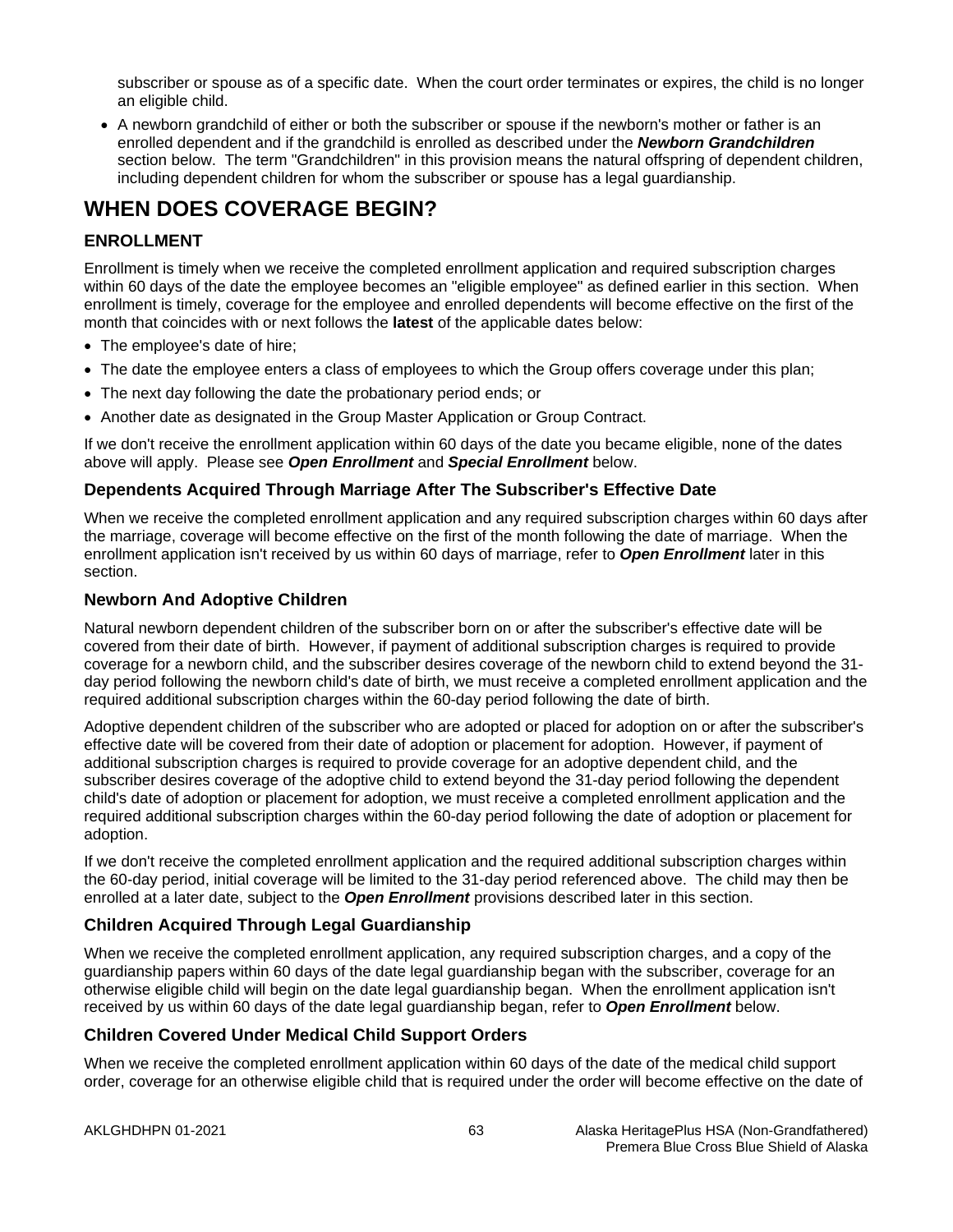the order. Otherwise, coverage will become effective on the date we receive the enrollment application for coverage. The enrollment application may be submitted by the subscriber, the child's custodial parent or a state agency. When subscription charges being paid don't already include coverage for dependent children, such charges will begin from the child's effective date. Please contact your Group for detailed procedures.

## **Court-Ordered Dependent Coverage**

When we receive the completed enrollment application within 60 days of the date of the court order, coverage for a lawful spouse and/or dependent children will become effective on the date of the order. Otherwise, coverage will become effective on the first of the month following the date we receive the enrollment application for coverage. When subscription charges being paid don't already include coverage for a spouse and/or dependent children, such charges will begin from the dependent's effective date.

#### **Newborn Grandchildren**

Natural newborn children born on or after the subscriber's effective date to a covered dependent child (referred to as "grandchildren") will be covered from their date of birth. The grandchild's parent must remain covered under the plan in order for the grandchild to be covered.

If payment of additional subscription charges is required to provide coverage for a newborn grandchild, and the subscriber desires coverage of the newborn grandchild to extend beyond the 31-day period following the newborn grandchild's date of birth, we must receive written notice and any required additional subscription charges within the 60-day period following the date of birth.

If we don't receive the written notice and any required additional subscription charges within the 60-day period, initial coverage for the newborn grandchild will be limited to the 31-day period referenced above.

A newborn grandchild who is not properly enrolled as stated above may not be enrolled at a later date, including during Open Enrollment or Special Enrollment periods, even if the grandchild's parent is a covered dependent child under this plan.

**Please note:** The calendar year deductible and out-of-pocket maximum varies based on whether you have single or family enrollment. If you add dependents during the calendar year, your calendar year deductible and out-of-pocket maximum may change from single enrollment to the aggregate family enrollment, as appropriate.

# **SPECIAL ENROLLMENT**

## **Involuntary Loss Of Other Coverage**

If an employee and/or dependent doesn't enroll in this plan or another plan sponsored by the Group when first eligible because they aren't required to do so, that employee and/or dependent may later enroll in this plan outside of the annual open enrollment period if each of the following requirements is met:

- The employee and/or dependent were covered under group health coverage or a health insurance program at the time coverage under the Group's plan is offered
- The employee and/or dependent's coverage under the other group health coverage or health insurance program ended as a result of one of the following:
- Loss of eligibility for coverage (including, but not limited to, the result of legal separation, divorce, death, termination of employment or the reduction in the number of hours of employment)
- Termination of employer contributions toward such coverage
- The employee and/or dependent were covered under COBRA at the time coverage under this plan was previously offered and COBRA coverage has been exhausted

An eligible employee who qualifies as stated above may also enroll all eligible dependents. When only an eligible dependent qualifies for special enrollment, but the eligible employee is not enrolled in any of the Group's plans or is enrolled in a different plan sponsored by the Group, the employee is also allowed to enroll in this plan in order for the dependent to enroll.

When we receive the employee and/or dependent's completed enrollment application and any required subscription charges within 60 days of the date such other coverage ended, coverage under this plan will be effective on the first day of the month following the date the other coverage was lost.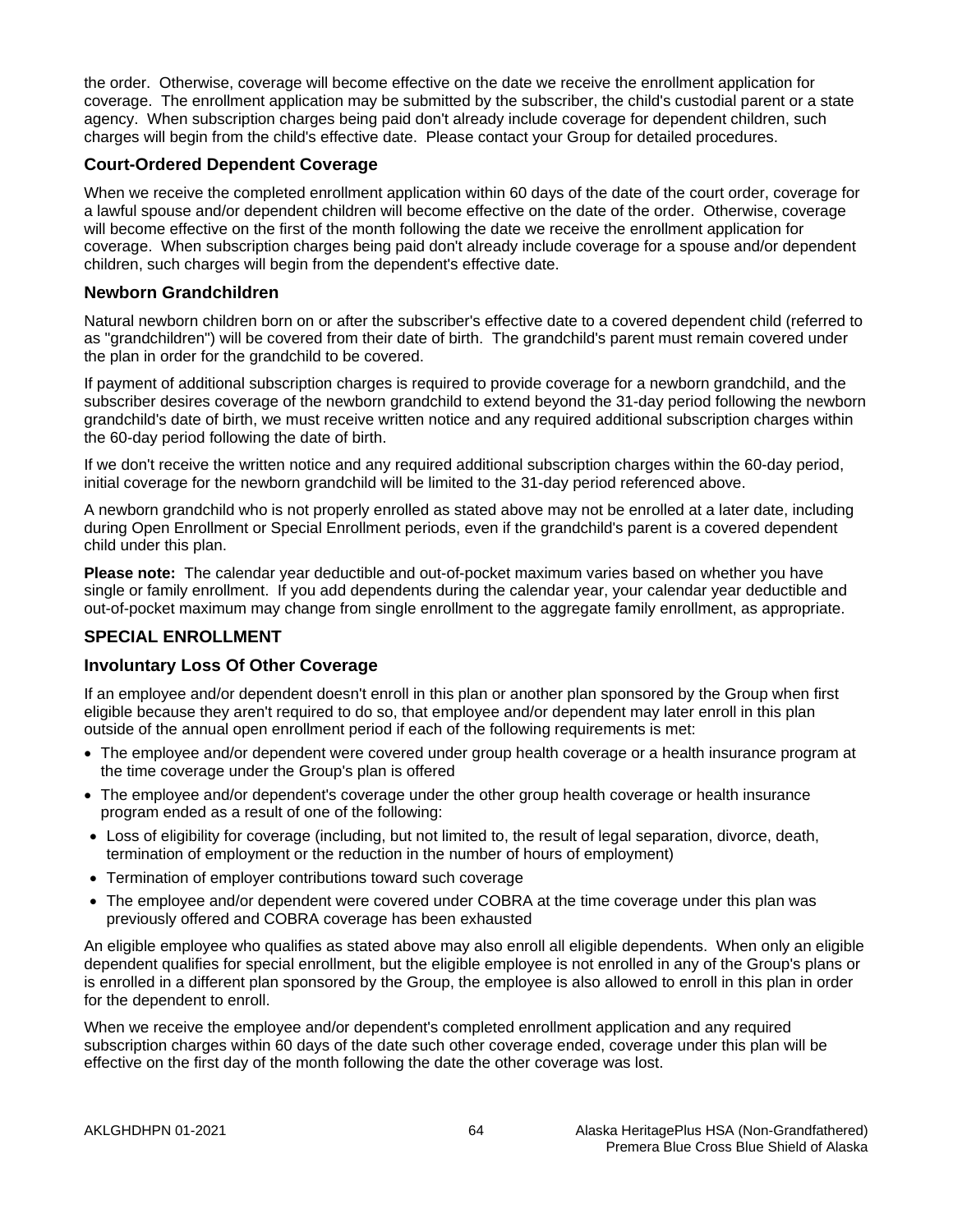If we do not receive the employee and/or dependent's completed enrollment application within the required 60 days, you and/or your dependents may not enroll until the next group open enrollment period. Please see *Open Enrollment* below.

## **Subscriber And Dependent Special Enrollment**

An eligible employee and otherwise eligible dependents, who previously elected not to enroll in any of the employer's group health plans when such coverage was previously offered, may enroll in this plan at the same time a newly acquired dependent is enrolled under *Enrollment* in the case of marriage, birth, adoption, or placement for adoption. The eligible employee may also choose to enroll alone, enroll with some or all eligible dependents or change plans, if applicable.

**Please note:** If a newborn child is born to a dependent child of the subscriber or spouse, and the dependent child was not covered under the plan prior to the newborn's birth, the newborn is not eligible to be enrolled and no Special Enrollment event has occurred.

## **Subscriber And Dependent Special Enrollment With Medicaid and Children's Health Insurance Program (CHIP) Premium Assistance**

You and your dependents may have special enrollment rights under this plan if you meet the eligibility requirements described under *When Does Coverage Begin?* and:

- You qualify for premium assistance for this plan from Medicaid or CHIP; or
- You no longer qualify for health care coverage under Medicaid or CHIP.

If you and your dependents are eligible as outlined above, you qualify for a 60-day special enrollment period. This means that you must request enrollment in this plan within 60 days of the date you qualify for premium assistance under Medicaid or CHIP or lose your Medicaid or CHIP coverage.

Coverage under this plan for the eligible employee and any dependents will start on the first of the month following:

- The date the eligible employee and any dependents qualify for Medicaid or CHIP premium assistance; or
- The date the eligible employee and any dependents lose coverage under Medicaid or CHIP.

The eligible employee and any dependents may be required to provide proof of eligibility from the state for this special enrollment period.

If we don't receive the enrollment application within the 60-day period as outlined above, you will not be able to enroll until the next open enrollment period. Please refer to *Open Enrollment* below.

## **OPEN ENROLLMENT**

If you're not enrolled when you first become eligible, or as allowed under *Special Enrollment* above, you cannot be enrolled until the Group's next "open enrollment" period. An open enrollment period occurs once a year unless otherwise agreed upon between the Group and us. During this period, eligible employees and their dependents can enroll for coverage under this plan.

If the Group offers multiple health care plans and you're enrolled under one of the Group's other health care plans, enrollment for coverage under this plan can only be made during the Group's open enrollment period.

**Please note:** Grandchildren are not eligible to be enrolled during Open Enrollment. Please see the *Newborn Grandchildren* section above.

## **CHANGES IN COVERAGE**

No rights are vested under this plan. Its terms, benefits, and limitations may be changed by us at any time. Changes to this plan will apply as of the date the change becomes effective to all members and to eligible employees and dependents who become covered under this plan after the date the change becomes effective.

The exception is inpatient confinements described in *Extended Benefits* under *How Do I Continue Coverage?* Changes to this plan won't apply to inpatient stays which are covered under that provision.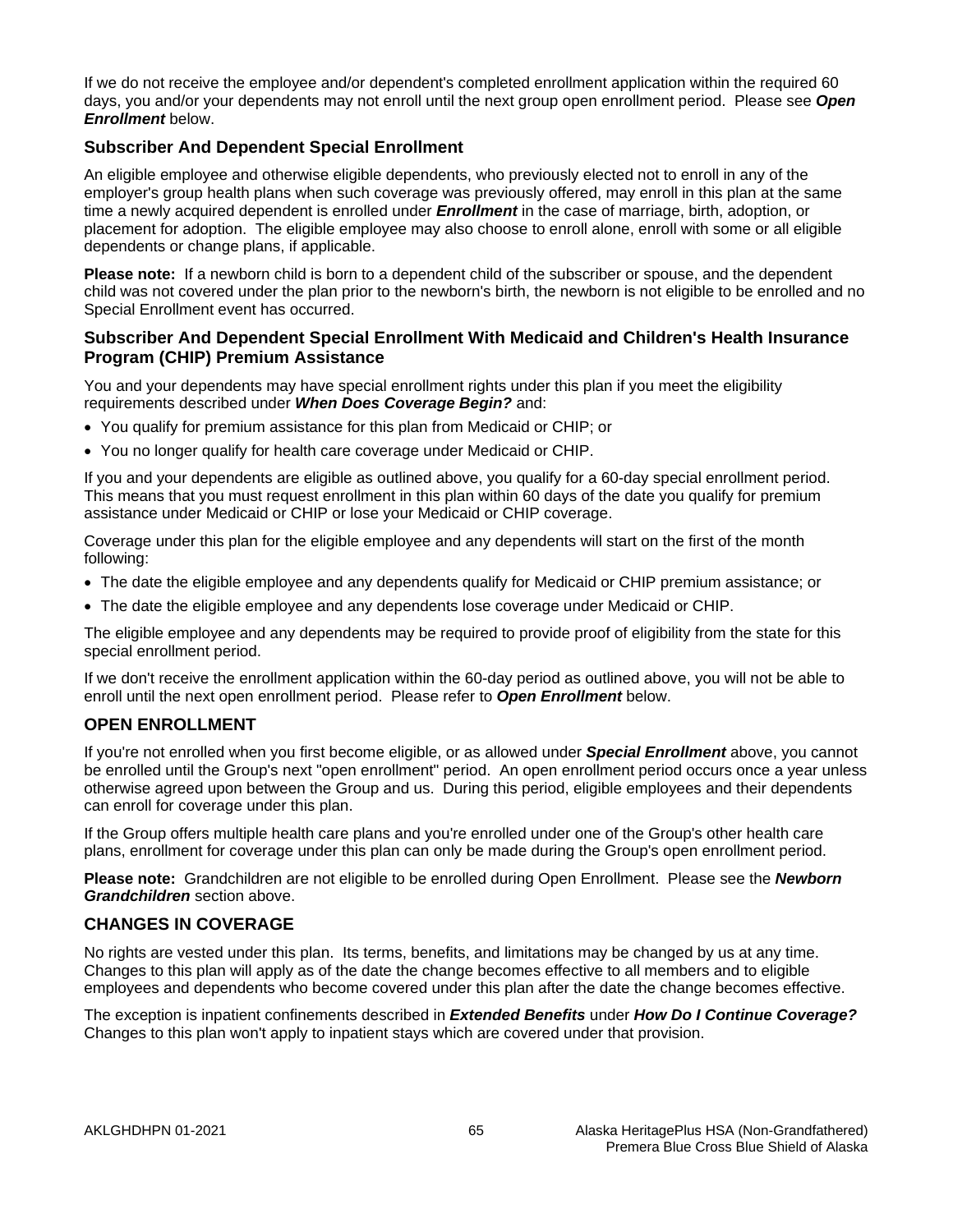# **PLAN TRANSFERS**

Subscribers (with their enrolled dependents) may be allowed to transfer to this plan from another plan offered by the Group. Transfers also occur if the Group replaces another plan with this plan. Also, we may replace the Group's current contract for this plan with an updated one from time to time. All transfers to this plan must occur during open enrollment or on another date agreed upon by us and the Group.

When we update the contract for this plan, or you transfer from the Group's other plan, and there's no lapse in your coverage, the following provisions that apply to this plan will be reduced to the extent they were satisfied and/or credited under the prior plan:

- Out-of-pocket maximum, if any
- Calendar year deductible. Please note that we will credit expenses applied to your prior plan's calendar year deductible **only** when they were incurred in the current calendar year. Expenses incurred during October through December of the prior year are not credited toward this plan's calendar year deductible for the current year.

In the event an employee enrolls for coverage under a different group health care plan also offered by the Group, enrollment for coverage under this plan can only be made during the Group's next open enrollment period.

This provision doesn't apply to transfers from plans not offered by us.

# **WHEN WILL MY COVERAGE END?**

# **EVENTS THAT END COVERAGE**

Coverage will end without notice, except as specified under *Extended Benefits*, on the last day of the month in which one of these events occurs:

- For the subscriber and dependents when any of the following occur:
	- The Group contract is terminated.
	- The next monthly subscription charge isn't paid when due or within the grace period.
	- The subscriber dies or is otherwise no longer eligible as a subscriber.
	- In the case of an association, the Association Employer's membership in the association ceases.
	- In the case of a collectively bargained program, the employer fails to meet the terms of an applicable collective bargaining agreement or to employ employees covered by a collective bargaining agreement.
- For a spouse when his or her marriage to the subscriber is annulled, or when he or she becomes legally separated or divorced from the subscriber
- For a child when he or she no longer meets the requirements for dependent coverage shown in *Who Is Eligible For Coverage?*
- For a grandchild of the subscriber or spouse when the grandchild's parent is no longer enrolled in the plan or no longer meets the requirements for dependent coverage shown in *Who Is Eligible For Coverage?*
- For fraud or intentional misrepresentation of material fact under the terms of the coverage by the subscriber or the subscriber's dependents

The subscriber must promptly notify the Group when an enrolled family member is no longer eligible to be enrolled as a dependent under this plan. The Group must give us written notice of a member's termination within 30 days of the date the Group is notified of such event.

# **CONTRACT TERMINATION**

No rights are vested under this plan. Termination of the Group Contract for this plan completely ends all members' coverage and all our obligations, except as provided under *Extended Benefits* in the *How Do I Continue Coverage?* section.

The Group Contract will automatically be terminated if subscription charges or contributions aren't paid when due; coverage will end on the last day for which payment was made. This plan may also terminate as indicated below.

**The Group** may terminate the Group Contract:

• Effective on any subscription charge due date with 45 days' advance written notice to us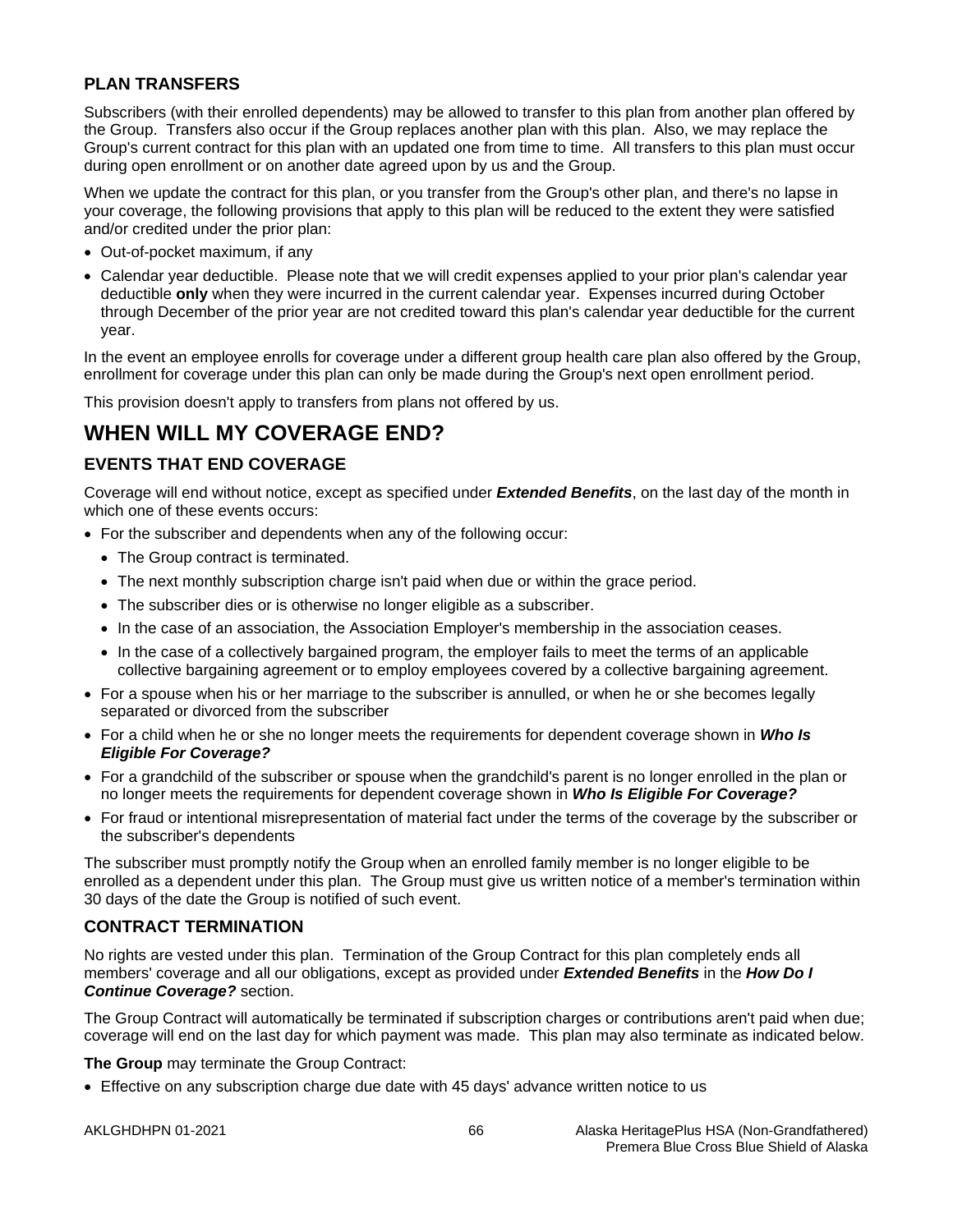• By rejecting in writing the contract changes we make after the initial term. The written rejection must reach us at least 15 days before the changes are to start. The Group Contract will end on the last date for which subscription charges were paid.

#### **We** may terminate the Group Contract, **upon 45 days advance written notice to the Group if**:

- The Group has performed an act or practice that constitutes fraud or made an intentional misrepresentation of material fact under the terms of the coverage;
- The Group has failed to comply with a material plan provision relating to minimum participation or employer contribution requirements;
- In the case of a network plan, the Group no longer has any members who reside or work in Alaska or Washington;
- We discontinue offering a particular type of health care plan in the group market on condition that:
- We furnish written notice of the decision to discontinue coverage to all affected groups, members, and to the insurance regulatory official in each state in which an affected member is known to reside. Such notice must be given at least 180 days before we decide to discontinue the health care plan;
- We furnish written notice of the decision to discontinue coverage to the director and to the insurance regulatory official in each state in which we're licensed at least 30 days before notice is given to the affected groups and members as described above;
- We offer each group who is provided the particular type of health care plan the option to purchase another health care plan currently being offered by us to groups in the same market in that state; and
- We act uniformly without regard to the claims experience of those groups, or to any health status factor of a member or a prospective member who may become eligible for coverage;
- We discontinue offering and renewing all health care plans in the group market if:
- We furnish written notice of the decision to discontinue coverage to all affected groups, members, and to the insurance regulatory official in each state in which an affected member is known to reside. Such notice must be given at least 180 days before we decide to discontinue the health care plans;
- We furnish written notice of the decision to discontinue coverage to the director and to the insurance regulatory official in each state in which we're licensed at least 30 days before the notice is given to the affected groups and members as described above; and
- We don't issue a health care plan in the group market in the applicable states for five (5) years from the date the last group health care plan was discontinued.

# **HOW DO I CONTINUE COVERAGE?**

# **CONTINUED ELIGIBILITY FOR A DISABLED CHILD**

Coverage may continue beyond the limiting age shown in the *Dependent Eligibility* section for a dependent child who cannot support himself or herself because of a developmental or physical disability. The child will continue to be eligible if all the following are met:

- The child became disabled before reaching the limiting age.
- The child is incapable of self-sustaining employment by reason of developmental disability or physical handicap and is chiefly dependent upon the subscriber for support and maintenance.
- The subscriber remains covered under this plan.
- The child's subscription charges, if any, continue to be paid.
- Within 31 days of the child reaching the limiting age, the subscriber furnishes us with a Request for Certification of Handicapped Dependent form. We must approve the request for certification for coverage to continue.
- The subscriber provides us with proof of the child's disability and dependent status when we request it. We won't ask for proof more often than once a year after the 2-year period following the child's attainment of the limiting age.

**Please note:** This provision does not apply to dependent grandchildren.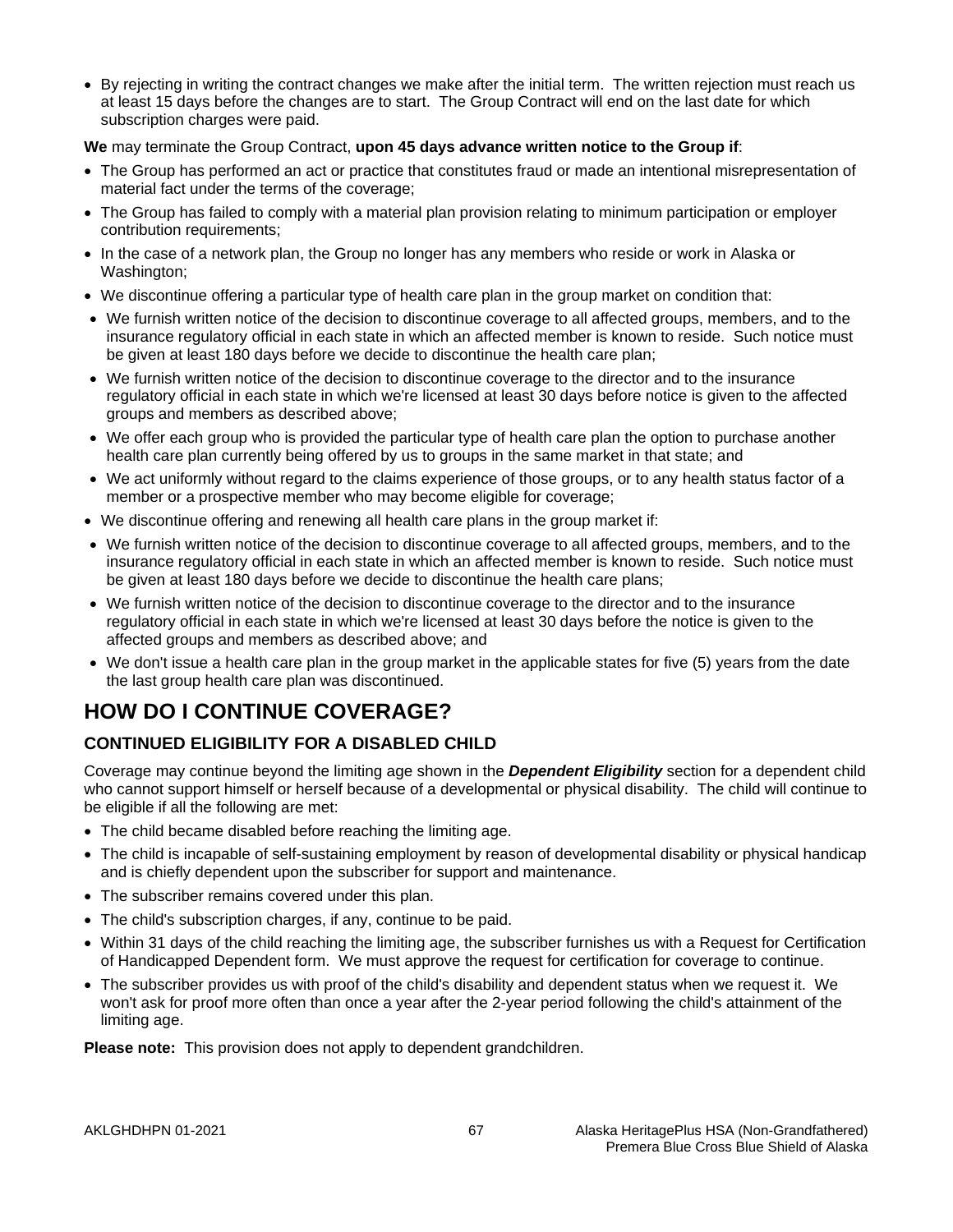# **LEAVE OF ABSENCE**

Coverage for a subscriber and enrolled dependents may be continued for up to 90 days, or as otherwise required by law, when the employer grants the subscriber a leave of absence and subscription charges continue to be paid.

The 90-day leave of absence period counts toward the maximum COBRA continuation period, except as prohibited by the Family and Medical Leave Act of 1993.

# **COBRA**

When group coverage is lost because of a "qualifying event" shown below, federal laws and regulations known as "COBRA" require the Group to offer qualified members an election to continue their group coverage for a limited time. Under COBRA, a qualified member must apply for COBRA coverage within a certain time period and may also have to pay the subscription charges for it.

At the Group's request, we'll provide qualified members with COBRA coverage under this plan when COBRA's enrollment and payment requirements are met. But, coverage is provided only to the extent that COBRA requires and is subject to the other terms and limitations of this plan. Members' rights to this coverage may be affected by the Group's failure to abide by the terms of its contract with us. The Group, **not us**, is responsible for all notifications and other duties assigned by COBRA to the "plan administrator" within COBRA's time limits.

The following summary of COBRA coverage is taken from COBRA. Members' rights to this coverage and obligations under COBRA automatically change with further amendments of COBRA by Congress or interpretations of COBRA by the courts and federal regulatory agencies.

# **Qualifying Events and Length of Coverage**

Please contact the Group immediately when one of the qualifying events highlighted below occurs. The continuation periods listed extend from the date of the qualifying event.

**Please note:** Covered domestic partners and their children have the same rights to COBRA coverage as covered spouses and their children. Covered grandchildren also have the same rights to COBRA coverage as covered children.

- The Group must offer the subscriber and covered dependents an election to continue coverage for up to 18 consecutive months if their coverage is lost because of 1 of 2 qualifying events:
	- **The subscriber's work hours are reduced**
	- **The subscriber's employment terminates, except for discharge due to actions defined by the Group as gross misconduct**

However, if one of the events listed above follows the covered employee's entitlement to Medicare by less than 18 months, the Group must offer the covered spouse and children an election to continue coverage for up to 36 months starting from the date of the Medicare entitlement.

- COBRA coverage can be extended if a member who lost coverage due to a reduction in hours or termination of employment is determined to be disabled under Title II (OASDI) or Title XVI (SSI) of the Social Security Act at any time during the first 60 days of COBRA coverage. In such cases, all family members who elected COBRA may continue coverage for up to a total of 29 consecutive months from the date of the reduction in hours or termination.
- The Group must offer the covered spouse or children an election to continue coverage for up to 36 consecutive months if their coverage is lost because of 1 of 4 qualifying events:
	- **The subscriber dies.**
	- **The subscriber and spouse legally separate or divorce.**
	- **The subscriber becomes entitled to Medicare.**
	- **A child loses eligibility for dependent coverage.**

In addition, the occurrence of one of these events during the 18-month period described above can extend that period for a continuing dependent. This happens only if the event would have caused a similar dependent who was not on COBRA coverage to lose coverage under this plan. The extended period will end no later than 36 months from the date of the first qualifying event.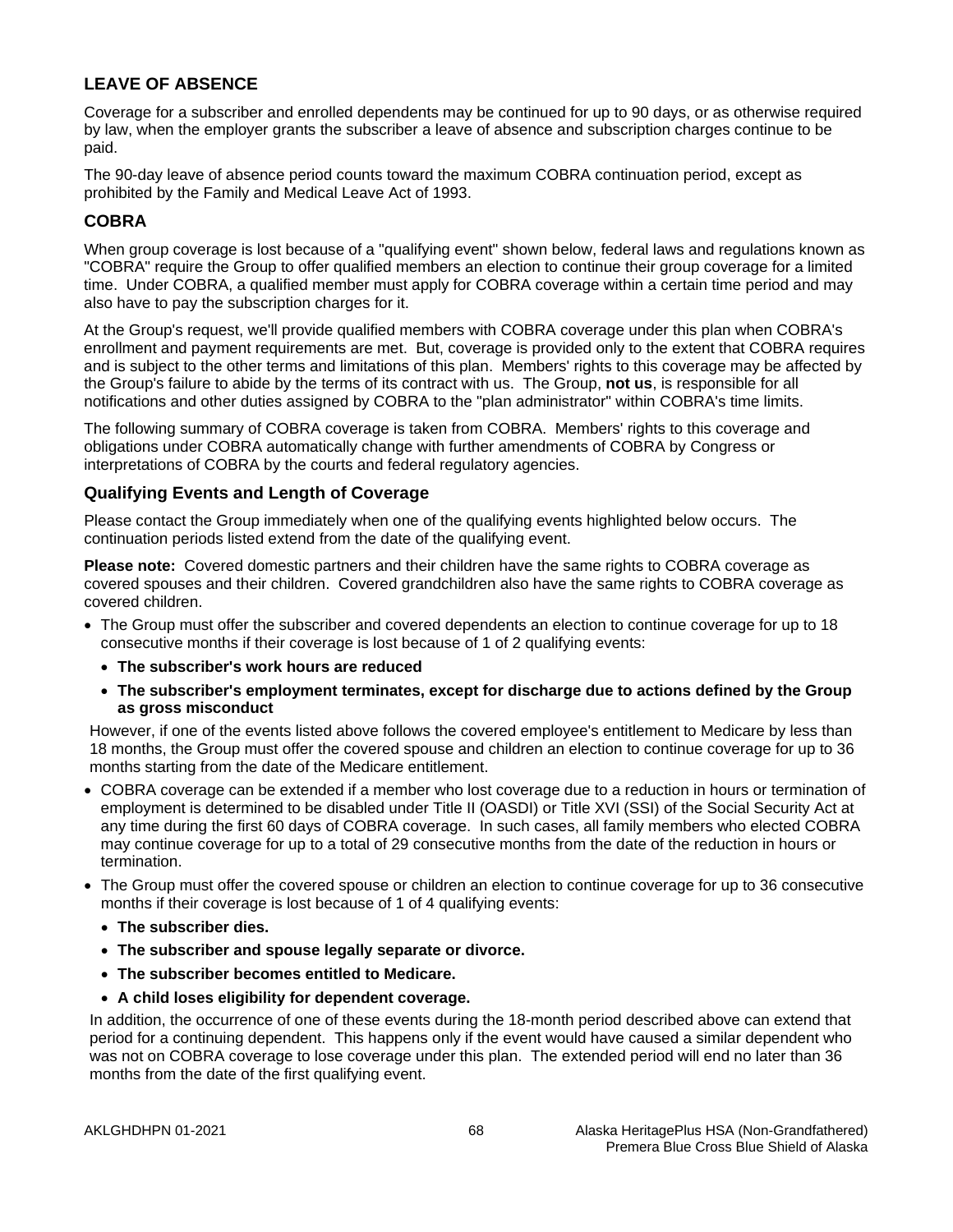# **Conditions of COBRA Coverage**

For COBRA coverage to become effective, all of the requirements below must be met:

#### **You Must Give Notice Of Some Qualifying Events**

The plan will offer COBRA coverage only after the Group receives timely notice that a qualifying event has occurred.

The subscriber or affected dependent must notify the Group in the event of a divorce, legal separation, child's loss of eligibility as a dependent, or any second qualifying event which occurs within the 18-month period as described in *Qualifying Events And Lengths Of Coverage*. The subscriber or affected dependent must also notify the Group if the Social Security Administration determines that the subscriber or dependent was disabled on any of the first 60 days of COBRA coverage. You also have the right to appoint someone to give the Group this notice for you.

**If the required notice is not given or is late, the qualified member loses the right to COBRA coverage.**  Except as described below for disability notices, the subscriber or affected dependent has 60 days in which to give notice to the Group. The notice period starts on the date shown below.

• For determinations of disability, the notice period starts on the **later** of: 1) the date of the subscriber's termination or reduction in hours; 2) the date qualified member would lose coverage as the result of one of these events; or 3) date of the disability determination. **Please note: Determinations that a qualified member is disabled must be given to the Group before the 18-month continuation period ends. This means that the subscriber or qualified member might not have the full 60 days in which to give the notice.** Please include a copy of the determination with your notice to the Group.

Note: The subscriber or affected dependent must also notify the Group if a qualified member is deemed by the Social Security Administration to no longer be disabled. See *When COBRA Coverage Ends* for details.

• For the other events above, the 60-day notice period starts on the **later** of: 1) the date of the qualifying event, or 2) the date the qualified member would lose coverage as a result of the event.

**Important note: The Group must tell you where to direct your notice and any other procedures that you must follow. If the Group informs you of its notice procedures after the notice period start date above for your qualifying event, the notice period will not start until the date you're informed by the Group.**

The Group must notify qualified members of their rights under COBRA. If the Group has named a third party as its plan administrator, the plan administrator is responsible to notify members on behalf of the group. In such cases, the Group has 30 days in which to notify its plan administrator of a subscriber's termination of employment, reduction in hours, death or Medicare entitlement. The plan administrator then has 14 days after it receives notice of a qualifying event from the Group (or from a qualified member as stated above) in which to notify qualified members of their COBRA rights.

If the Group itself is the plan administrator, it has more than 14 days in which to give notice for certain qualifying events. The Group must furnish the notice required because of a subscriber's termination of employment, reduction in hours, death or Medicare entitlement no later than 44 days after the **later** of 1) the date of the qualifying event, or 2) the date coverage would end in the absence of COBRA. For all other qualifying events, the 14-day notice time limit applies.

# **You Must Enroll And Pay On Time**

• You must elect COBRA coverage no more than 60 days after the later of 1) the date coverage was to end because of the qualifying event, or 2) the date you were notified of your right to elect COBRA coverage. You may be eligible for a second COBRA election period if you qualify under section 201 of the Federal Trade Act of 2002. Please contact the Group or your bargaining representative for more information if you believe this may apply to you.

Each qualified member will have an independent right to elect COBRA coverage. Subscribers may elect COBRA coverage on behalf of their spouses, and parents may elect COBRA coverage on behalf of their children.

If you're not notified of your right to elect COBRA coverage within the time limits above, you must elect COBRA coverage no more than 60 days after the date coverage was to end because of the qualifying event in order for COBRA coverage to become effective under this plan. If you're not notified of your right to elect COBRA coverage within the time limit, and you don't elect COBRA coverage within 60 days after the date coverage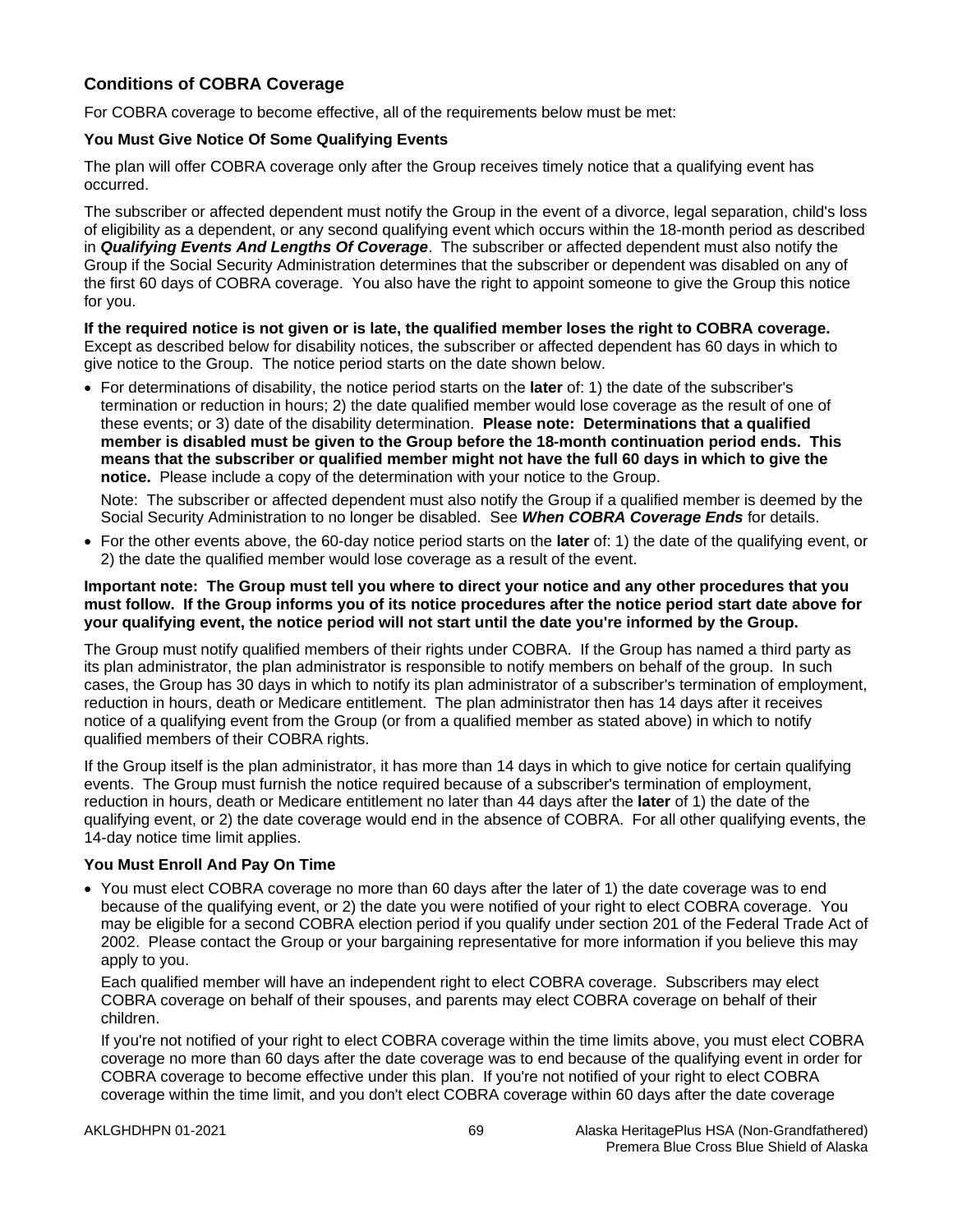ends, we won't be obligated to provide COBRA benefits under this plan. The Group will assume full financial responsibility for payment of any COBRA benefits to which you may be entitled.

- You must send your first subscription charge payment to the Group no more than 45 days after the date you elected COBRA coverage
- Subsequent subscription charges must be paid to the Group and submitted to us with the Group's regular monthly billings

# **Adding Family Members**

Eligible family members may be added after the continuation period begins, but only as allowed under *Special Enrollment* or *Open Enrollment* in the *When Does Coverage Begin?* section. With one exception, family members added after COBRA begins aren't eligible for further coverage if they later have a qualifying event or if they are determined to be disabled as described under *Qualifying Events And Lengths Of Coverage* earlier in this COBRA section. The exception is that a child born to or placed for adoption with a covered employee while the covered employee is on COBRA has the same COBRA rights as family members on coverage at the time of the original qualifying event. The child will be covered for the duration of the covered employee's initial 18-month COBRA period, unless a second qualifying event occurs which extends the child's coverage. COBRA coverage is subject to all other terms and limitations of this plan.

# **Keep The Group Informed Of Address Changes**

In order to protect your rights under COBRA, you should keep the Group informed of any address changes. It is a good idea to keep a copy, for your records, of any notices you send to the Group.

#### **When COBRA Coverage Ends**

COBRA coverage will end on the last day for which subscription charges have been paid in the monthly period in which the first of the following occurs:

- The applicable continuation period expires
- The next monthly subscription charge isn't paid when due or within the 30-day COBRA grace period
- When coverage is extended from 18 to 29 months due to disability (Please see *Qualifying Events And Lengths Of Coverage* in this section), COBRA coverage beyond 18 months ends if there's a final determination that a qualified member is no longer disabled under the Social Security Act. However, coverage won't end on the date shown above, but on the last day for which subscription charges have been paid in the first month that begins more than 30 days after the date of the determination. The subscriber or affected dependent must provide the Group with a copy of the Social Security Administration's determination within 30 days after the **later** of: 1) the date of the determination, or 2) the date on which the subscriber or affected dependent was informed that this notice should be provided and given procedures to follow.
- You become covered under another group health care plan after the date you elect COBRA coverage. However, if the new plan contains an exclusion or limitation for a pre-existing condition, coverage doesn't end for this reason until the exclusion or limitation no longer applies.
- You become entitled to Medicare after the date you elect COBRA coverage
- The Group ceases to offer group health care coverage to any employee

However, even if one of the events above hasn't occurred, COBRA coverage **under this plan** will end on the date that the contract between the Group and us is terminated.

When COBRA coverage under this plan ends, you may be eligible for benefits as described in *Extended Benefits* later in this section.

#### **If You Have Questions**

Questions about your plan or your rights under COBRA should be addressed to the plan contacts provided by the Group. For more information about your rights under ERISA, COBRA, the Health Insurance Portability and Accountability Act (HIPAA), and other laws affecting group health plans, contact the nearest Regional or District Office of the U.S. Department of Labor's Employee Benefits Security Administration (EBSA) in your area or visit the EBSA website at **www.dol.gov/ebsa**. Addresses and phone numbers of Regional and District EBSA Offices are available through EBSA's website.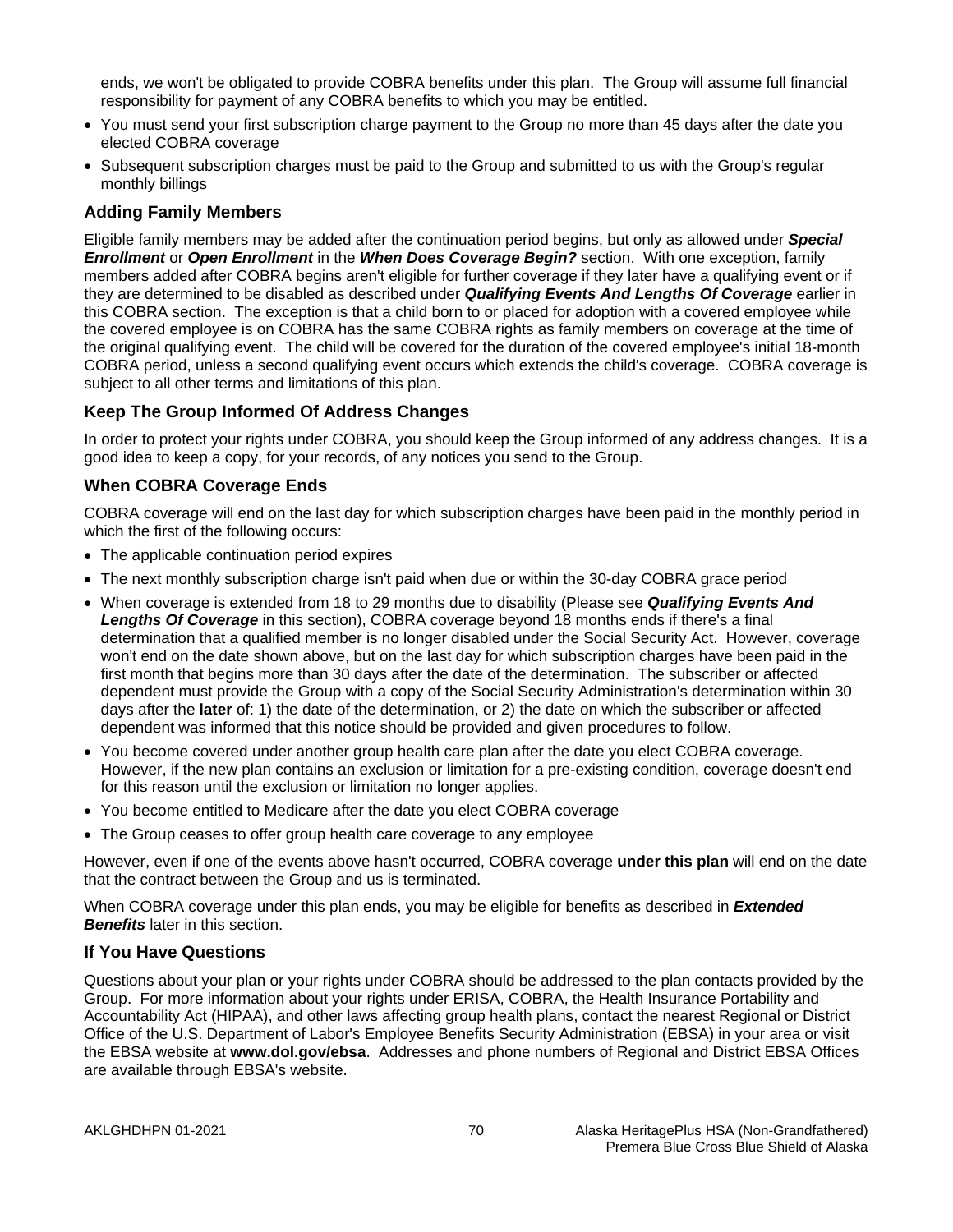# **Extended Benefits**

Under the following circumstances, certain benefits of this plan may be extended after your coverage ends. If the contract between the Group and us is terminated while you're receiving the extended benefits below, your right to those benefits won't be affected.

The inpatient benefits of this plan will continue to be available after coverage ends if:

- Your coverage had been in effect for more than 31 days;
- Your coverage didn't end because of fraud or an intentional misrepresentation of material fact under the terms of the coverage by you or the Group;
- You were admitted to a medical facility prior to the date coverage ended; and
- You remained continuously confined in a medical facility because of the same medical condition for which you were admitted.

Such continued inpatient coverage will end when the first of the following occurs:

- You're covered under a health plan or contract that provides benefits for your confinement or would provide benefits for your confinement if coverage under this plan didn't exist;
- You're discharged from that facility or from any other facility to which you were transferred;
- Inpatient care is no longer medically necessary;
- The maximum benefit for inpatient care in the medical facility has been provided. If the calendar year ends before a calendar year maximum has been reached, the balance is still available for covered inpatient care you receive in the next year. Once it's used up, however, a calendar year maximum benefit won't be renewed.

# **OTHER CONTINUED COVERAGE OPTIONS**

# **Continuation Under USERRA**

The Uniformed Services Employment And Reemployment Rights Act (USERRA) protects the job rights (including enrollment rights on employer-provided health care coverage) of individuals who voluntarily or involuntarily leave employment positions to undertake military service. If you leave your job to perform military service, you have the right to elect to continue existing employer-based health plan coverage for you and your dependents for up to 24 months while in the military. Even if you don't elect to continue coverage during your military service, you have the right to be reinstated in your employer's health plan when you are re-employed, generally without any waiting periods or exclusions except for service-connected illnesses or injuries.

Contact your employer for information on USERRA rights and requirements. You may also contact the U.S. Department of Labor at 1-866-4-USA-DOL or visit its website at **www.dol.gov/vets**. An online guide to USERRA can be viewed at **www.dol.gov/elaws/vets/userra**.

# **Medicare Supplement Coverage**

We also offer Medicare supplement coverage for those who are eligible for and enrolled in Parts A and B of Medicare. Also, you may be eligible for guarantee-issued coverage under certain Medicare supplement plans if you apply within 63 days of losing coverage under this plan. For more information, contact your producer or our Customer Service Department.

# **HOW DO I FILE A CLAIM?**

# **MEDICAL CLAIMS**

Many providers will submit their bills to us directly. However, if you ever need to submit a claim to us, follow these simple steps:

# **Step 1**

Complete a separate Subscriber Claim Form for each patient and each provider. You can get a claim form at **premera.com**. You can also call us and we will mail a claim form to you within 10 days.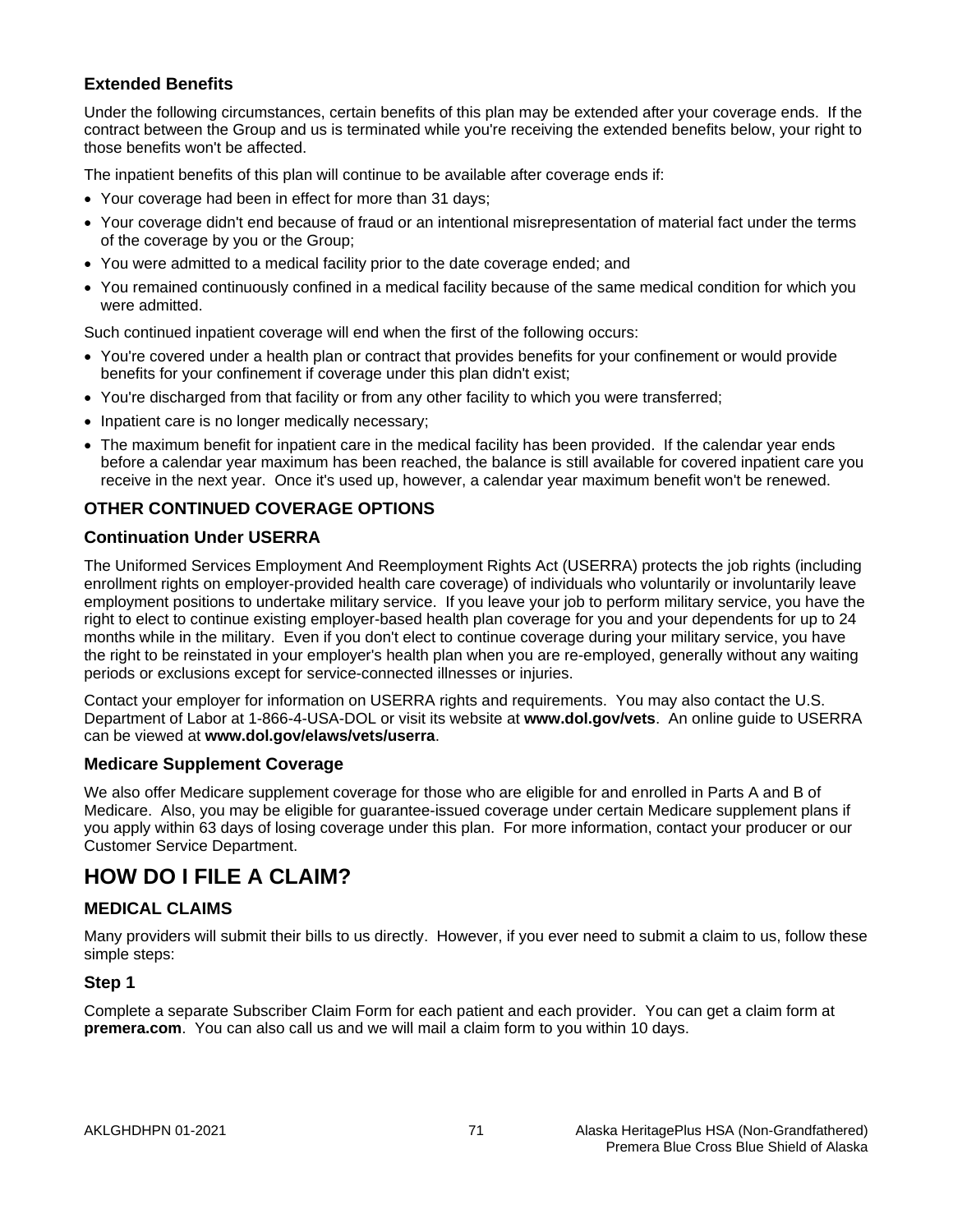# **Step 2**

Attach the itemized bill. The itemized bill must contain all of the following information:

- Names of the subscriber and the member who incurred the expense
- Identification numbers for both the subscriber and the Group (these are shown on the subscriber's identification card)
- Name, address and IRS tax identification number of the provider
- Information about other insurance coverage
- Date of onset of the illness or injury
- Diagnosis (ICD) code
- Procedure codes (CPT-4, HCPCS, ADA, or UB-92) for each service
- Dates of service and itemized charges for each service rendered
- If the services rendered are for treatment of an accidental injury, the date, time, location, and a brief description of the accident

# **Step 3**

If you're also covered by Medicare, and Medicare is primary, you must attach a copy of the "Explanation of Medicare Benefits."

# **Step 4**

Check that all required information is complete. Bills received won't be considered to be claims until all necessary information is included.

# **Step 5**

Sign the Subscriber Claim Form in the space provided.

# **Step 6**

Mail your claims to the address listed inside the front cover of this booklet.

You should submit all claims within 90 days of the start of service or within 30 days after the service is completed. We must receive claims:

- Within 365 days of discharge for hospital or other medical facility expenses, or within 365 days of the date on which expenses were incurred for any other services or supplies; or
- For members who have Medicare, within 90 days of the process date shown on the Explanation of Medicare Benefits, whichever is greater

The plan won't provide benefits for claims we receive after the later of these two dates, nor will the plan provide benefits for claims which were denied by Medicare because they were received past Medicare's submission deadline. Exceptions will be allowed when required by law or regulation.

# **PRESCRIPTION DRUG CLAIMS**

To make a claim for covered prescription drugs, please follow these steps:

#### **Participating Pharmacies**

For retail pharmacy purchases, you don't have to send us a claim. Just show your Premera Blue Cross Blue Shield of Alaska ID card to the pharmacist, who will bill us directly. If you don't show your ID card you'll have to pay the full cost of the prescription and submit the claim yourself. You'll need to fill out a prescription drug claim form, attach your prescription drug receipts and submit the information to the address shown on the claim form.

For mail-order pharmacy purchases, you don't have to send us a claim, but you'll need to follow the instructions on the mail-order form and submit it to the address printed on the form. Please allow up to 14 days for delivery.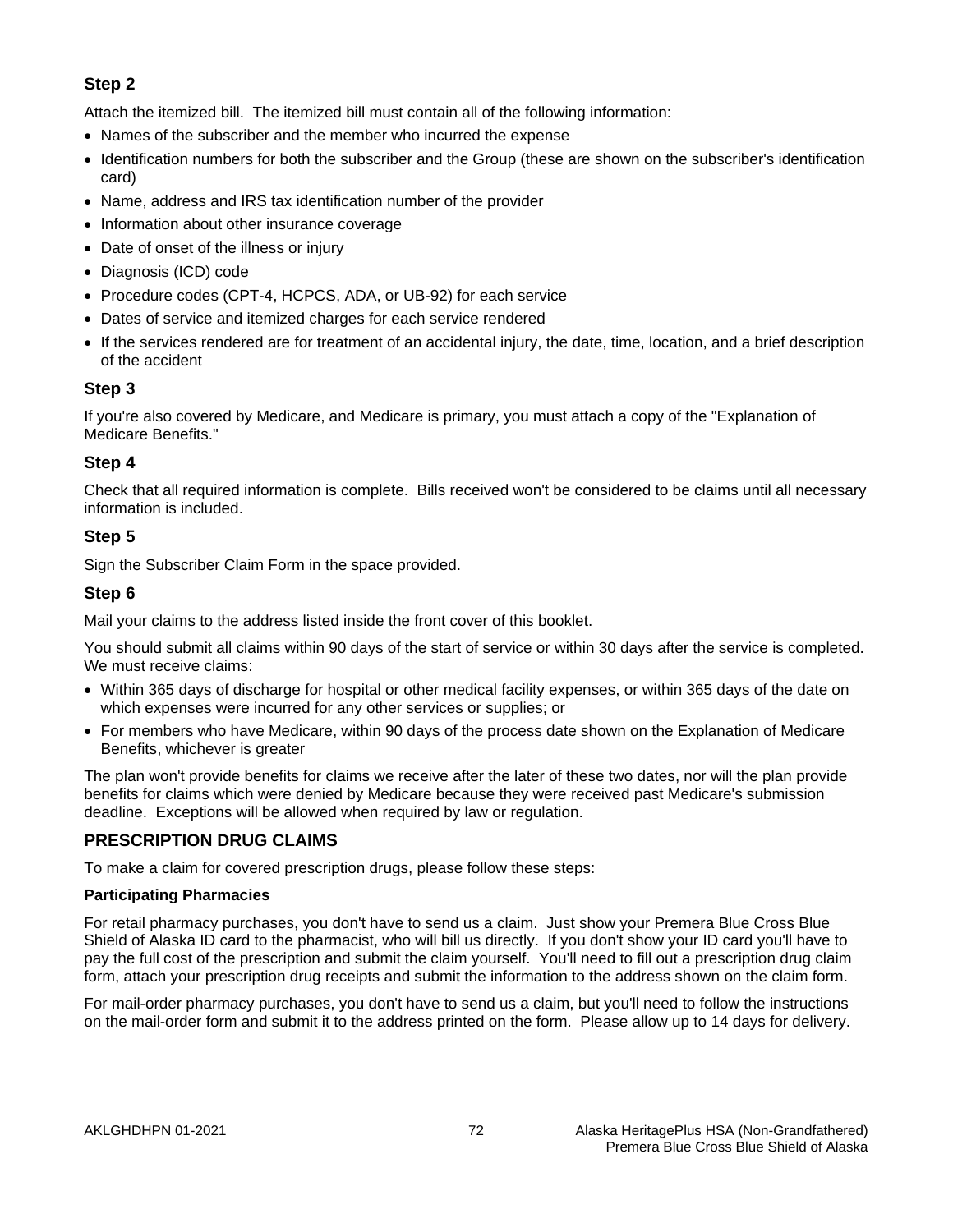#### **Non-participating Pharmacies**

If the pharmacy does not submit your claim for you, you will have to pay the full cost for new prescriptions and refills purchased at these pharmacies. You will also need to fill out a prescription drug claim form, attach your prescription drug receipts and submit the information to the address shown on the claim form.

If you need a supply of envelopes or prescription drug claim forms, contact our Customer Service department at the numbers shown on the inside front cover of this booklet.

# **CLAIMS PROCEDURE**

Claims for benefits will be processed under the following time frames:

- If the claim includes all of the information we need to process the claim, we will process it within 30 calendar days of receipt
- If we need more information to process the claim, we will tell you or the provider who submitted the claim that we need more information. We will make that request within 30 calendar days of receipt.
- Once we receive the additional information, we will process your claim within 30 calendar days from the date we initially received the claim or 15 calendar days after we receive the information, whichever period is longer

If we do not pay the claim or provide notice within the time frames stated above, interest shall accrue at a rate of 15% annually. Interest will not be paid if the amount of interest is \$1 or less.

When we process your claim, we will send a written notice explaining how the claim was processed. If the claim is denied in whole or in part, we will send a written notice that states the reason for the denial, and information on how to request an appeal of that decision.

If all you have to pay is a copay for a covered service or supply, your payment of the copay to your provider is not considered a claim for benefits. You can call Customer Service to get a paper copy of an Explanation of Benefits for the service or supply. The phone number is on the front cover of your booklet and on your Premera ID card. Or, you can visit our website, **premera.com**, for information and secure online access to claims information. To file a claim, please see the *How Do I File A Claim?* section for more detail. If your claim is denied in whole or in part, you may submit a complaint or appeal as outlined under *Complaints and Appeals* in this booklet.

At any time, you have the right to appoint someone to pursue the claim on your behalf. This can be a doctor, lawyer, or a friend or relative. You must notify us in writing and give us the name, address, and telephone number where your appointee can be reached.

If a claim for benefits or an appeal is denied or ignored, in whole or in part, or not processed within the time shown in these claims procedures, you may have the right to file suit in a state or federal court.

# **CARE RECEIVED OUTSIDE THE UNITED STATES**

When you submit a claim for care you received outside the United States, please include whenever possible: a detailed description, in English, of the services, drugs, or supplies received; the names and credentials of the treating providers, and medical records or chart notes.

To process your foreign claim, we will convert the foreign currency amount on the claim into US dollars for claims processing. We use a national currency converter (available at **[www.oanda.com](http://www.oanda.com/)**) as follows:

- For professional outpatient services and other care with single dates of service, we use the exchange rate on the date of service
- For inpatient stays of more than one day, we use the exchange rate on the date of discharge

# **COMPLAINTS AND APPEALS**

We know healthcare doesn't always work perfectly. Our goal is to listen, take care of you, and make it simple. If it does not go the way you expect, you have two options:

- Complaints you can contact customer service if you have a complaint, we may ask you to send the details in writing. We will send a written response within 30 days.
- Appeals is a request to review specific decisions we have made

You can appeal the following adverse benefit determinations (see *Definitions*):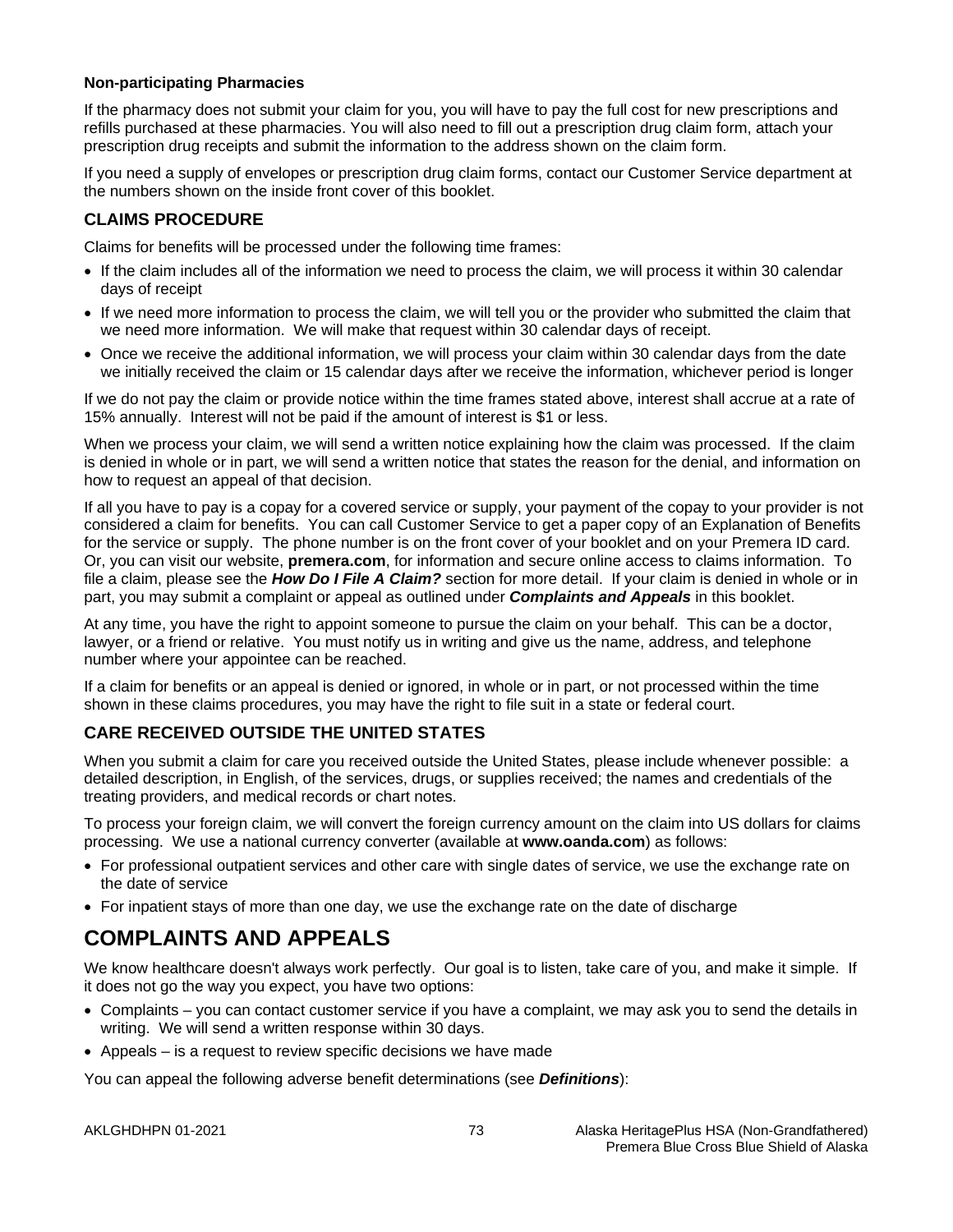- Benefits or charges were not applied correctly
- A decision regarding your eligibility to enroll or stay in the plan, including rescissions
- A decision by the plan that services were experimental, investigative, or not medically necessary

# **HOW TO SUBMIT AN APPEAL**

After you are notified of an adverse benefit determination, and you disagree with that decision, you have the right to ask the plan to review that adverse benefit determination through a formal, internal appeals process. This plan's appeals process will comply with any requirements as necessary under federal laws and regulation

You can appeal yourself or choose someone, including your doctor, to appeal on your behalf. If you choose someone else, complete an Authorization for Appeals form located on **premera.com**. We cannot release your information without this form.

#### **WHO CAN APPEAL?**

You can appeal yourself or choose someone, including your doctor, to appeal on your behalf. If you choose someone else, complete an Authorization for Appeals form located on **premera.com**. We can't release your information without this form.

#### **HOW TO APPEAL**

You can call Customer Service or you can write to us at the address listed inside the front cover of this book. By sending your appeal in writing, you can provide more details about your appeal. This may include chart notes, medical records or a letter from your doctor. Within 3 working days, we will confirm in writing that we have your request.

If you need help filing an appeal, or would like a copy of the appeals process, please call Customer Service. You can also get a description of the appeals process by visiting our website.

If you would like to review the information used for your appeal, please contact Customer Service. The information will be sent as soon as possible and free of charge.

# **WHAT HAPPENS WHEN YOU HAVE ONGOING CARE**

Ongoing care is continuous treatment you are currently receiving, such as residential care, care for a chronic condition, in-patient care and rehabilitation.

If you appeal a decision that affects ongoing care because we've determined the care is not or no longer medically necessary, benefits will not change during the appeal period. Your benefits during the appeal period should not be taken as a change of the initial denial. If our decision is upheld, you must repay all amounts we paid for ongoing care during the appeal review.

#### **WHAT HAPPENS WHEN IT'S URGENT**

If your condition is urgent, we will handle your appeal in an expedited (fast) manner. Examples of urgent situation are:

- Your life or health may be in serious jeopardy or, in the opinion of your physician, you may experience pain that cannot be adequately controlled while you wait for a decision on your appeal
- You are inpatient or receiving emergency care

If your situation is urgent, you may ask for an expedited external appeal at the same time you request an expedited internal appeal.

Urgent appeals are only available for services you are currently receiving or have not yet received.

# **WHAT HAPPENS NEXT**

| Type of appeal    | When to expect notification of a decision                                                               |
|-------------------|---------------------------------------------------------------------------------------------------------|
| Expedited appeals | No later than 72 hours. We will call, fax, or email you with the<br>decision, and follow up in writing. |
| Other Appeals     | Within 30 days                                                                                          |

Your appeal is reviewed and a decision is provided within the time limits below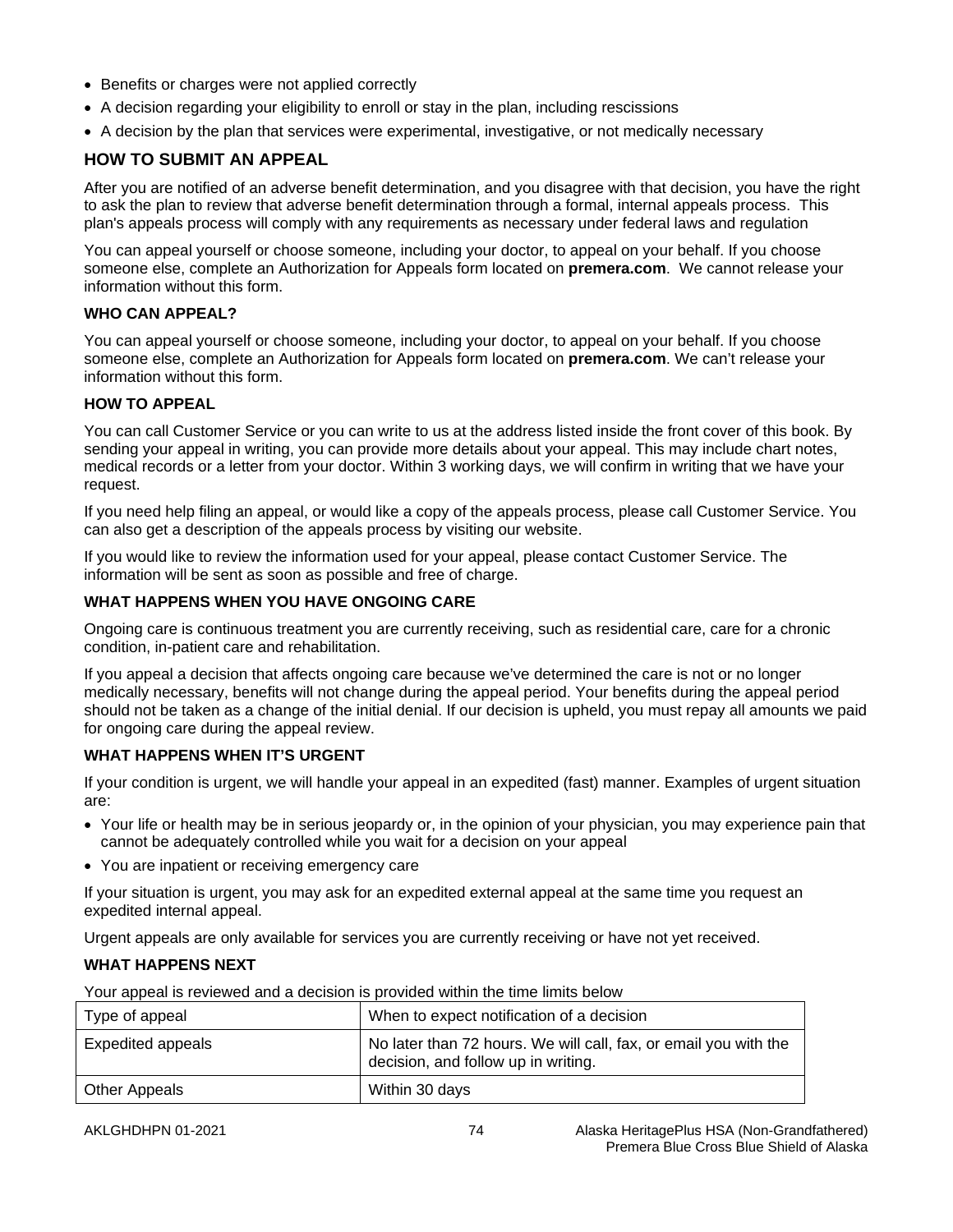If we stand by our decision or we do not follow the process above you can request an external appeal. External appeal is available only for decisions involving a judgment as to the medical necessity, appropriateness, health care setting, level of care, or effectiveness of the service or treatment you received.

# **EXTERNAL APPEALS**

External appeals will be done by an Independent Review Organization (IRO). There is no cost to you for an external appeal.

- We will send you an external appeal request form authorizing the release of your medical records to an IRO with the written decision of your internal appeal.
- You must file your request for external review with the Alaska Division of Insurance within 180 days of the date you got our internal appeal letter. You can request an extension of the 180-day deadline by sending the Alaska Division of Insurance a written request that includes the reason why you believe an extension should be granted.
- You must include the signed external appeal form you received from us. You may also include medical records and other information.
- The Alaska Division of Insurance will provide your request to Premera within one working day. Premera will complete a preliminary review within five working days to determine whether the request is eligible for external appeal. For urgent external appeals, Premera will complete the preliminary review immediately. Premera will notify you, your authorized representative, and the Alaska Division of Insurance in writing of the results of our preliminary review within one day after we have completed it.
- If your request is eligible for external appeal, the Alaska Division of Insurance will assign an IRO to review your appeal. We will forward your medical records and other information to the IRO. If you have additional information on your appeal, you may send it to the IRO.
- If the request is not complete, Premera will notify you, your authorized representative, and the Alaska Division of Insurance in writing of what information or materials are needed to make the request complete.
- If the request is not eligible for external appeal, Premera will notify you or your authorized representative and the Alaska Division of Insurance in writing of the reasons why the request is not eligible for external review. If you do not agree with this decision, you may appeal to the Director of the Alaska Division of Insurance.

# **WHAT HAPPENS NEXT**

Once the external appeal is done, the IRO will let you and the plan know their decision within the time limits below.

- For urgent external appeals no later than 72 hours after receiving the request
- For all other appeals, within 45 days from the date the IRO gets your request.

# **ONCE A DECISION IS MADE**

For urgent appeals, the IRO will inform you and the plan immediately. We will follow up with a written decision by mail. For all other appeals, we will send you a written decision by mail.

Premera will accept the IRO decision.

If the IRO:

- Reverses our decision, we will apply their decision quickly
- Stands by our decision, there is no further appeal. However, you may have other steps you can take under state or federal law, such as filing a lawsuit.

If you have questions about a denial of a claim or your appeal rights, you may call Customer Service at the number listed on your Premera ID card. Contact the Alaska Division of Insurance at any time during this process if you have any concerns or need help filing an appeal.

#### **Alaska Division of Insurance**

550 W 7th Ave., Suite 1560

Anchorage, Alaska 99501-3567

1-800-INSURAK (467-8725) (within Alaska)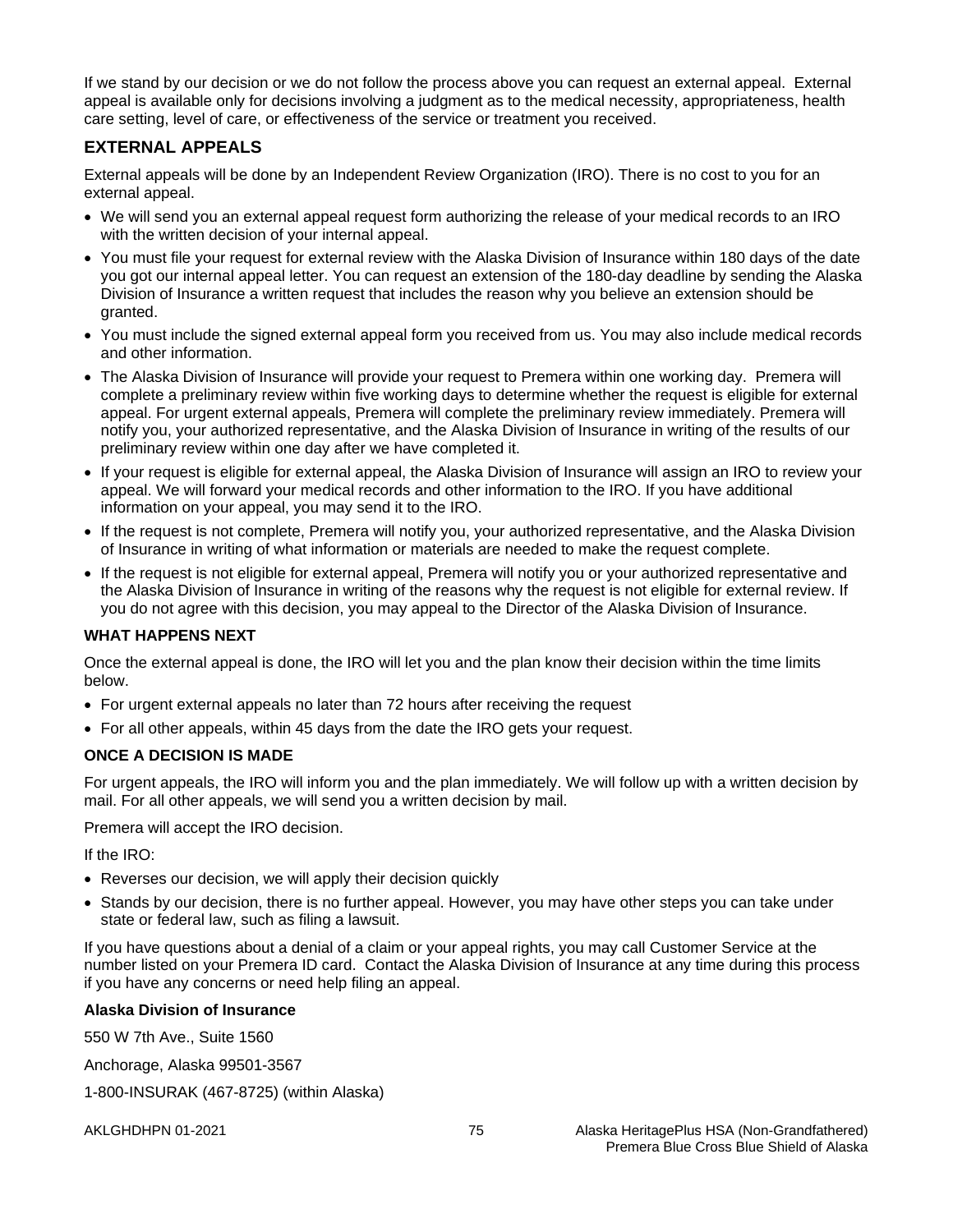#### Email: **insurance@alaska.gov**

#### Online: **https://www.commerce.alaska.gov/web/ins/**

# **OTHER INFORMATION ABOUT THIS PLAN**

This section tells you about how your Group's contract and this plan are administered. It also includes information about federal and state requirements we must follow and other information we must provide to you.

#### **Conformity With The Law**

The Group Contract is issued and delivered in the State of Alaska and is governed by the laws of the State of Alaska, except to the extent preempted by federal law. If any provision of the Group Contract or any amendment is deemed to be in conflict with applicable state or federal laws or regulations, upon discovery of such conflict the Group Contract will be administered in conformance with the requirements of such laws and regulations as of their effective date.

#### **Entire Contract**

The Entire Contract between the Group and us consists of all of the following.

- The contract face page and "Standard Provisions"
- The Funding Arrangement Agreement between the Group and us
- This benefit booklet
- The Group's signed application
- All attachments, endorsements and riders included or issued hereafter

No representative of Premera Blue Cross Blue Shield of Alaska or any other entity is authorized to make any changes, additions or deletions to the Group Contract or to waive any provision of this plan. Changes, alterations, additions or exclusions can only be done with the signature of an officer of Premera Blue Cross Blue Shield of Alaska.

If there is a language conflict in the contract, the benefit booklet (as amended by any attachments, endorsements or riders) will govern.

#### **Evidence Of Medical Necessity**

We have the right to require proof of medical necessity for any services or supplies you receive before benefits are provided under this plan. Members or providers must provide evidence of medical necessity when requested. If this evidence is not provided when required, benefits will not be available.

# **Group As The Agent**

Your Group is your agent for all purposes under this plan and not the agent of Premera Blue Cross Blue Shield of Alaska. Any action taken by your Group will be binding on you.

#### **Health Care Providers - Independent Contractors**

All health care providers who provide services and supplies to a member do so as independent contractors. None of the provisions of this contract between Premera and the Group are intended to create, nor shall they be deemed or construed to create, any employment or agency relationship between us and the provider of service other than that of independent contractors.

#### **Intentionally False Or Misleading Statements**

If this plan's benefits are paid in error due to any intentionally false or misleading statements, we'll be entitled to recover these amounts.

If you make any intentionally false or misleading statements on any application or enrollment form that affects your acceptability for coverage, we may, at our option:

- Deny your claim;
- Reduce the amount of benefits provided for your claim; or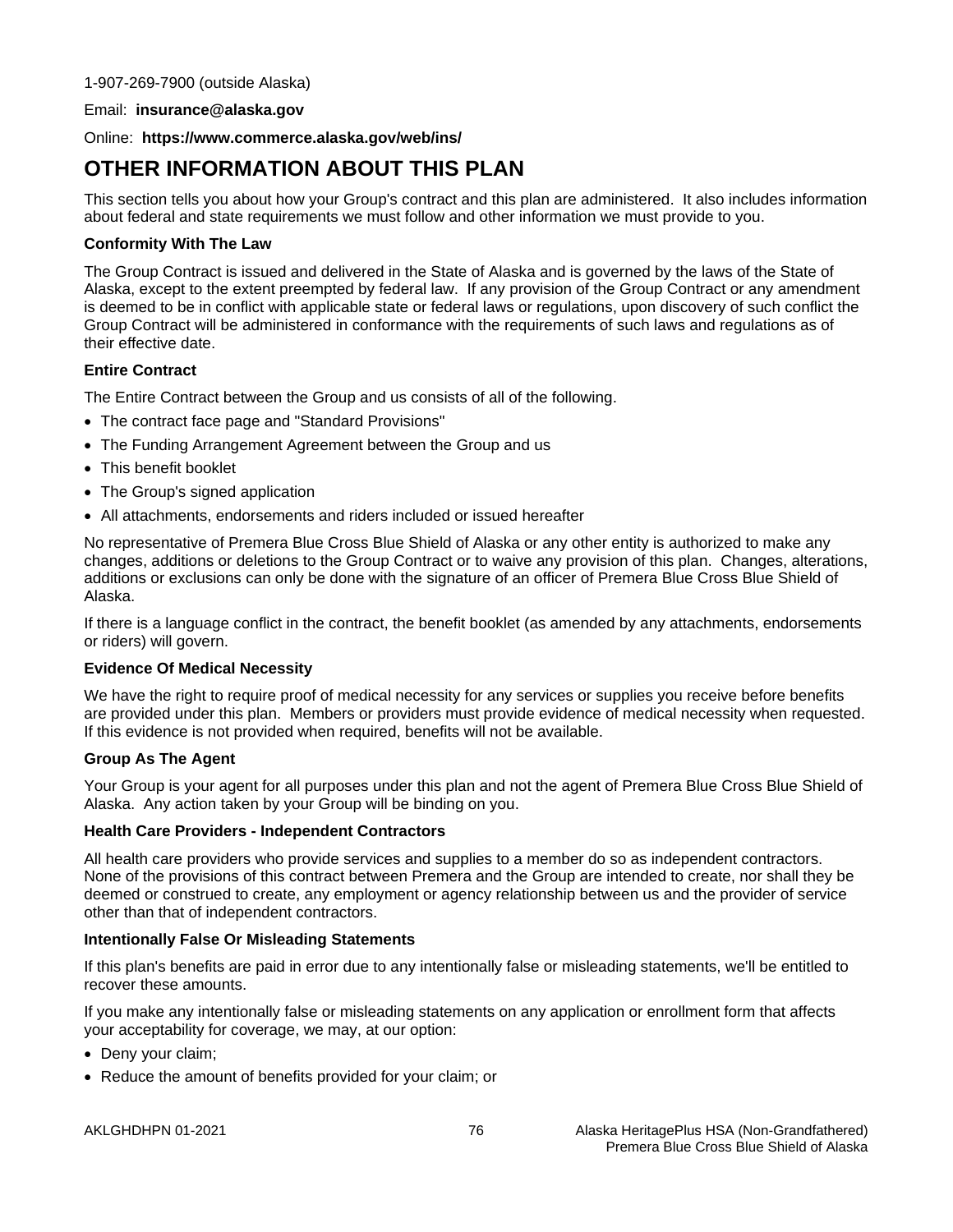• Void your coverage under this plan. (Void means to cancel coverage back to its effective date as if it had never existed at all.) Your coverage cannot be voided based on a misrepresentation you made unless you have performed an act or practice that constitutes fraud; or made an intentional misrepresentation of material fact that affects your acceptability for coverage.

Finally, intentionally false or misleading statements on any group form required by us, which affect the acceptability of the Group or the risks to be assumed by us, may cause the voiding of the Group Contract for this plan. Such recoveries will not be sought more than 365 days from the date we discovered, or could have reasonably discovered the intentionally false or misleading statements.

#### **Legal Action**

No action at law or in equity shall be brought to recover under this contract before the expiration of 60 days after written proof of loss has been furnished in accordance with the requirements of this contract. No action shall be brought after the expiration of three years after the written proof of loss is required to be furnished.

#### **Limitations Of Liability**

We're not liable for any of the following:

- Situations such as epidemics or disasters that prevent members from getting the care they need
- The quality of services or supplies received by members, or the regulation of the amounts charged by any provider, since all those who provide care do so as independent contractors
- Providing any type of hospital, medical, dental, vision or similar care
- Harm that comes to a member while in a provider's care
- Amounts in excess of the actual cost of services and supplies
- Amounts in excess of this plan's maximums. This includes recovery under any claim of breach.
- General or special damages including, without limitation, alleged pain, suffering, mental anguish or consequential damages

#### **Member Cooperation**

You're under a duty to cooperate with us in a timely and appropriate manner in our administration of benefits. You're also under a duty to cooperate with us in the event of a lawsuit.

#### **Notice Of Information Use And Disclosure**

We may collect, use or disclose certain information about you. This protected personal information (PPI) may include medical information, or personal data such as your address, telephone number or Social Security number. We may receive this information from or release it to medical care providers, insurance companies or other sources.

This information is collected, used or disclosed for conducting routine business operations such as:

- Underwriting and determining your eligibility for benefits and paying claims (we do not use genetic information for underwriting or enrollment purposes);
- Coordinating benefits with other health care plans;
- Conducting care management, personal health support programs or quality reviews; and
- Fulfilling other legal obligations that are specified under the Group Contract

This information may also be collected, used or disclosed as required or permitted by law.

To safeguard your privacy, we take care to ensure that your information remains confidential by having a company confidentiality policy and by requiring all employees to sign it.

If a disclosure of PPI isn't related to a routine business function, we remove anything that could be used to easily identify you or we obtain your prior written authorization.

You have the right to request inspection and /or amendment of records retained by us that contain your PPI. Please contact our Customer Service Department and ask that a representative mail a request form to you.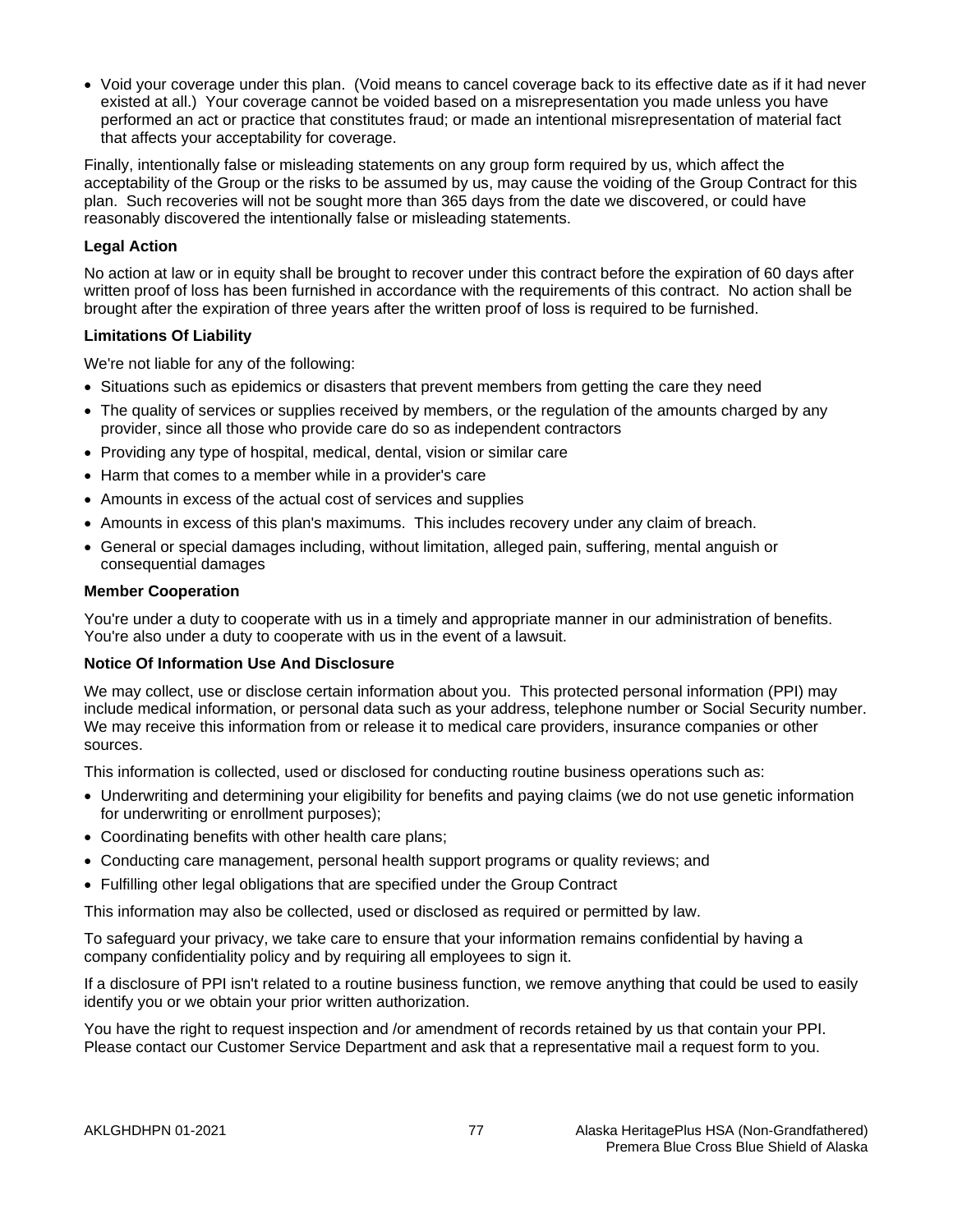# **Notice Of Other Coverage**

As a condition of receiving benefits under this plan, you must notify us of:

- Any legal action or claim against another party for a condition or injury for which we provide benefits, and the name and address of that party's insurance carrier
- The name and address of any insurance carrier that provides:
- Personal injury protection (PIP)
- Underinsured motorist coverage
- Uninsured motorist coverage
- Any other insurance under which you are or may be entitled to recover compensation
- The name of any other group or individual insurance plans that cover you

#### **Notices**

Any notice we're required to submit to the Group or subscriber will be considered to be delivered if mailed to the Group or subscriber, at the most recent address appearing on our records. We'll use the date of postmark in determining the date of our notification. If you or your Group is required to submit notice to us, it will be considered delivered on the postmark date or the date we receive it, if not postmarked.

#### **Recovery Of Claims Overpayments**

We have the right to recover amounts we have overpaid in error. Such amounts may be recovered from the subscriber or any other payee, including a provider. Or, such amounts may be deducted from future benefits of the subscriber or any of his or her dependents (even if the original payment wasn't made on that member's behalf) when the future benefits would otherwise have been paid directly to the subscriber or to a provider who doesn't have a contract with us.

We will give written notice to the subscriber, or any other payee, including a provider at least 30 calendar days before the insurer seeks recovery of an overpayment. The notice will include how to identify the specific claim and the specific reason for the recovery. You have the right to challenge the recovery of overpayment. Such recoveries will not be sought more than 365 days after adjudication of the original claim.

#### **Right To And Payment Of Benefits**

Benefits of this plan are available only to members. Except as required by law, we will not honor any attempted assignment, garnishment or attachment of any right of this plan. In addition, members may not assign a payee for claims, payments or any other rights of this plan.

At our option only and in accordance with the law, we may pay the benefits of this plan to:

- The subscriber
- A provider
- Another health insurance carrier
- The member
- Another party legally entitled under federal or state medical child support laws
- Jointly to any of the above

Payment to any of the above satisfies our obligation as to payment of benefits.

#### **Venue**

All suits and legal proceedings, including arbitration proceedings, brought against us by you or anyone claiming any right under this plan must be filed:

- Within three years of the date we denied, in writing, the rights or benefits claimed under this plan, or of the completion date of the independent review process if applicable; and
- In a mutually agreed upon location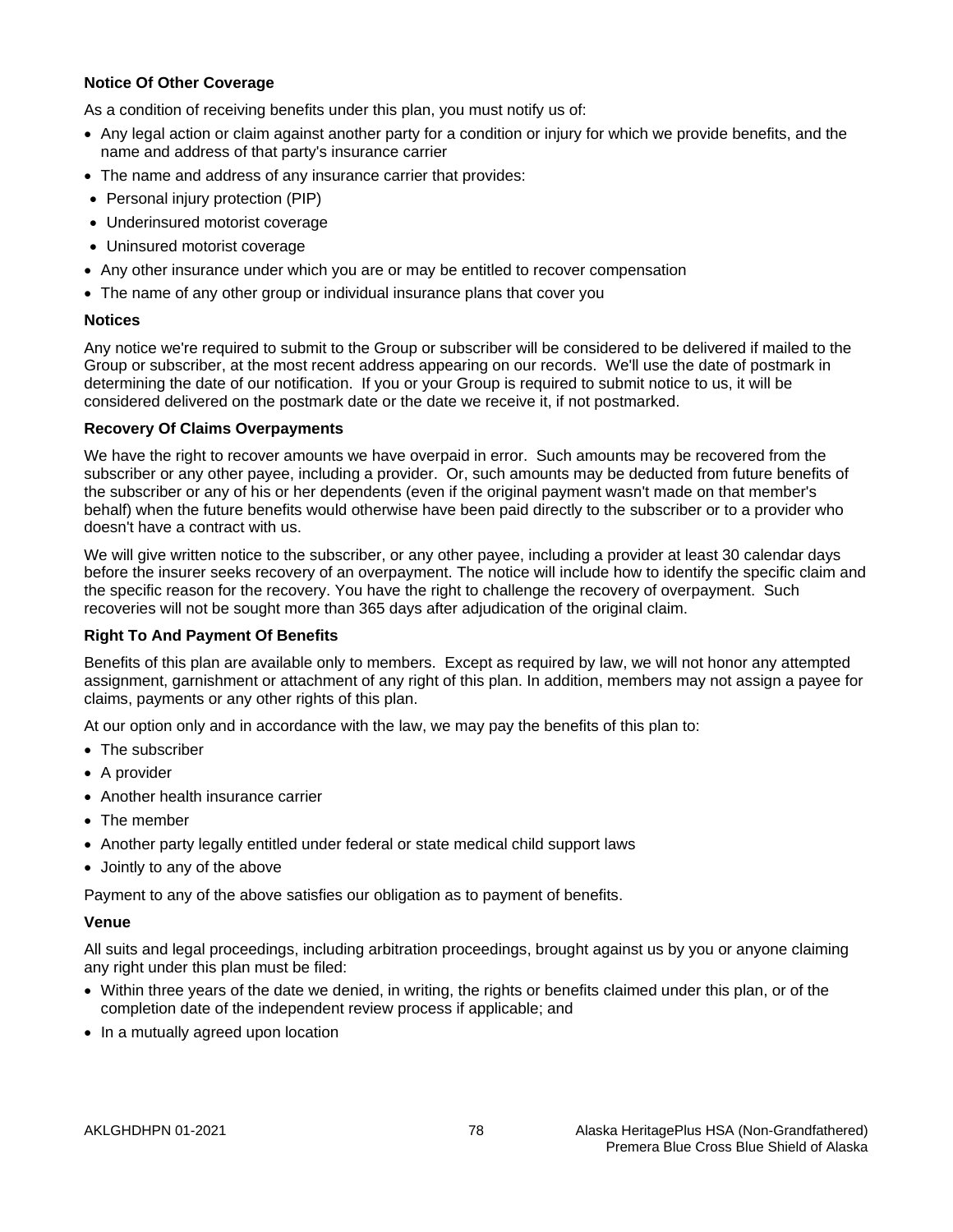#### **Workers' Compensation Insurance**

This contract doesn't replace, affect or supplement any state or federal requirement for the Group to provide workers' compensation insurance, employer's liability insurance, or other similar insurance. When an employer is required by law to provide or has the option to provide workers' compensation insurance, employer's liability insurance, or other similar insurance and doesn't provide such coverage for its employees, the benefits available under this plan won't be provided for illnesses and/or injuries arising out of the course of employment that are or would be covered by such insurance, unless otherwise excepted under the *Exclusions* section.

# **WHAT ARE MY RIGHTS UNDER ERISA?**

The Group has an employee welfare benefit plan that is subject to the Federal Employee Retirement Income Security Act of 1974 (ERISA). This employee welfare benefit plan is called the "ERISA Plan" in this section. The insured Premera Blue Cross Blue Shield of Alaska plan described in this booklet is part of the ERISA Plan.

When used in this section, the term "ERISA Plan" refers to the Group's employee welfare benefit plan. The "ERISA Plan administrator" is the Group or an administrator named by the Group. Premera Blue Cross Blue Shield of Alaska is not the ERISA plan administrator.

As a participant in an employee welfare benefit plan, the subscriber has certain rights and protections. This statement explains those rights.

ERISA provides that all plan participants shall be entitled to:

- Examine without charge, at the ERISA Plan administrator's office and at other specified locations (such as work sites and union halls), all documents governing the ERISA Plan, including insurance contracts and collective bargaining agreements. (Please note that our contract with the Group by itself does not meet all the requirements for an ERISA plan document.) If the ERISA Plan is required to file an annual report with the U.S. Department of Labor, plan participants shall be entitled to examine a copy of its latest annual report (Form 5500 Series) filed and available at the Public Disclosure Room of the Employee Benefits Security Administration.
- Obtain, upon written request to the ERISA Plan administrator, copies of documents governing the operation of the ERISA Plan, including insurance contracts and collective bargaining agreements and updated summary plan descriptions. (Please note that this booklet by itself does not meet all the requirements for a summary plan description.) If the ERISA Plan is required to file an annual report with the U.S. Department of Labor, plan participants shall be entitled to obtain copies of the latest annual report (Form 5500 Series). The administrator may make a reasonable charge for the copies.
- Receive a summary of the ERISA Plan's annual financial report, if ERISA requires the ERISA Plan to file an annual report. The ERISA Plan administrator for such plans is required by law to furnish each participant with a copy of this summary annual report.
- Continue health care coverage for yourself, spouse or dependents if there's a loss of coverage under the plan as a result of a qualifying event. You or your dependents may have to pay for such coverage. Review this summary plan description and the documents governing the plan on the rules governing your COBRA continuation coverage rights.

In addition to creating rights for plan participants, ERISA imposes duties upon the people who are responsible for the operation of the employee benefit plan. The people who operate your ERISA Plan, called "fiduciaries" of the plan, have a duty to do so prudently and in the interest of you and other plan participants and beneficiaries. Premera Blue Cross Blue Shield of Alaska is a fiduciary only with respect to claims processing and payment. No one, including your employer, your union or any other person, may fire you or otherwise discriminate against you in any way to prevent you from obtaining a welfare benefit or exercising your rights under ERISA.

If your claim for a welfare benefit is denied or ignored, in whole or in part, you have a right to know why this was done, to obtain copies of documents relating to the decision without charge, and to appeal any denial, all within certain time schedules.

Under ERISA, there are steps you can take to enforce the above rights. For instance, if you request a copy of plan documents or the latest annual report from the ERISA Plan and don't receive them within 30 days, you may file suit in a federal court. In such a case, the court may require the ERISA Plan administrator to provide the materials and pay you up to \$110 a day until you receive the materials, unless the materials were not sent because of reasons beyond the control of the administrator. If you have a claim for benefits which is denied or ignored, in whole or in part, you may file suit in a state or federal court. In addition, if you disagree with the ERISA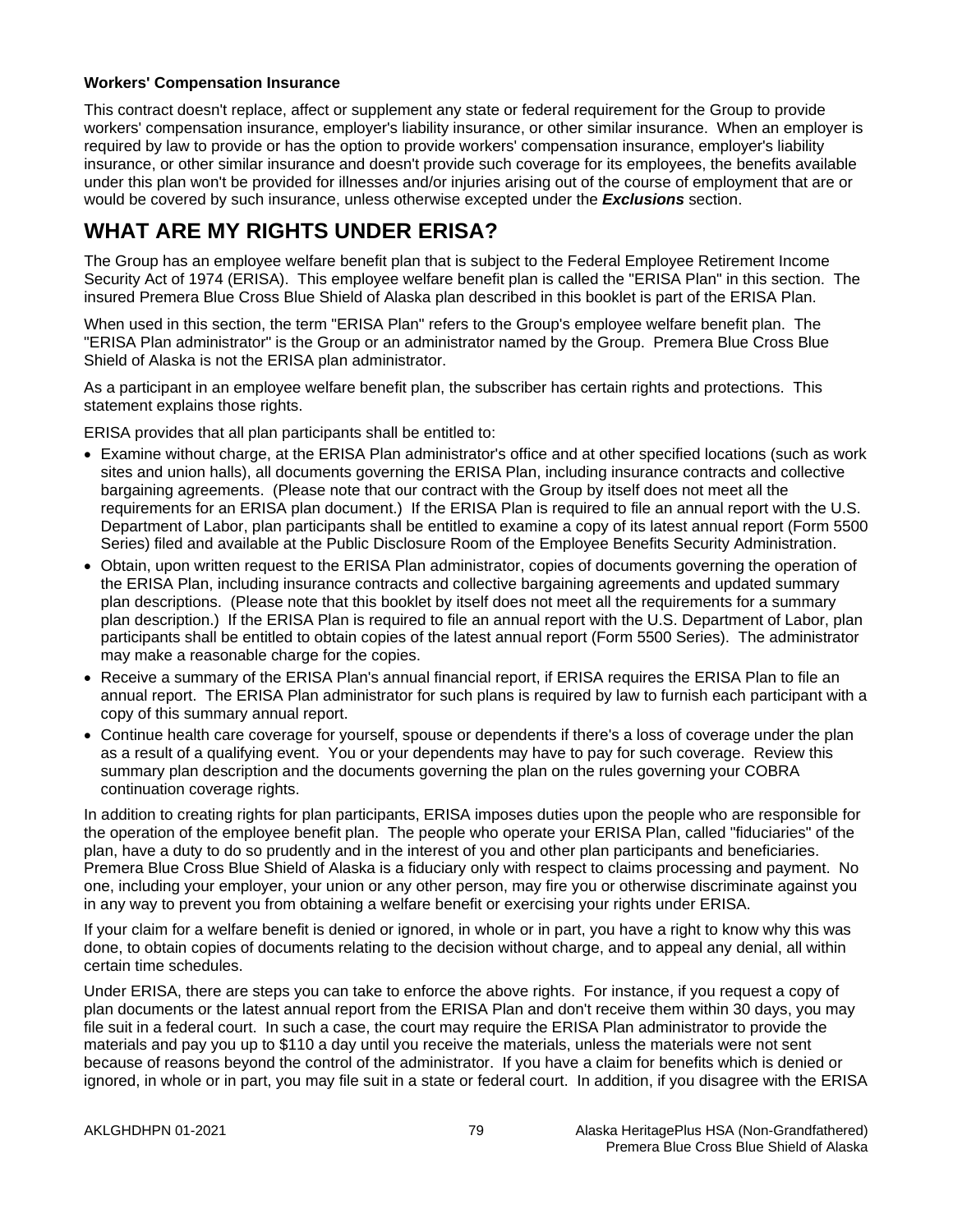Plan's decision or lack thereof concerning the qualified status of a domestic relations order or a medical child support order, you may file suit in federal court.

If it should happen that ERISA Plan fiduciaries misuse the ERISA Plan's money, or if you're discriminated against for asserting your rights, you may seek assistance from the U.S. Department of Labor, or you may file suit in a federal court. The court will decide who should pay court costs and legal fees. If you're successful the court may order the person you sued to pay these costs and fees. If you lose, the court may order you to pay these costs and fees, for example, if it finds your claim is frivolous.

**Please note:** Under ERISA, the ERISA Plan administrator is responsible for furnishing each participant and beneficiary with a copy of the Summary Plan Description.

If you have any questions about your employee welfare benefit plan, you should contact the ERISA Plan administrator. If you have any questions about this statement or about your rights under ERISA, or if you need assistance in obtaining documents from the ERISA Plan administrator, you should contact either:

- The office of the Employee Benefits Security Administration, U.S. Department of Labor, 300 Fifth Ave., Suite 1110, Seattle, WA 98104; or
- The Division of Technical Assistance and Inquiries, Employee Benefits Security Administration, U.S. Department of Labor, 200 Constitution Ave. N.W., Washington, D.C. 20210

You may also obtain certain publications about your rights and responsibilities under ERISA by calling the publications hotline of the Employee Benefits Security Administration at 1-866-444-3272.

# **DEFINITIONS**

The terms listed below have specific meanings under this plan.

#### **Accepted Rural Provider**

A selected provider practicing in a medically under-served area of Alaska. These providers are paid at the highest in-network provider benefit level, however, since there is no contract in effect with these providers you are responsible for amounts above the allowable charge.

# **Accidental Injury**

Physical harm caused by a sudden and unforeseen event at a specific time and place. It's independent of illness, except for infection of a cut or wound.

# **Adverse Benefit Determination**

An adverse benefit determination means a decision to deny, reduce, terminate or a failure to provide or to make payment, in whole or in part for services. This includes:

- A member's or applicant's eligibility to be or stay enrolled in this plan or health insurance coverage
- A limitation on otherwise covered benefits
- A clinical review decision
- A decision that a service is experimental, investigative, not medically necessary or appropriate, or not effective

#### **Affordable Care Act**

The Patient Protection and Affordable Care Act of 2010 (Public Law 111-148) as amended by the Health Care and Education Reconciliation Act of 2010 (Public Law 111-152).

#### **Allowable Charge**

The allowable charge shall mean one of the following:

• **Providers In Alaska and Washington Who Have Agreements With Us**

For any given service or supply, the allowable charge is the lesser of the following:

- The provider's billed charge; or
- The fee that we have negotiated as a "reasonable allowance" for medically necessary covered services and supplies.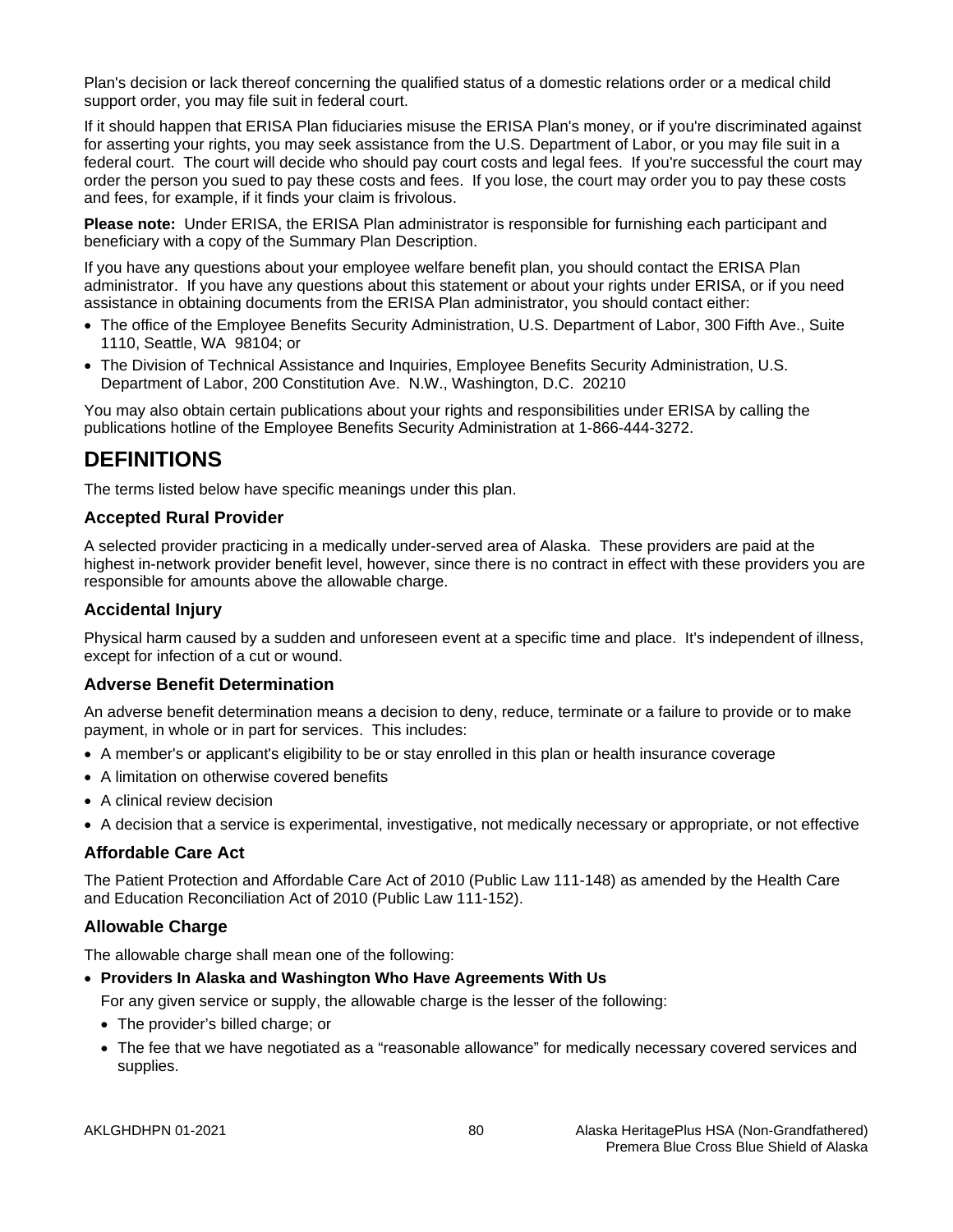Contracting providers agree to seek payment from us when they furnish covered services to you. You'll be responsible only for any applicable deductibles, coinsurance, charges in excess of the stated benefit maximums and charges for services and supplies not covered under this plan.

#### • **Providers Outside Alaska and Washington Who Have Agreements With Other Blue Cross Blue Shield Licensees**

For covered services and supplies received outside Alaska and Washington or in Clark County, Washington, allowable charges are determined as stated in the *What Do I Do If I'm Outside Alaska And Washington?*  section in this booklet.

#### • **Providers Who Don't Have Agreements With Us Or Another Blue Cross Blue Shield Licensee**

The allowable charge shall be defined as indicated below. When you get services from a provider who does not have an agreement with us or another Blue Cross Blue Shield Licensee, you are responsible for any amounts not paid by us, including amounts over the allowable charge.

In determining the allowable charge, we establish a profile of billed charges, using statistically creditable data for a period of 12 months by examining the range of charges for the same or similar service from providers within each geographical area for which we receive claims. The allowable will be no less than 80th percentile of billed charges for that service. If we are unable to obtain sufficient data from a given geographical area, we will use a wider geographical area. If inclusion of the wider geographical area still does not provide sufficient data, we will set the allowable charge to no less than the equivalent of the 80th percentile or no lower than 250% of Medicare allowable charges for the same services or supplies, whichever is greater.

**Services and Supplies from Professional Providers:** The allowable charge will be no less than the 80th percentile of billed charges as determined from a profile derived using the methodology described above.

**Services from Ambulatory Surgical Centers:** The allowable charge will be no less than the 80th percentile of billed charges as determined from a profile derived using the methodology described above.

**Services from Skilled Nursing Facilities, Extended Care Facilities, Birthing Centers, Kidney Dialysis Centers, Rehabilitation Facilities, and other Sub-Acute Facilities:** The allowable charge will be no less than the 80th percentile of billed charges using the methodology described above.

**Services from Hospitals (Acute Facilities):** In determining the allowable charge, we establish a profile of billed charges, using statistically creditable data for a period of 12 months by examining the range of charges for the same or similar service from facilities within each geographical area for which we receive claims. The allowable will be no less than 80th percentile of billed charges for that service. If we are unable to obtain sufficient data from a given geographical area, we will use a wider geographical area. If inclusion of the wider geographical area still does not provide sufficient data, we will set the allowable charge to no less than the equivalent of the 80th percentile or no lower than 250% of Medicare allowable charges for the same services or supplies, whichever is greater.

• **Providers Outside Our Service Area Who Don't Have Agreements With Us or Another Blue Cross Blue Shield Licensee:**

The allowable charge will be no less than the 80th percentile of billed charges in the geographical area in which a medical service or supply is received.

**Please note:** Ambulance providers that do not have agreements with us or another Blue Cross Blue Shield Licensee are always paid based on billed charges.

# • **Dialysis Due To End-Stage Renal Disease**

# **Providers Who Have Agreements With Us Or Other Blue Cross Blue Shield Licensees**

The allowable charge is the amount explained above in this definition.

**Providers In Alaska Who Don't Have Agreements With Us Or Another Blue Cross Blue Shield Licensee** The allowable charge will be no less than the 80th percentile of billed charges using the methodology described above.

#### **Providers Outside of Alaska Who Don't Have Agreements With Us or Another Blue Cross Blue Shield Licensee**

The amount the plan allows for dialysis will be no less than 125 percent of the amount allowed by Medicare and no more than 90 percent of billed charges.

Please see the Dialysis benefit for more details.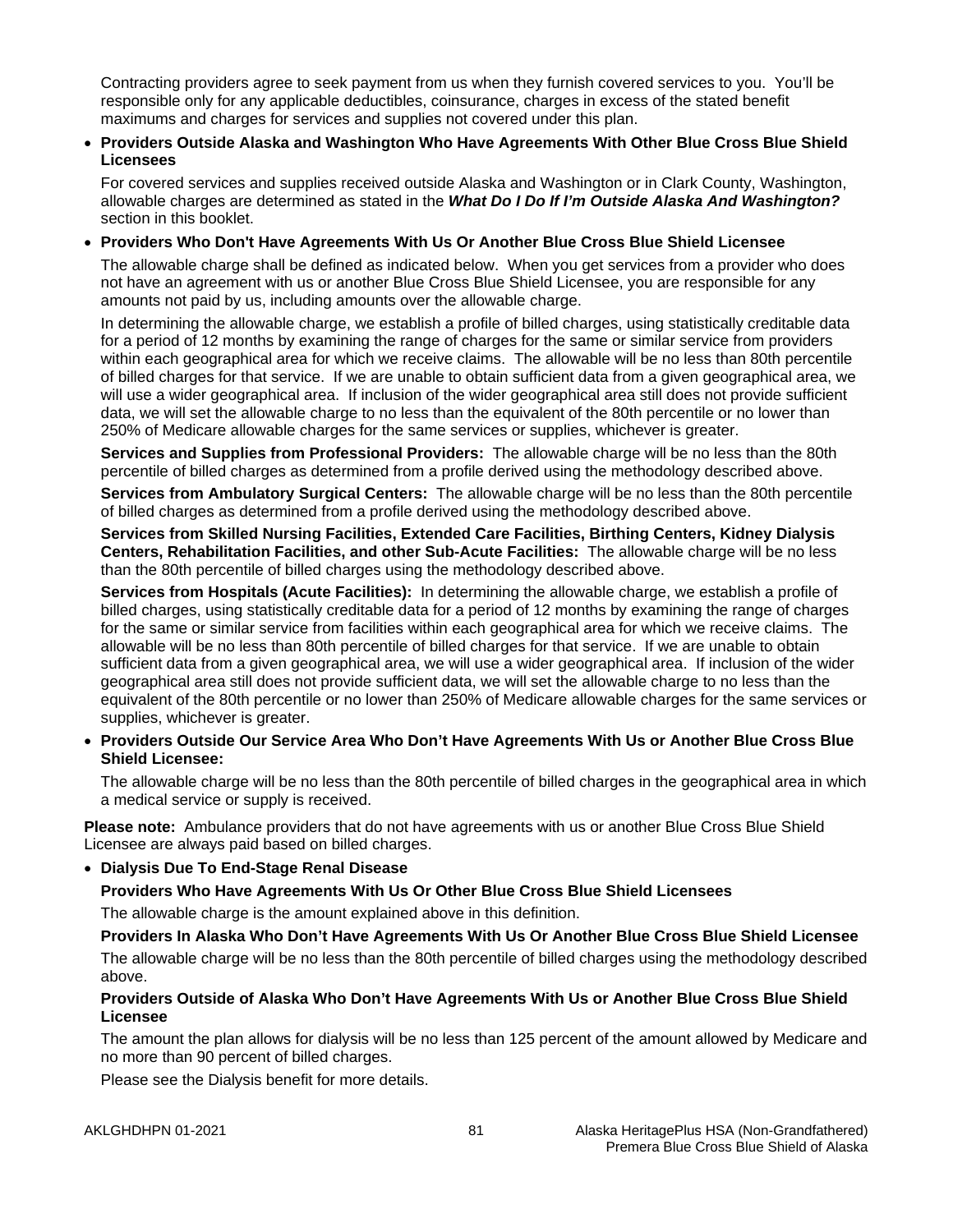#### • **Emergency Care**

Consistent with the requirements of the Affordable Care Act, the allowable charge will be the greatest of the following amounts:

- The median amount that Heritage network providers have agreed to accept for the same services
- The amount Medicare would allow for the same services
- The amount calculated by the same method the plan uses to determine payment to out-of-network providers

In addition to your deductible, copayments and coinsurance, you will be responsible for charges received from out-of-network providers above the allowed amount.

**Please note:** Ambulance providers that don't have agreements with us or another Blue Cross Blue Shield Licensee are always paid based on billed charges.

When you get services from providers that do not have agreements with us or the local Blue Cross and/or Blue Shield Licensee, your liability is for any amount above the allowable charge, and for your normal share of the allowable charge. Please see the *Summary of Your Costs* section for further detail.

If you have questions about this information, please call us at the number listed on your Premera Blue Cross ID card.

# **Ambulatory Surgical Center**

A facility that's licensed or certified as required by the state it operates in and that meets all of the following:

- It has an organized staff of physicians.
- It has permanent facilities that are equipped and operated primarily for the purpose of performing surgical procedures.
- It doesn't provide inpatient services or accommodations.

# **Applied Behavior Analysis**

The design, implementation and evaluation of environmental modifications, using behavioral stimuli and consequences, including direct observation, measurement and functional analysis of the relationship between environment and behavior to produce socially significant improvement in human behavior or to prevent the loss of an attained skill or function.

# **Autism Spectrum Disorders**

Pervasive developmental disorders or a group of conditions having substantially the same characteristics as pervasive developmental disorders, as defined in the current **Diagnostic and Statistical Manual (DSM)** published by the American Psychiatric Association, as amended or reissued from time to time.

# **Autism Service Provider**

An individual who is licensed, certified, or registered by the applicable state licensing board or by a nationally recognized certifying organization, and who provides direct services to an individual with autism spectrum disorder.

# **Calendar Year**

The period of 12 consecutive months that starts each January 1 at 12:01 a.m. and ends on the next December 31 at midnight.

# **Clinical Trials**

An approved clinical trial means a scientific study using human subjects designed to test and improve prevention, diagnosis, treatment, or palliative care of cancer, or the safety and effectiveness of a drug, device, or procedure used in the prevention, diagnosis, treatment, or palliative care, if the study is approved by the following:

- An institutional review board that complies with federal standards for protecting human research subjects and
- One or more of the following:
	- The United States Department of Health and Human Services, National Institutes of Health, or its institutes or centers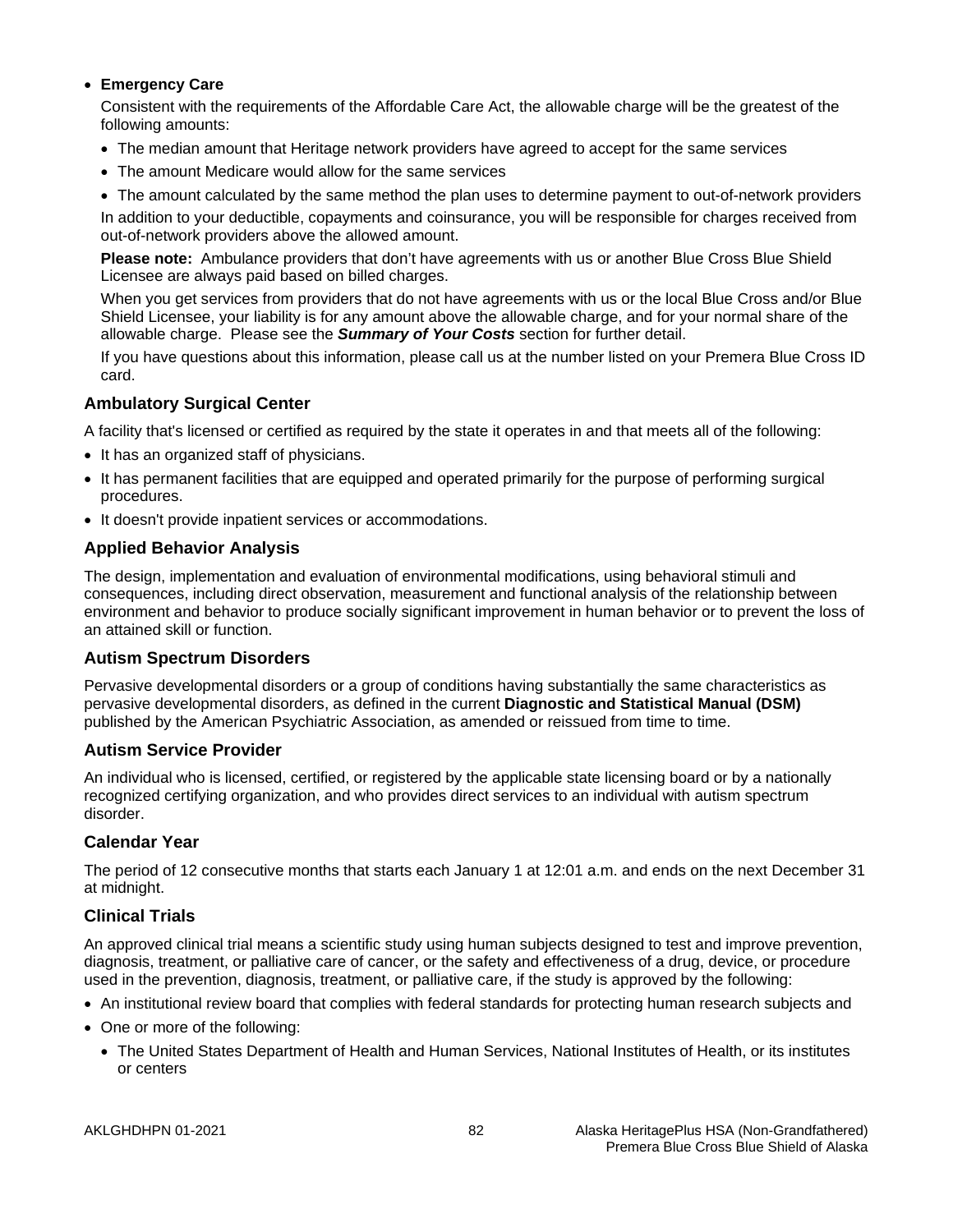- The United States Department of Health and Human Services, United States Food and Drug Administration (FDA)
- The United States Department of Defense
- The United States Department of Veterans' Affairs
- A nongovernmental research entity abiding by current National Institute of Health guidelines

# **Congenital Anomaly**

A marked difference, from the normal structure of a body part that's physically evident at birth.

#### **Cost-share**

Member's share of the allowable charge for covered services. Deductibles, copays, and coinsurance are all types of cost-shares. Please see the *Summary of Your Costs* to find out what your cost-share is.

# **Custodial Care**

Any portion of a service, procedure or supply that is provided primarily:

- For ongoing maintenance of the member's health and not for its therapeutic value in the treatment of an illness or injury
- To assist the member in meeting the activities of daily living. Examples are help in walking, bathing, dressing, eating, preparation of special diets, and supervision over self-administration of medication not requiring constant attention of trained medical personnel.

# **Detoxification**

Detoxification is active medical management of medical conditions due to substance intoxication or withdrawal, which requires repeated physical examination appropriate to the substance ingested, and use of medication. Observation alone is not active medical management.

# **Effective Date**

The date when your coverage under this plan begins. If you re-enroll in this plan after a lapse in coverage, the date that the coverage begins again will be your effective date.

# **Eligibility Waiting Period**

The length of time that must pass before a subscriber or dependent is eligible to be covered under the health care plan. If a subscriber or dependent enrolls under the "Special Enrollment" provisions of this plan or enrolls on a date other than when first eligible to enroll, any period prior to such enrollment isn't considered an eligibility waiting period, unless all or part of the initial eligibility waiting period had not been met.

# **Emergency Care**

- A medical screening examination to evaluate a medical emergency that is within the capability of the emergency department of a hospital, including ancillary services routinely available to the emergency department
- Further medical examination and treatment to stabilize the member to the extent the services are within the capabilities of the hospital staff and facilities, or if necessary, to make an appropriate transfer to another medical facility. "Stabilize" means to provide such medical treatment of the medical emergency as may be necessary to assure, within reasonable medical probability that no material deterioration of the condition is likely to result from or occur during the transfer of the member from a medical facility.
- Ambulance transport as needed in support of the services above

# **Enrollment Date**

For the subscriber and eligible dependents who enroll when the subscriber is first eligible, the enrollment date is the subscriber's date of hire. There's one exception to this rule. If the subscriber was hired into a class of employees to which the Group doesn't provide coverage under this plan, but was later transferred to a class of employees to which the group does provide coverage under this plan, the enrollment date is the date the subscriber enters the eligible class of employees. (For example, the enrollment date for a seasonal employee who was made permanent after six months would be the date the employee started work as a permanent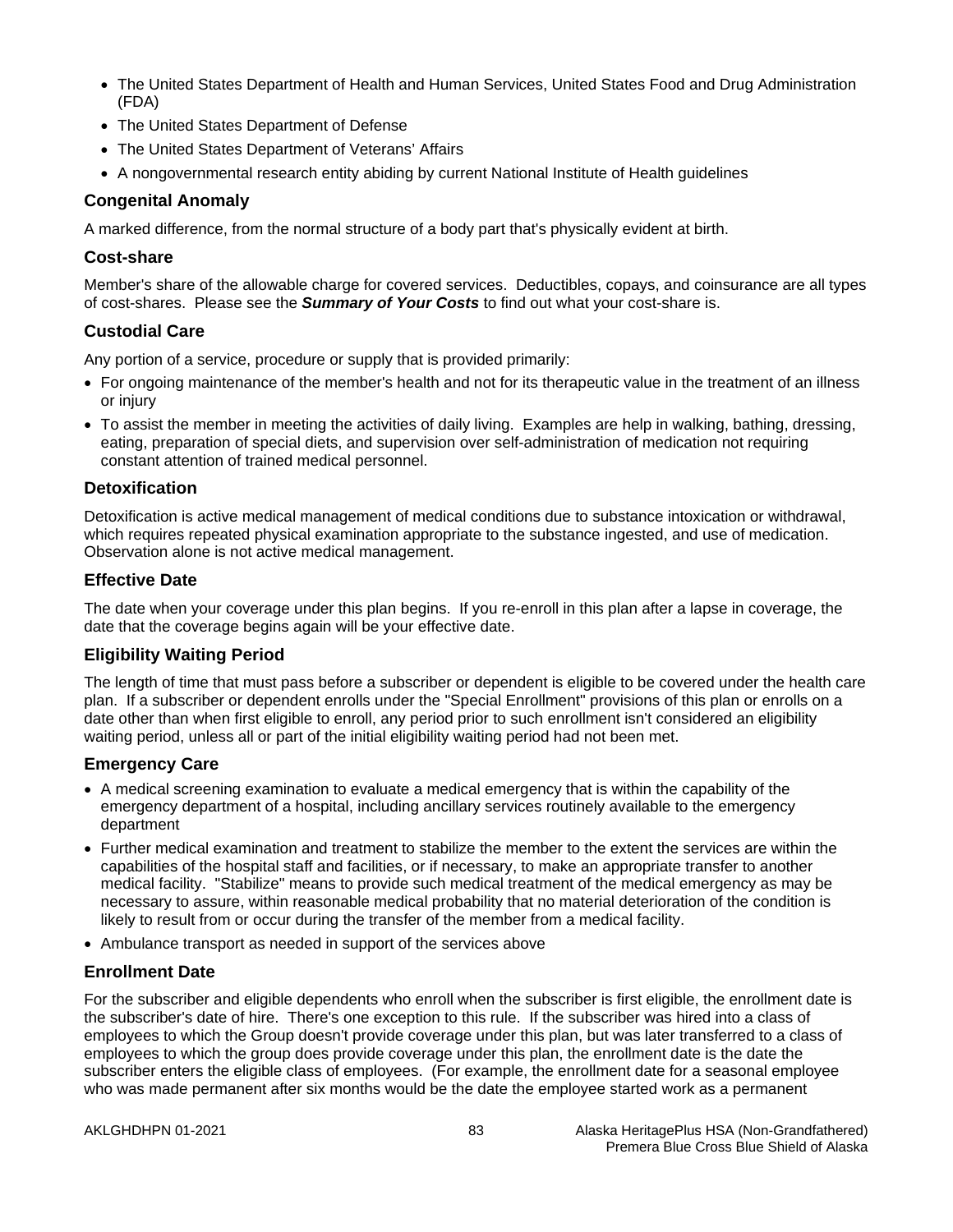employee.). For subscribers who don't enroll when first eligible and for dependents added after the subscriber's coverage starts, the enrollment date is the effective date of coverage.

# **Experimental/Investigational Services**

Experimental or investigational services include a treatment, procedure, equipment, drug, drug usage, medical device or supply that meets one or more of the following criteria:

- A drug or device that can't be lawfully marketed without the approval of the U.S. Food and Drug Administration, and hasn't been granted such approval on the date the service is provided
- The service is subject to oversight by an Institutional Review Board
- No reliable evidence demonstrates that the service is effective, in clinical diagnosis, evaluation, management or treatment of the condition
- The service is the subject of ongoing clinical trials to determine its maximum tolerated dose, toxicity, safety or efficacy. However, services that meet the standards outlined in the Clinical Trials benefit will not be deemed experimental or investigational.
- Evaluation of reliable evidence indicates that additional research is necessary before the service can be classified as equally or more effective than conventional therapies

Reliable evidence includes but isn't limited to reports and articles published in authoritative peer reviewed medical and scientific literature, and assessments and coverage recommendations published by the Blue Cross Blue Shield Association Technical Evaluation Center (TEC).

# **Group**

A large employer is an employer who employed an average of at least 51 common law employees on business days during the preceding calendar year and who employs at least 51 employees on the first day of the current Contract Term.

In the case of an employer that was not in existence throughout the preceding calendar year, the determination of whether the employer is a large employer will be based on the average number of employees that it is reasonably expected the employer will employ on business days in the current calendar year.

# **Habilitation Therapy**

Habilitative services or devices are medical services or devices provided when medically necessary for development of bodily or cognitive functions to perform activities of daily living that never developed or did not develop appropriately based on the chronological age of the insured. Habilitative services include physical therapy, occupational therapy, and speech-language therapy when provided by a state-licensed or state-certified provider acting within the scope or his or her license. Therapy to retain skills necessary for activities of daily living and prevent regression to a previous level of function is a habilitative service, if medically necessary and appropriate. Habilitative devices may be limited to those that have FDA approval and are prescribed by a qualified provider. Habilitative services do not include respite care, day habilitation services designed to provide training, structured activities and specialized assistance for adults, chore services to assist with basic needs, educational, vocational, recreational or custodial services.

# **Hospital**

A facility legally operating as a hospital in the state in which it operates and that meets the following requirements:

- It has facilities for the inpatient diagnosis, treatment and acute care of injured and ill persons by or under the supervision of a staff of physicians
- It continuously provides 24-hour nursing services by or under the supervision of registered nurses

A "hospital" will never be an institution that's run mainly:

- As a rest, nursing or convalescent home; residential treatment center; or health resort
- To provide hospice care for terminally ill patients
- For the care of the elderly
- For the treatment of substance abuse or tuberculosis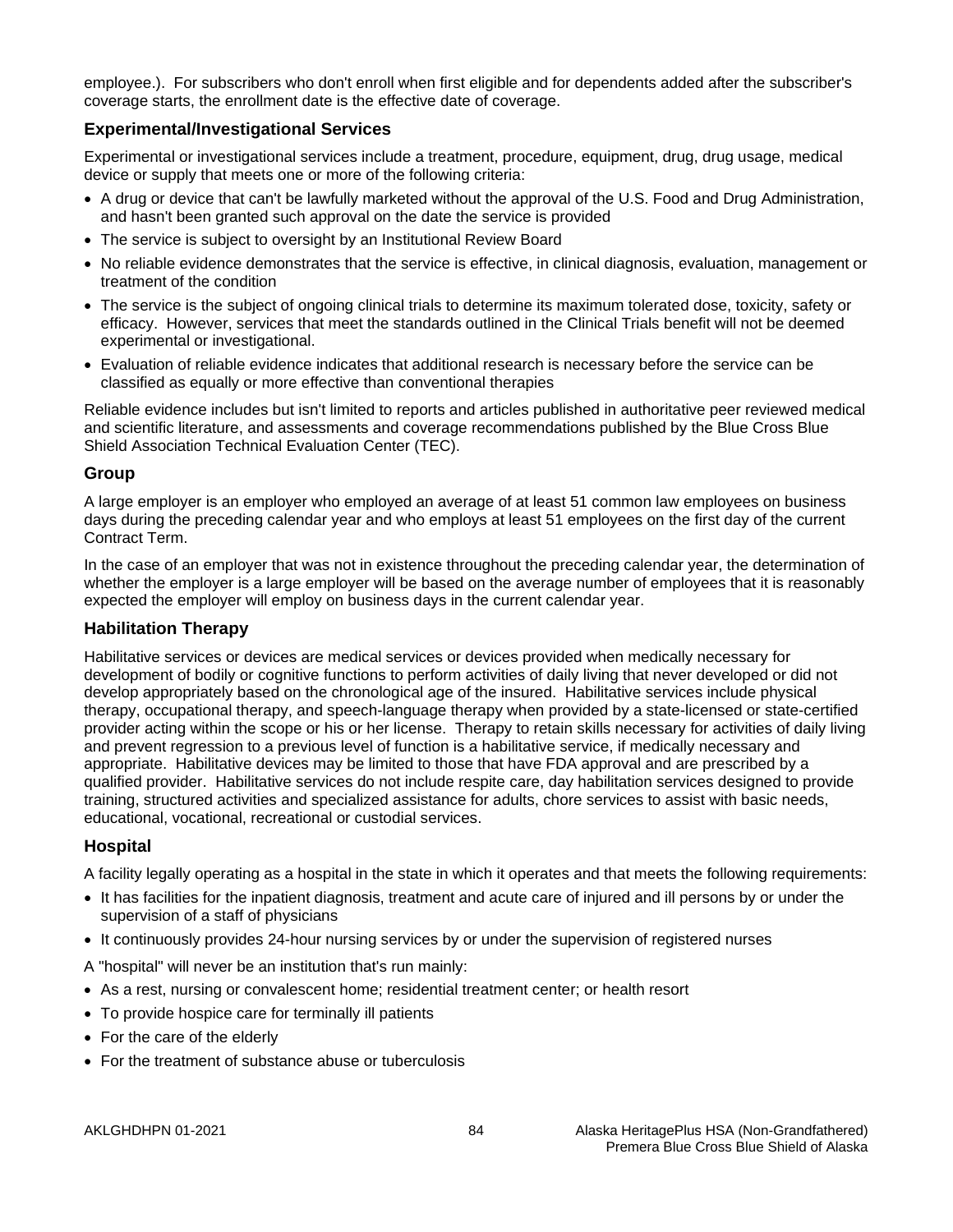# **Illness**

A sickness, disease, medical condition, complications of pregnancy or pregnancy.

# **Inpatient**

Confined in a medical facility as an overnight bed patient.

# **Maternity Care**

Care furnished during pregnancy (antepartum, delivery and postpartum), including elective abortion, or any condition arising from pregnancy, except for complications of pregnancy. This includes the time during pregnancy and within 45 days following delivery.

# **Medical Equipment**

Mechanical equipment that can stand repeated use and is used in connection with the direct treatment of an illness or accidental injury. It's of no use in the absence of illness or accidental injury.

# **Medical Emergency**

The emergent and acute onset of a symptom or symptoms, including severe pain, that would lead a prudent layperson acting reasonably to believe that a health condition exists that requires immediate medical attention, if failure to provide medical attention would result in serious impairment to bodily functions or serious dysfunction of a bodily organ or part, or would place the person's health in serious jeopardy. (A "prudent layperson" is someone who has an average knowledge of health and medicine.)

Examples of a medical emergency are severe pain, suspected heart attacks and fractures. Examples of a nonmedical emergency are minor cuts and scrapes.

# **Medical Facility (also called "Facility")**

A hospital, skilled nursing facility, state-approved substance abuse treatment program or hospice.

# **Medically Necessary**

Those covered services and supplies that a physician, exercising prudent clinical judgment, would provide to a patient for the purpose of preventing, evaluating, diagnosing or treating an illness, injury, disease or its symptoms, and that are:

- In accordance with generally accepted standards of medical practice;
- Clinically appropriate, in terms of type, frequency, extent, site and duration, and considered effective for the patient's illness, injury or disease; and
- Not primarily for the convenience of the patient, physician, or other health care provider, and not more costly than an alternative service or sequence of services at least as likely to produce equivalent therapeutic or diagnostic results as to the diagnosis or treatment of that patient's illness, injury or disease.

For these purposes, "generally accepted standards of medical practice" means standards that are based on credible scientific evidence published in peer reviewed medical literature generally recognized by the relevant medical community, physician specialty society recommendations and the views of physicians practicing in relevant clinical areas and any other relevant factors.

# **Member (also called "You" or "Your")**

A person covered under this plan as an employee or dependent.

# **Network Provider**

A provider that is in one of the networks stated in the *How Does Selecting A Provider Affect My Benefits?* section.

# **Orthodontia**

The branch of dentistry which specializes in the correction of tooth arrangement problems, including poor relationships between the upper and lower teeth (malocclusion).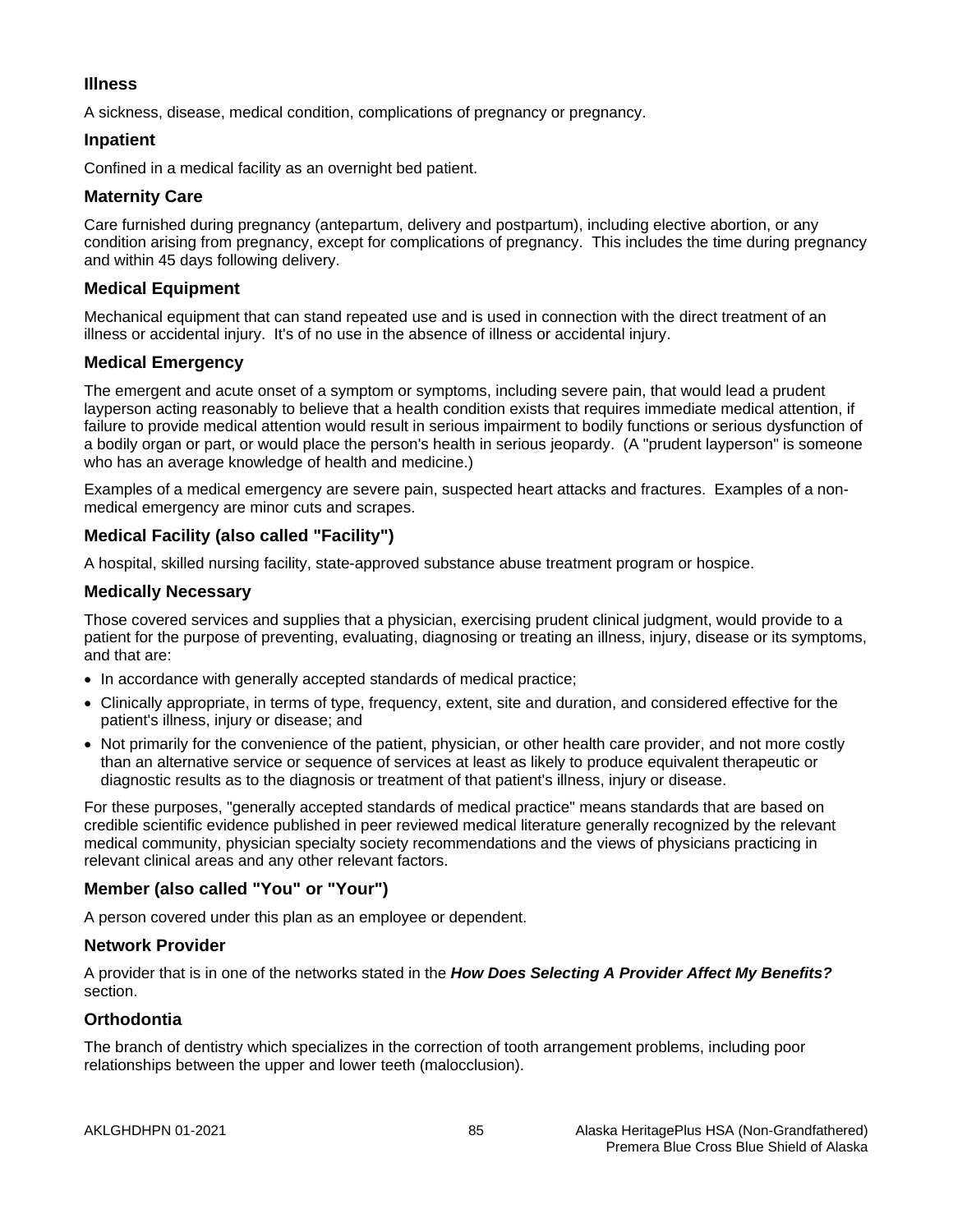# **Orthotic**

A support or brace applied to an existing portion of the body for weak or ineffective joints or muscles, to aid, restore or improve function.

# **Out-of-network Provider**

A provider that is not in one of the provider networks stated in the *How Does Selecting A Provider Affect My Benefits?* section.

# **Outpatient**

A patient receiving treatment in a setting other than as an inpatient in a medical facility.

# **Participating Pharmacy (Participating Retail/Participating Mail-Order Pharmacy)**

A licensed pharmacy which contracts with us or the Pharmacy Benefits Administrator, to provide prescription drugs as specified under the *Prescription Drugs* benefit section.

# **Participating Provider**

A provider, who at the time services are received, has a participating contract in effect with us.

# **Pharmacy Benefits Administrator**

An entity that contracts with us to administer prescription drug benefits as specified under the *Prescription Drugs* benefit section.

# **Physician**

A state-licensed:

- Doctor of Medicine and Surgery (M.D.)
- Doctor of Osteopathy and Surgery (D.O.)
- Podiatrist (D.P.M.)

Professional services provided by one of the following types of providers will be covered under this plan but only when the provider is licensed to practice where the care is provided, is providing a service within the scope of that license, is providing a service or supply for which benefits are specified in this plan, and when benefits would be payable if the services were provided by a "physician" as defined above:

- An Advanced Nurse Practitioner (A.N.P.)
- A Certified Direct-Entry Midwife
- A Chiropractor (D.C.)
- A Dentist (D.D.S. or D.M.D.)
- A Licensed Clinical Social Worker (L.C.S.W.)
- A Licensed Marital and Family Therapist (L.M.F.T.)
- A Licensed Marriage and Family Counselor (L.M.F.C.)
- A Naturopath (N.D.)
- A Nurse Midwife
- An Occupational Therapist (O.T.)
- An Optometrist (O.D.)
- A Physical Therapist (P.T.)
- A Physician Assistant supervised by a collaborating M.D. or D.O.
- A Psychological Associate
- A Psychologist

# **Plan (also called "This Plan" or "The Plan")**

The benefits, terms and limitations set forth in this booklet.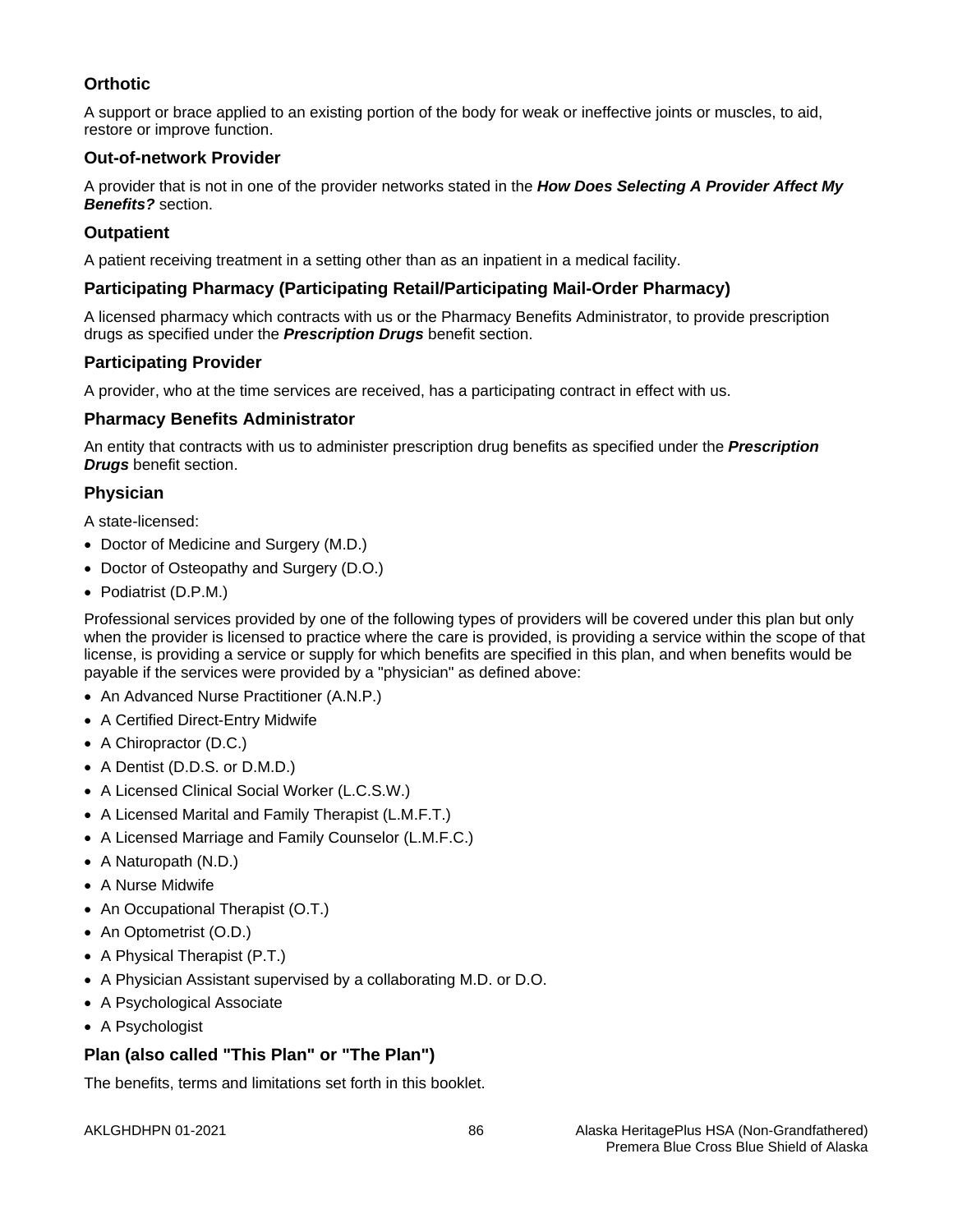# **Preferred Provider**

A provider, who at the time services are received, has a preferred contract in effect with us.

# **Prescription Drug**

Any medical substance, including biologicals used in an anticancer chemotherapeutic regimen for a medically accepted indication or for the treatment of people with HIV or AIDS, the label of which, under the Federal Food, Drug and Cosmetic Act, as amended, is required to bear the legend: "Caution: Federal law prohibits dispensing without a prescription."

Benefits available under this plan will be provided for "off-label" use, including administration, of prescription drugs for treatment of a covered condition when use of the drug is recognized as effective for treatment of such condition by:

- One of the following standard reference compendia:
	- **The American Hospital Formulary Service-Drug Information**;
	- **The American Medical Association Drug Evaluation**;
	- **The United States Pharmacopoeia-Drug Information**; or
	- Other authoritative compendia as identified from time to time by the Federal Secretary of Health and Human Services or the Insurance Commissioner.
- If not recognized by one of the standard reference compendia cited above, then recognized by the majority of relevant, peer-reviewed medical literature (original manuscripts of scientific studies published in medical or scientific journals after critical review for scientific accuracy, validity and reliability by independent, unbiased experts); or,
- The Federal Secretary of Health and Human Services.

"Off-label use" means the prescribed use of a drug that's other than that stated in its FDA-approved labeling.

Benefits aren't available for any drug when the U.S. Food and Drug Administration (FDA) has determined its use to be contra-indicated, or for experimental or investigational drugs not otherwise approved for any indication by the FDA.

# **Provider (also called "Covered Provider")**

A physician or other health care professional or facility named in this plan that is licensed or certified as required by the state in which the services were received to provide a medical service or supply, and who does so within the lawful scope of that license or certification.

# **Psychiatric Condition**

A condition listed in the current **Diagnostic and Statistical Manual (DSM)** published by the American Psychiatric Association, excluding diagnoses and treatments for substance abuse.

# **Service Area**

The area in which we directly operate provider networks. This area is made up of the state of Alaska and the state of Washington (except for Clark County).

# **Skilled Care**

Care that's ordered by a physician and requires the medical knowledge and technical training of a licensed registered nurse.

# **Skilled Nursing Facility**

A medical facility providing services that require the direction of a physician and nursing supervised by a registered nurse and that's state-licensed, approved by Medicare or would qualify for Medicare approval if so requested.

#### **Subscriber**

An enrolled employee of the Group. Coverage under this plan is established in the subscriber's name.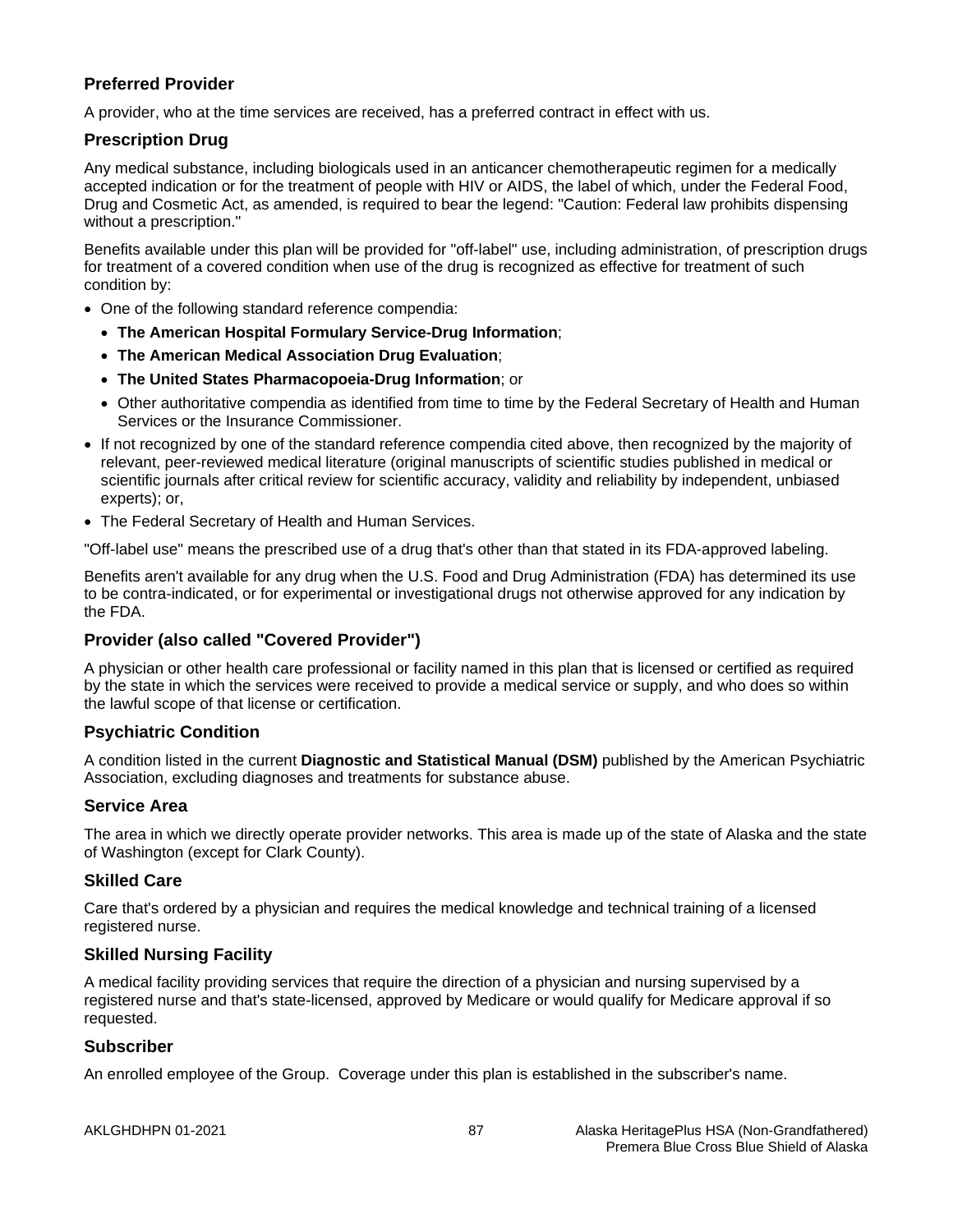# **Subscription Charges**

The monthly rates set by us as consideration for the benefits offered in this plan.

# **Substance Abuse**

An illness characterized by physiological or psychological dependency, or both, on alcohol or a state-regulated controlled substance. It's further characterized by a frequent or intense pattern of pathological use to the extent:

- The user exhibits a loss of self-control over the amount and circumstances of use
- The user develops symptoms of tolerance, or psychological and/or physiological withdrawal if use is reduced or discontinued
- The user's health is substantially impaired or endangered, or his or her social or economic function is substantially disrupted

# **Temporomandibular Joint (TMJ) Disorders**

TMJ disorders shall include those disorders which have one or more of the following characteristics: pain in the musculature associated with the temporomandibular joint, internal derangements of the temporomandibular joint, arthritic problems with the temporomandibular joint, or an abnormal range of motion or limitation of motion of the temporomandibular joint.

#### **Virtual Care**

Healthcare services provided through the use of online technology, telephonic and secure messaging of member initiated care from a remote location (ex. home) with a provider that is diagnostic and treatment focused. The member is not located at a healthcare site.

# **We, Us And Our**

Means Premera Blue Cross Blue Shield of Alaska in the state of Alaska and Premera Blue Cross in the state of Washington.